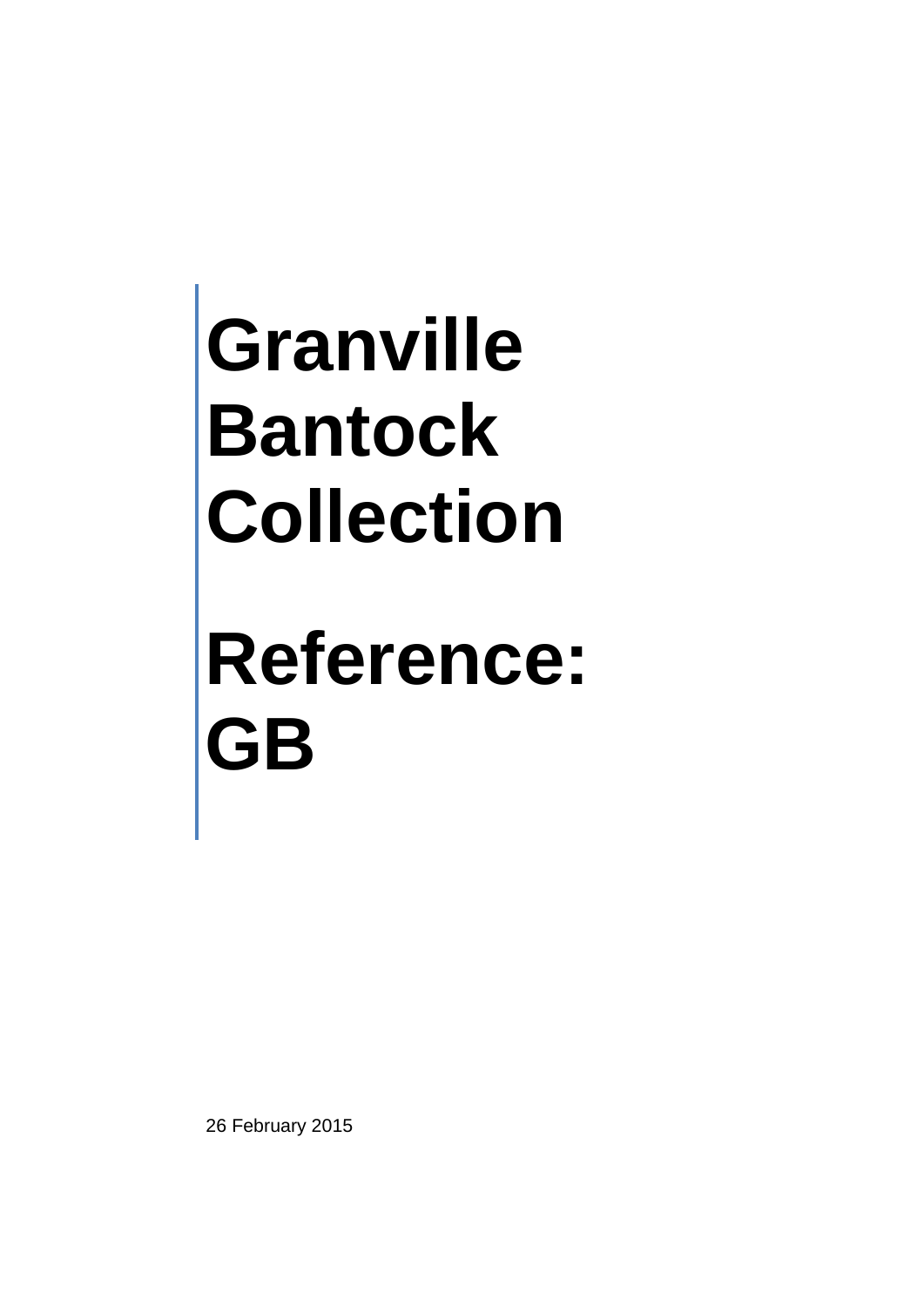Original autograph scores of most of Granville Bantock's compositions. The collection comprises choral music, 1900-1914, including music for solos, chorus and orchestra, partsongs and unison songs; music for solo voice, 1888-1946, with orchestra and piano and recitation music; dramatic music 1888-1921, including vocal dramatic music and dance, incidental music for plays; instrumental music, 1895-1920, including orchestral and chamber music, piano and other solos; miscellaneous manuscripts including unidentified pieces of music and sketches and fragments of work and sketches, 1888-1912; printed works including large numbers of short printed pieces, no dates.

**Administrative history:** Sir Granville Ransome Bantock (1868-1946) was Edward Elgar's immediate successor to the Chair of Music at University of Birmingham in 1908. Before coming to Birmingham he was musical director at The Tower, New Brighton where he astonished the holiday-makers of Wallasey with avant-garde music and gave Sibelius his first English performances. There was a close friendship between Bantock and Elgar and Elgar recommended him for the post of first Principal of the Birmingham and Midland Institute's School of Music (now the Birmingham Conservatoire). Bantock was particularly interested in oriental themes; his masterpiece was a complete setting of The Ruba'iyat of Omar Khayyam. He was distinguished for his instrumental mastery and he brought a community of progressive musicians to Birmingham, including Delius, Holbrooke, Ernest Newman, Sibelius, Prokofiev.

Reference: Deposit file.

**Arrangement:** The collection is arranged by music type in the following series: choral music; music for solo voice; dramatic music; instrumental music; miscellaneous manuscripts, printed works.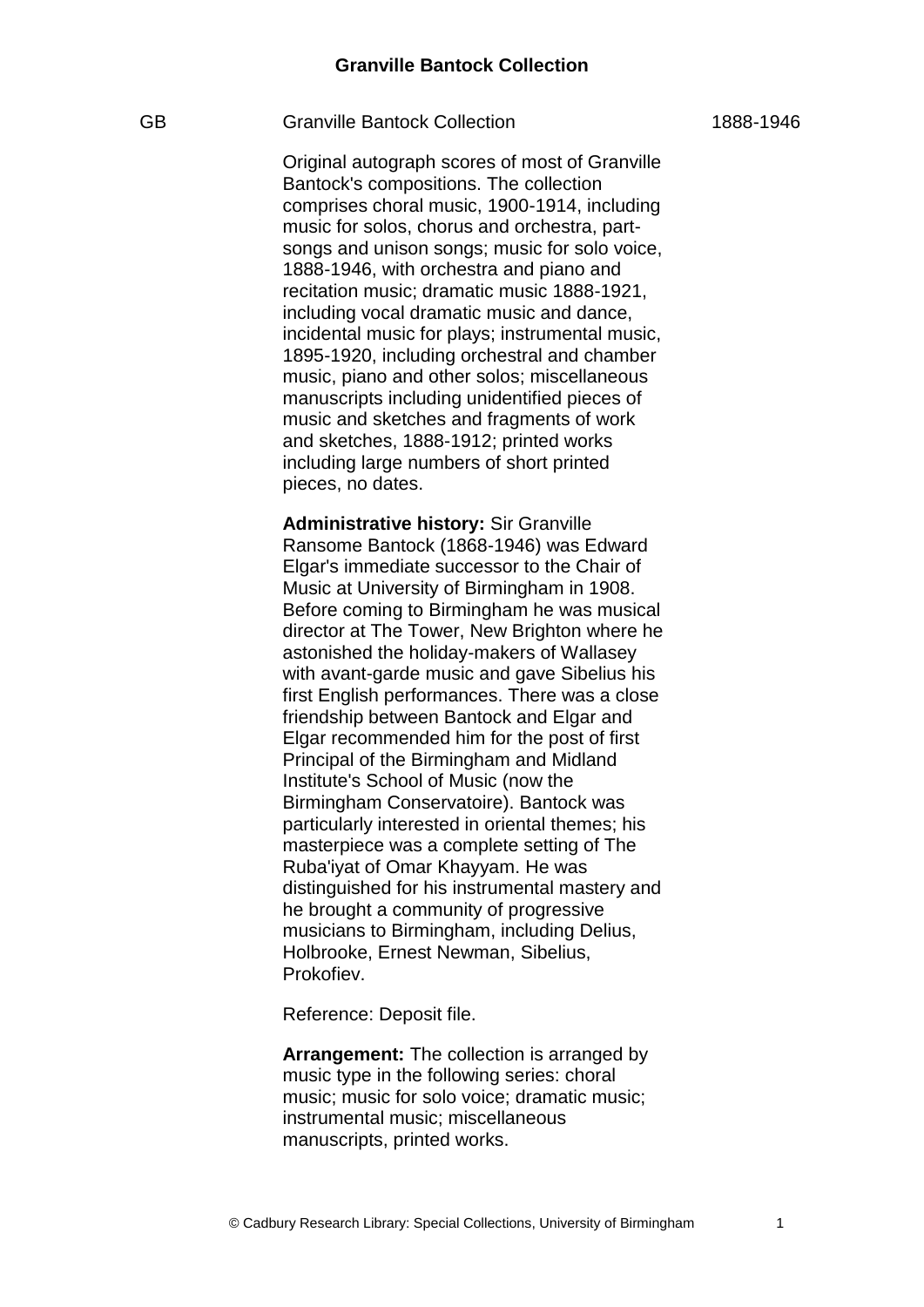GB/1 Choral music:

GB/1/1 Solo(s), chorus and orchestra. Chorus and orchestra.

Unaccompanied choral works.

GB/1/2 Part-songs.

GB/1/3 Unison songs.

GB/2 Music for solo voice:

GB/2/1 Solo voice (s) and orchestra.

GB/2/2 Solo voice (s) and piano.

GB/2/3 Recitation music.

GB/3 Dramatic music:

GB/3/1 Vocal dramatic music. Dance.

GB/3/2 Incidental music for plays.

GB/4 Instrumental music:

GB/4/1 Orchestral music.

GB/4/2 Chamber music.

GB/4/3 Piano solos.

GB/4/4 Other solos.

GB/5 Miscellaneous.

GB/6 Printed works

Abbreviations used:

MS: Holograph manuscript.

SATB: Soprano, alto, tenor and bass.

Piano: Pianoforte.

The dates given represent the date when the manuscript copy was written, not necessarily the date of the original composition. The collection was originally numbered by the music library of the Barber Institute of Fine Arts. These numbers where known have been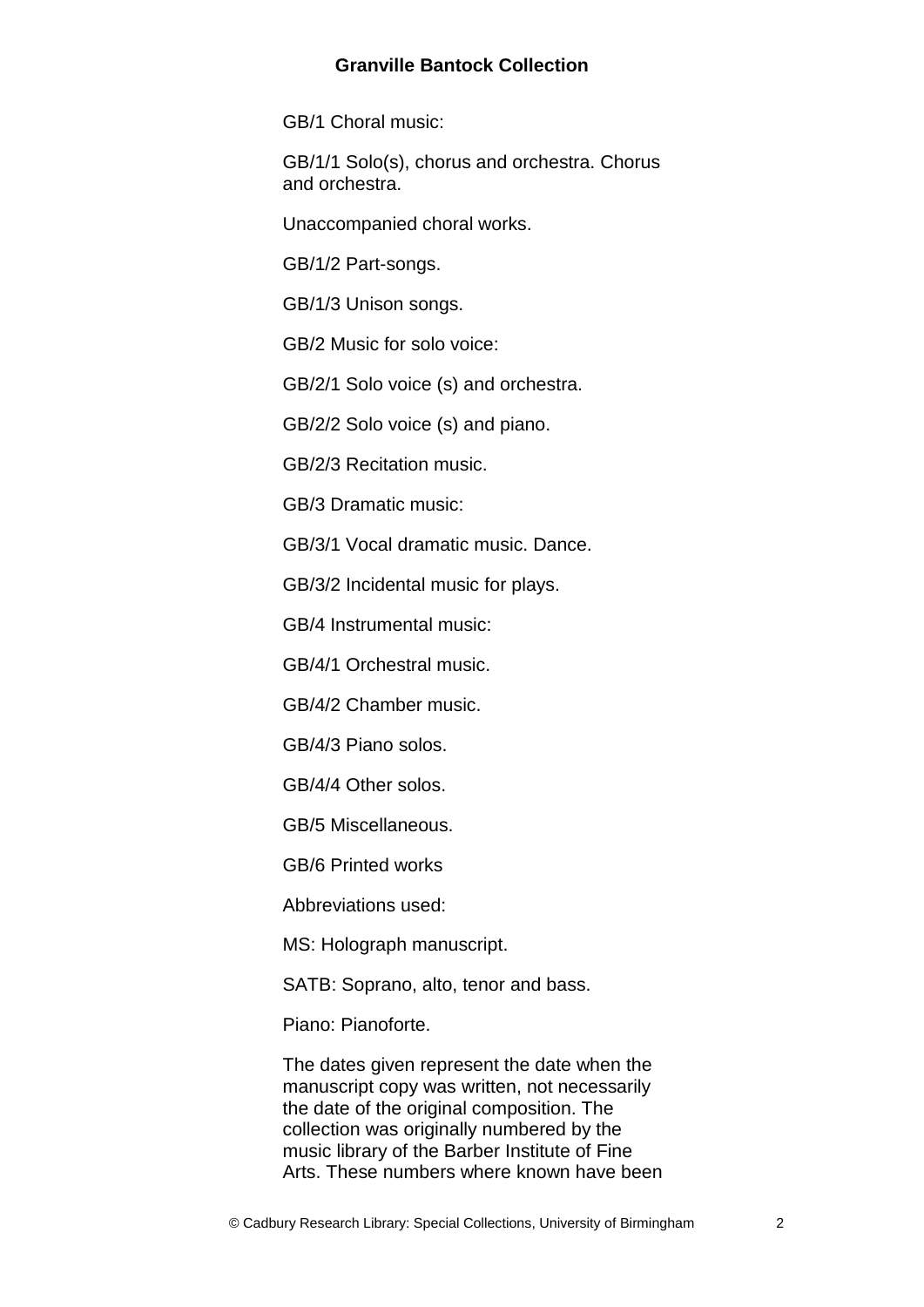placed in square brackets, and appear in the 'notes field' as a Barber mss number.

579 items

Access: Open

**Access conditions:** Access to all registered researchers

**Copies:** Digital copies of GB/4/1/6-15 on staff R drive

**Copyright:** Permission to make any published use of any material from the collection must be sought in advance in writing from the Director of Special Collections. Identification of copyright holders of unpublished material is often difficult. Special Collections will assist where possible with identifying copyright owners, but responsibility for ensuring copyright clearance rests with the user of the material

**Language:** English

**Custodial history:** This collection was formerly held in the Barber Music Library. Many of the items in the collection were originally given a Barber mss reference number but the collection was subsequently arranged, catalogued and renumbered in 1971. The former Barber mss numbers are still recorded, as appropriate, at file or item level in the 'notes field'.

**Acquisition:** This collection was presented to University of Birmingham by Bantock's son.

**Archival notes:** This collection level description is based on the record created by Caroline Hughes, Modern Records Centre, University of Warwick for the Archives HUB, a JISC-funded service. Amended December 2002

**Related material:** University of Birmingham Information Services, Special Collections Department holds a number of related collections: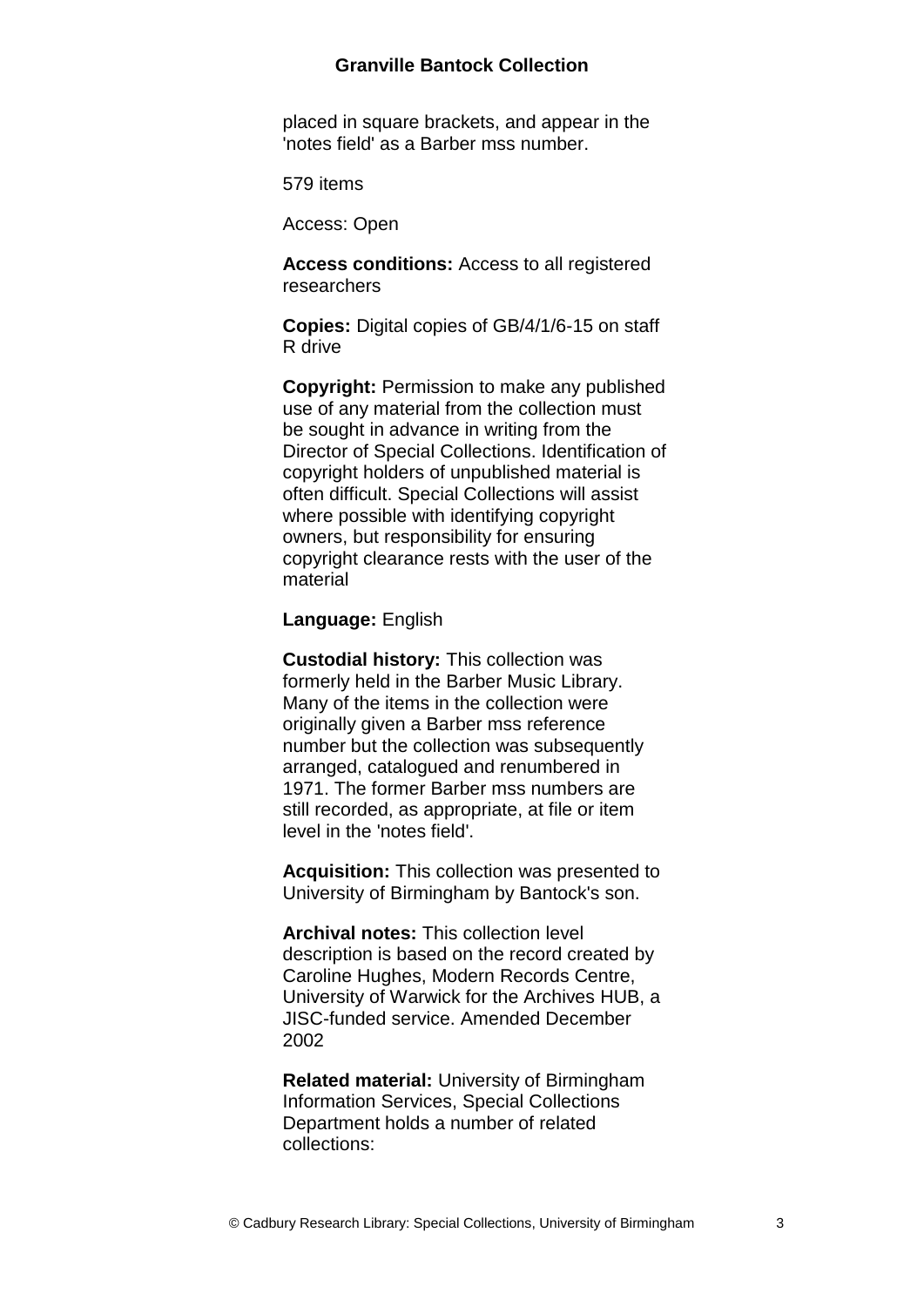| The Letters Additional Collection, an artificial  |
|---------------------------------------------------|
| collection of letters, includes about 100 letters |
| to Granville Bantock from Gordon Bottomley,       |
| Edward Carpenter, Sir Charles Eliot, Sir Barry    |
| Jackson, Sir John Cadmon, Donald A.               |
| Mackenzie, Francis Brett Young and others,        |
| 1907-38; and about 40 letters to R. J Buckley,    |
| 1902-18 (Reference: LAdd).                        |
|                                                   |

The Josef Holbrooke Collection comprises correspondence from Josef Holbrooke to Granville Bantock, c 1900-1946 (Reference: MS79)

The Raymond Bantock Collection comprises letters from Josef Holbrooke to Raymond Bantock, Granville Bantock's son (Reference: MS63).

There is also a collection of letters from Granville Bantock to his son Raymond Bantock, 1911-1930 (Reference: MS140).

The Special Collections Department also holds papers and scores of a number of other musicians and composers including the diaries and selected letters of Sir Edward Elgar (Reference: EE)

The papers of Herman Sutherland Bantock, a viola and violin player and cousin of Sir Granville Bantock (Reference: MS33).

GB/1 Choral Music

Access: Open

GB/1/1 Music for soloists, chorus and orchestra, and unaccompanied choral works

> **Arrangement:** GB/1/1/1-23: Music for soloists, chorus and orchestra

GB/1/1/24-32: Music for chorus and orchestra

GB/1/1/33-37: Unaccompanied choral works

Access: Open

#### GB/1/1/1 Christus - Christ in the Wilderness, an episode from Christus. For 2 solo voices (soprano and No Date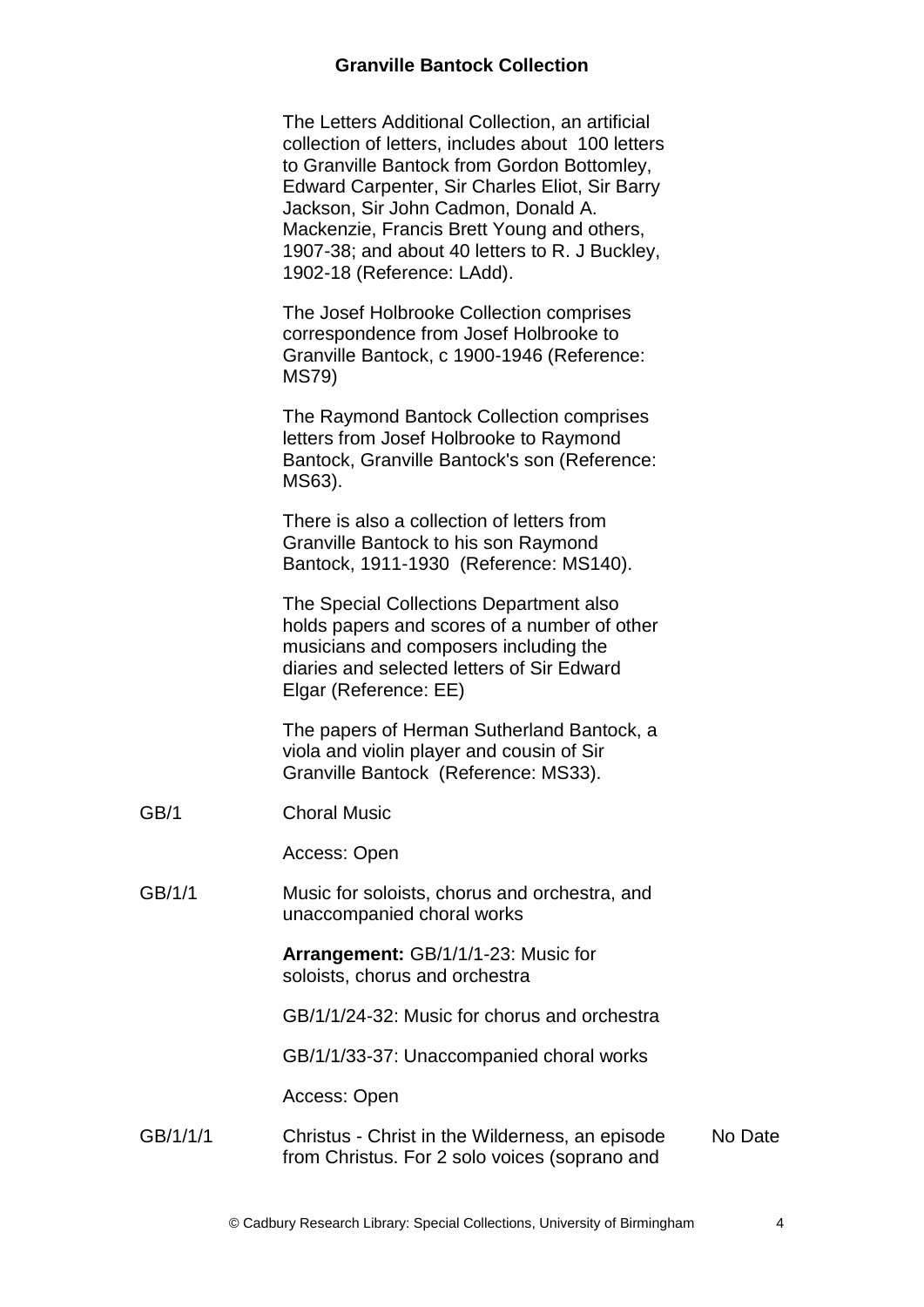|           | baritone), chorus, orchestra and organ. Vocal<br>score, partly printed                       |         |
|-----------|----------------------------------------------------------------------------------------------|---------|
|           | Access: Open                                                                                 |         |
|           | Notes: [Barber ms 1223]                                                                      |         |
| GB/1/1/2  | Christus - March to Calvary. Arranged for<br>organ by R. Steggall                            | No Date |
|           | Access: Open                                                                                 |         |
|           | Notes: [Barber ms 1181]                                                                      |         |
| GB/1/1/3  | Christus - Festival symphony in 10 parts. Full<br>score (incomplete)                         | 1901    |
|           | Parts VI and VII missing; part II incomplete                                                 |         |
|           | Access: Open                                                                                 |         |
|           | <b>Notes:</b> [Barber ms 1001]                                                               |         |
| GB/1/1/4  | Christus - Festival symphony in 5 parts. Short<br>score, lacking chorus parts                | 1899    |
|           | Access: Open                                                                                 |         |
|           | <b>Notes:</b> [Barber ms 1006]                                                               |         |
| GB/1/1/5  | Christus - Choruses and scenes from<br>Christus, Vocal score                                 | 1901    |
|           | Access: Open                                                                                 |         |
|           | Notes: [Barber ms 1196]                                                                      |         |
| GB/1/1/6  | Christus - Calvary. Sketch                                                                   | No Date |
|           | Access: Open                                                                                 |         |
| GB/1/1/7  | The Fire-worshippers. For soprano, tenor and<br>bass soli, chorus and orchestra. Vocal score | 1891    |
|           | Access: Open                                                                                 |         |
|           | <b>Notes:</b> [Barber ms 1020]                                                               |         |
| GB/1/1/7a | The Fire-Worshippers. A Dramatic Cantata in<br>Six Scenes for Soli, Chorus and Orchestra     | No date |

(Reduced Orchestral Score)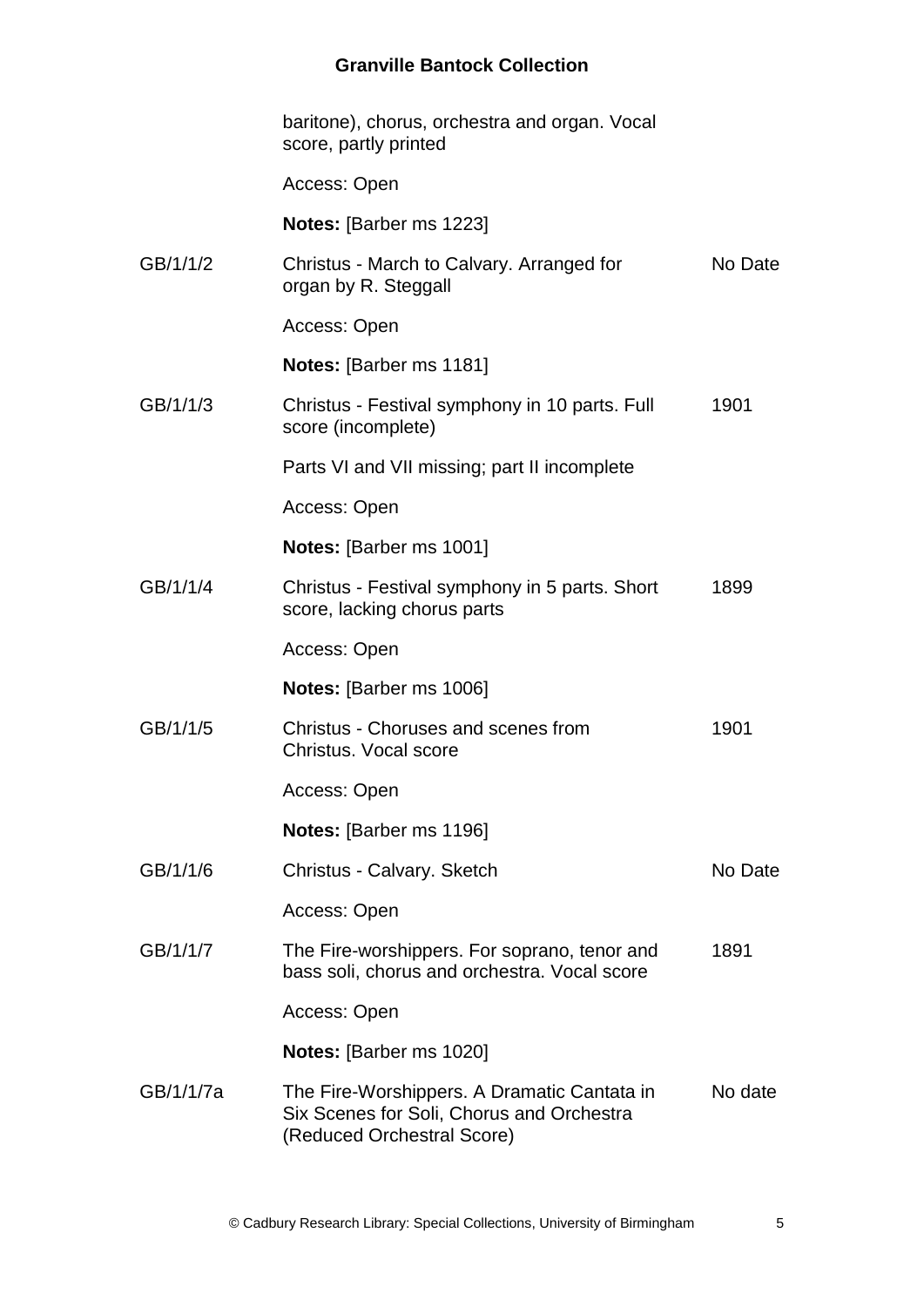|           | Access: Open                                                                                                          |         |
|-----------|-----------------------------------------------------------------------------------------------------------------------|---------|
| GB/1/1/8  | The Fire-worshippers. Overture. Full score                                                                            | 1890    |
|           | Access: Open                                                                                                          |         |
|           | <b>Notes:</b> [Barber ms 1021]                                                                                        |         |
| GB/1/1/9  | Kyrie and Gloria. For full and solo choirs,<br>S.A.T.B., orchestra and organ                                          | No Date |
|           | Access: Open                                                                                                          |         |
|           | <b>Notes:</b> [Barber ms 1156]                                                                                        |         |
|           | <b>Related material: The life of Christ. See:</b><br>Christus, GB/1/1/1-6                                             |         |
| GB/1/1/10 | Omar Khayyam: the Ruba `iyat according to<br><b>Edward Fitzgerald</b>                                                 | No Date |
|           | For contralto, tenor and baritone soli, chorus<br>and orchestra. Full score, parts 1-3 (parts 2)<br>and 3 incomplete) |         |
|           | Access: Open                                                                                                          |         |
|           | <b>Notes:</b> [Barber mss 1036, 1458-459]                                                                             |         |
| GB/1/1/11 | Omar Khayyam. Vocal score of parts 1 and 3<br>(part 3 incomplete)                                                     | No Date |
|           | Access: Open                                                                                                          |         |
|           | Notes: [Barber ms 1241]                                                                                               |         |
| GB/1/1/12 | Omar Khayyam - opening section. Vocal score                                                                           | No Date |
|           | Access: Open                                                                                                          |         |
|           | <b>Notes:</b> [Barber ms 1088]                                                                                        |         |
| GB/1/1/13 | Omar Khayyam - Introduction, duett and<br>caravan scene. Arranged for piano duet by<br>W.Lehrmann                     | No Date |
|           | Access: Open                                                                                                          |         |
|           | <b>Notes:</b> [Barber ms 1128]                                                                                        |         |
| GB/1/1/14 | Omar Khayyam - Dance of the pots. A ballet.<br>Short score                                                            | No Date |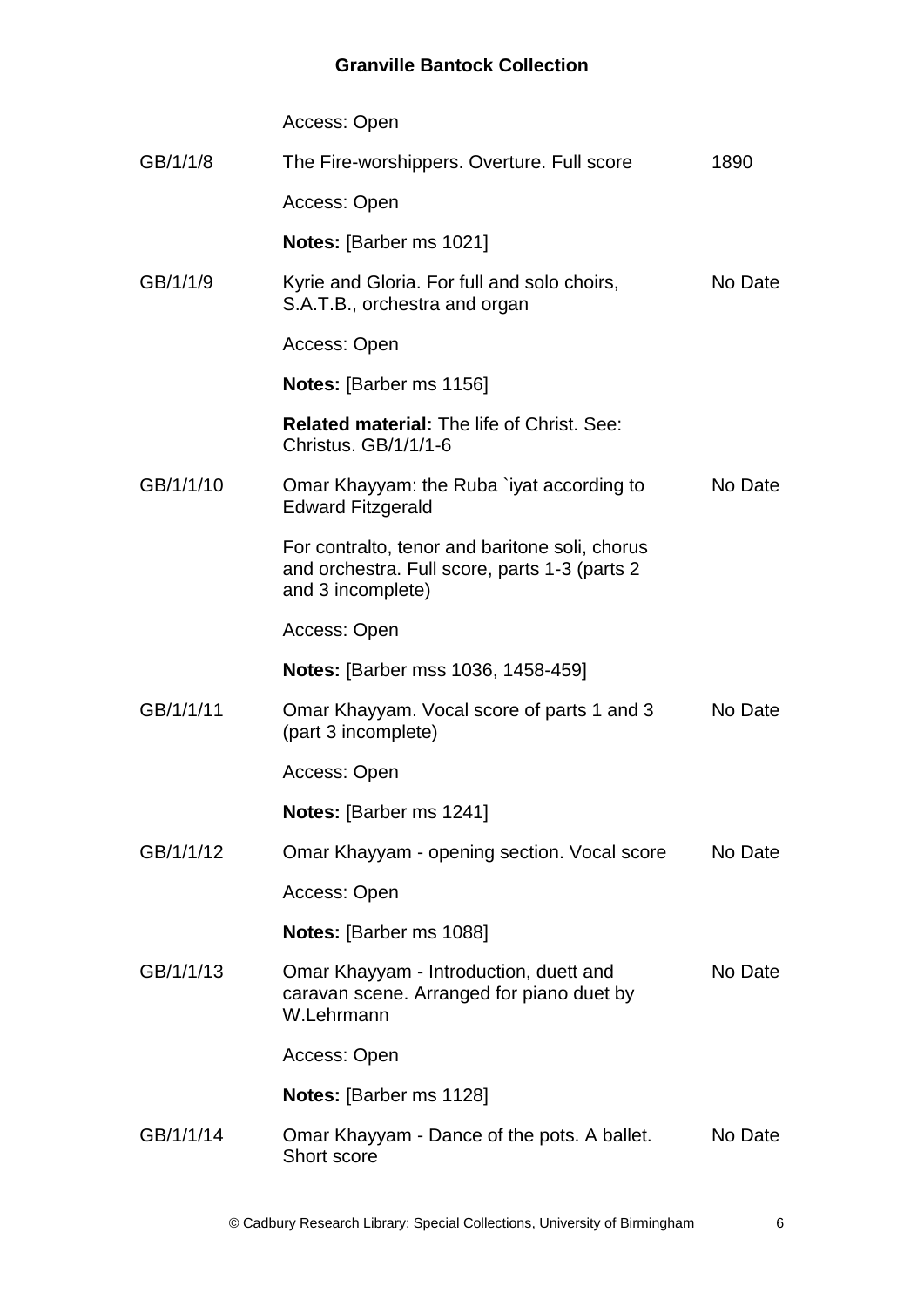|           | Access: Open                                                                                                    |         |
|-----------|-----------------------------------------------------------------------------------------------------------------|---------|
|           | Notes: [Barber ms 1215]                                                                                         |         |
| GB/1/1/15 | Omar Khayyam pt. 2 - Interlude: the fast of<br>Ramazn. Short score, incomplete                                  | No Date |
|           | Access: Open                                                                                                    |         |
|           | <b>Notes:</b> [Barber ms 1124]                                                                                  |         |
| GB/1/1/16 | Omar Khayyam - Be of good cheer. A quatrain<br>for chorus of mixed voices, unaccompanied                        | 1913    |
|           | Access: Open                                                                                                    |         |
|           | <b>Notes:</b> [Barber ms 1048]                                                                                  |         |
| GB/1/1/17 | Omar Khayyam pt. 2 - solo viola passage.<br>Incomplete                                                          | No Date |
|           | Access: Open                                                                                                    |         |
| GB/1/1/18 | Omar Khayyam - Interlude for orchestra. Short<br>score, sketch                                                  | No Date |
|           | Access: Open                                                                                                    |         |
| GB/1/1/19 | Requiem. For soloists and chorus, S.A.T.B.<br>Short score                                                       | 1886    |
|           | Access: Open                                                                                                    |         |
|           | Notes: [Barber ms 1044]                                                                                         |         |
| GB/1/1/20 | The Song of Songs - a dramatic rhapsody for<br>6 solo voices, chorus and orchestra, in 5<br>scenes. Vocal score | 1915    |
|           | Access: Open                                                                                                    |         |
|           | <b>Notes:</b> [Barber ms 1174]                                                                                  |         |
| GB/1/1/21 | The Song of Songs. Processional, arranged<br>for organ by Granville Bantock Incomplete                          | No Date |
|           | Access: Open                                                                                                    |         |
|           | <b>Notes:</b> [Barber ms 1126]                                                                                  |         |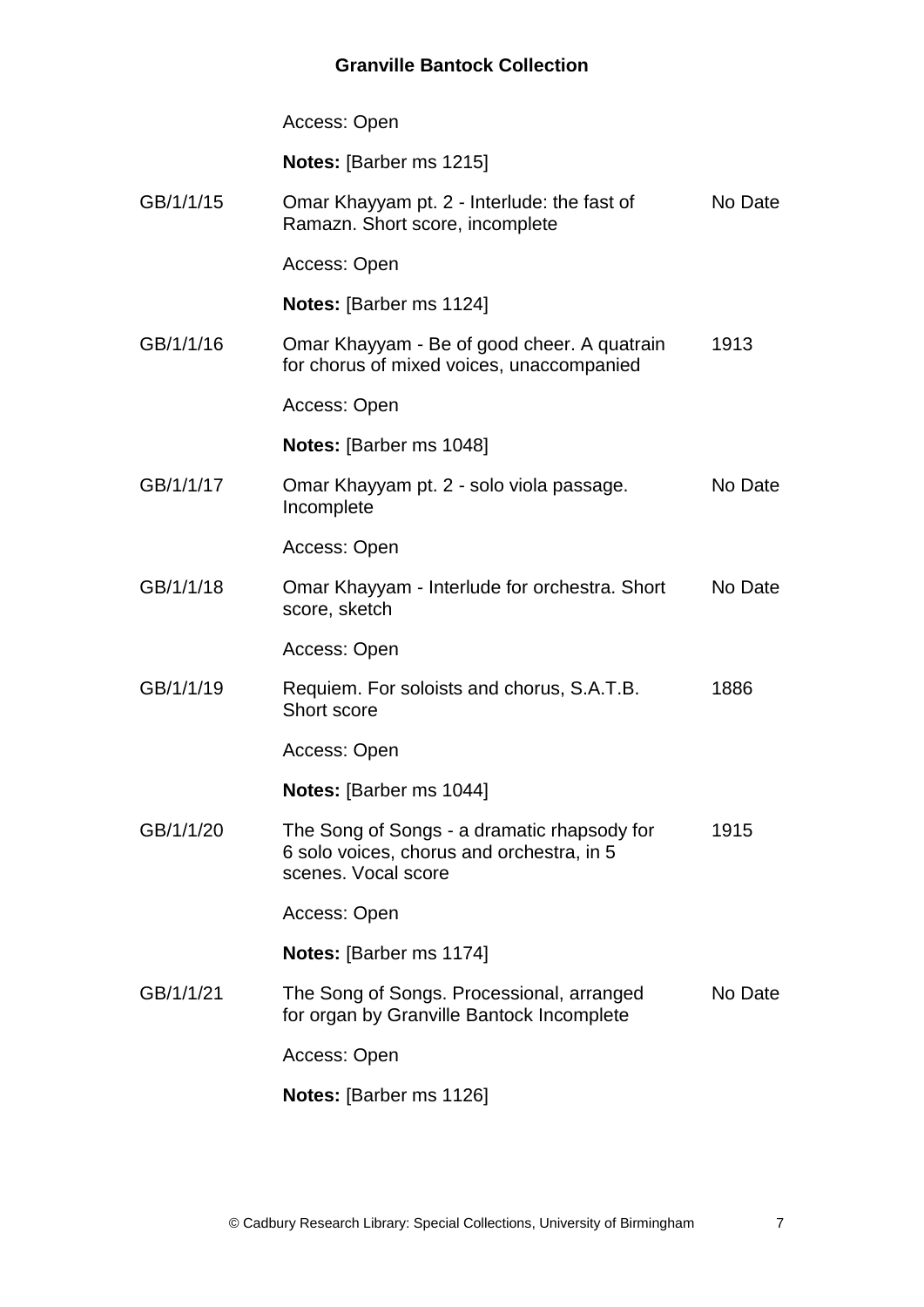| GB/1/1/22 | The Song of Songs. Sketches                                                                                               | No Date |
|-----------|---------------------------------------------------------------------------------------------------------------------------|---------|
|           | Access: Open                                                                                                              |         |
|           | Notes: [Barber ms 1175]                                                                                                   |         |
| GB/1/1/23 | The Song of Songs. Sketches                                                                                               | No Date |
|           | Access: Open                                                                                                              |         |
|           | <b>Notes:</b> [Barber ms 1257]                                                                                            |         |
| GB/1/1/24 | The Great God Pan - part 1. For soli, double<br>choir and orchestra. Vocal score                                          | 1914    |
|           | Access: Open                                                                                                              |         |
|           | <b>Notes: [Barber ms 1173]</b>                                                                                            |         |
| GB/1/1/25 | The Great God Pan - Choral prelude:<br>invocation to Pan. For double choir, in 12<br>parts. No accompaniment              | 1908    |
|           | Access: Open                                                                                                              |         |
|           | <b>Notes:</b> [Barber ms 1102]                                                                                            |         |
| GB/1/1/26 | The Great God Pan - Sketches                                                                                              | No Date |
|           | Access: Open                                                                                                              |         |
| GB/1/1/27 | Magnificat and Nunc Dimittis. For male voices<br>with ad. lib. accompaniment of organ,<br>trombones and drums. Full score | 1900    |
|           | Access: Open                                                                                                              |         |
|           | Notes: [Barber ms 1005]                                                                                                   |         |
| GB/1/1/28 | The Time - Spirit. Rhapsody for double choir<br>and orchestra. Poem by Helen Bantock. Full<br>score                       | 1903    |
|           | Access: Open                                                                                                              |         |
|           | Notes: [Barber ms 1014]                                                                                                   |         |
| GB/1/1/29 | The Time - Spirit. Vocal score                                                                                            | 1902    |
|           | Access: Open                                                                                                              |         |
|           | <b>Notes:</b> [Barber ms 1015]                                                                                            |         |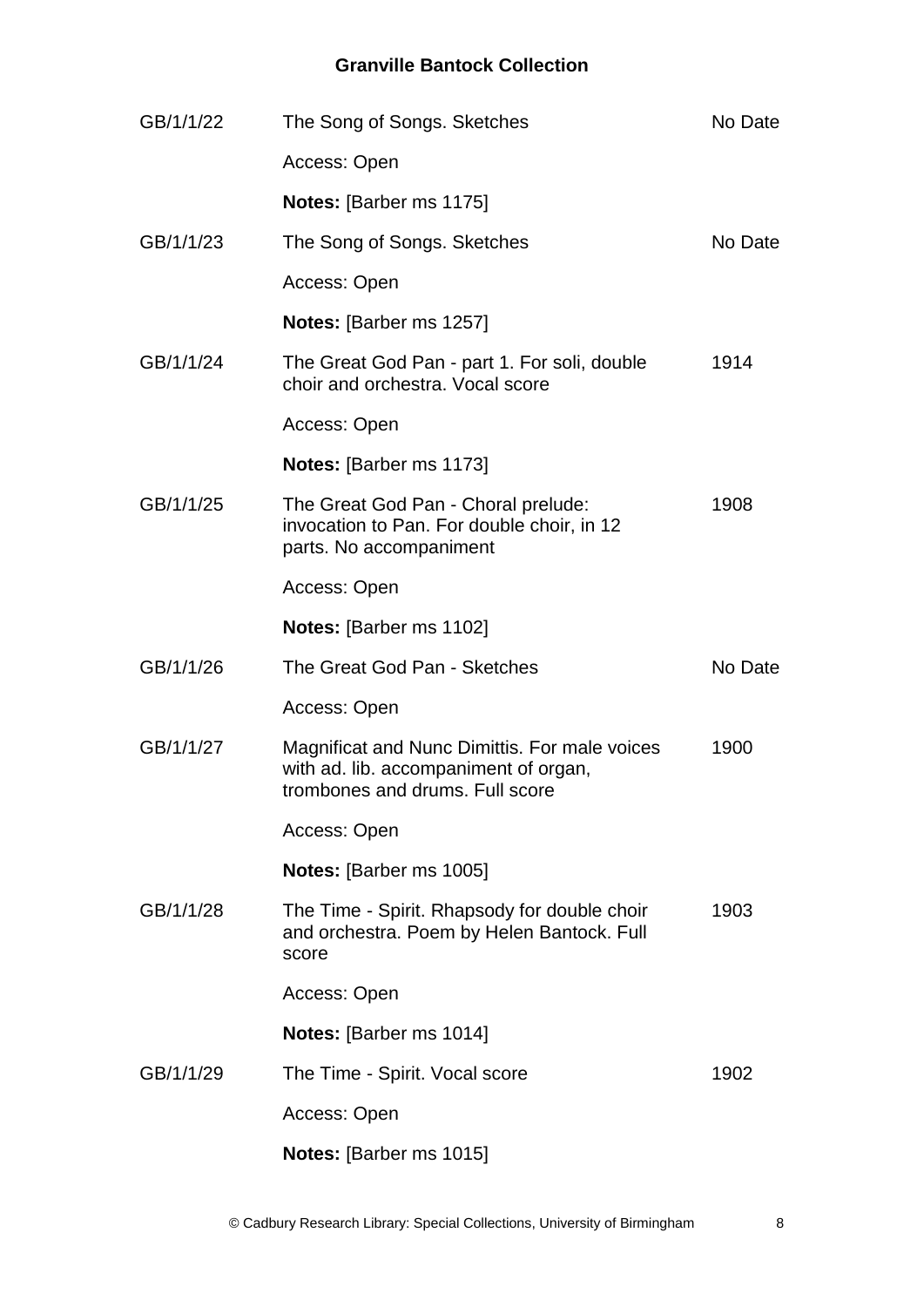| GB/1/1/30 | The Time - Spirit. Full score                                         | 1904    |
|-----------|-----------------------------------------------------------------------|---------|
|           | Access: Open                                                          |         |
|           | Notes: [Barber ms 1222]                                               |         |
| GB/1/1/31 | The Time - Spirit. Vocal score                                        | 1902    |
|           | Access: Open                                                          |         |
|           | Notes: [Barber ms 1180]                                               |         |
| GB/1/1/32 | The Time - Spirit. Sketches                                           | No Date |
|           | Access: Open                                                          |         |
| GB/1/1/33 | Atalanta in Calydon. Choral Ode I                                     | 1919    |
|           | For unaccompanied male voices in 14 parts.<br>Poem by Swinburne       |         |
|           | Access: Open                                                          |         |
|           | Notes: [Barber ms 1009]                                               |         |
| GB/1/1/34 | Atalanta in Calydon. Sketch for a chorus                              | No Date |
|           | Access: Open                                                          |         |
| GB/1/1/35 | Atalanta in Calydon. Sketch for a chorus in<br>part 3                 | No Date |
|           | Access: Open                                                          |         |
| GB/1/1/36 | Choral suite - Ode to evening, Queen of Love<br>and The ghost march   | 1926    |
|           | For unaccompanied male voice choir. Text by<br><b>William Collins</b> |         |
|           | Access: Open                                                          |         |
|           | Notes: [Barber ms 1067]                                               |         |
| GB/1/1/37 | Mass in Bb. For unaccompanied male voice<br>choir                     | 1903    |
|           | Access: Open                                                          |         |
|           | Notes: [Barber ms 1099]                                               |         |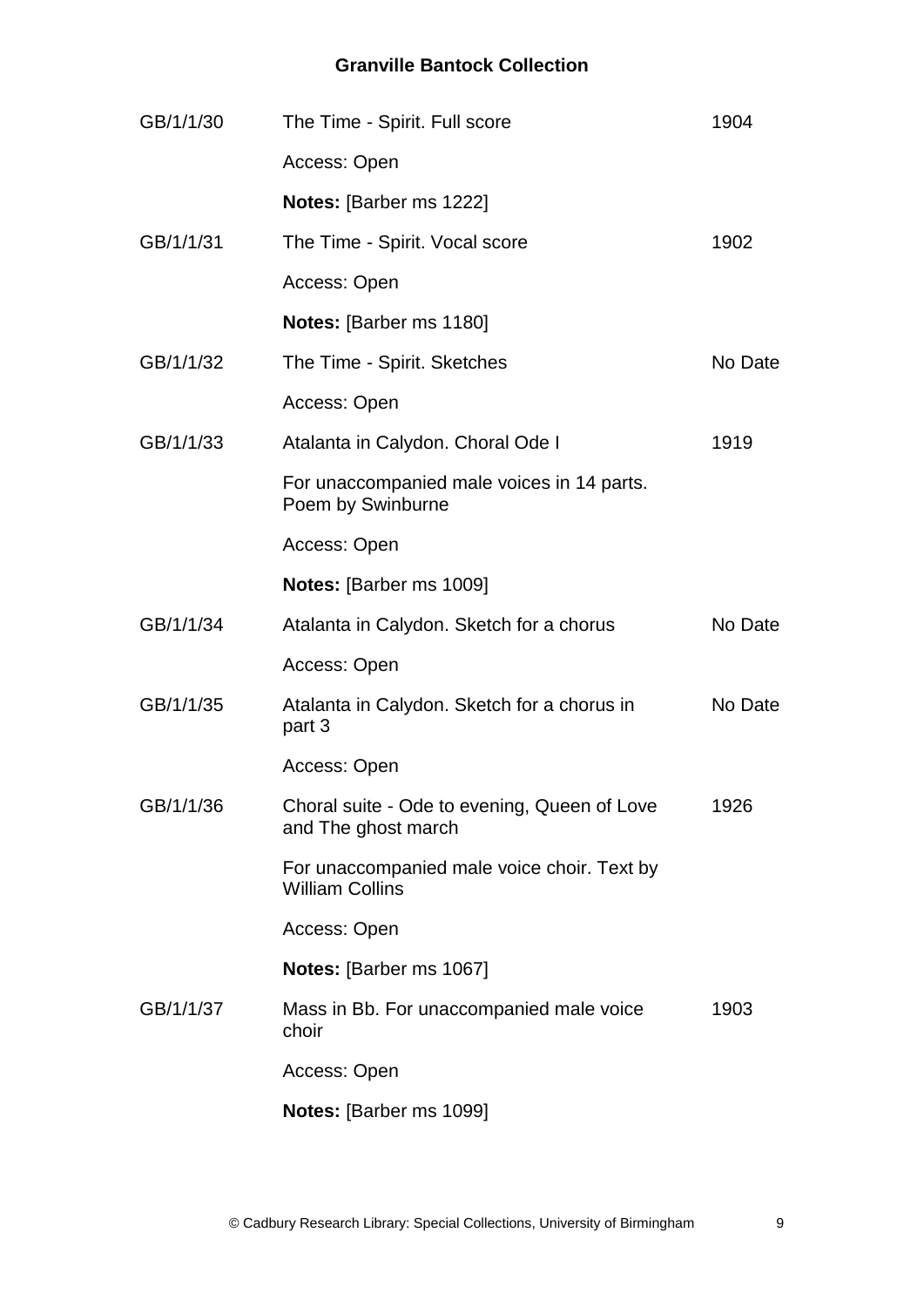| GB/1/2   | Part-Songs                                                                                                   |      |
|----------|--------------------------------------------------------------------------------------------------------------|------|
|          | Arrangement: GB/1/2/1-42: Unaccompanied<br>part-songs and choruses                                           |      |
|          | GB/1/2/43-46: Arrangements and editions by<br><b>Granville Bantock</b>                                       |      |
|          | GB/1/2/47-53: Arrangements of songs from<br>Marjory Kennedy-Fraser's "Songs of the<br>Hebrides"              |      |
|          | GB/1/2/58-67: Sketches of arrangements of<br>old English and Scottish songs                                  |      |
|          | GB/1/2/68-75: Anthems from "Twelve<br>celebrated British anthems", edited by<br><b>Granville Bantock</b>     |      |
|          | GB/1/2/76-84: Part-songs and choruses with<br>accompaniment. Piano accompaniment,<br>unless otherwise stated |      |
|          | GB/1/2/85-91: Arrangement by Granville<br><b>Bantock</b>                                                     |      |
|          | Access: Open                                                                                                 |      |
| GB/1/2/1 | Address to the Devil. For male voices, Words<br>by Robert Burns                                              | 1912 |
|          | Access: Open                                                                                                 |      |
|          | Notes: [Barber ms 1399]                                                                                      |      |
| GB/1/2/2 | Arethusa. For female voices. Poem by Shelley                                                                 | 1927 |
|          | Access: Open                                                                                                 |      |
|          | Notes: [Barber ms 1063]                                                                                      |      |
| GB/1/2/3 | Ballade. For chorus of male voices. Words by<br>Villon, translated into English                              | 1913 |
|          | Access: Open                                                                                                 |      |
|          | <b>Notes:</b> [Barber ms 1058]                                                                               |      |
|          | Related material: Be of good cheer. See:<br>Omar Khayyam GB/1/1/16                                           |      |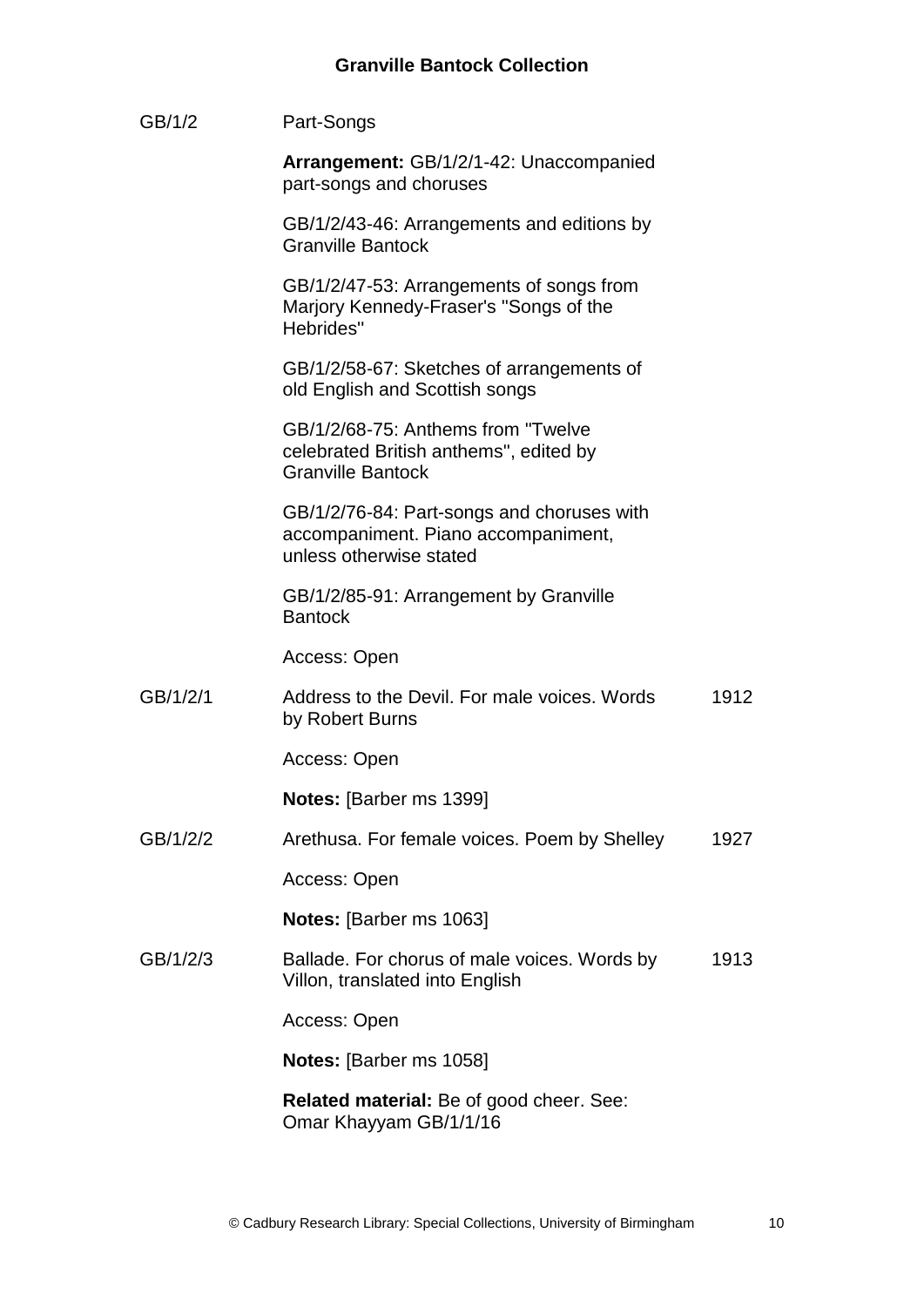| GB/1/2/4  | Break forth into joy. For double choir, S.A.T.B                                              | No Date |
|-----------|----------------------------------------------------------------------------------------------|---------|
|           | Access: Open                                                                                 |         |
|           | Notes: [Barber ms 1197]                                                                      |         |
| GB/1/2/5  | The burden of Damascus. Sketch                                                               | No Date |
|           | Access: Open                                                                                 |         |
| GB/1/2/6  | The fighting Tmraire. For chorus of male<br>voices. Poem by Henry Newbolt. Sketch            | No Date |
|           | Access: Open                                                                                 |         |
| GB/1/2/7  | The golden journey to Samarkand. For chorus<br>of mixed voices. Text by James Elroy Fletcher | 1921    |
|           | Access: Open                                                                                 |         |
|           | Notes: [Barber ms 1164]                                                                      |         |
| GB/1/2/8  | The grianan of Aileach. For chorus of mixed<br>voices                                        | 1923    |
|           | Access: Open                                                                                 |         |
|           | Notes: [Barber ms 1363]                                                                      |         |
| GB/1/2/9  | The grianan of Aileach. Sketch                                                               | No Date |
|           | Access: Open                                                                                 |         |
| GB/1/2/10 | Hail, hail true body. Hymn, Ave verum. For<br>female voices                                  | 1930    |
|           | Access: Open                                                                                 |         |
|           | Notes: [Barber ms 1111]                                                                      |         |
| GB/1/2/11 | Hail, hail true body. Sketch                                                                 | No Date |
|           | Access: Open                                                                                 |         |
| GB/1/2/12 | The happy isle. For chorus of female voices,<br>in 7 parts. Words by Helen Bantock           | 1912    |
|           | Access: Open                                                                                 |         |
|           | <b>Notes:</b> [Barber ms 1392]                                                               |         |
| GB/1/2/13 | Hunting song. Founded on 16th century<br>English melody. For quartet or chorus of male       | 1912    |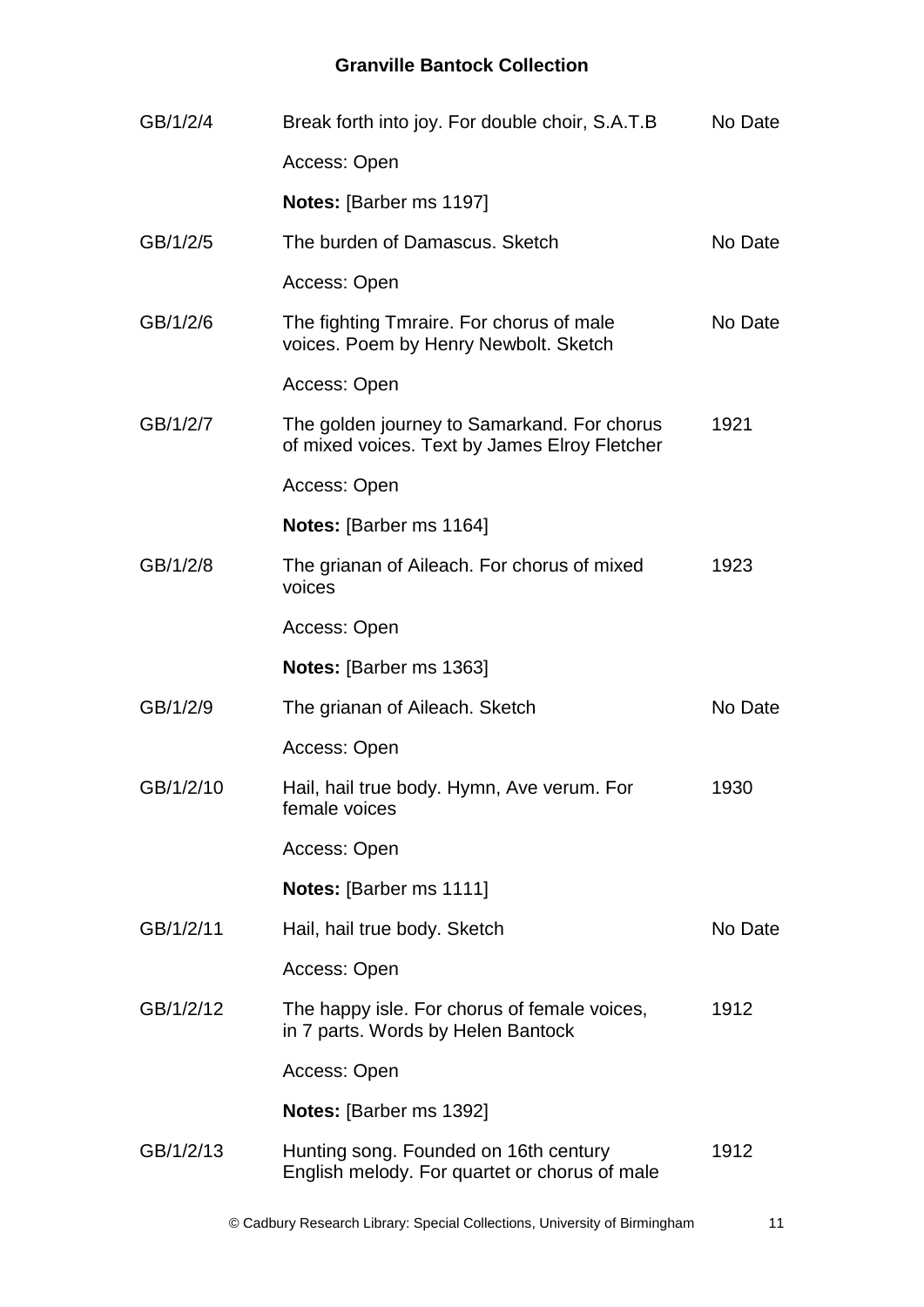|           | voices, in 4 parts. Words by Collier                                                                       |         |
|-----------|------------------------------------------------------------------------------------------------------------|---------|
|           | Access: Open                                                                                               |         |
|           | Notes: [Barber ms 1377]                                                                                    |         |
| GB/1/2/14 | Kubla Khan. For chorus of male voices. Words<br>by Coleridge                                               | 1912    |
|           | Access: Open                                                                                               |         |
|           | Notes: [Barber ms 1398]                                                                                    |         |
| GB/1/2/15 | The lost leader. For chorus of male voices.<br>Poem by Robert Browning                                     | 1910    |
|           | Access: Open                                                                                               |         |
|           | <b>Notes:</b> [Barber ms 1096]                                                                             |         |
| GB/1/2/16 | Lucifer in starlight. For chorus of male voices,<br>in 6 parts. Sonnet by George Meredith                  | 1910    |
|           | Access: Open                                                                                               |         |
|           | Notes: [Barber ms 1097]                                                                                    |         |
| GB/1/2/17 | Midnight - epilogue from 'Asolando'. For<br>chorus of male voices. Poem by Robert<br><b>Browning</b>       | 1926    |
|           | Access: Open                                                                                               |         |
|           | Notes: [Barber ms 1071]                                                                                    |         |
| GB/1/2/18 | The moon has risen. Part-song for mixed<br>voices. Words by Alfred Hayes. Sketch                           | No Date |
|           | Access: Open                                                                                               |         |
| GB/1/2/19 | Music, when soft voices die. For mixed voices,<br>in 5 parts. Words by Shelley                             | 1911    |
|           | Access: Open                                                                                               |         |
|           | <b>Notes:</b> [Barber ms 1098]                                                                             |         |
| GB/1/2/20 | My love is like a red, red rose. For quartet or<br>chorus of mixed voices. Words by Robert<br><b>Burns</b> | 1913    |
|           | Access: Open                                                                                               |         |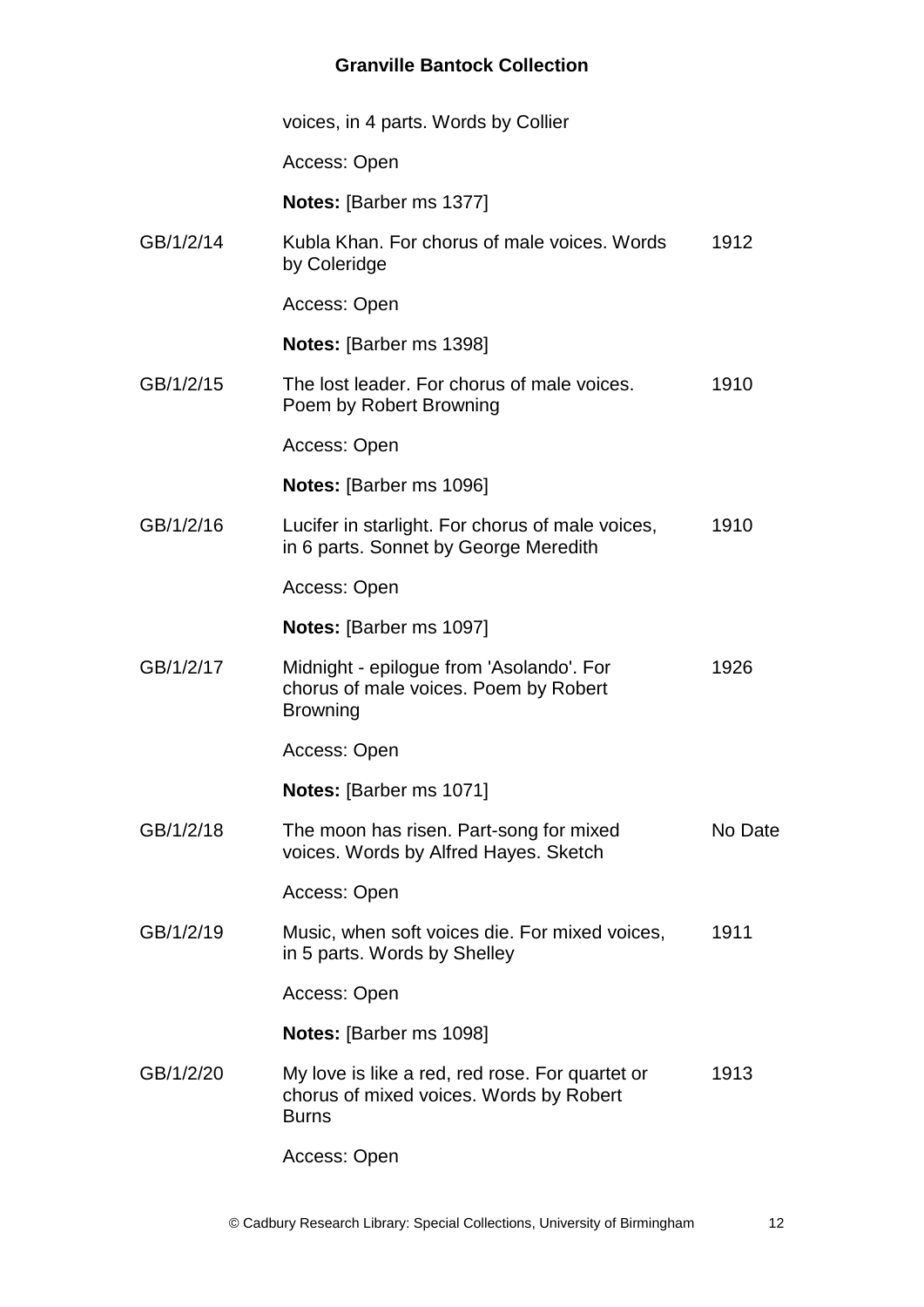|           | <b>Notes:</b> [Barber ms 1389]                                                                                      |         |
|-----------|---------------------------------------------------------------------------------------------------------------------|---------|
| GB/1/2/21 | Night time. For treble voices, in 2 parts. Words<br>by Helen Bantock                                                | 1912    |
|           | Access: Open                                                                                                        |         |
|           | Notes: [Barber ms 1052]                                                                                             |         |
| GB/1/2/22 | Nocturne. For chorus of mixed voices, in 6<br>parts. Words by Alfred Hayes                                          | 1911    |
|           | Access: Open                                                                                                        |         |
|           | <b>Notes:</b> [Barber ms 1087]                                                                                      |         |
| GB/1/2/23 | On Himalay. For S.A.T.B. Poem by Shelley                                                                            | 1907    |
|           | Access: Open                                                                                                        |         |
|           | Notes: [Barber ms 1092]                                                                                             |         |
| GB/1/2/24 | Our heritage. Chorus for mixed voices. Words<br>by M.Myson                                                          | 1942    |
|           | Access: Open                                                                                                        |         |
|           | Notes: [Barber ms 1132]                                                                                             |         |
| GB/1/2/25 | O Zeus the king. Chorus for male voices from<br>the 'Agamemnon of Aeschylus'. English text<br>by R.Browning. Sketch | No Date |
|           | Access: Open                                                                                                        |         |
| GB/1/2/26 | A pageant of human life. Choral suite for male,<br>female and childrens voices. Text by Sir<br><b>Thomas More</b>   | 1913    |
|           | Access: Open                                                                                                        |         |
|           | <b>Notes:</b> [Barber ms 1051]                                                                                      |         |
| GB/1/2/27 | Pibroch of Donuil Dhu, Sketch                                                                                       | No Date |
|           | Access: Open                                                                                                        |         |
| GB/1/2/28 | Psalms. Settings of various psalms. Sketches                                                                        | No Date |
|           | Access: Open                                                                                                        |         |
| GB/1/2/29 | Rune-song, Finnish, set to music for quintet or<br>chorus of male voices. English text by                           | 1912    |
|           |                                                                                                                     |         |

© Cadbury Research Library: Special Collections, University of Birmingham 13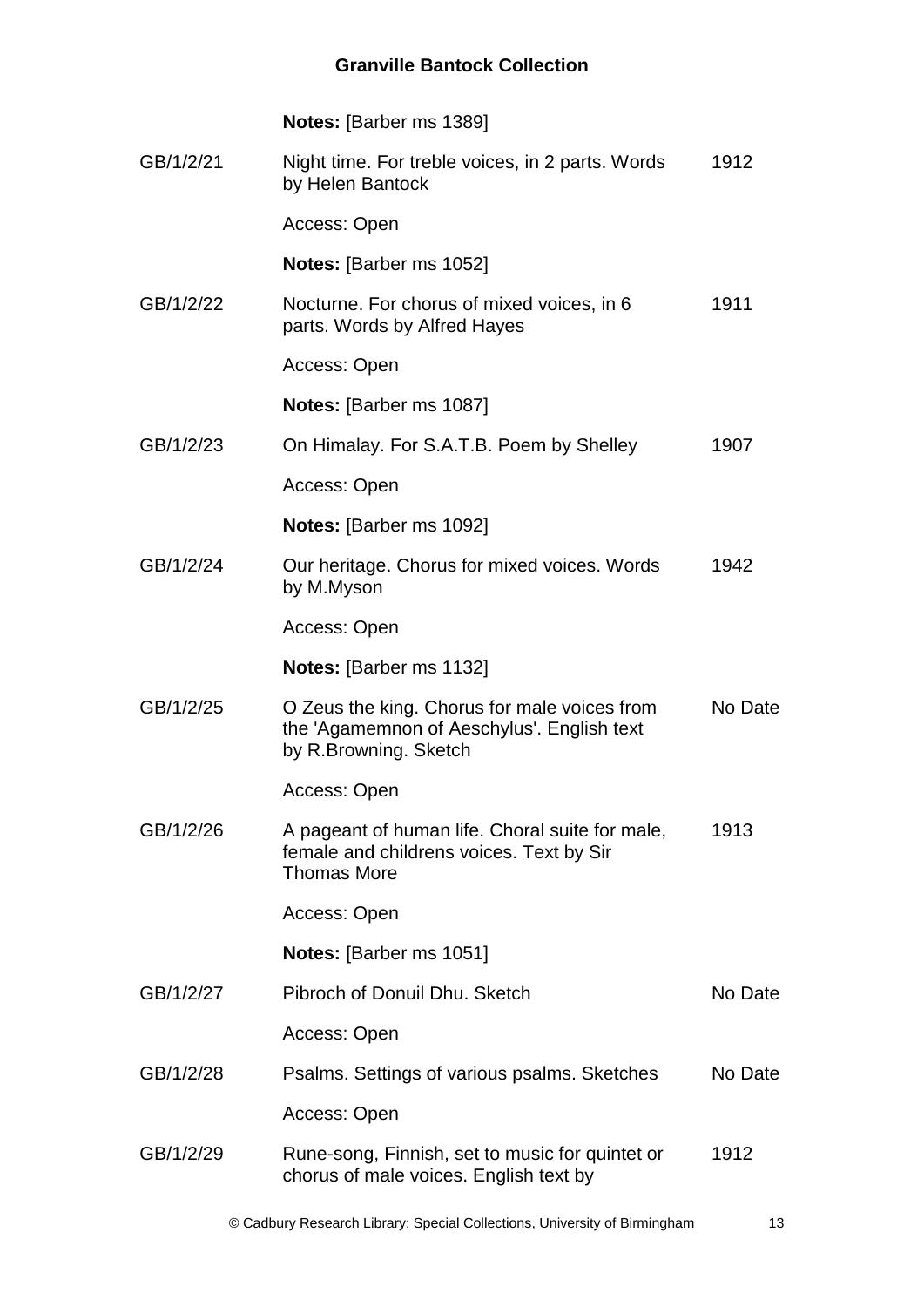J.M.Crawford

Access: Open

**Notes:** [Barber ms 1380]

GB/1/2/30 St. Patrick and the Druids - a legend of Tara. For male voices, in 4 parts. Words by Alfred E.Taylor 1898

Access: Open

**Notes:** [Barber ms 1167]

GB/1/2/31 Song of liberty. For chorus of mixed voices. Words by Helen Bantock 1903

Access: Open

**Notes:** [Barber ms 1050]

GB/1/2/32 Songs of the Church. For S.A.T.B Access: Open **Notes:** [Barber ms 1134] No Date GB/1/2/33 Song to the seals. For S.A.T.B Access: Open **Notes:** [Barber ms 1037] No Date GB/1/2/34 Soul-star! Trio for female voices. Words by Helen Bantock Access: Open **Notes:** [Barber ms 1378] 1912 GB/1/2/35 They that go down to the sea in ships. Threnody for chorus of mixed voices. Words from psalm 107 Access: Open **Notes:** [Barber ms 1094] 1912 GB/1/2/36 Through eastern gates. For chorus of male voices. From the Chinese Shik-King, translated by A.Upwood 1913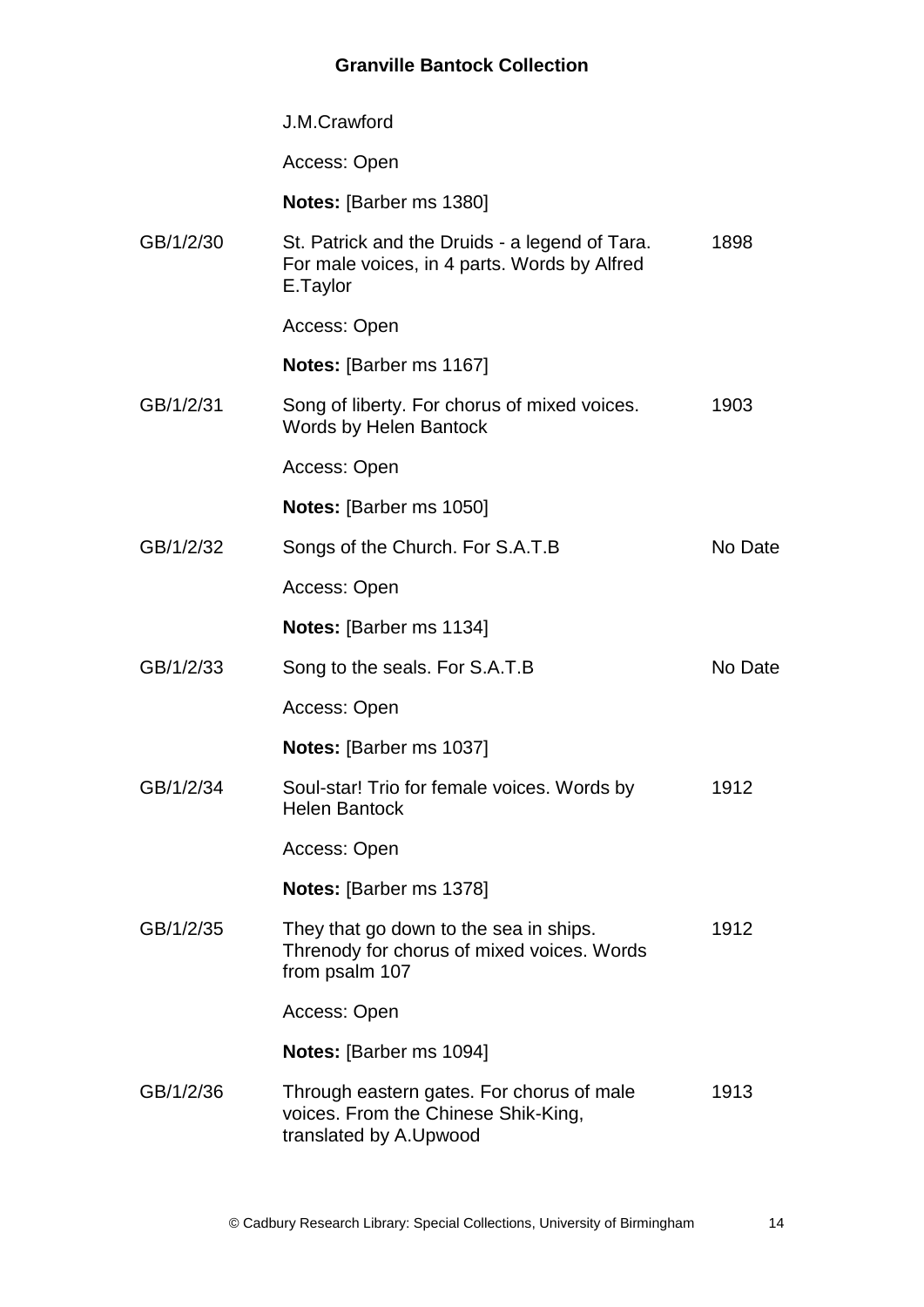|           | Access: Open                                                                           |         |
|-----------|----------------------------------------------------------------------------------------|---------|
|           | Notes: [Barber ms 1053]                                                                |         |
| GB/1/2/37 | To morning. For chorus of female voices.<br>Words by William Blake                     | 1912    |
|           | Access: Open                                                                           |         |
|           | <b>Notes:</b> [Barber ms 1379]                                                         |         |
| GB/1/2/38 | To the evening star. For quartet or chorus of<br>female voices. Words by William Blake | 1912    |
|           | Access: Open                                                                           |         |
|           | <b>Notes:</b> [Barber ms 1397]                                                         |         |
| GB/1/2/39 | To the Muses. For quartet or chorus of female<br>voices. Words by William Blake        | 1912    |
|           | Access: Open                                                                           |         |
|           | <b>Notes:</b> [Barber ms 1397]                                                         |         |
| GB/1/2/40 | Walt Whitman, I. For chorus in 6 parts.<br>Incomplete                                  | No Date |
|           | Access: Open                                                                           |         |
|           | Notes: [Barber ms 1244]                                                                |         |
| GB/1/2/41 | War song of the Saracens. Chorus for male<br>voices. Text by James Elroy Flecker       | 1920    |
|           | Access: Open                                                                           |         |
|           | <b>Notes:</b> [Barber ms 1260]                                                         |         |
| GB/1/2/42 | The world is too much with us. Chorus for<br>mixed voices. Words by Wordsworth         | 1913    |
|           | Access: Open                                                                           |         |
|           | <b>Notes:</b> [Barber ms 1049]                                                         |         |
| GB/1/2/43 | William Byrd - Bow thine ear. Anthem for 5<br>voices. Edited by Granville Bantock      | No Date |
|           | Access: Open                                                                           |         |
|           | <b>Notes:</b> [Barber ms 1091]                                                         |         |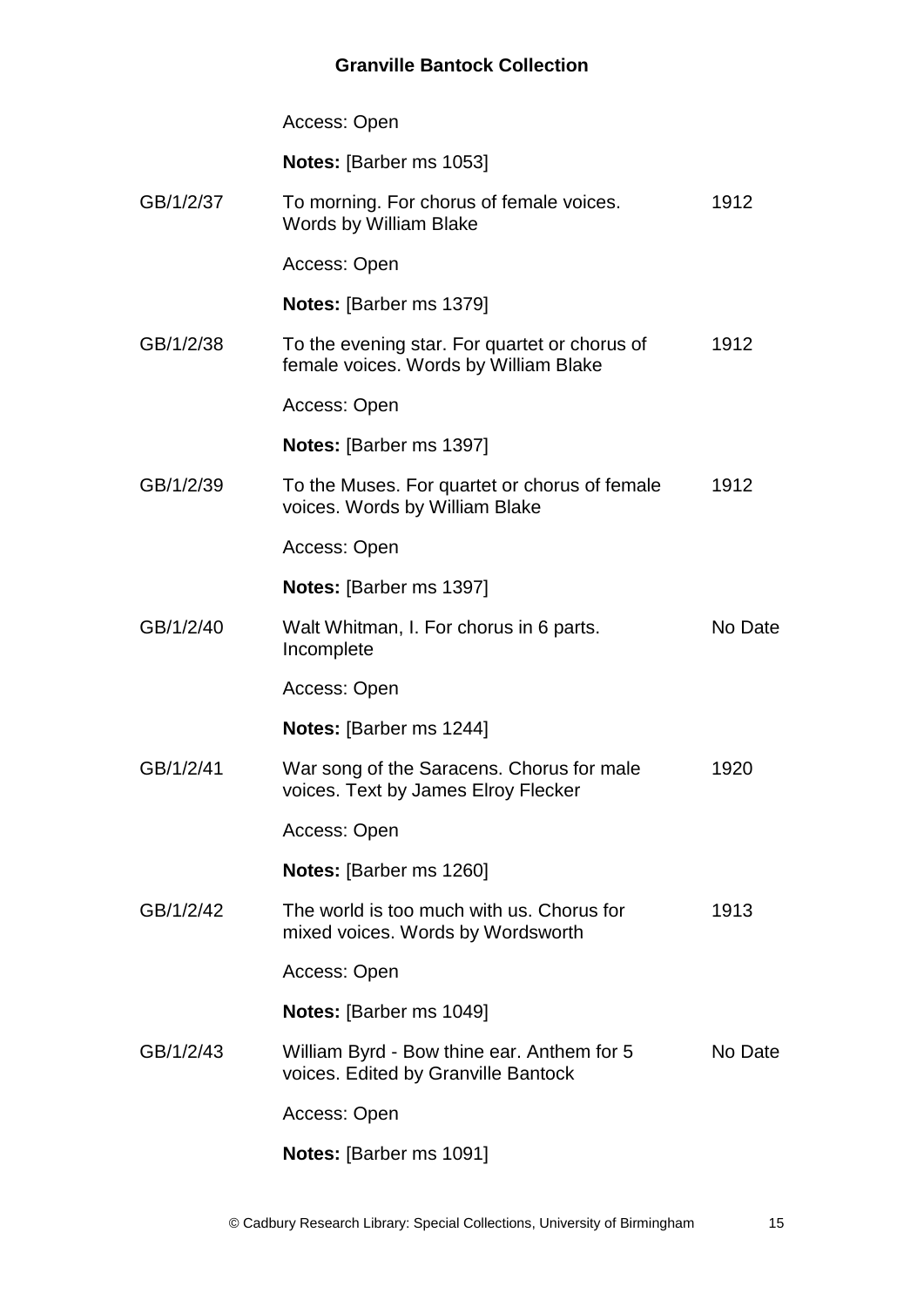| GB/1/2/44 | William Byrd - I thought that love had been a<br>boy. For quintet or chorus of 5 voices. Edited<br>by Granville Bantock   | No Date |
|-----------|---------------------------------------------------------------------------------------------------------------------------|---------|
|           | Access: Open                                                                                                              |         |
|           | <b>Notes:</b> [Barber ms 1084]                                                                                            |         |
| GB/1/2/45 | William Byrd - Remember me, o Lord. Anthem<br>for 5 voices. Edited by Granville Bantock                                   | No Date |
|           | Access: Open                                                                                                              |         |
|           | <b>Notes:</b> [Barber ms 1060]                                                                                            |         |
| GB/1/2/46 | Mary M. Campbell - The march of the<br>Cameron men. Arranged for chorus of mixed<br>voices by Granville Bantock           | 1913    |
|           | Access: Open                                                                                                              |         |
|           | <b>Notes:</b> [Barber ms 1391]                                                                                            |         |
| GB/1/2/47 | Chant to the Lord of the Isles. Arranged for<br>chorus of (a) male voices (b) mixed voices by<br><b>Granville Bantock</b> | 1915    |
|           | Access: Open                                                                                                              |         |
|           | <b>Notes:</b> [Barber ms 1383]                                                                                            |         |
| GB/1/2/48 | The death croon. Arranged for mixed chorus                                                                                | 1912    |
|           | Access: Open                                                                                                              |         |
|           | <b>Notes:</b> [Barber ms 1381]                                                                                            |         |
| GB/1/2/49 | The death farewell. Arranged for mixed chorus                                                                             | 1915    |
|           | Access: Open                                                                                                              |         |
|           | <b>Notes:</b> [Barber ms 1384]                                                                                            |         |
| GB/1/2/50 | The lay of Diarmad. Arranged for mixed<br>chorus, with mezzo-soprano solo                                                 | No Date |
|           | Access: Open                                                                                                              |         |
|           | <b>Notes:</b> [Barber ms 1382]                                                                                            |         |
| GB/1/2/51 | Milking song. Arranged for mixed chorus                                                                                   | 1915    |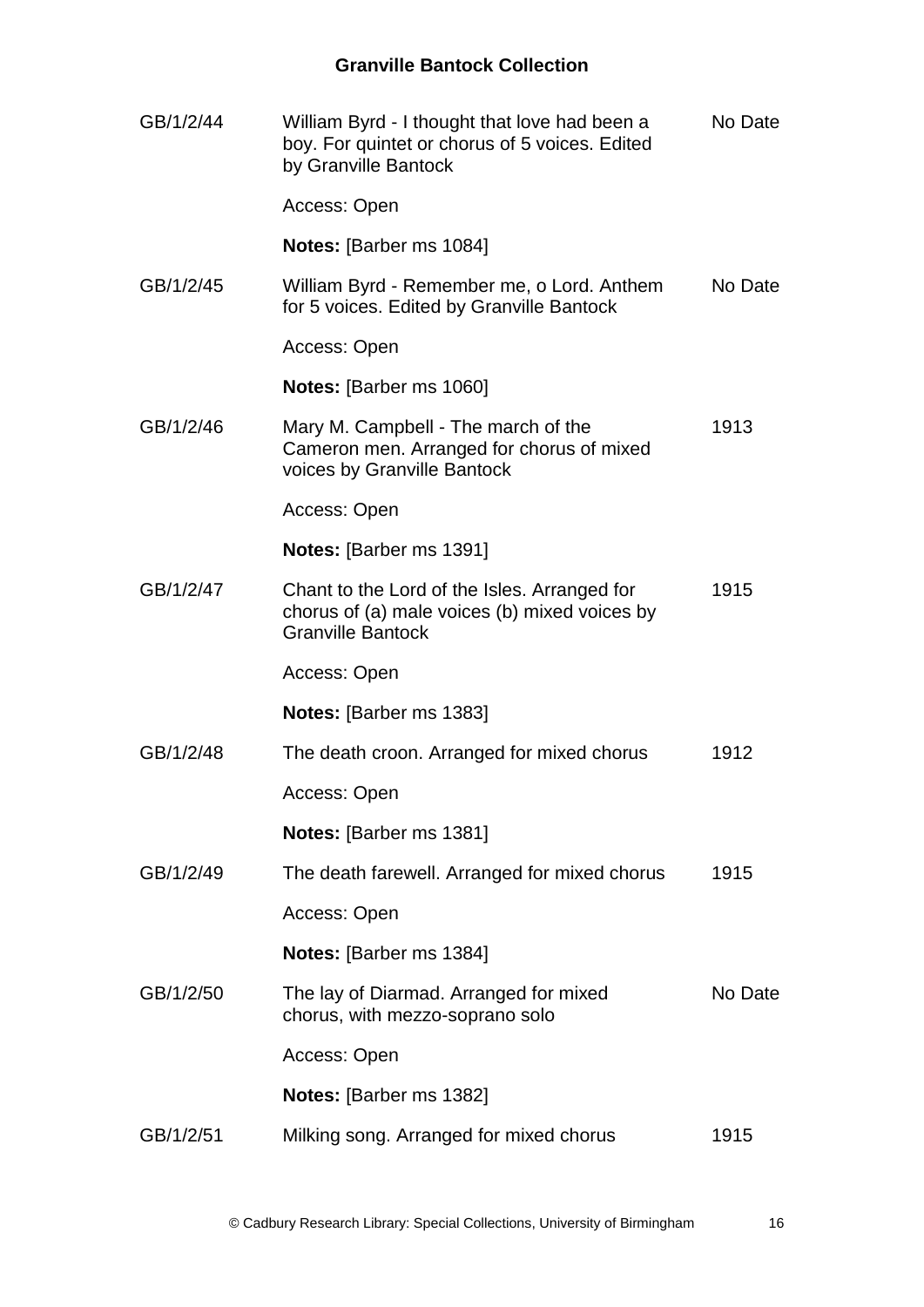|           | Access: Open                                                                                    |         |
|-----------|-------------------------------------------------------------------------------------------------|---------|
|           | Notes: [Barber ms 1061]                                                                         |         |
| GB/1/2/52 | The Raasay Lament. Arranged for mixed<br>chorus. English text by Rev. M.N. Munro                | 1913    |
|           | Access: Open                                                                                    |         |
|           | <b>Notes:</b> [Barber ms 1046]                                                                  |         |
| GB/1/2/53 | The seal-woman's croon. Arranged for solo<br>contralto and chorus of mixed voices               | 1913    |
|           | Access: Open                                                                                    |         |
|           | <b>Notes:</b> [Barber ms 1064]                                                                  |         |
| GB/1/2/54 | Cradle song - my fragrant one. Gaelic melody<br>arranged for chorus of female voices            | 1913    |
|           | Access: Open                                                                                    |         |
|           | <b>Notes:</b> [Barber ms 1047]                                                                  |         |
| GB/1/2/55 | Dumbarton's drums. Scottish melody arranged<br>for chorus of mixed voices                       | 1913    |
|           | Access: Open                                                                                    |         |
|           | <b>Notes:</b> [Barber ms 1387]                                                                  |         |
| GB/1/2/56 | Ettrick banks. Scottish melody arranged for<br>chorus of mixed voices                           | 1913    |
|           | Access: Open                                                                                    |         |
|           | <b>Notes:</b> [Barber ms 1388]                                                                  |         |
| GB/1/2/57 | Lullaby - o can ye sew cushions. Scottish<br>cradle song, arranged for chorus of mixed<br>voice | No Date |
|           | Access: Open                                                                                    |         |
|           | <b>Notes:</b> [Barber ms 1390]                                                                  |         |
| GB/1/2/58 | A-hunting we will go                                                                            | No Date |
|           | Access: Open                                                                                    |         |
| GB/1/2/59 | Annie Laurie                                                                                    | No Date |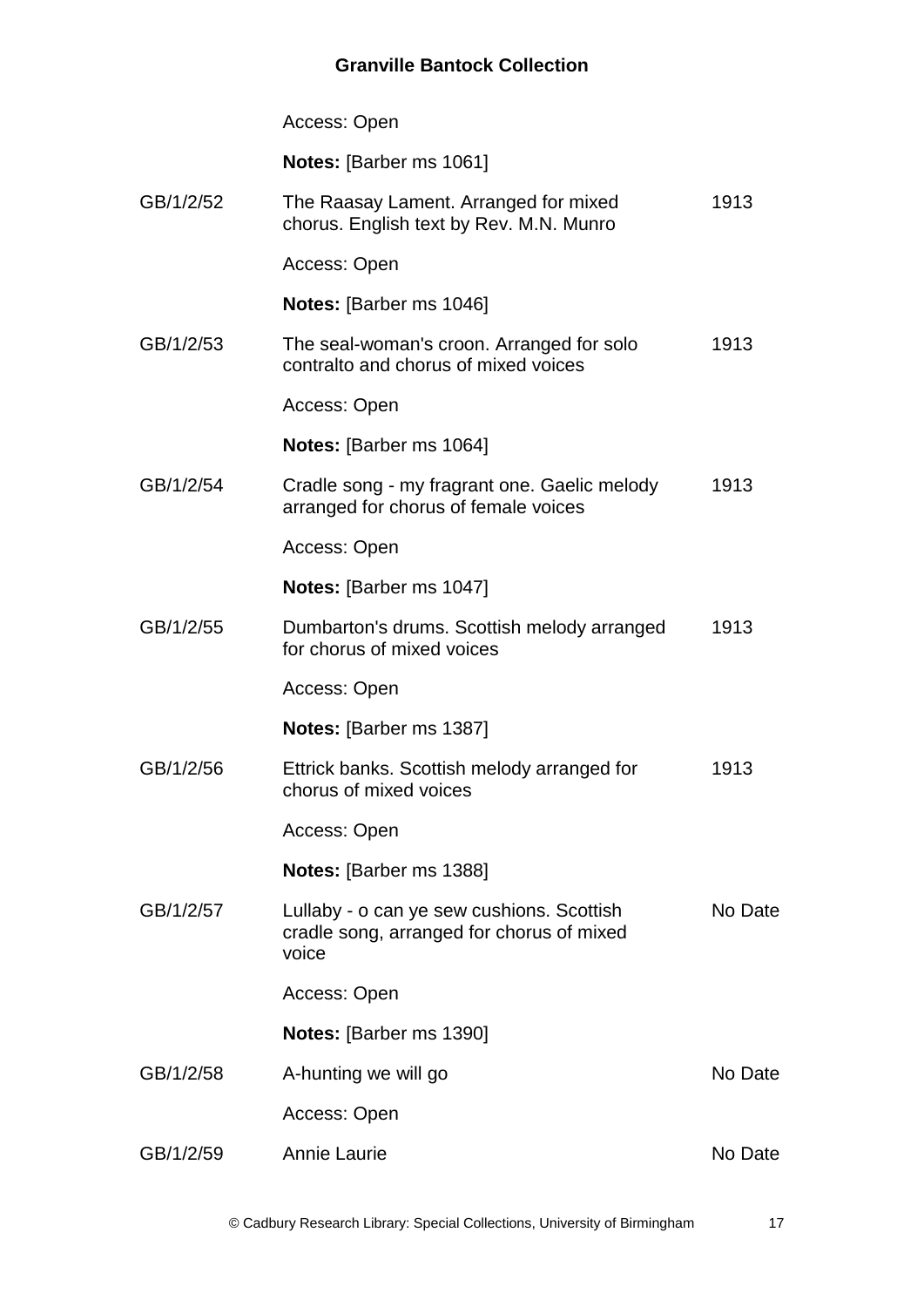Access: Open

| GB/1/2/60 | Bonnie wee thing. Arranged for male voices                                           | No Date |
|-----------|--------------------------------------------------------------------------------------|---------|
|           | Access: Open                                                                         |         |
| GB/1/2/61 | Ca the yowes                                                                         | No Date |
|           | Access: Open                                                                         |         |
| GB/1/2/62 | The glories of our blood and state                                                   | No Date |
|           | Access: Open                                                                         |         |
| GB/1/2/63 | The piper o' Dundee                                                                  | No Date |
|           | Access: Open                                                                         |         |
| GB/1/2/64 | Scotland yet!                                                                        | No Date |
|           | Access: Open                                                                         |         |
| GB/1/2/65 | Willow, willow!                                                                      | No Date |
|           | Access: Open                                                                         |         |
| GB/1/2/66 | Wilt thou be my dearie?                                                              | No Date |
|           | Access: Open                                                                         |         |
| GB/1/2/67 | Ye banks an' braes                                                                   | No Date |
|           | Access: Open                                                                         |         |
|           | Related material: Songs of the Hebrides.<br>See: Marjory Kennedy-Fraser GB/1/2/47-52 |         |
| GB/1/2/68 | No. 1. Christopher Tye - I will exalt thee, o<br>Lord. For 4 voices, in 2 parts      | No Date |
|           | Access: Open                                                                         |         |
|           | <b>Notes:</b> [Barber ms 1089]                                                       |         |
| GB/1/2/69 | No. 2. Thomas Tallis - I call and cry. For 5<br>voices                               | No Date |
|           | Access: Open                                                                         |         |
|           | <b>Notes:</b> [Barber ms 1090]                                                       |         |
| GB/1/2/70 | No. 3. Richard Farrant - Call to remembrance.                                        | No Date |
|           |                                                                                      |         |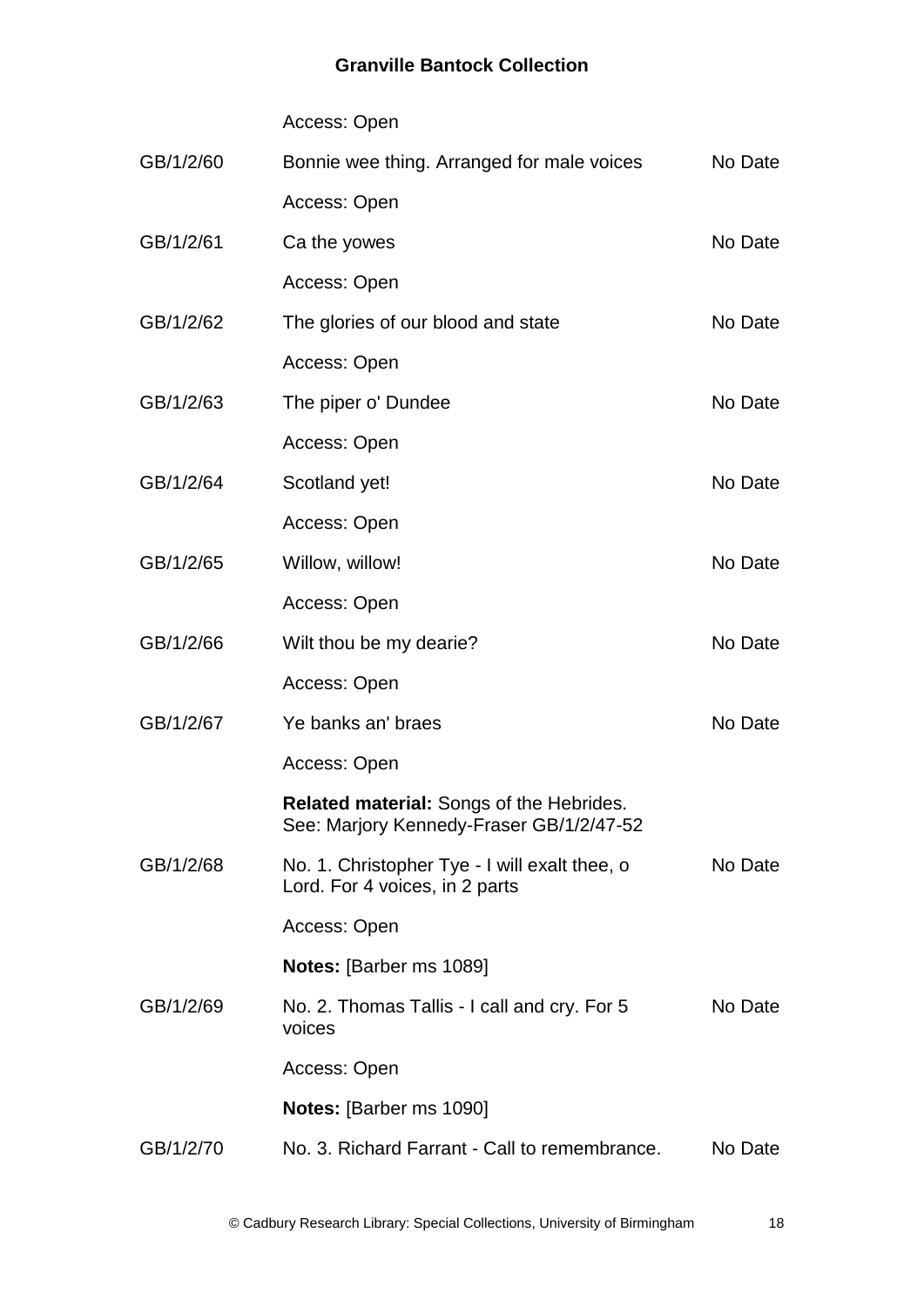For 4 voices Access: Open **Notes:** [Barber ms 1085] GB/1/2/71 No. 4. William Byrd - Sing joyfully unto God. For 6 voices Access: Open **Notes:** [Barber ms 1093] No Date GB/1/2/72 No. 9. Robert Creyghton - I will arise. For 4 voices Access: Open **Notes:** [Barber ms 1393] No Date GB/1/2/73 No. 10. Henry Aldrich - Out of the deep. For 4 voices Access: Open **Notes:** [Barber ms 1394] No Date GB/1/2/74 No. 11. Henry Purcell - O Lord God of Hosts. For 8 voices Access: Open **Notes:** [Barber ms 1395] No Date GB/1/2/75 No. 12. William Croft - Put me not to rebuke. For 4 voices Access: Open **Notes:** [Barber ms 1396] No Date GB/1/2/76 The China mandarin. For treble voices, in 2 parts. Words by Helen Bantock Access: Open **Notes:** [Barber ms 1054] 1912 GB/1/2/77 Choral hymn, for a priest's first mass. For solo and S.A.T.B. Short score. Words by Sister Miriam 1946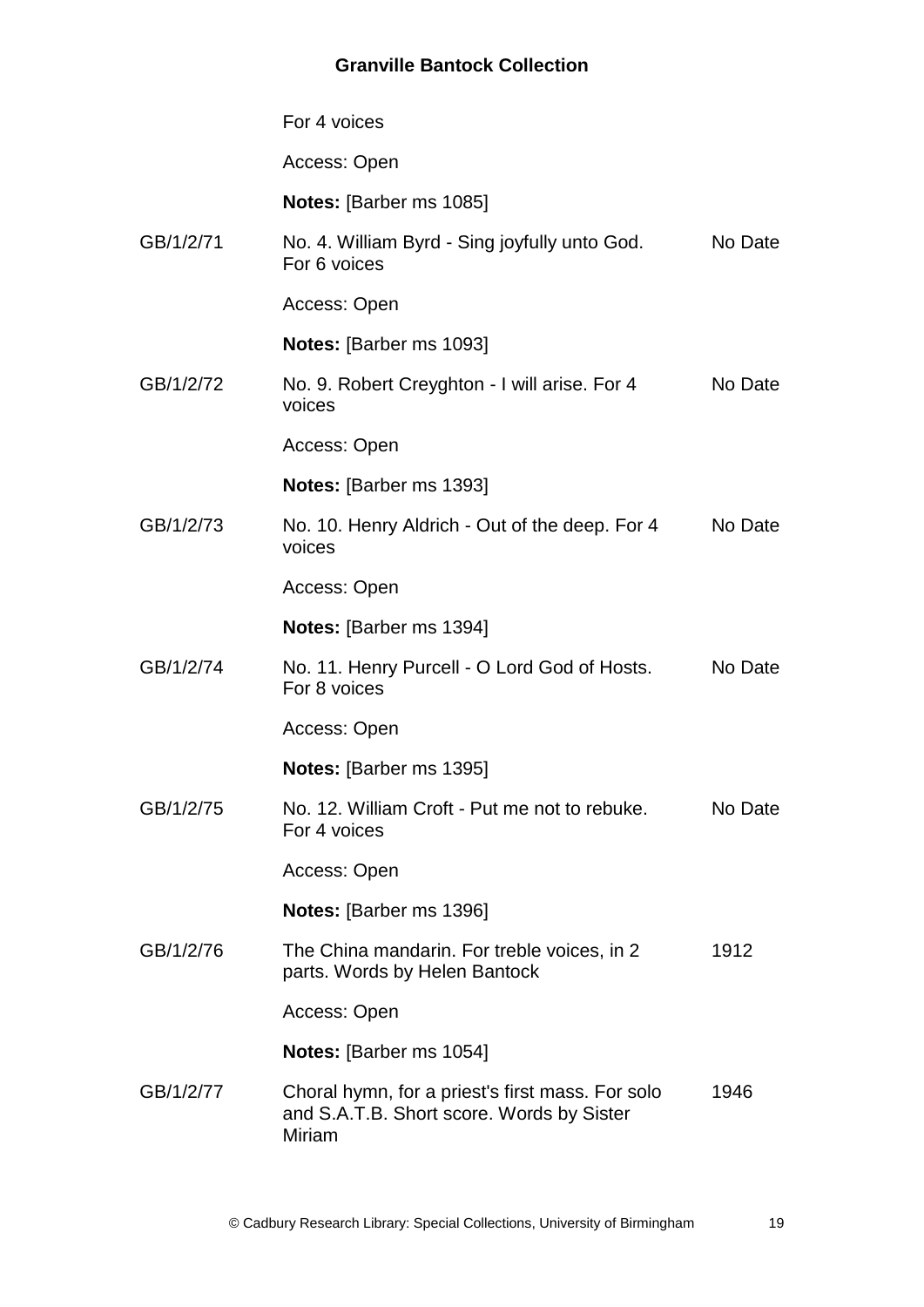|           | Access: Open                                                                                                       |         |
|-----------|--------------------------------------------------------------------------------------------------------------------|---------|
|           | <b>Notes:</b> [Barber ms 1212]                                                                                     |         |
| GB/1/2/78 | Elfin music. For female voices, in 3 parts.<br>Poem by Shelley                                                     | No Date |
|           | Access: Open                                                                                                       |         |
|           | <b>Notes:</b> [Barber ms 1453]                                                                                     |         |
|           | Related material: England, our dear<br>motherland. See: GB/1/3/3                                                   |         |
| GB/1/2/79 | Fairyland. For orchestra and choir of female<br>voices. (Without words.) Orchestral score                          | 1946    |
|           | Access: Open                                                                                                       |         |
|           | Notes: [Barber ms 1135]                                                                                            |         |
| GB/1/2/80 | Fairyland. Short score                                                                                             | 1946    |
|           | Access: Open                                                                                                       |         |
|           | <b>Notes:</b> [Barber ms 1136]                                                                                     |         |
| GB/1/2/81 | A love-song. For 3 female voices, with harp,<br>violin and cello or piano accompaniment.<br>Words by Helen Bantock | 1907    |
|           | Access: Open                                                                                                       |         |
|           | <b>Notes:</b> [Barber ms 1426]                                                                                     |         |
| GB/1/2/82 | Once upon a time. For treble voices, in 2<br>parts. Words by Helen Bantock                                         | 1912    |
|           | Access: Open                                                                                                       |         |
|           | <b>Notes:</b> [Barber ms 1056]                                                                                     |         |
| GB/1/2/83 | Song of the Japanese dwarf tree. For treble<br>voices, in 2 parts. Words by Helen Bantock                          | 1912    |
|           | Access: Open                                                                                                       |         |
|           | <b>Notes:</b> [Barber ms 1055]                                                                                     |         |
| GB/1/2/84 | Watchman, what of the night? Chorus for<br>mixed voices. Words by Algernon C.<br>Swinburne                         | 1919    |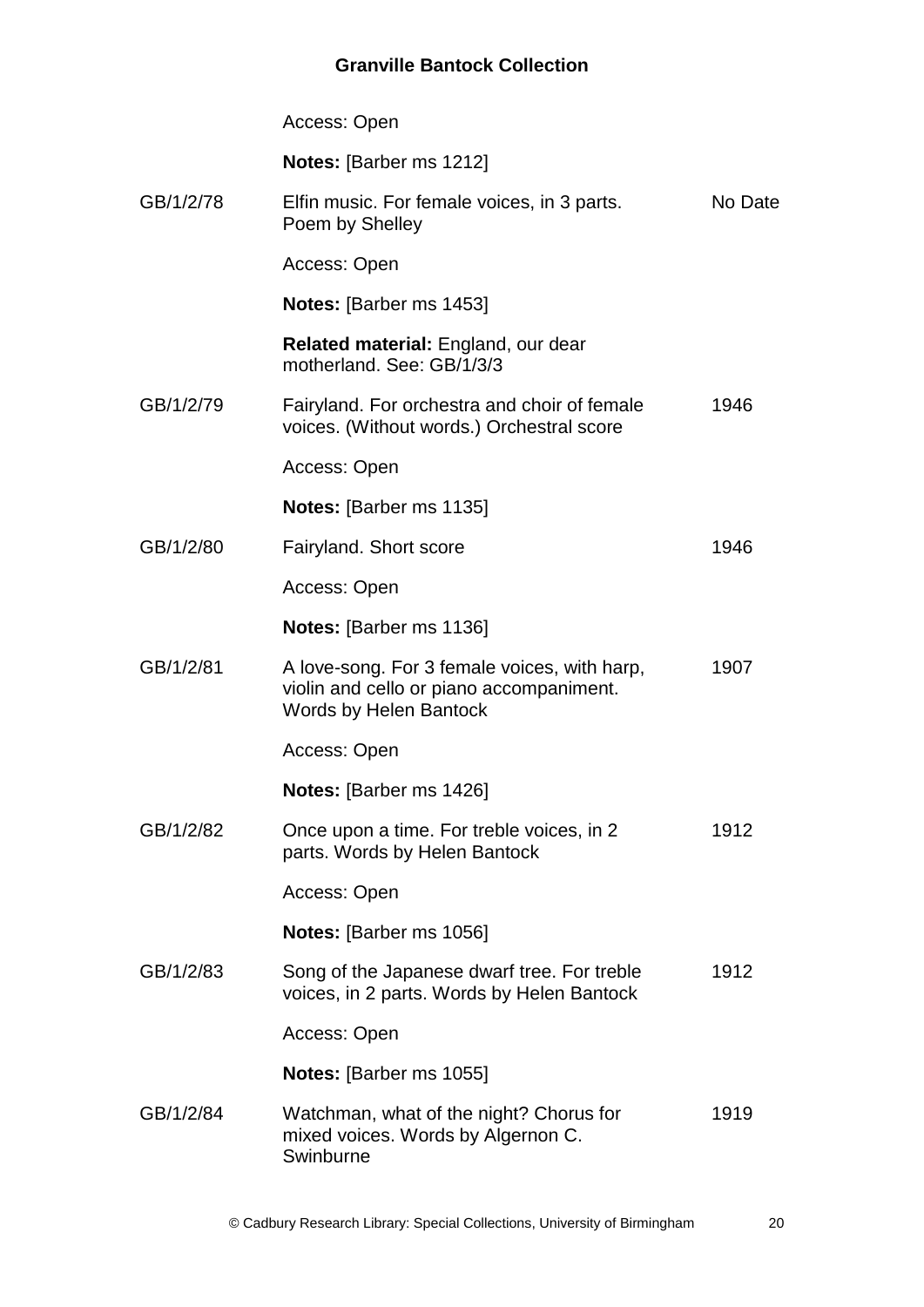|           | Access: Open                                                                                                              |         |
|-----------|---------------------------------------------------------------------------------------------------------------------------|---------|
|           | <b>Notes:</b> [Barber ms 1385]                                                                                            |         |
| GB/1/2/85 | Marjory Kennedy-Fraser - Songs of the<br>Hebrides. West wind, adapted for orchestra<br>and female voices                  | 1946    |
|           | Access: Open                                                                                                              |         |
|           | <b>Notes:</b> [Barber ms 1194]                                                                                            |         |
| GB/1/2/86 | God save the king. Arranged for chorus and<br>orchestra. Full score                                                       | 1907    |
|           | Access: Open                                                                                                              |         |
|           | <b>Notes:</b> [Barber ms 1242]                                                                                            |         |
| GB/1/2/87 | Rule Britannia. Arranged for chorus with, or<br>without, orchestral accompaniment. Full score                             | 1908    |
|           | Access: Open                                                                                                              |         |
|           | <b>Notes:</b> [Barber ms 1243]                                                                                            |         |
| GB/1/2/88 | Rule Britannia, Short score                                                                                               | 1908    |
|           | Access: Open                                                                                                              |         |
|           | <b>Notes:</b> [Barber ms 1086]                                                                                            |         |
| GB/1/2/89 | Rule Britannia. Sketch                                                                                                    | No Date |
|           | Access: Open                                                                                                              |         |
|           | <b>Related material: West wind. See: GB/1/2/85</b>                                                                        |         |
| GB/1/2/90 | Wien Nerlandsch bloed - Dutch national song.<br>(Arranged for chorus and orchestra.)<br>Orchestral score, very incomplete | No Date |
|           | Access: Open                                                                                                              |         |
|           | <b>Notes:</b> [Barber ms 1258]                                                                                            |         |
| GB/1/2/91 | Wien Nerlandsch bloed. Vocal score                                                                                        | No Date |
|           | Access: Open                                                                                                              |         |
| GB/1/3    | Unison songs                                                                                                              |         |
|           | Accompanied by piano, unless otherwise                                                                                    |         |
|           |                                                                                                                           |         |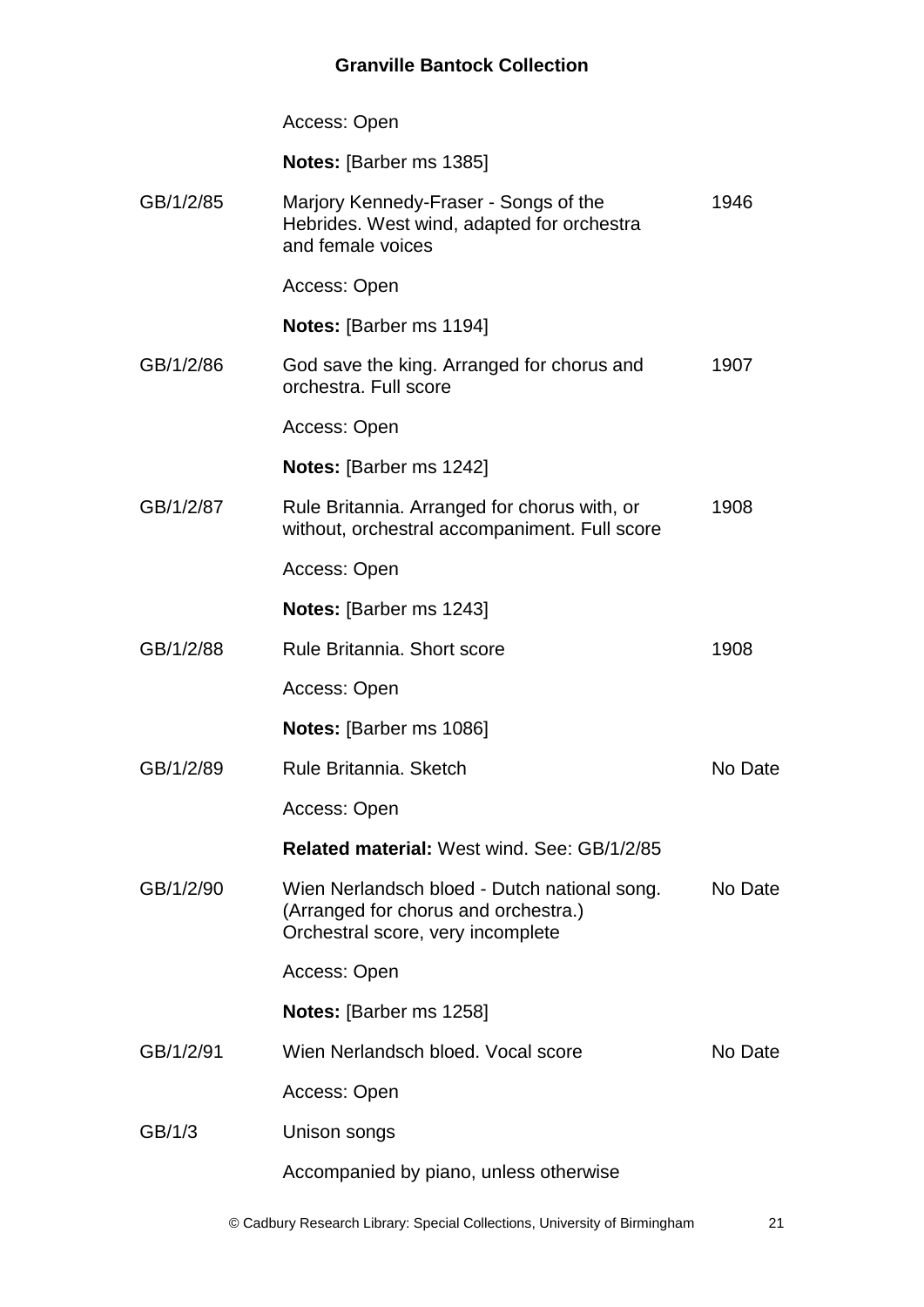|          | stated.                                                                                                          |      |
|----------|------------------------------------------------------------------------------------------------------------------|------|
|          | Arrangement: GB/1/3/1-12: Unison songs<br>composed by Granville Bantock                                          |      |
|          | GB/1/3/13-66: Arrangements and editions by<br>Granville Bantock, arranged by composer                            |      |
|          | GB/1/3/67-109: Arrangements and editions by<br>Granville Bantock, arranged by title.<br>(Anonymous songs)        |      |
|          | Access: Open                                                                                                     |      |
| GB/1/3/1 | Dancing - a song for children. Words by Alfred<br>Hayes                                                          | 1923 |
|          | Access: Open                                                                                                     |      |
|          | <b>Notes:</b> [Barber ms 1371]                                                                                   |      |
| GB/1/3/2 | The enchanted wood. Words by Myrrha<br><b>Bantock</b>                                                            | 1923 |
|          | Access: Open                                                                                                     |      |
|          | <b>Notes:</b> [Barber ms 1371]                                                                                   |      |
| GB/1/3/3 | England, our dear motherland - national song<br>for voices in unison and SATB chorus. Words<br>by Bayard Simmons | 1919 |
|          | Access: Open                                                                                                     |      |
|          | Notes: [Barber ms 1386]                                                                                          |      |
| GB/1/3/4 | Fireside fancies - song for children. Words by<br><b>Alfred Hayes</b>                                            | 1923 |
|          | Access: Open                                                                                                     |      |
|          | <b>Notes: [Barber ms 1372]</b>                                                                                   |      |
| GB/1/3/5 | The fledgling - song for children. Poem by<br><b>Graham Robertson</b>                                            | 1922 |
|          | Access: Open                                                                                                     |      |

**Notes:** [Barber ms 1365]

GB/1/3/6 Let's pretend - song for children. Poem by Graham Robertson 1922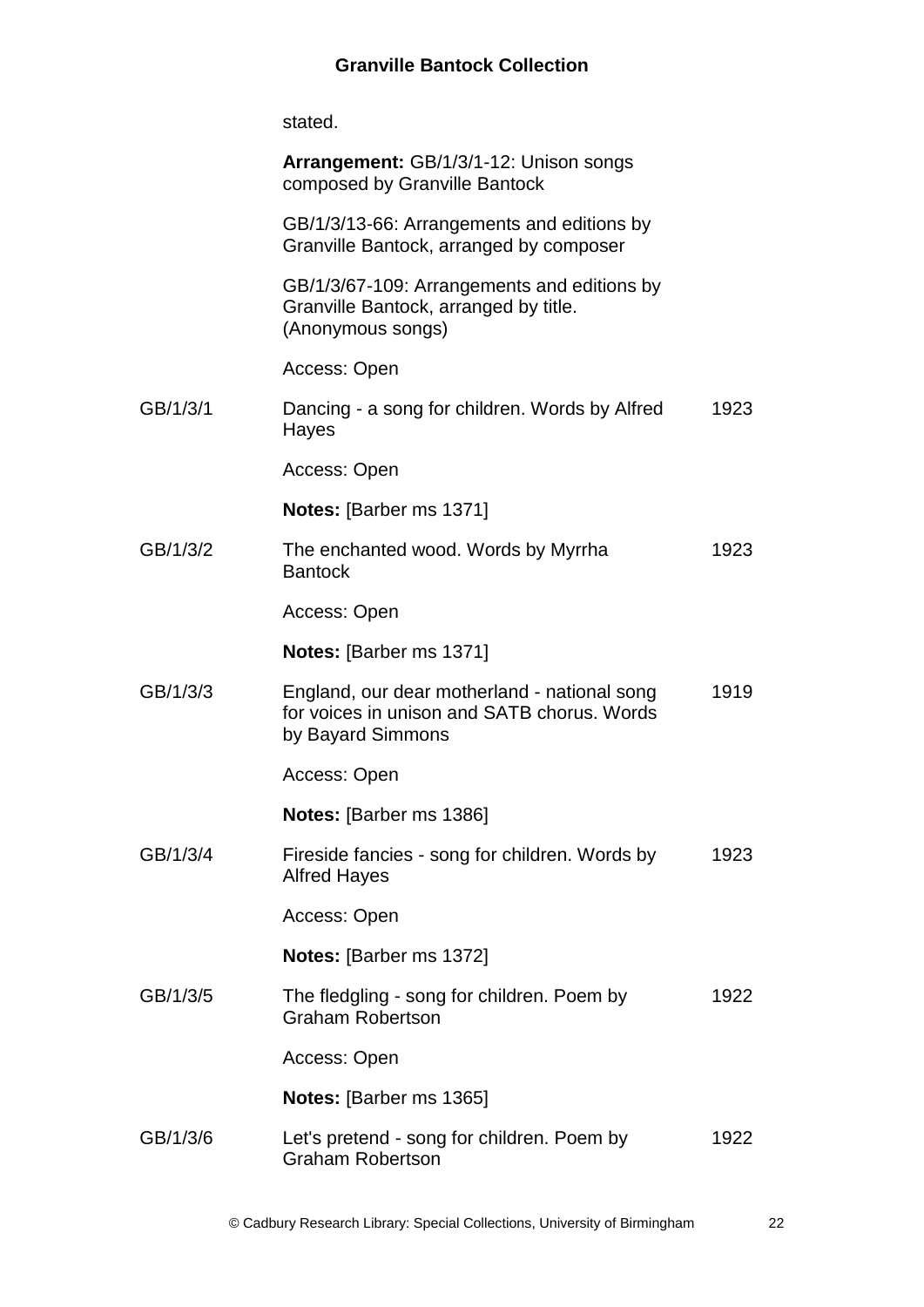|           | Access: Open                                                         |         |
|-----------|----------------------------------------------------------------------|---------|
|           | Notes: [Barber ms 1370]                                              |         |
| GB/1/3/7  | Phoebe - song for children. Poem by Graham<br>Robertson              | 1923    |
|           | Access: Open                                                         |         |
|           | <b>Notes:</b> [Barber ms 1369]                                       |         |
| GB/1/3/8  | Robin redbreast - song for children. Words by<br><b>Alfred Hayes</b> | 1923    |
|           | Access: Open                                                         |         |
|           | Notes: [Barber ms 1374]                                              |         |
| GB/1/3/9  | The seasons - song for children. Words by<br><b>Alfred Hayes</b>     | 1923    |
|           | Access: Open                                                         |         |
|           | <b>Notes:</b> [Barber ms 1375]                                       |         |
| GB/1/3/10 | Spring song - for children. Words by Alfred<br>Hayes                 | 1923    |
|           | Access: Open                                                         |         |
|           | <b>Notes:</b> [Barber ms 1373]                                       |         |
| GB/1/3/11 | A summer night - for children. Poem by<br><b>Graham Robertson</b>    | 1923    |
|           | Access: Open                                                         |         |
|           | Notes: [Barber ms 1368]                                              |         |
| GB/1/3/12 | Wonderland - for children. Poem by Graham<br>Robertson               | 1923    |
|           | Access: Open                                                         |         |
|           | <b>Notes:</b> [Barber ms 1367]                                       |         |
| GB/1/3/13 | T. Augustine Arne - Blow, blow thou winter<br>wind                   | No Date |
|           | Access: Open                                                         |         |
|           | Notes: [Barber ms 1338]                                              |         |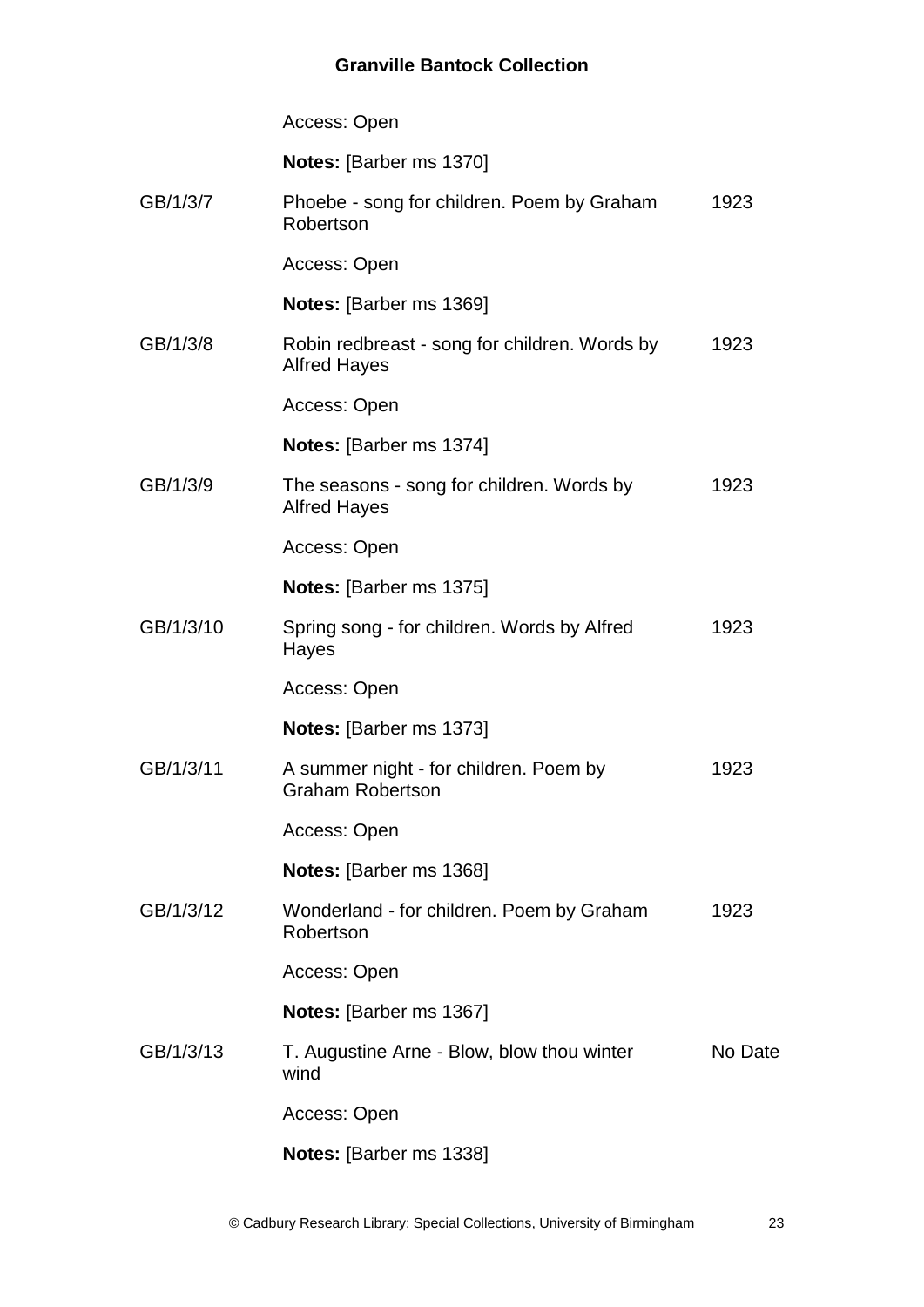| GB/1/3/14 | T. Augustine Arne - Tell me where is fancy<br>bred   | No Date |
|-----------|------------------------------------------------------|---------|
|           | Access: Open                                         |         |
|           | Notes: [Barber ms 1340]                              |         |
| GB/1/3/15 | T. Augustine Arne - Under the greenwood tree         | No Date |
|           | Access: Open                                         |         |
|           | Notes: [Barber ms 1337]                              |         |
| GB/1/3/16 | T. Augustine Arne - When daisies pied                | No Date |
|           | Access: Open                                         |         |
|           | Notes: [Barber ms 1339]                              |         |
| GB/1/3/17 | T. Augustine Arne - Where the bee sucks              | No Date |
|           | Access: Open                                         |         |
|           | Notes: [Barber ms 1341]                              |         |
| GB/1/3/18 | John Benet - Weep, o mine eyes                       | No Date |
|           | Access: Open                                         |         |
|           | Notes: [Barber ms 1318]                              |         |
| GB/1/3/19 | John Blow - It is not that I love you less           | No Date |
|           | Access: Open                                         |         |
|           | Notes: [Barber ms 1327]                              |         |
| GB/1/3/20 | John Blow - Tell me no more                          | No Date |
|           | Access: Open                                         |         |
|           | Notes: [Barber ms 1328]                              |         |
| GB/1/3/21 | J.Braham - The death of Nelson, Printed              | No Date |
|           | Access: Open                                         |         |
|           | <b>Notes:</b> [Barber ms 1353]                       |         |
| GB/1/3/22 | William Byrd - I thought that love had been a<br>boy | No Date |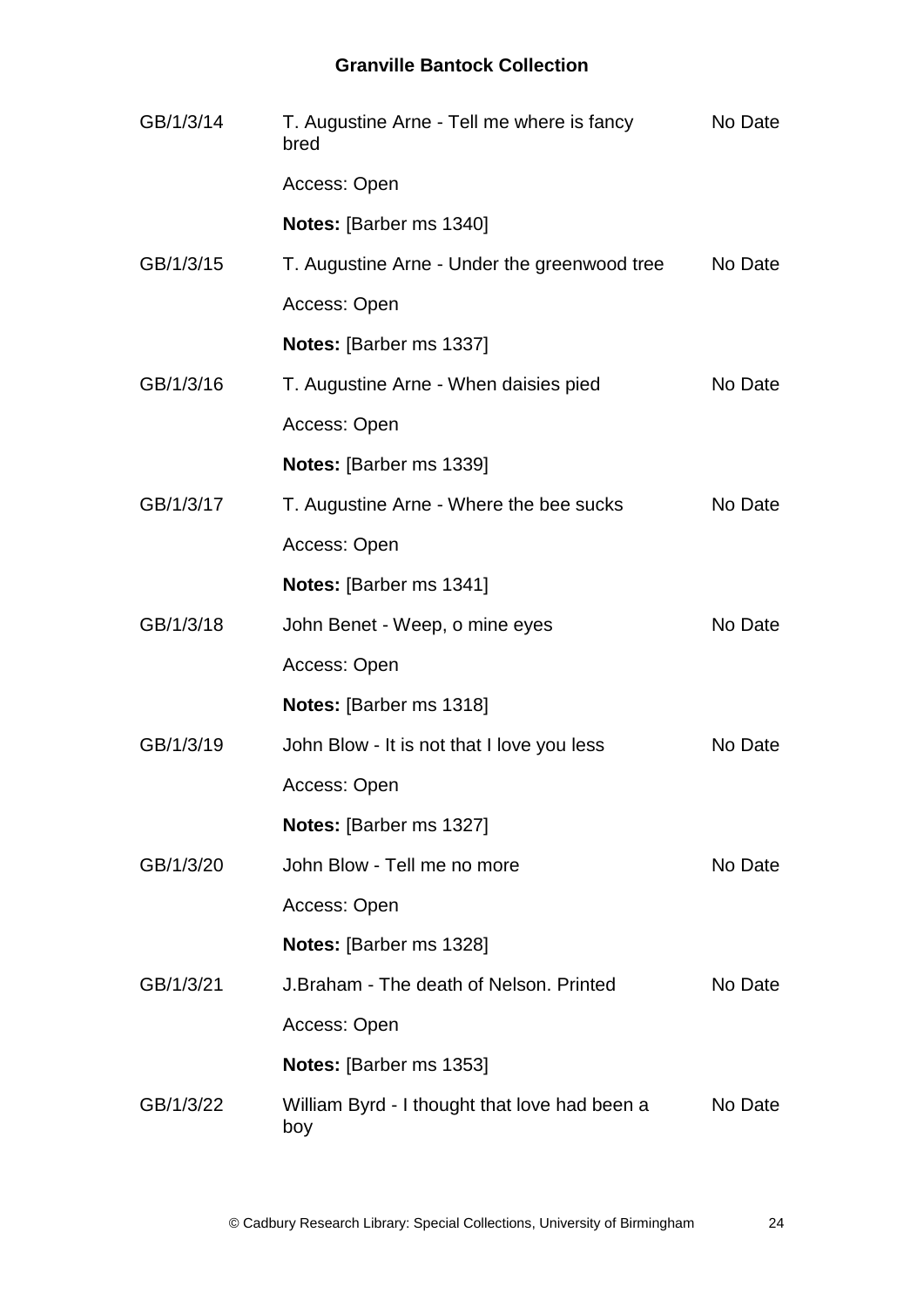|           | Access: Open                                              |         |
|-----------|-----------------------------------------------------------|---------|
|           | Notes: [Barber ms 1304]                                   |         |
| GB/1/3/23 | William Byrd - O mistress mine                            | No Date |
|           | Access: Open                                              |         |
|           | <b>Notes:</b> [Barber ms 1305]                            |         |
| GB/1/3/24 | Thomas Campion - Never weather-beaten sail                | No Date |
|           | Access: Open                                              |         |
|           | <b>Notes:</b> [Barber ms 1315]                            |         |
| GB/1/3/25 | Thomas Campion - Shall I come, sweet love,<br>to thee     | No Date |
|           | Access: Open                                              |         |
|           | <b>Notes:</b> [Barber ms 1314]                            |         |
| GB/1/3/26 | Thomas Campion - There is a garden in her<br>face         | No Date |
|           | Access: Open                                              |         |
|           | Notes: [Barber ms 1316]                                   |         |
| GB/1/3/27 | John Davy - The bay of Biscay                             | No Date |
|           | Access: Open                                              |         |
|           | Notes: [Barber ms 1352]                                   |         |
| GB/1/3/28 | Charles Dibdin - Blow high, blow low                      | No Date |
|           | Access: Open                                              |         |
|           | <b>Notes:</b> [Barber ms 1345]                            |         |
| GB/1/3/29 | Charles Dibdin - The jolly young waterman                 | No Date |
|           | Access: Open                                              |         |
|           | <b>Notes:</b> [Barber ms 1348]                            |         |
| GB/1/3/30 | Charles Dibdin - Then farewell, my trim - built<br>wherry | No Date |
|           | Access: Open                                              |         |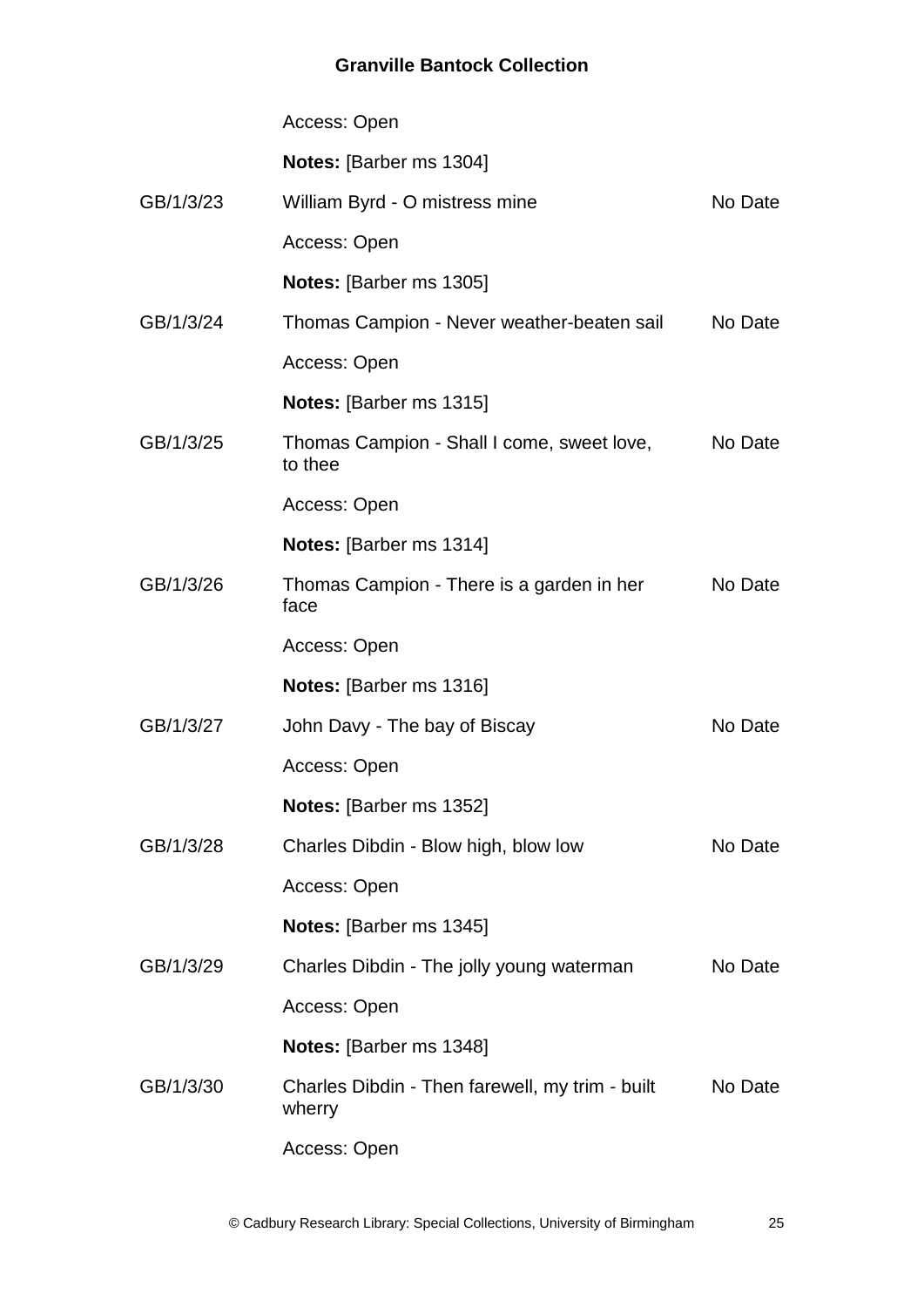|           | <b>Notes:</b> [Barber ms 1346]              |         |
|-----------|---------------------------------------------|---------|
| GB/1/3/31 | <b>Charles Dibdin - Tom Bowling</b>         | No Date |
|           | Access: Open                                |         |
|           | <b>Notes:</b> [Barber ms 1347]              |         |
| GB/1/3/32 | Charles Dibdin - Yo, heave ho!              | No Date |
|           | Access: Open                                |         |
|           | Notes: [Barber ms 1349]                     |         |
| GB/1/3/33 | John Dowland - Awake, sweet love!           | No Date |
|           | Access: Open                                |         |
|           | Notes: [Barber ms 1311]                     |         |
| GB/1/3/34 | John Dowland - Come again                   | No Date |
|           | Access: Open                                |         |
|           | Notes: [Barber ms 1312]                     |         |
| GB/1/3/35 | John Dowland - Now, o now I needs must part | No Date |
|           | Access: Open                                |         |
|           | <b>Notes:</b> [Barber ms 1313]              |         |
| GB/1/3/36 | Thomas Ford - Since first I saw your face   | No Date |
|           | Access: Open                                |         |
|           | Notes: [Barber ms 1320]                     |         |
| GB/1/3/37 | Orlando Gibbons - The silver swan           | No Date |
|           | Access: Open                                |         |
|           | Notes: [Barber ms 1322]                     |         |
| GB/1/3/38 | James Hook - The lass of Richmond Hill      | No Date |
|           | Access: Open                                |         |
|           | <b>Notes:</b> [Barber ms 1350]              |         |
| GB/1/3/39 | Charles Horn - Cherry ripe. Printed         | No Date |
|           | Access: Open                                |         |

© Cadbury Research Library: Special Collections, University of Birmingham 26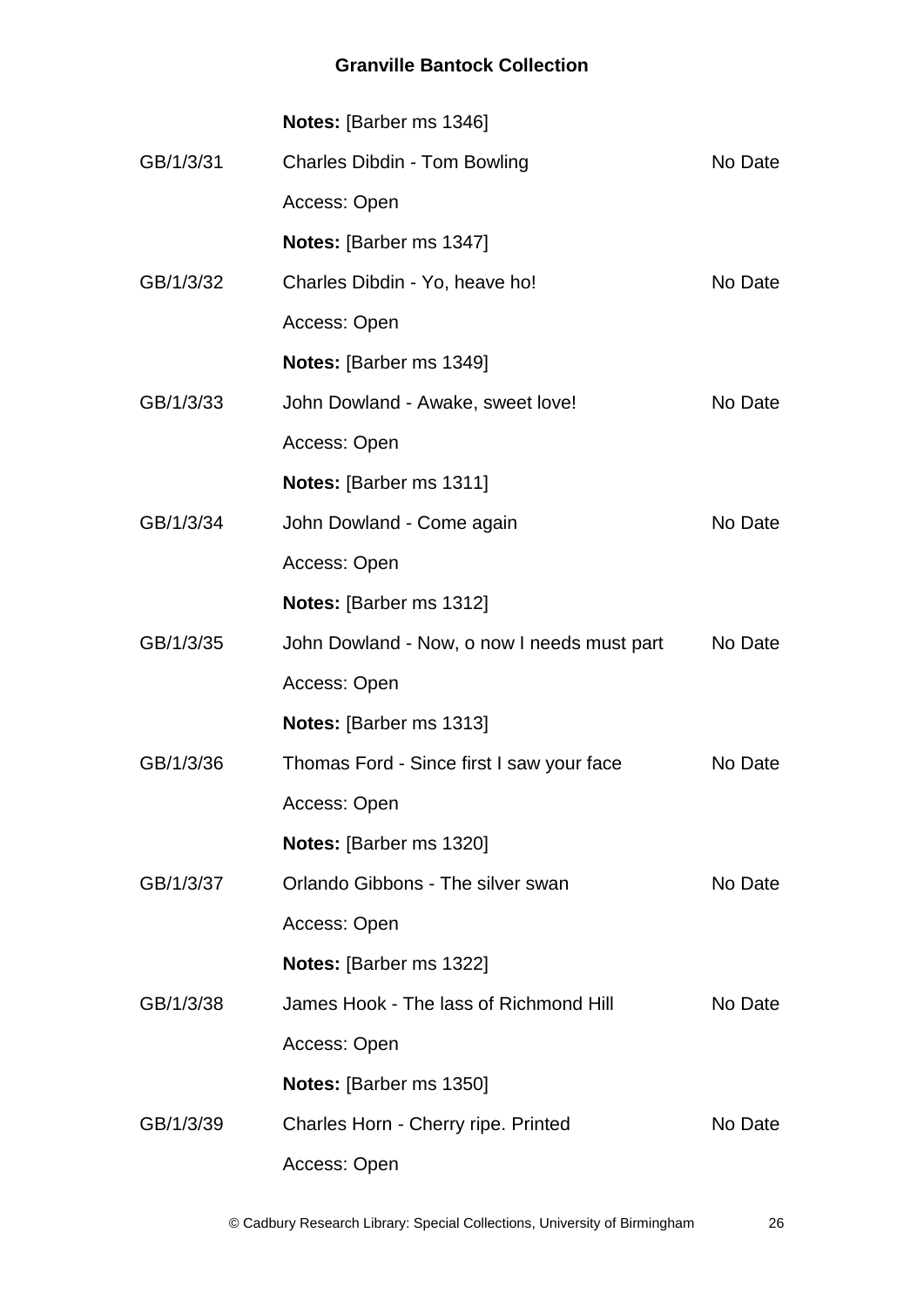|           | <b>Notes:</b> [Barber ms 1355]                                          |         |
|-----------|-------------------------------------------------------------------------|---------|
| GB/1/3/40 | Charles Horn - Ive been roaming. Printed,<br>incomplete                 | No Date |
|           | Access: Open                                                            |         |
|           | <b>Notes:</b> [Barber ms 1356]                                          |         |
| GB/1/3/41 | Pelham Humfrey - I pass all my hours. Words<br>attributed to Charles II | No Date |
|           | Access: Open                                                            |         |
|           | <b>Notes:</b> [Barber ms 1325]                                          |         |
| GB/1/3/42 | Pelham Humfrey - O the sad day                                          | No Date |
|           | Access: Open                                                            |         |
|           | <b>Notes:</b> [Barber ms 1326]                                          |         |
| GB/1/3/43 | William Jackson - To fairest Delia's grassy<br>tomb                     | No Date |
|           | Access: Open                                                            |         |
|           | <b>Notes:</b> [Barber ms 1344]                                          |         |
| GB/1/3/44 | William Jackson - What shepherd or nymph of<br>the grove                | No Date |
|           | Access: Open                                                            |         |
|           | Notes: [Barber ms 1343]                                                 |         |
| GB/1/3/45 | Robert Johnson - As I walked forth                                      | No Date |
|           | Access: Open                                                            |         |
|           | <b>Notes:</b> [Barber ms 1309]                                          |         |
| GB/1/3/46 | Robert Johnson - Dear, do not your beauty<br>wrong                      | No Date |
|           | Access: Open                                                            |         |
|           | Notes: [Barber ms 1310]                                                 |         |
| GB/1/3/47 | Henry Lawes - Bid me to live                                            | No Date |
|           | Access: Open                                                            |         |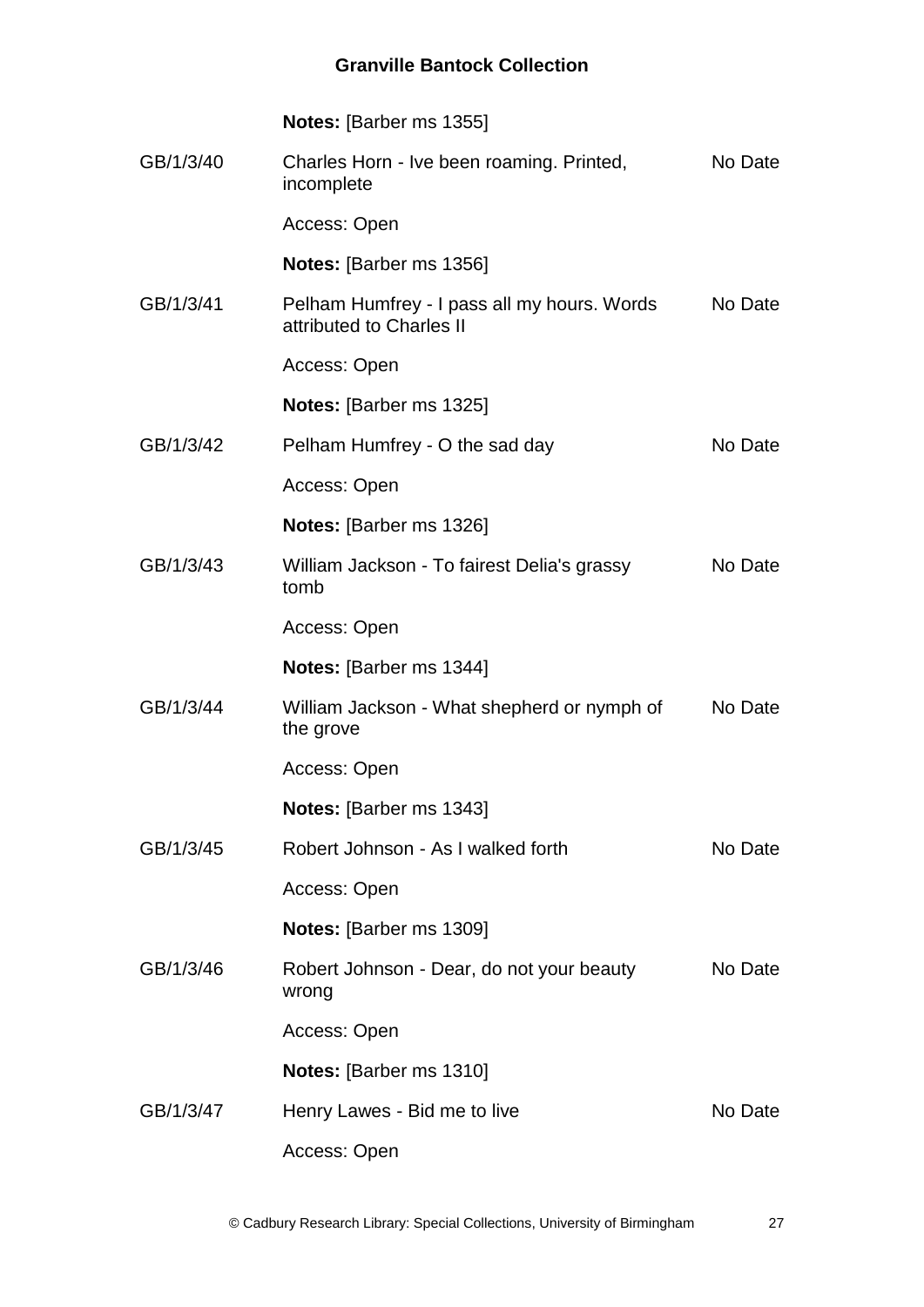|           | Notes: [Barber ms 1323]                                         |         |
|-----------|-----------------------------------------------------------------|---------|
| GB/1/3/48 | William Lawes - Gather your rosebuds                            | No Date |
|           | Access: Open                                                    |         |
|           | <b>Notes:</b> [Barber ms 1321]                                  |         |
| GB/1/3/49 | Richard Leveridge - Black-eyed Susan                            | No Date |
|           | Access: Open                                                    |         |
|           | <b>Notes: [Barber ms 1335]</b>                                  |         |
| GB/1/3/50 | Richard Leveridge - The roast beef of old<br>England            | No Date |
|           | Access: Open                                                    |         |
|           | <b>Notes:</b> [Barber ms 1336]                                  |         |
| GB/1/3/51 | Thomas Linley - Here's to the maiden                            | No Date |
|           | Access: Open                                                    |         |
|           | <b>Notes:</b> [Barber ms 1342]                                  |         |
| GB/1/3/52 | Matthew Locke - My lodging it is on the cold<br>ground          | No Date |
|           | Access: Open                                                    |         |
|           | <b>Notes:</b> [Barber ms 1324]                                  |         |
| GB/1/3/53 | Colonel Mellish - Drink to me only                              | No Date |
|           | Access: Open                                                    |         |
| GB/1/3/54 | Thomas Morley - It was a lover and his lass                     | No Date |
|           | Access: Open                                                    |         |
|           | Notes: [Barber ms 1307]                                         |         |
| GB/1/3/55 | Thomas Morley - Now is the month of maying                      | No Date |
|           | Access: Open                                                    |         |
|           | Notes: [Barber ms 1308]                                         |         |
| GB/1/3/56 | Henry Purcell - Dido's song, from 'Dido and<br>Aeneas'. Printed | No Date |
|           |                                                                 |         |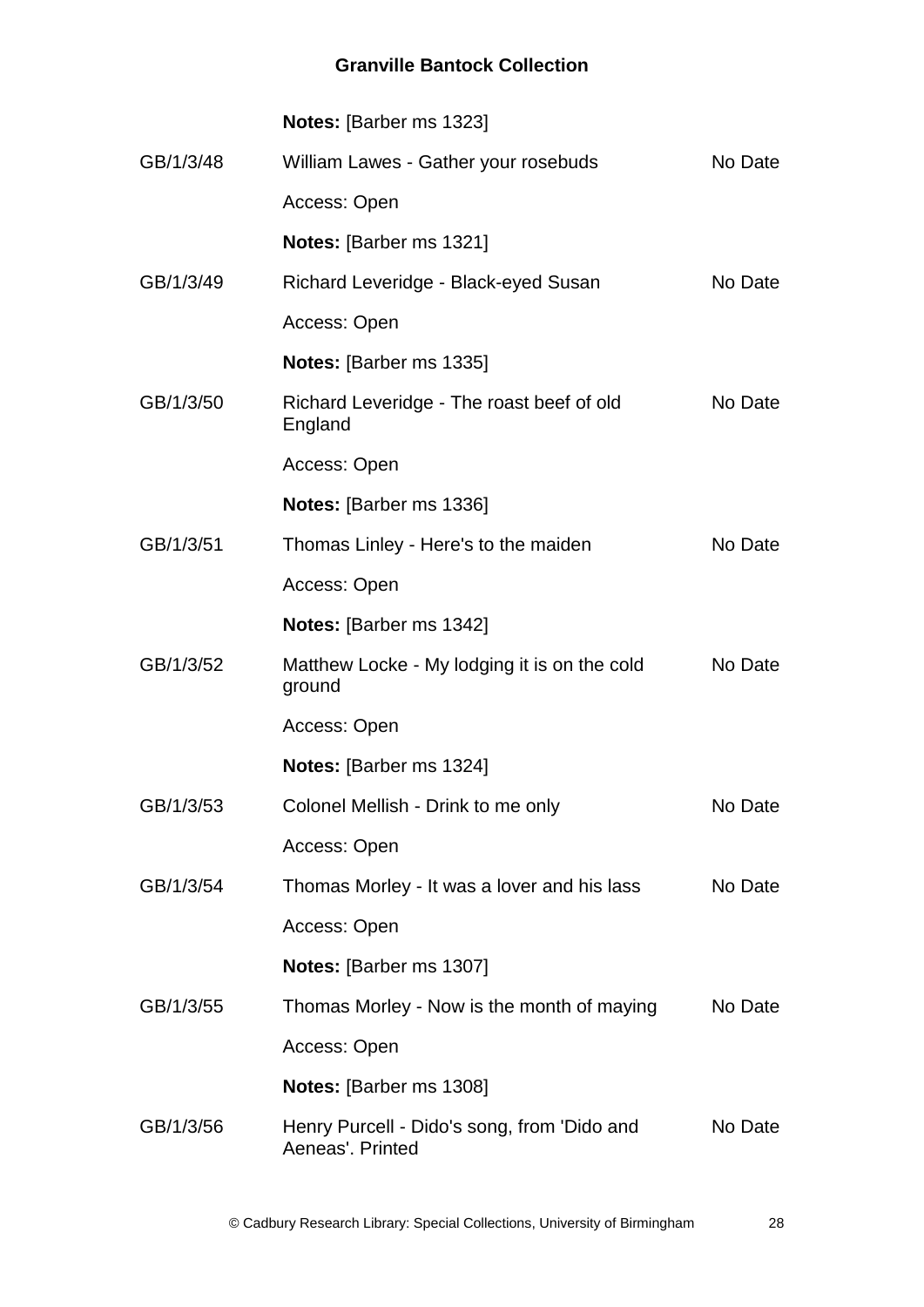|           | Access: Open                                                                      |         |
|-----------|-----------------------------------------------------------------------------------|---------|
|           | Notes: [Barber ms 1331]                                                           |         |
| GB/1/3/57 | Henry Purcell - I attempt from love's sickness<br>to fly, from 'The Indian queen' | No Date |
|           | Access: Open                                                                      |         |
|           | Notes: [Barber ms 1329]                                                           |         |
| GB/1/3/58 | Henry Purcell - I'll sail upon the dog-star, from<br>'The fool's preferment'      | No Date |
|           | Access: Open                                                                      |         |
|           | Notes: [Barber ms 1332]                                                           |         |
| GB/1/3/59 | Henry Purcell - Mad Bess                                                          | No Date |
|           | Access: Open                                                                      |         |
|           | <b>Notes:</b> [Barber ms 1333]                                                    |         |
| GB/1/3/60 | Henry Purcell - Nymphs and shepherds, from<br>'The libertine'                     | No Date |
|           | Access: Open                                                                      |         |
|           | Notes: [Barber ms 1330]                                                           |         |
| GB/1/3/61 | Henry Purcell - What shall I do, from<br>'Dioclesian'                             | No Date |
|           | Access: Open                                                                      |         |
|           | <b>Notes:</b> [Barber ms 1334]                                                    |         |
| GB/1/3/62 | Philip Rosseter - If she forsake me. Words by<br><b>Thomas Campion</b>            | No Date |
|           | Access: Open                                                                      |         |
|           | Notes: [Barber ms 1319]                                                           |         |
| GB/1/3/63 | Richard J.S. Stevens - Sigh no more, ladies                                       | No Date |
|           | Access: Open                                                                      |         |
|           | <b>Notes:</b> [Barber ms 1351]                                                    |         |
| GB/1/3/64 | J. Augustine Wade - Meet me by moonlight.                                         | No Date |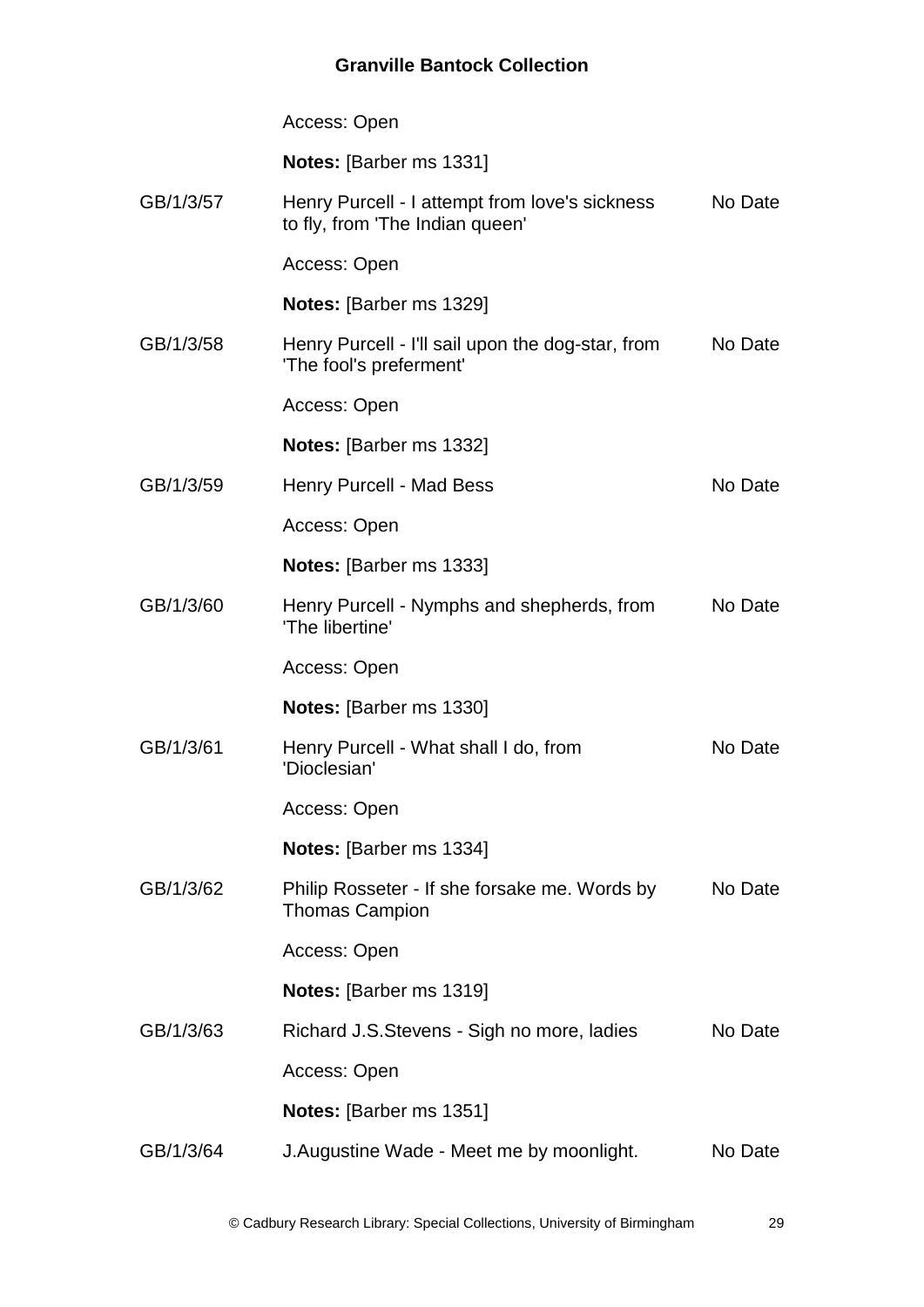|           | Printed                                     |         |
|-----------|---------------------------------------------|---------|
|           | Access: Open                                |         |
|           | Notes: [Barber ms 1357]                     |         |
| GB/1/3/65 | Thomas Weelkes - Cease, sorrows, now        | No Date |
|           | Access: Open                                |         |
|           | Notes: [Barber ms 1306]                     |         |
| GB/1/3/66 | John Wilbye - Flora gave me fairest flowers | No Date |
|           | Access: Open                                |         |
|           | Notes: [Barber ms 1317]                     |         |
| GB/1/3/67 | Ah! the sighs that come fromy heart         | No Date |
|           | Access: Open                                |         |
|           | Notes: [Barber ms 1264]                     |         |
| GB/1/3/68 | The bailiff's daughter of Islington         | No Date |
|           | Access: Open                                |         |
|           | Notes: [Barber ms 1288]                     |         |
| GB/1/3/69 | <b>Barbara Allen</b>                        | No Date |
|           | Access: Open                                |         |
|           | Notes: [Barber ms 1286]                     |         |
| GB/1/3/70 | The Barkshire tragedy                       | No Date |
|           | Access: Open                                |         |
|           | Notes: [Barber ms 1299]                     |         |
| GB/1/3/71 | The barley mow                              | No Date |
|           | Access: Open                                |         |
|           | <b>Notes:</b> [Barber ms 1285]              |         |
| GB/1/3/72 | Begone, dull care!                          | No Date |
|           | Access: Open                                |         |
|           | Notes: [Barber ms 1283]                     |         |

© Cadbury Research Library: Special Collections, University of Birmingham 30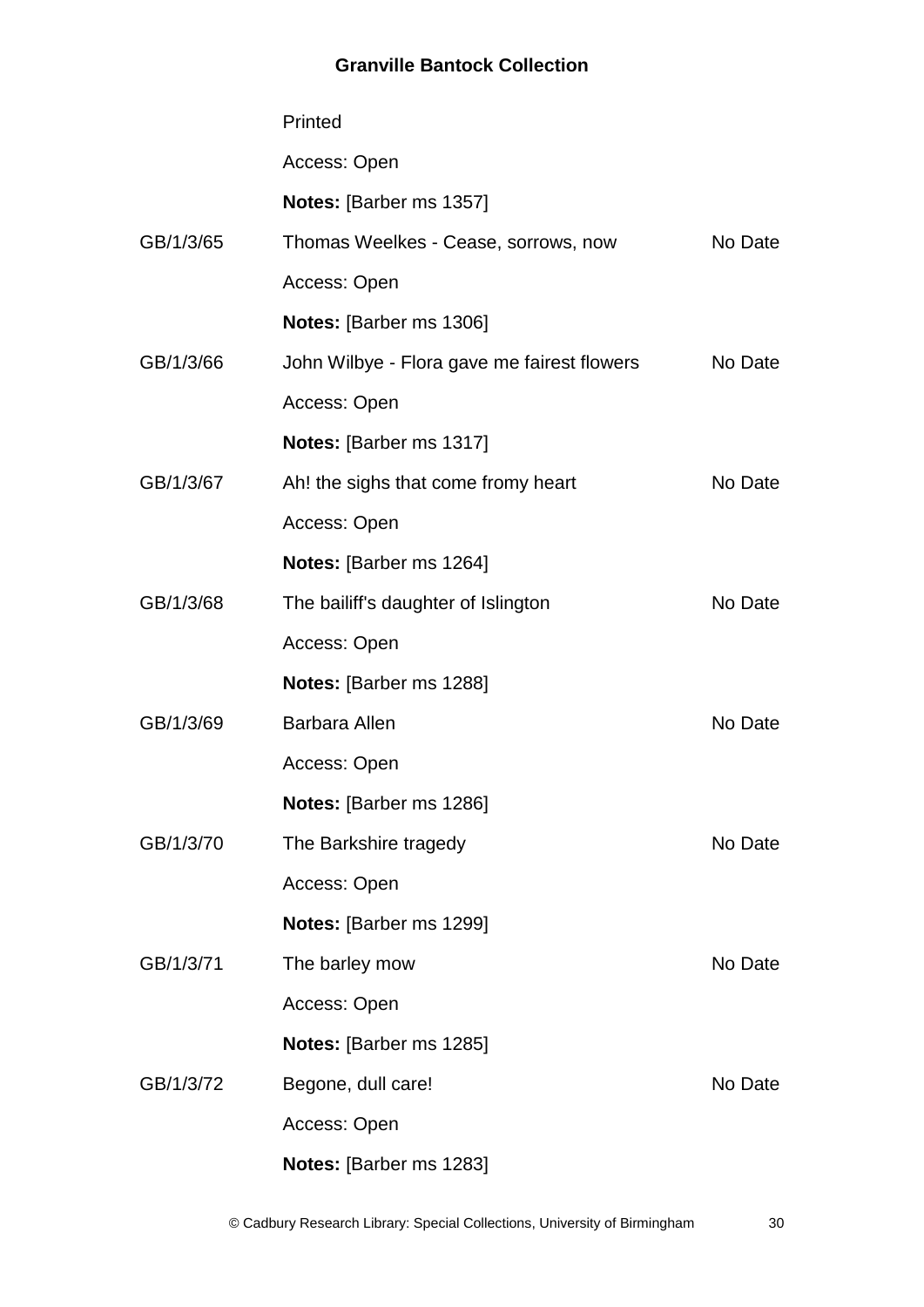| GB/1/3/73 | The British Grenadiers  | No Date |
|-----------|-------------------------|---------|
|           | Access: Open            |         |
|           | Notes: [Barber ms 1274] |         |
| GB/1/3/74 | By a bank as I lay      | No Date |
|           | Access: Open            |         |
|           | Notes: [Barber ms 1272] |         |
| GB/1/3/75 | The carman's whistle    | No Date |
|           | Access: Open            |         |
|           | Notes: [Barber ms 1273] |         |
| GB/1/3/76 | The Cheshire man        | No Date |
|           | Access: Open            |         |
|           | Notes: [Barber ms 1295] |         |
| GB/1/3/77 | <b>Chevy Chase</b>      | No Date |
|           | Access: Open            |         |
|           | Notes: [Barber ms 1275] |         |
| GB/1/3/78 | Come, live with me      | No Date |
|           | Access: Open            |         |
|           | Notes: [Barber ms 1276] |         |
| GB/1/3/79 | The Derby ram           | No Date |
|           | Access: Open            |         |
|           | Notes: [Barber ms 1296] |         |
| GB/1/3/80 | Down among the dead men | No Date |
|           | Access: Open            |         |
|           | Notes: [Barber ms 1293] |         |
| GB/1/3/81 | Early one morning       | No Date |
|           | Access: Open            |         |
|           | Notes: [Barber ms 1280] |         |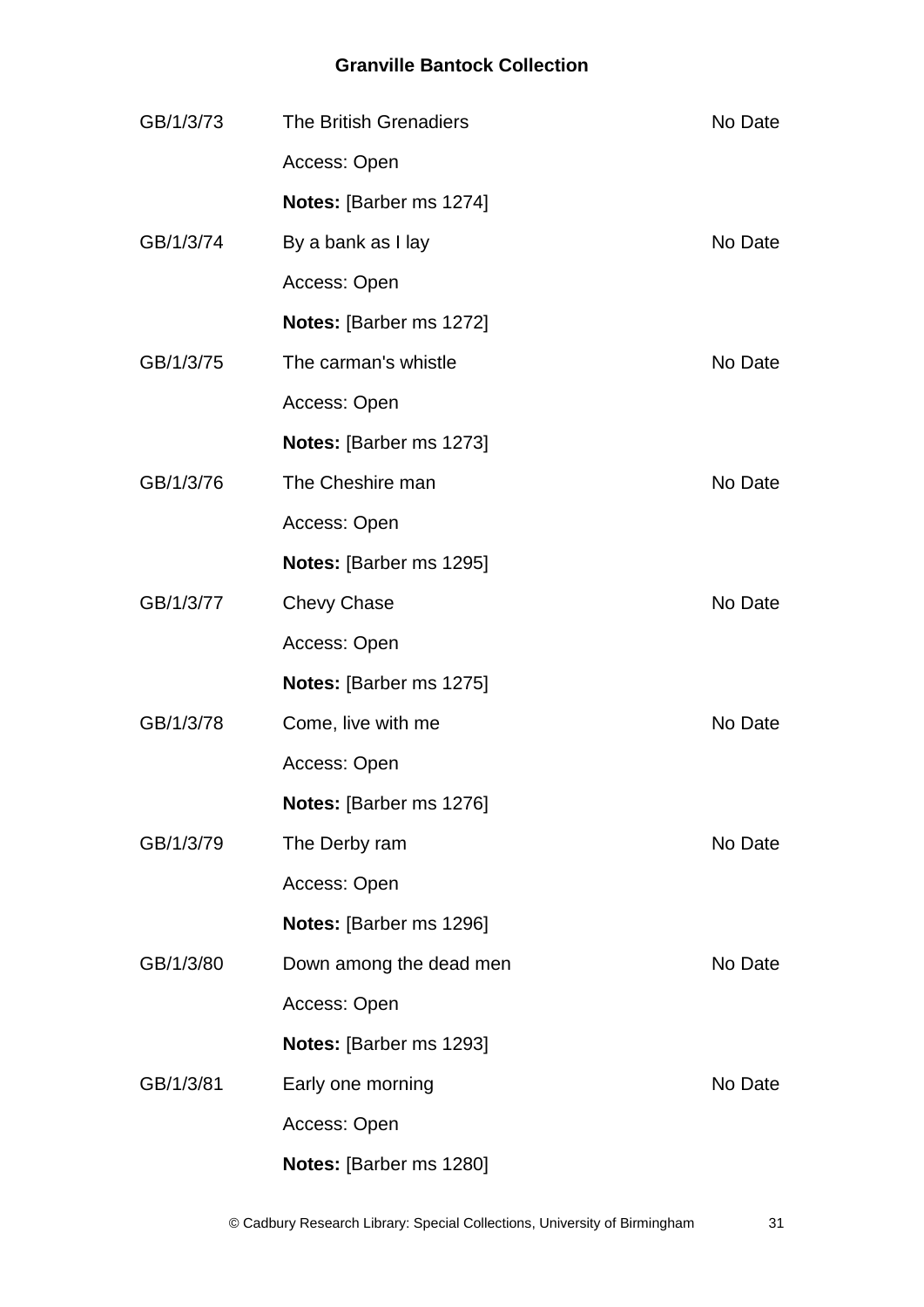| GB/1/3/82 | The fly is on the turmut                                                | No Date |
|-----------|-------------------------------------------------------------------------|---------|
|           | Access: Open                                                            |         |
|           | Notes: [Barber ms 1300]                                                 |         |
| GB/1/3/83 | Green-sleeves                                                           | No Date |
|           | Access: Open                                                            |         |
|           | Notes: [Barber ms 1277]                                                 |         |
| GB/1/3/84 | The hawthorn tree                                                       | No Date |
|           | Access: Open                                                            |         |
|           | Notes: [Barber ms 1268]                                                 |         |
| GB/1/3/85 | The International. (Russia.) English version by<br><b>Helen Bantock</b> | No Date |
|           | Access: Open                                                            |         |
| GB/1/3/86 | John Peel                                                               | No Date |
|           | Access: Open                                                            |         |
|           | Notes: [Barber ms 1289]                                                 |         |
| GB/1/3/87 | King Arthur                                                             | No Date |
|           | Access: Open                                                            |         |
|           | <b>Notes:</b> [Barber ms 1294]                                          |         |
| GB/1/3/88 | The kings hunt                                                          | No Date |
|           | Access: Open                                                            |         |
|           | Notes: [Barber ms 1266]                                                 |         |
| GB/1/3/89 | The leather bottel                                                      | No Date |
|           | Access: Open                                                            |         |
|           | Notes: [Barber ms 1287]                                                 |         |
| GB/1/3/90 | The Lincolnshire poacher                                                | No Date |
|           | Access: Open                                                            |         |
|           | Notes: [Barber ms 1297]                                                 |         |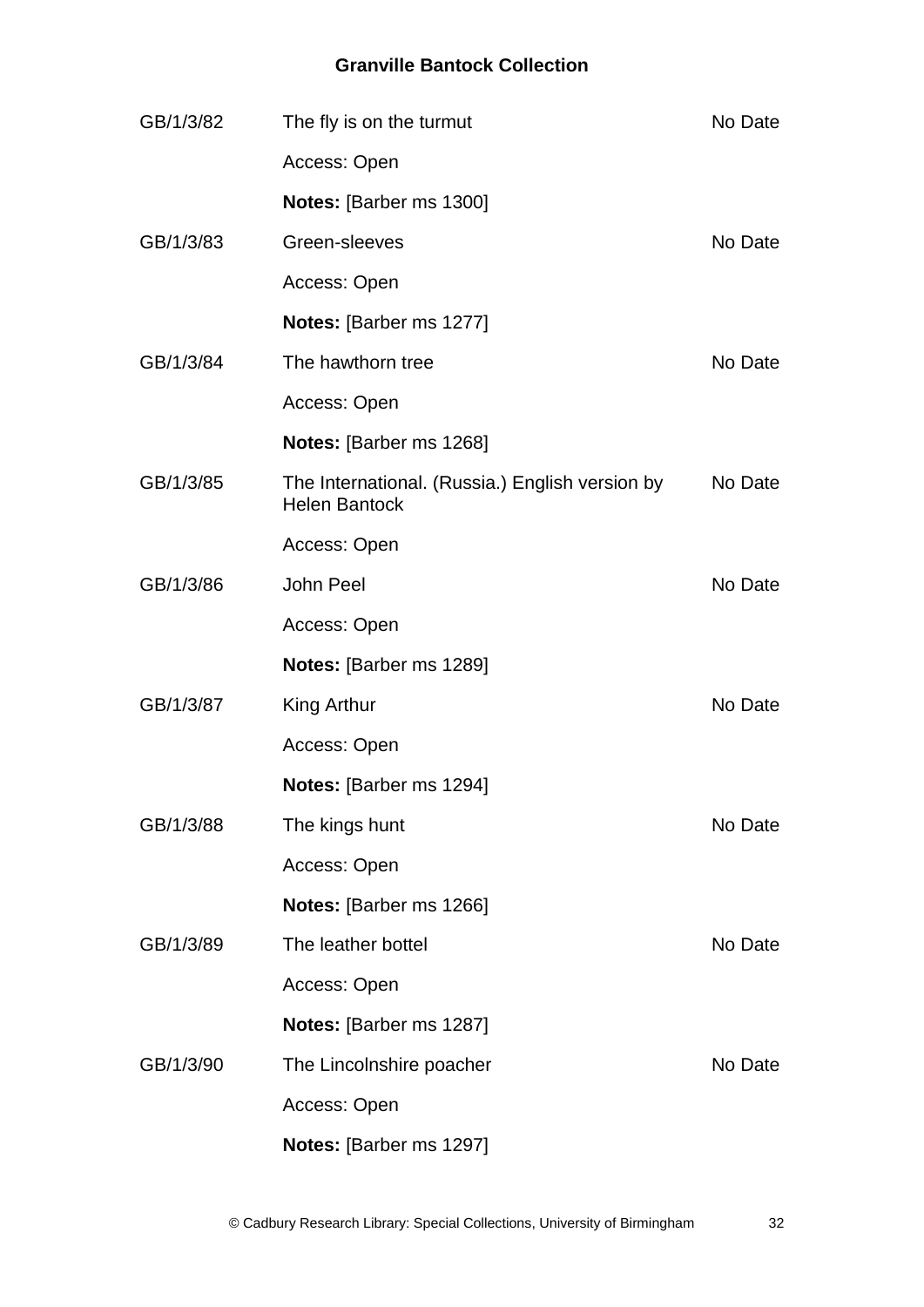| GB/1/3/91 | <b>Lord Rendal</b>           | No Date |
|-----------|------------------------------|---------|
|           | Access: Open                 |         |
|           | Notes: [Barber ms 1302]      |         |
| GB/1/3/92 | Love me little, love me long | No Date |
|           | Access: Open                 |         |
|           | Notes: [Barber ms 1281]      |         |
| GB/1/3/93 | Love will find out the way   | No Date |
|           | Access: Open                 |         |
|           | Notes: [Barber ms 1291]      |         |
| GB/1/3/94 | The oak and the ash          | No Date |
|           | Access: Open                 |         |
|           | Notes: [Barber ms 1290]      |         |
| GB/1/3/95 | Of all the birds             | No Date |
|           | Access: Open                 |         |
|           | Notes: [Barber ms 1270]      |         |
| GB/1/3/96 | Once I loved a maiden fair   | No Date |
|           | Access: Open                 |         |
|           | Notes: [Barber ms 1278]      |         |
| GB/1/3/97 | The ploughboy                | No Date |
|           | Access: Open                 |         |
|           | Notes: [Barber ms 1301]      |         |
| GB/1/3/98 | <b>Pretty Polly Oliver</b>   | No Date |
|           | Access: Open                 |         |
|           | Notes: [Barber ms 1282]      |         |
| GB/1/3/99 | Sumer is icumen in           | No Date |
|           | Access: Open                 |         |
|           | Notes: [Barber ms 1263]      |         |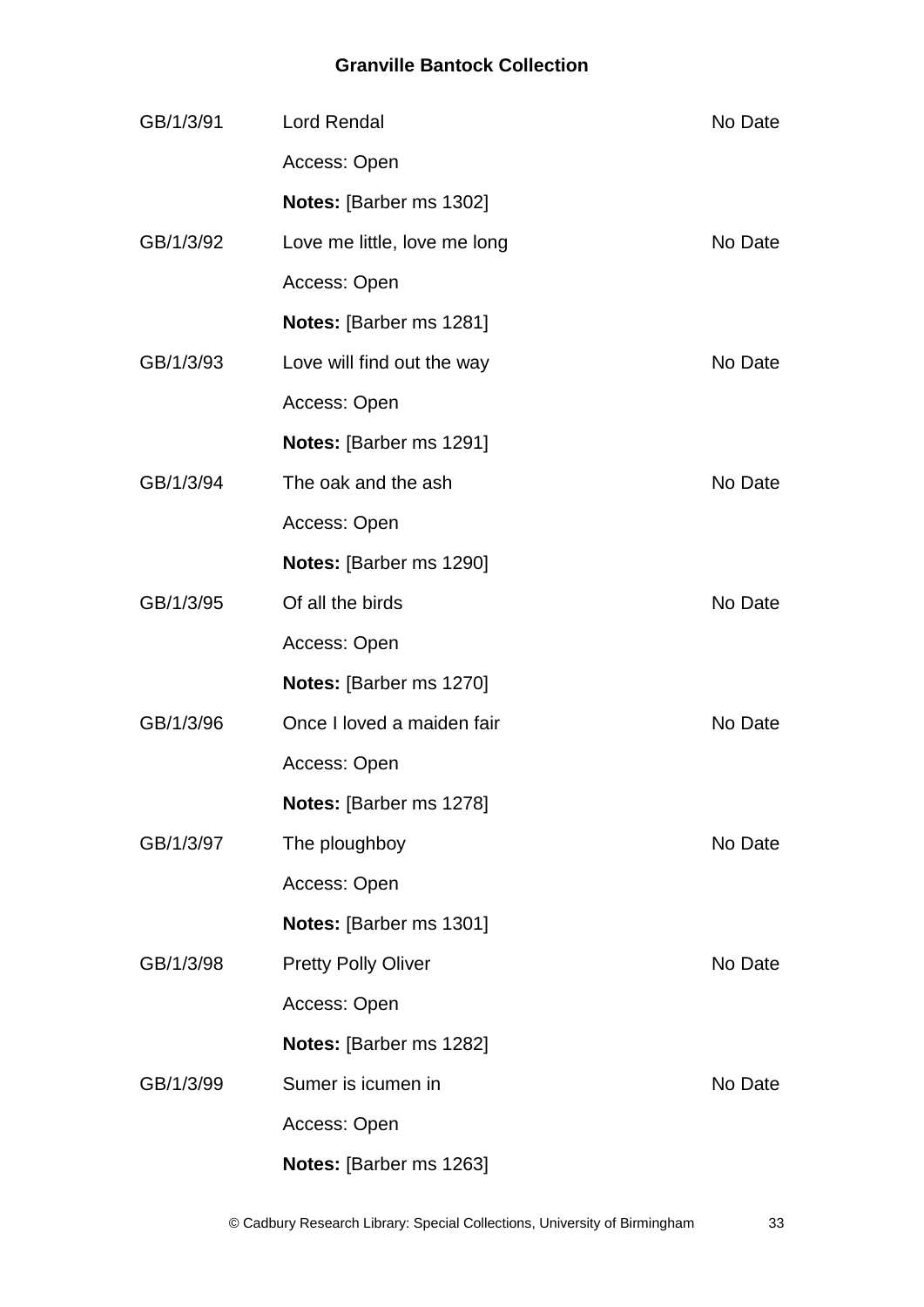| GB/1/3/100 | There was a jolly miller                  | No Date |
|------------|-------------------------------------------|---------|
|            | Access: Open                              |         |
|            | Notes: [Barber ms 1284]                   |         |
| GB/1/3/101 | The three ravens                          | No Date |
|            | Access: Open                              |         |
|            | Notes: [Barber ms 1265]                   |         |
| GB/1/3/102 | The three ravens. Without accompaniment   | No Date |
|            | Access: Open                              |         |
| GB/1/3/103 | Ward the pirate                           | No Date |
|            | Access: Open                              |         |
|            | Notes: [Barber ms 1298]                   |         |
| GB/1/3/104 | We be three poor mariners                 | No Date |
|            | Access: Open                              |         |
|            | Notes: [Barber ms 1271]                   |         |
| GB/1/3/105 | Westron wynde. 2nd verse by Helen Bantock | No Date |
|            | Access: Open                              |         |
|            | Notes: [Barber ms 1267]                   |         |
| GB/1/3/106 | Widdicombe Fair                           | No Date |
|            | Access: Open                              |         |
|            | <b>Notes: [Barber ms 1303]</b>            |         |
| GB/1/3/107 | With Jockey to the fair                   | No Date |
|            | Access: Open                              |         |
|            | Notes: [Barber ms 1292]                   |         |
| GB/1/3/108 | The woods so wild                         | No Date |
|            | Access: Open                              |         |
|            | Notes: [Barber ms 1269]                   |         |
| GB/1/3/109 | You gentlemen of England                  | No Date |

© Cadbury Research Library: Special Collections, University of Birmingham 34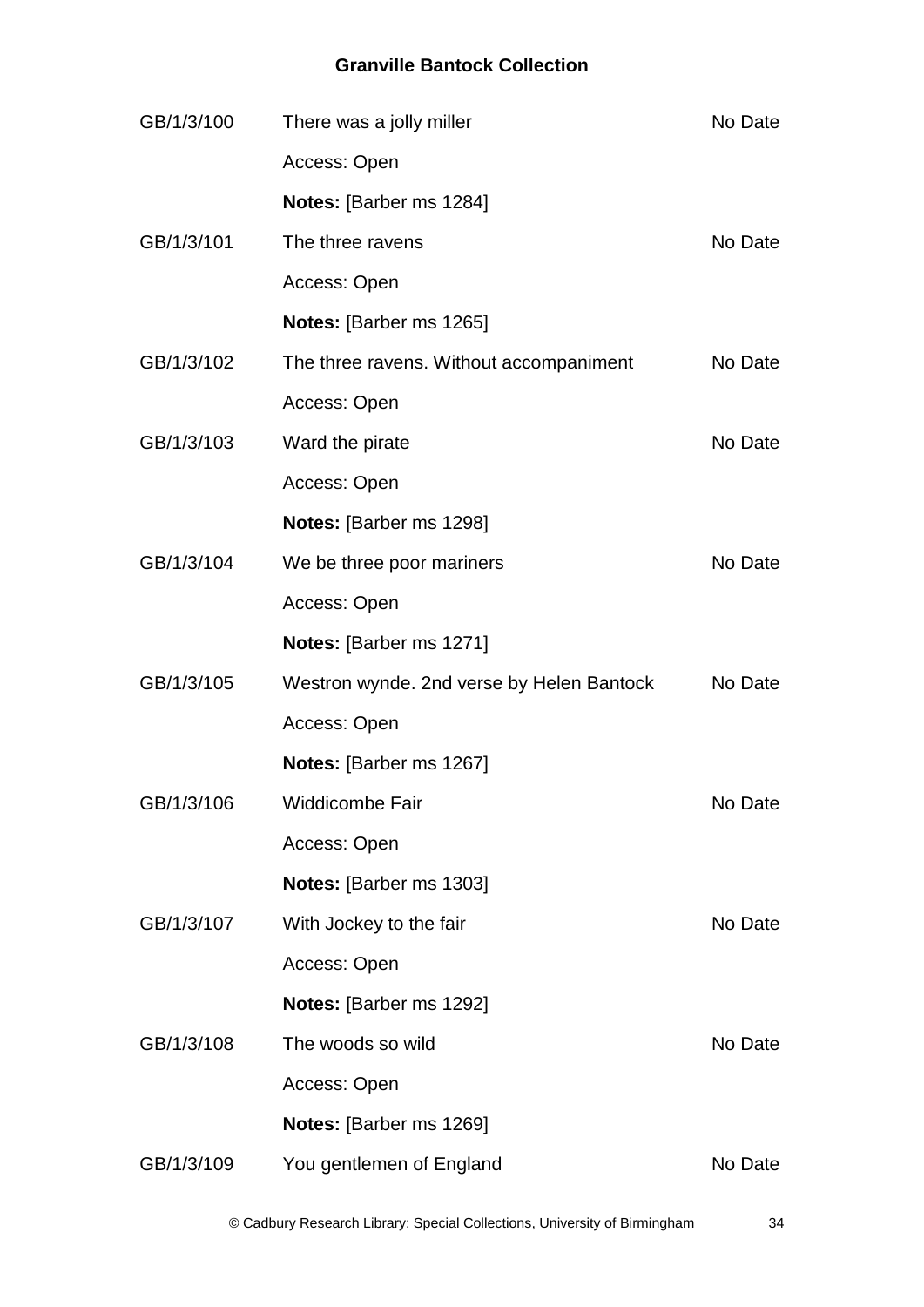|          | Access: Open                                                                                                       |         |
|----------|--------------------------------------------------------------------------------------------------------------------|---------|
|          | Notes: [Barber ms 1279]                                                                                            |         |
| GB/2     | <b>Music for Solo Voice</b>                                                                                        |         |
|          | Access: Open                                                                                                       |         |
| GB/2/1   | Music for solo voice(s) and orchestra                                                                              |         |
|          | This includes works with accompaniment for<br>groups of instruments.                                               |         |
|          | Arrangement: GB/2/1/1-36: Music for solo<br>voice(s) and orchestra                                                 |         |
|          | GB/2/1/31-35: Arrangement by Granville<br>Bantock of songs from Marjory Kennedy-<br>Fraser's Songs of the Hebrides |         |
|          | GB/2/1/36: Schubert - The wanderer                                                                                 |         |
|          | Access: Open                                                                                                       |         |
| GB/2/1/1 | As I ride through the Metidja, to Abd-el-Kadr.<br>For voice and orchestra.                                         | 1912    |
|          | Words by Robert Browning. Orchestral score                                                                         |         |
|          | Access: Open                                                                                                       |         |
|          | Notes: [Barber ms 1016]                                                                                            |         |
| GB/2/1/2 | As I ride etc. With piano accompaniment                                                                            | 1911    |
|          | Access: Open                                                                                                       |         |
|          | Notes: [Barber ms 1410]                                                                                            |         |
| GB/2/1/3 | As I ride etc. Rough version                                                                                       | No Date |
|          | Access: Open                                                                                                       |         |
|          | <b>Notes:</b> [Barber ms 1119]                                                                                     |         |
|          | <b>Related material:</b> The blue men of the Minch.<br>See: From the Highlands. GB/2/1/9 and<br>GB/2/1/12          |         |
|          | The Curse of Kehama, for orchestra and<br>voice, See: GB/4/1/6-8                                                   |         |
| GB/2/1/4 | The Cyclops. Aria for bass voice, with                                                                             | 1939    |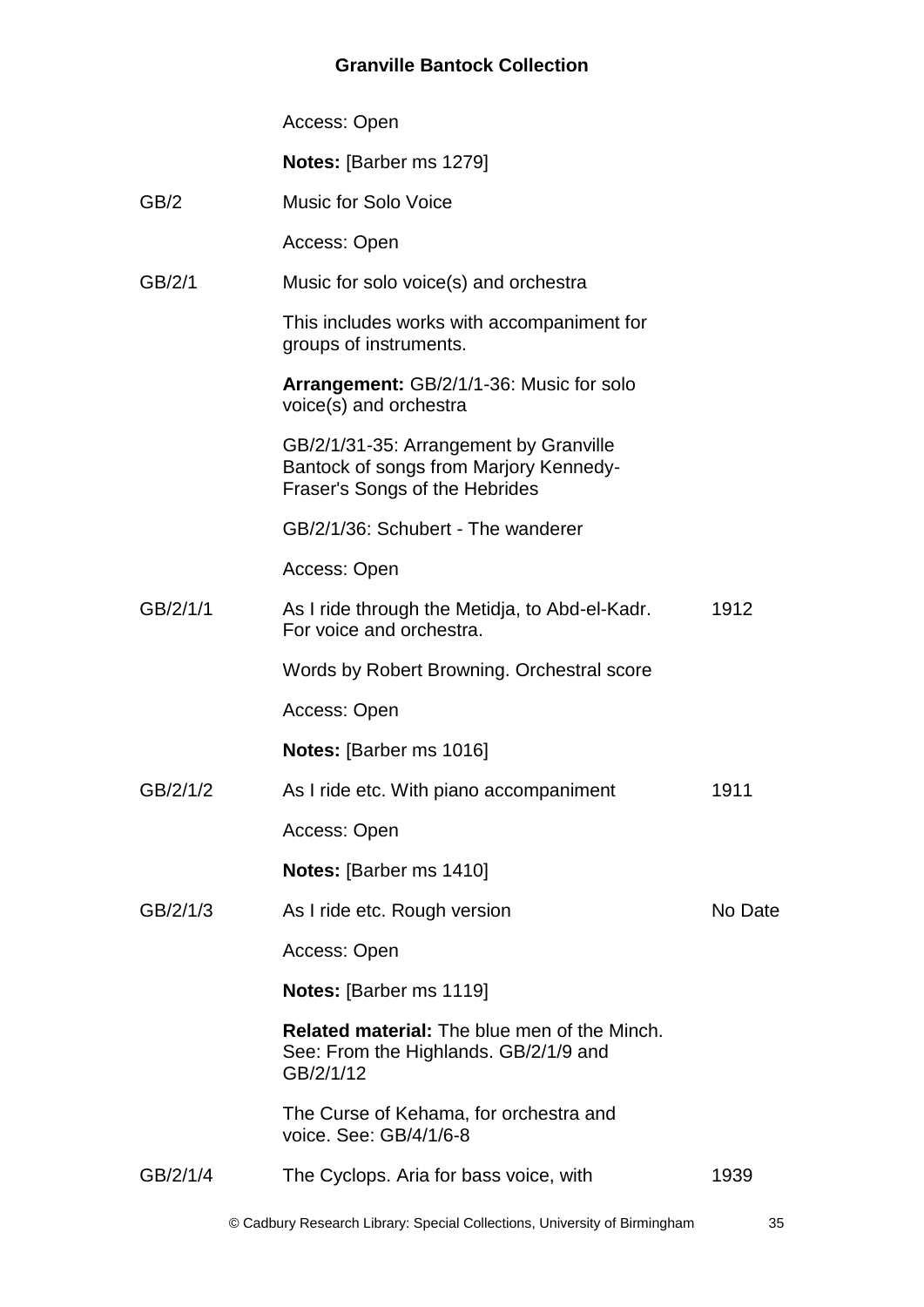|           | accompaniment for 3 bassoons or 3 cellos.<br>Translated from the Greek of Euripedes by<br>Shelley                    |         |
|-----------|----------------------------------------------------------------------------------------------------------------------|---------|
|           | Access: Open                                                                                                         |         |
|           | <b>Notes:</b> [Barber ms 1100]                                                                                       |         |
|           | <b>Related material:</b> The demon of Mazinderam.<br>See: GB/2/2/48                                                  |         |
| GB/2/1/5  | Five ghazals from the Divan of Hafiz-ghazal<br>(no.35).                                                              | 1937    |
|           | For baritone and orchestra. Translated from<br>the Persian by Justin H.McCarthy. Orchestral<br>score.                |         |
|           | Access: Open                                                                                                         |         |
|           | Notes: [Barber ms 1026]                                                                                              |         |
| GB/2/1/6  | Five ghazals of Hafiz. Vocal score. Translated<br>by Sir Edwin Arnold                                                | 1903    |
|           | Access: Open                                                                                                         |         |
|           | <b>Notes:</b> [Barber ms 1075]                                                                                       |         |
| GB/2/1/7  | Ghazals from the Divan of Hafiz. Piano<br>accompaniment. Translated by J.H. McCarthy                                 | No Date |
|           | Access: Open                                                                                                         |         |
|           | <b>Notes:</b> [Barber ms 1454]                                                                                       |         |
| GB/2/1/8  | <b>Ghazals of Hafiz. Sketches</b>                                                                                    | No Date |
|           | Access: Open                                                                                                         |         |
| GB/2/1/9  | From the Highlands - suite for voice and<br>orchestra. The wee folk, My fairy lover and<br>The blue men of the Minch | 1946    |
|           | Poems by Donald A. Mackenzie. Orchestral<br>score                                                                    |         |
|           | Access: Open                                                                                                         |         |
|           | <b>Notes:</b> [Barber ms 1161]                                                                                       |         |
| GB/2/1/10 | From the Highlands - The wee folk. With piano                                                                        | 1924    |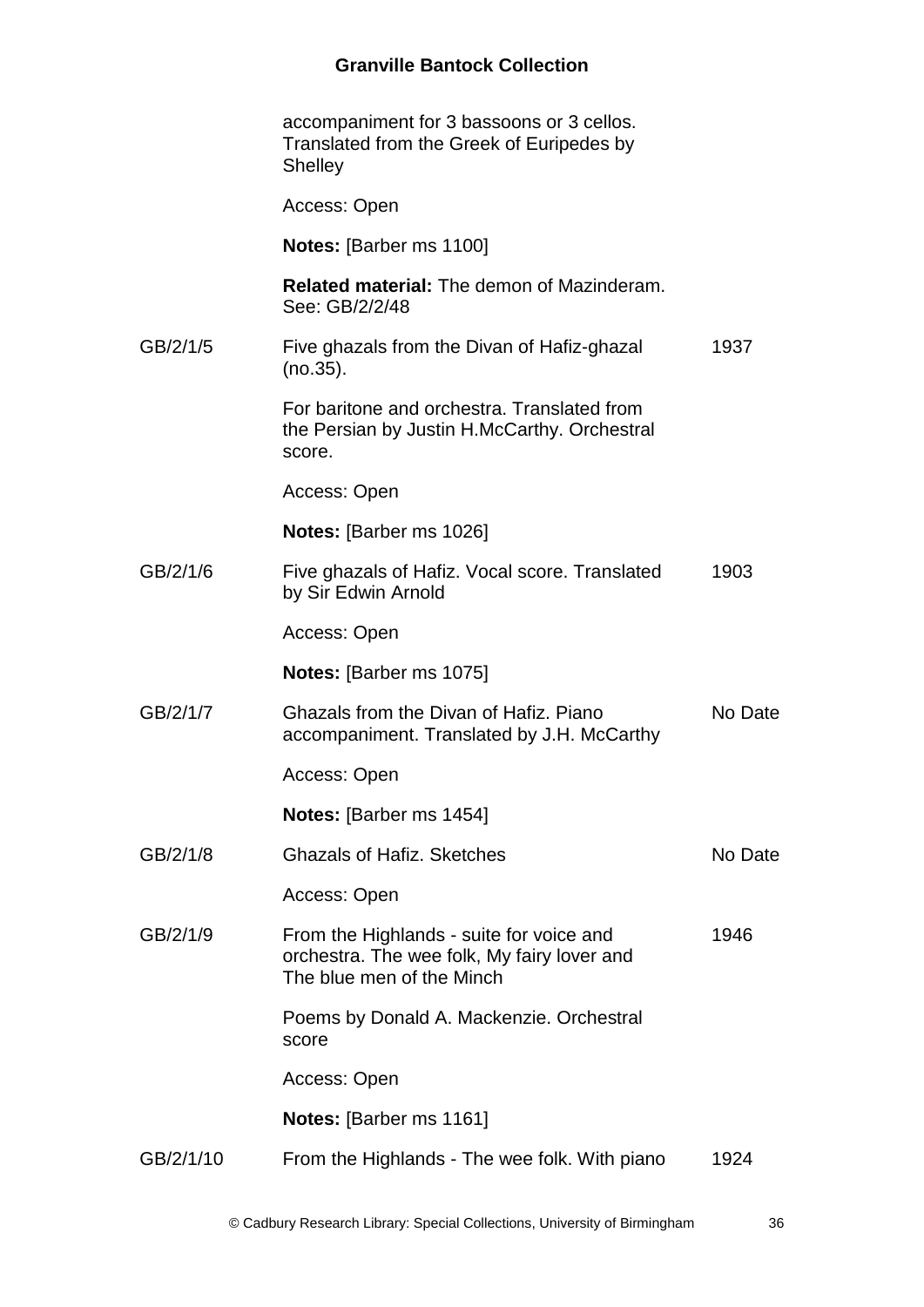|            | accompaniment                                                                                                      |         |
|------------|--------------------------------------------------------------------------------------------------------------------|---------|
|            | Access: Open                                                                                                       |         |
|            | <b>Notes:</b> [Barber ms 1066]                                                                                     |         |
| GB/2/1/11  | From the Highlands - My fairy love. With piano                                                                     | 1924    |
|            | Access: Open                                                                                                       |         |
|            | <b>Notes:</b> [Barber ms 1401]                                                                                     |         |
| GB/2/1/12  | From the Highlands - The blue men of the<br>Minch. With piano                                                      | 1924    |
|            | Access: Open                                                                                                       |         |
|            | Notes: [Barber ms 1402]                                                                                            |         |
|            | <b>Related material: My fairy love. See: From</b><br>the Highlands. GB/2/1/9 and GB/2/1/11                         |         |
| GB/2/1/13  | Pagan chants. For orchestra and tenor, or<br>soprano. Text by Wilfrid Thorley. Vocal score.<br>Pages 33-65 missing | No Date |
|            | Access: Open                                                                                                       |         |
|            | <b>Notes:</b> [Barber mss 1101 and 1362]                                                                           |         |
| GB/2/1/13a | Pagan chants. Title-page only of orchestral<br>score. (in pencil)                                                  | No Date |
|            | Access: Open                                                                                                       |         |
| GB/2/1/14  | Sappho - 9 fragments for contralto and<br>orchestra. Vocal score                                                   | 1905    |
|            | Access: Open                                                                                                       |         |
|            | Notes: [Barber ms 1073]                                                                                            |         |
| GB/2/1/15  | Sappho, no. 2- I loved thee once. Orchestral<br>score                                                              | 1900    |
|            | Access: Open                                                                                                       |         |
|            | <b>Notes:</b> [Barber ms 1203]                                                                                     |         |
| GB/2/1/15a | Sappho, no. 5 - The moon has set. Orchestral<br>score                                                              | 1907    |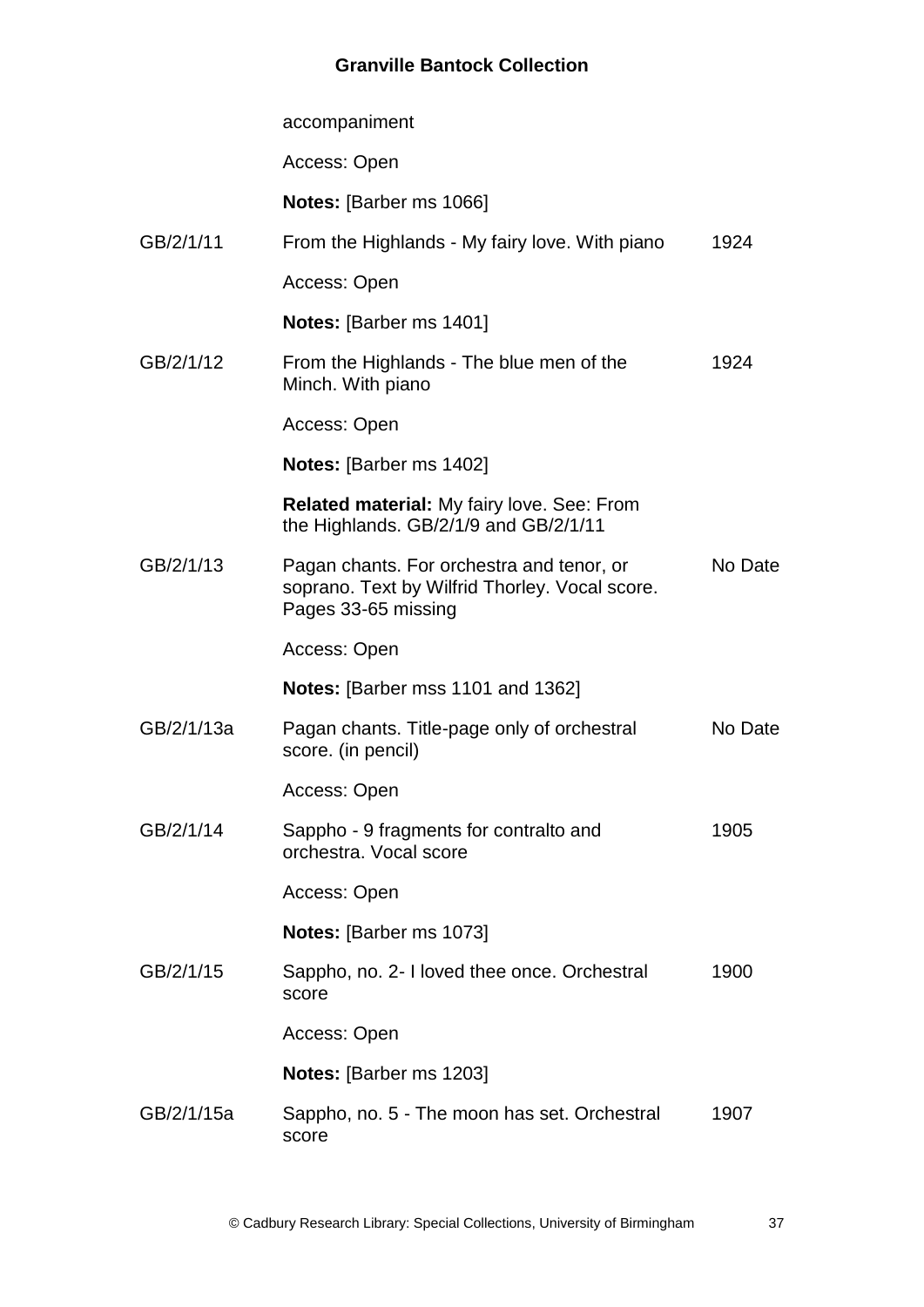|           | Access: Open                                                                          |         |
|-----------|---------------------------------------------------------------------------------------|---------|
|           | Notes: [Barber ms 1202]                                                               |         |
| GB/2/1/16 | Sappho, no. 4 - Stand face to face, friend                                            | 1907    |
|           | Access: Open                                                                          |         |
|           | <b>Notes:</b> [Barber ms 1456]                                                        |         |
| GB/2/1/17 | Sappho- Prelude for orchestra. Orchestral<br>score                                    | 1905    |
|           | Access: Open                                                                          |         |
|           | Notes: [Barber ms 1227]                                                               |         |
| GB/2/1/18 | Sappho - sketches                                                                     | No Date |
|           | Access: Open                                                                          |         |
| GB/2/1/19 | Song of the genie. For baritone and orchestra.<br>Words by Helen Bantock. Vocal score | 1905    |
|           | Access: Open                                                                          |         |
|           | <b>Notes:</b> [Barber ms 1452]                                                        |         |
| GB/2/1/20 | Song of the genie. Vocal score                                                        | No Date |
|           | Access: Open                                                                          |         |
|           | <b>Notes:</b> [Barber ms 1039]                                                        |         |
| GB/2/1/21 | Song of the genie. Vocal score                                                        | 1899    |
|           | Access: Open                                                                          |         |
|           | Notes: [Barber ms 1246]                                                               |         |
|           | <b>Related material: Songs of Arabia. See:</b><br>Songs of the East. GB/2/1/22-27     |         |
|           | Songs of China. See: Songs of the East.<br>GB/2/1/22-27                               |         |
|           | Songs of Egypt. See: Songs of the East.<br>GB/2/1/22-27                               |         |
|           | Songs of Persia. See: Songs of the East.<br>GB/2/1/22-27                              |         |
| GB/2/1/22 | Songs of the East, vol. 1 - Songs of Arabia. A                                        | 1897    |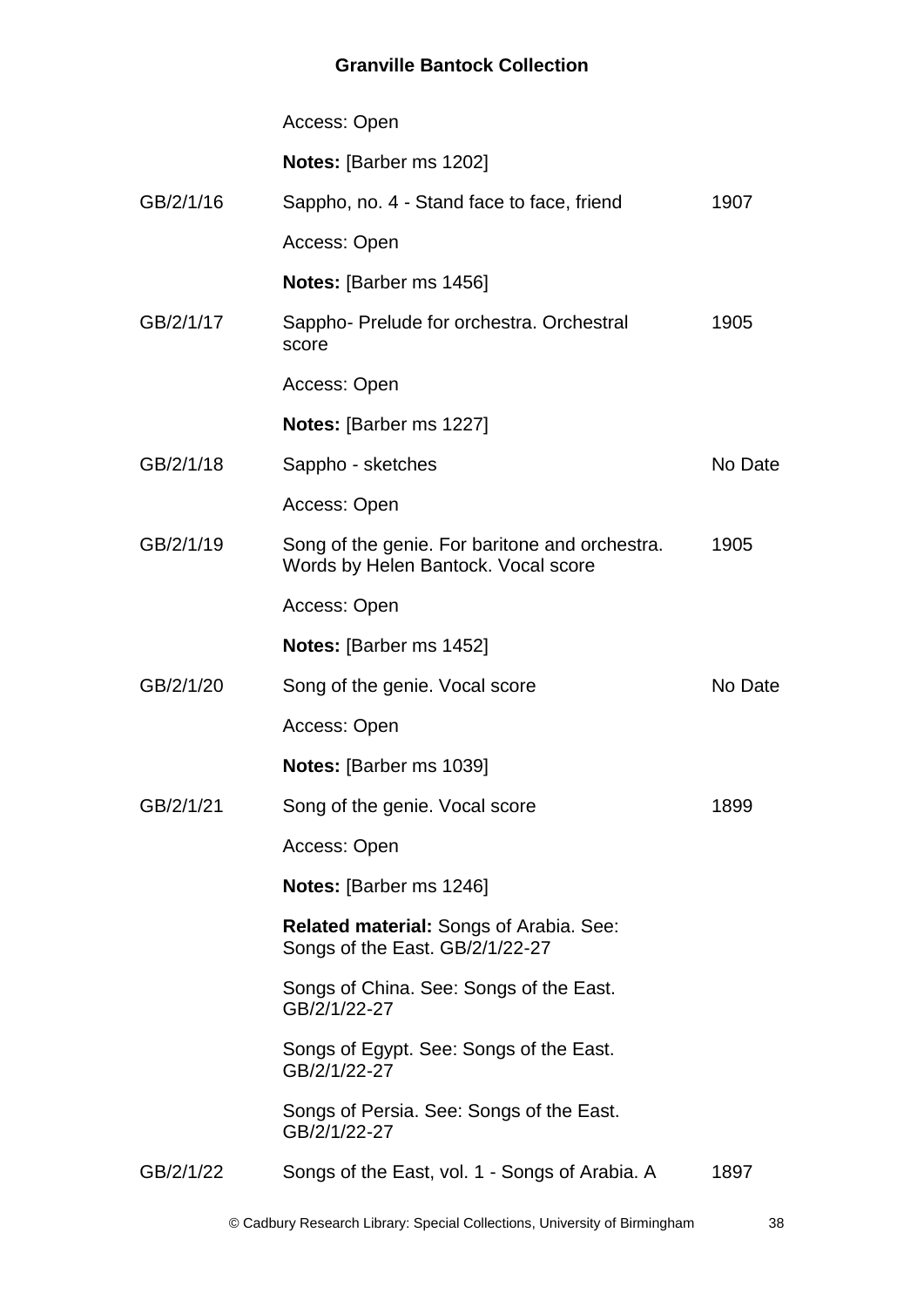|           | cycle of 6 songs, for voice and orchestra                                                                                  |      |
|-----------|----------------------------------------------------------------------------------------------------------------------------|------|
|           | Words by Helen Schweitzer (afterwards<br>Bantock), Vocal score                                                             |      |
|           | Access: Open                                                                                                               |      |
|           | <b>Notes:</b> [Barber ms 1018]                                                                                             |      |
| GB/2/1/23 | Songs of the East - Songs of China. A cycle of<br>6 songs, for voice and orchestra                                         | 1945 |
|           | Words by Helen Bantock. Orchestral score                                                                                   |      |
|           | Access: Open                                                                                                               |      |
|           | Notes: [Barber ms 1025]                                                                                                    |      |
| GB/2/1/24 | Songs of the East - Songs of China. Song: In<br>the palace. Vocal score                                                    | 1920 |
|           | Access: Open                                                                                                               |      |
|           | <b>Notes:</b> [Barber ms 1412]                                                                                             |      |
| GB/2/1/25 | Songs of the East - Songs of China: In the<br>palace. Vocal score                                                          | 1920 |
|           | Access: Open                                                                                                               |      |
|           | <b>Notes:</b> [Barber ms 1413]                                                                                             |      |
| GB/2/1/26 | Songs of the East - Songs of China: In the<br>palace. Vocal score                                                          | 1920 |
|           | Access: Open                                                                                                               |      |
|           | Notes: [Barber ms 1414]                                                                                                    |      |
| GB/2/1/27 | Songs of the East - Songs of Egypt. Song no.<br>6: Festal song. Arranged as a duet for tenor<br>and contralto. Vocal score | 1921 |
|           | Access: Open                                                                                                               |      |
|           | <b>Notes:</b> [Barber ms 1185]                                                                                             |      |
| GB/2/1/28 | Songs of the East - Songs of Persia. 6 songs,<br>for voice and orchestra. Text by Helen<br>Bantock. Orchestral score       | 1945 |

Access: Open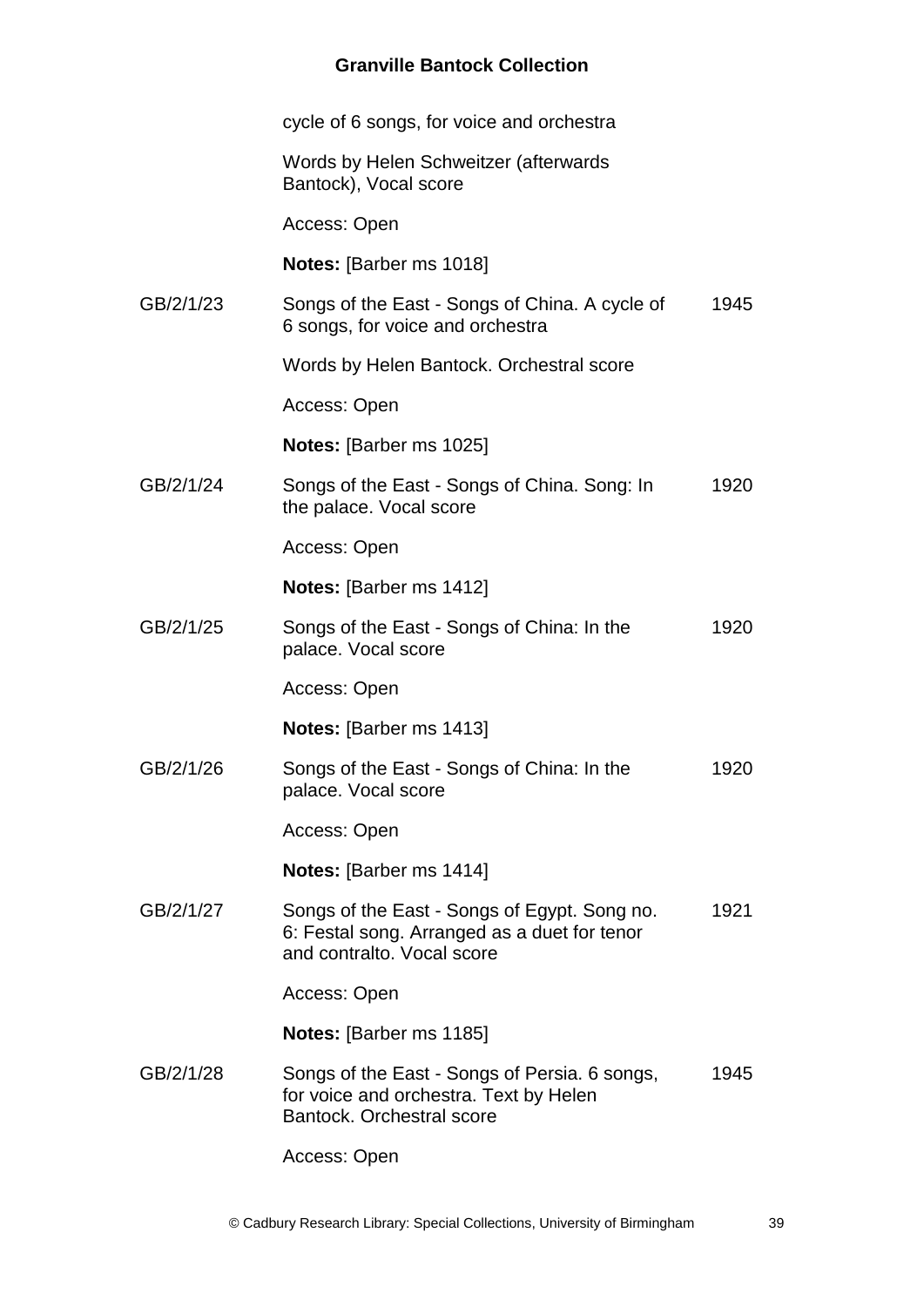|            | <b>Notes:</b> [Barber ms 1160]                                                                                      |         |
|------------|---------------------------------------------------------------------------------------------------------------------|---------|
| GB/2/1/29  | Thomas the rhymer - ballad for voice and<br>orchestra. Piano arrangement. Words by Scott                            | 1946    |
|            | Access: Open                                                                                                        |         |
|            | <b>Notes:</b> [Barber ms 1225]                                                                                      |         |
| GB/2/1/30  | Thomas the rhymer - fragment                                                                                        | No Date |
|            | Access: Open                                                                                                        |         |
|            | <b>Related material:</b> The wee folk. See: From<br>the highlands. GB/2/1/9-10                                      |         |
| GB/2/1/31  | The call of the Isles. Adapted for orchestra<br>and solo female voice                                               | 1940    |
|            | Access: Open                                                                                                        |         |
|            | <b>Notes:</b> [Barber ms 1192]                                                                                      |         |
| GB/2/1/32  | Caristiona. Hebridean sea-poem, scored for<br>small orchestra. Orchestral score                                     | 1920    |
|            | Access: Open                                                                                                        |         |
|            | <b>Notes:</b> [Barber ms 1171]                                                                                      |         |
| GB/2/1/33  | Caristiona. Orchestral score. Incomplete?                                                                           | No Date |
|            | Access: Open                                                                                                        |         |
|            | Notes: [Barber ms 1059]                                                                                             |         |
| GB/2/1/34  | Caristiona. Orchestral parts                                                                                        | No Date |
|            | Access: Open                                                                                                        |         |
|            | <b>Notes:</b> [Barber ms 1172]                                                                                      |         |
| GB/2/1/34a | Caristiona - sketch                                                                                                 | No Date |
|            | Access: Open                                                                                                        |         |
| GB/2/1/35  | The water-kelpie's lullaby. Arranged for voice<br>and orchestra Orchestral score, but only voice<br>part written in | No Date |
|            | Access: Open                                                                                                        |         |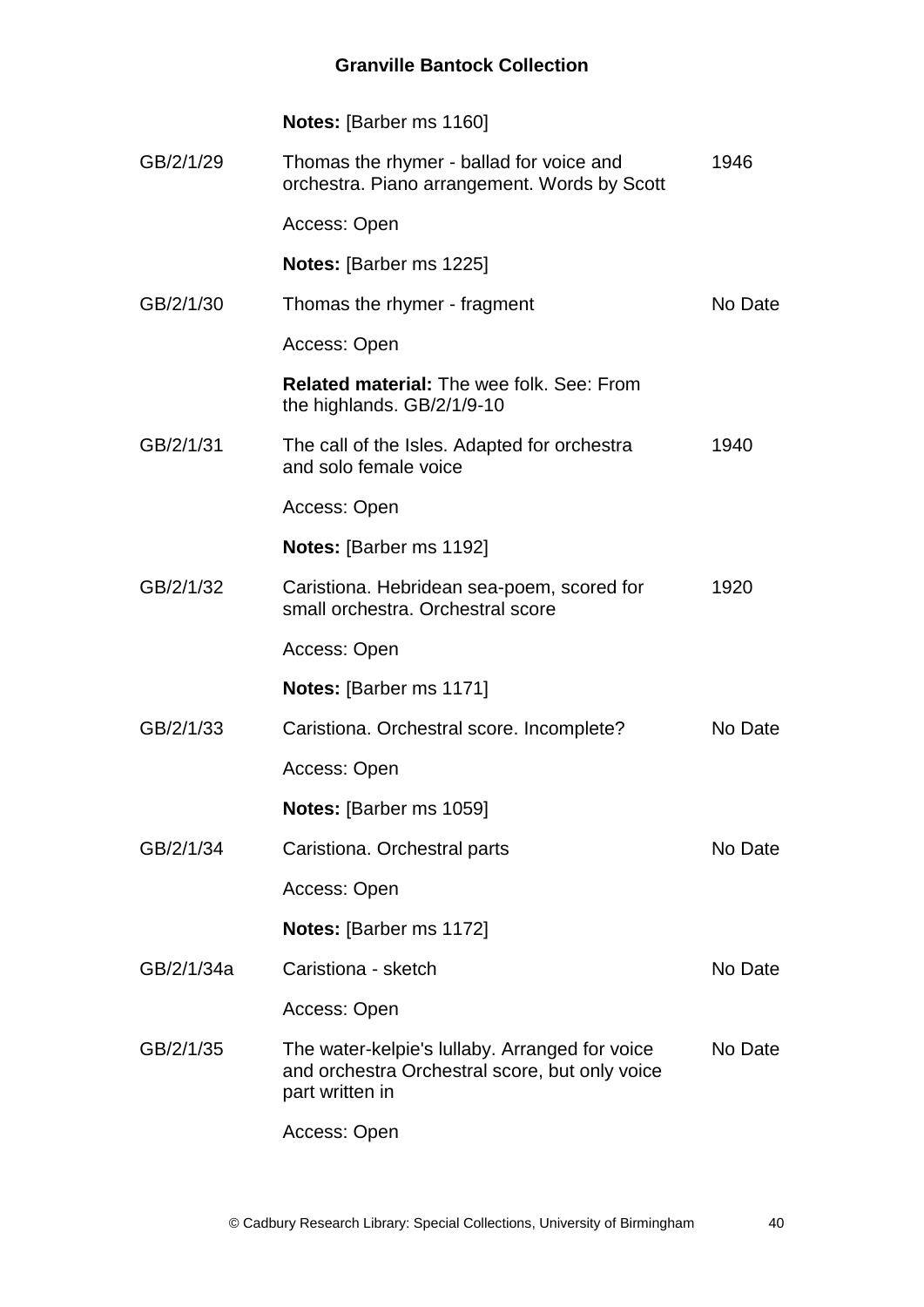|           | <b>Notes:</b> [Barber ms 1226]                                                                                                                                          |         |
|-----------|-------------------------------------------------------------------------------------------------------------------------------------------------------------------------|---------|
| GB/2/1/36 | Schubert - The wanderer, Scored for<br>orchestra by Granville Bantock                                                                                                   | 1933    |
|           | Access: Open                                                                                                                                                            |         |
|           | <b>Notes:</b> [Barber ms 1235]                                                                                                                                          |         |
| GB/2/2    | Music for solo voice (s) and piano<br>accompaniment.                                                                                                                    |         |
|           | Arrangement: GB/2/2/64-67: Arrangements<br>and editions by Granville Bantock. Marjory<br>Kennedy-Fraser-Songs of the Hebrides: The<br>call of the Isles. See: GB/2/1/31 |         |
|           | Access: Open                                                                                                                                                            |         |
|           | <b>Notes:</b> Short scores of music for solo voice<br>and orchestra have been placed in GB2/1.                                                                          |         |
|           | <b>Related material: Note: Short scores of music</b><br>for solo voice and orchestra have been placed<br>in GB/2/1.                                                     |         |
| GB/2/2/1  | An April day; As I ride through the Metidja etc                                                                                                                         | No Date |
|           | Access: Open                                                                                                                                                            |         |
|           | <b>Notes:</b> [Barber ms 1247]                                                                                                                                          |         |
|           | Related material: See: GB/2/1/1-3                                                                                                                                       |         |
| GB/2/2/2  | Bacchanalian song. Words by Bryan W.<br>Procter                                                                                                                         | 1898    |
|           | Access: Open                                                                                                                                                            |         |
|           | Notes: [Barber ms 1184]                                                                                                                                                 |         |
| GB/2/2/3  | The birds. Duet for female and male voice                                                                                                                               | 1900    |
|           | Access: Open                                                                                                                                                            |         |
|           | Notes: [Barber ms 1427]                                                                                                                                                 |         |
|           | <b>Related material:</b> The blue men of the Minch.<br>See: From the Highlands. GB/2/1/9 and<br>GB/2/1/12.                                                              |         |
|           | The demon of Mazinderam. See: GB/2/2/48                                                                                                                                 |         |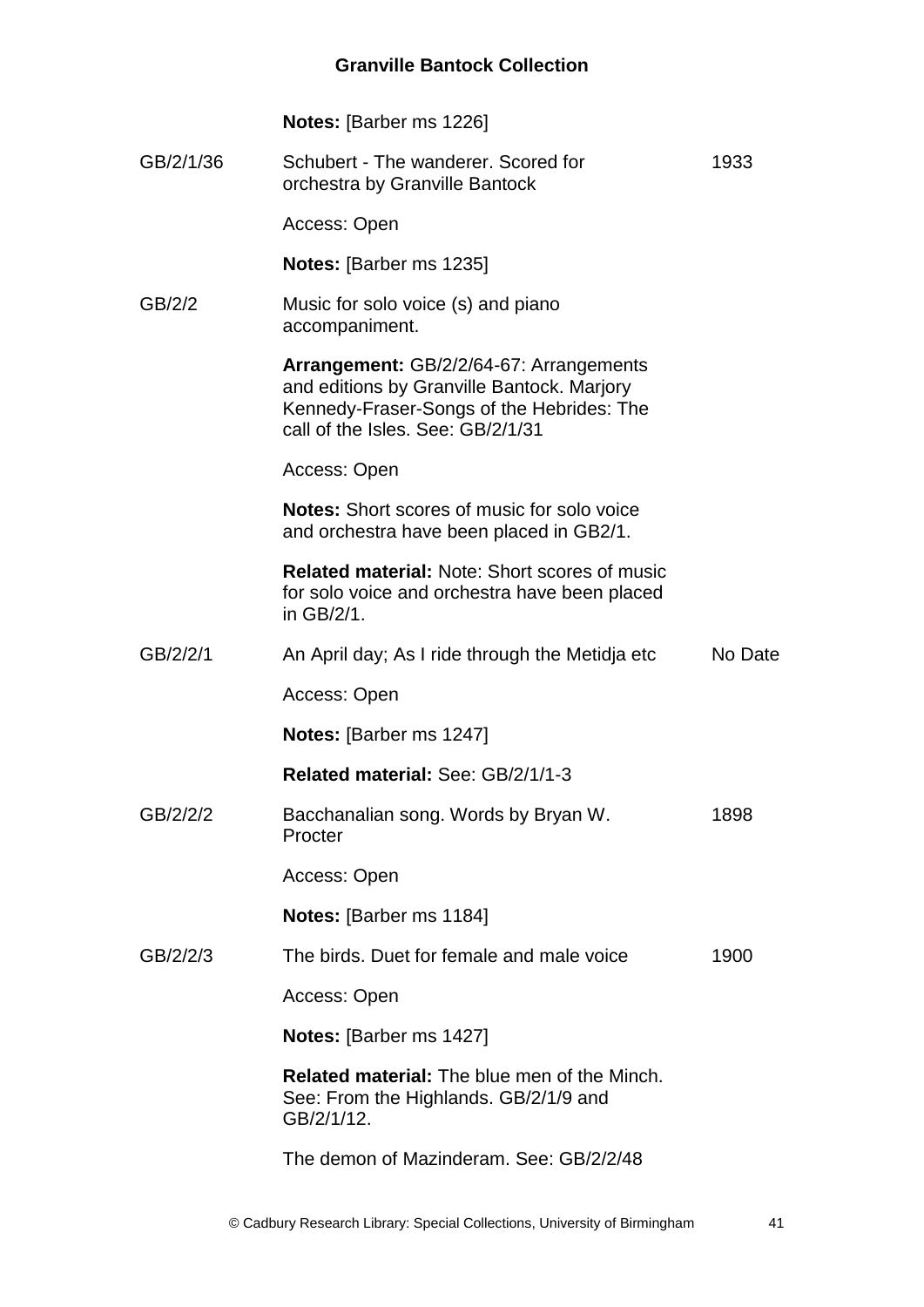| GB/2/2/4  | An eastern love song. Words by Helen<br><b>Bantock</b>                                                     | 1909    |
|-----------|------------------------------------------------------------------------------------------------------------|---------|
|           | Access: Open                                                                                               |         |
|           | Notes: [Barber ms 1405]                                                                                    |         |
|           | <b>Related material: The enchanted wood. See:</b><br>GB/1/3/2                                              |         |
| GB/2/2/5  | Erinna to love. Words by W.S.Landor                                                                        | 1890    |
|           | Access: Open                                                                                               |         |
|           | <b>Notes:</b> [Barber ms 1113]                                                                             |         |
| GB/2/2/6  | A feast of lanterns. Text from the Chinese<br>poet Yuan Mei. Translated into English by L.<br>Cranmer-Byng | 1917    |
|           | Access: Open                                                                                               |         |
|           | Notes: [Barber ms 1420]                                                                                    |         |
| GB/2/2/7  | A feast of lanterns                                                                                        | No Date |
|           | Access: Open                                                                                               |         |
| GB/2/2/8  | Ferishtahs fancies - lyrics from. For tenor solo.<br>Poem by Robert Browning                               | 1903    |
|           | Access: Open                                                                                               |         |
|           | <b>Notes:</b> [Barber ms 1076]                                                                             |         |
|           | <b>Related material: Five ghazals of Hafiz. See:</b><br>GB/2/1/5-8                                         |         |
| GB/2/2/9  | A flower thou resemblest. Words by Heine.<br>English version by Hueffer                                    | 1888    |
|           | Access: Open                                                                                               |         |
|           | <b>Related material: See also: GB/2/2/11</b>                                                               |         |
| GB/2/2/10 | Forget-me-not                                                                                              | 1889    |
|           | Access: Open                                                                                               |         |
|           | <b>Notes:</b> [Barber ms 1112]                                                                             |         |
| GB/2/2/11 | Four songs. Words by Heine. English version<br>by F.Hueffer. No. 1. A message. No. 2. Love-                | 1888    |
|           |                                                                                                            |         |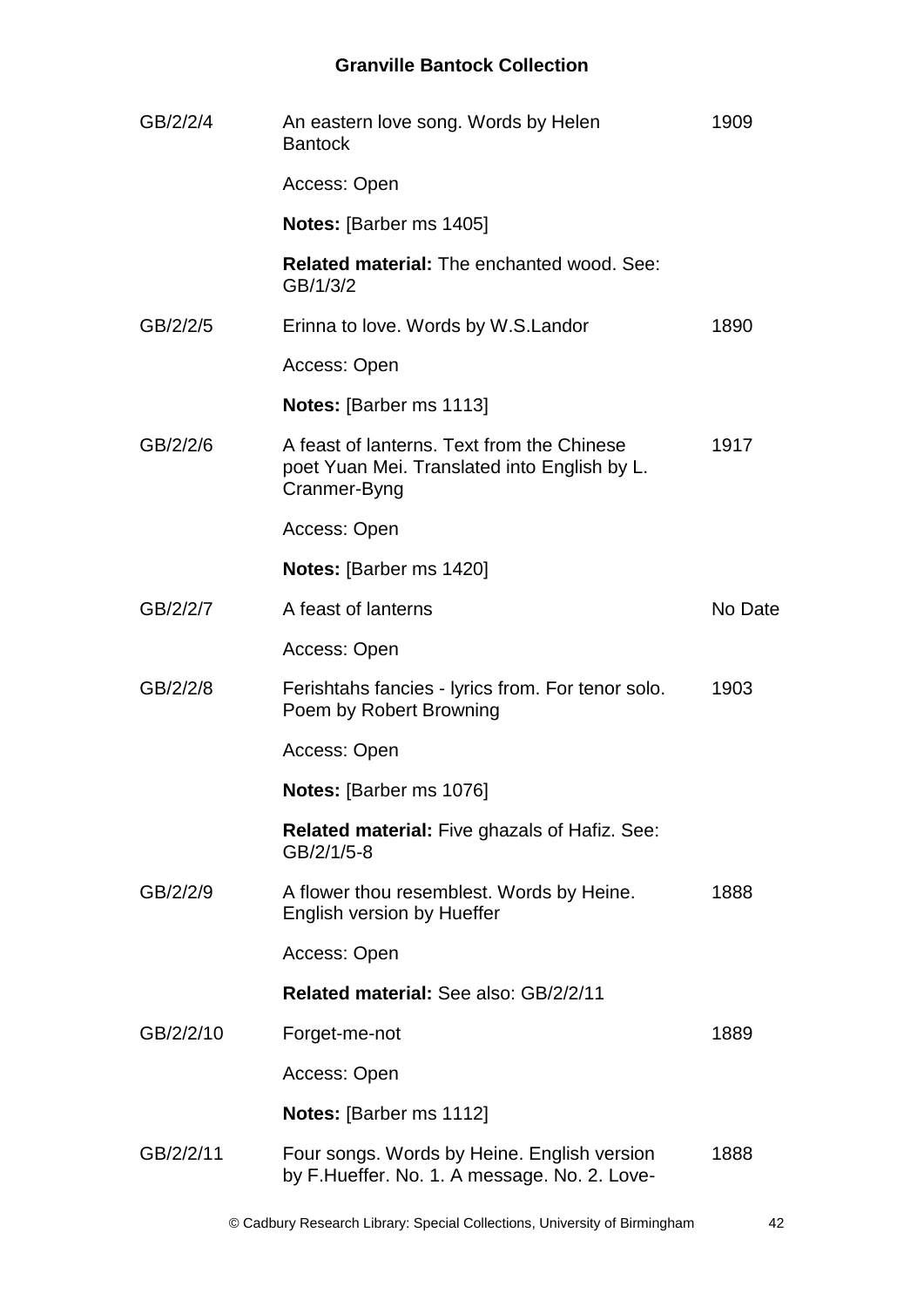|           | song. No. 3. Love in May. No. 4. A flower thou<br>resemblest                                                 |         |
|-----------|--------------------------------------------------------------------------------------------------------------|---------|
|           | Access: Open                                                                                                 |         |
|           | <b>Notes: [Barber mss 1142, 1253]</b>                                                                        |         |
|           | <b>Related material:</b> From the Highlands. See:<br>GB/2/1/9-12                                             |         |
| GB/2/2/12 | From the tomb of an unknown woman. Text<br>from a Chinese tomb. Translated into English<br>by L.Cranmer-Byng | 1917    |
|           | Access: Open                                                                                                 |         |
|           | <b>Notes:</b> [Barber ms 1421]                                                                               |         |
| GB/2/2/13 | The garland of Meleager. A cycle of songs for<br>voice and harp, or lyre                                     | 1922    |
|           | Texts from the Greek anthology, translated by<br>J.W.Mackail                                                 |         |
|           | Access: Open                                                                                                 |         |
|           | Notes: [Barber ms 1078]                                                                                      |         |
| GB/2/2/14 | A gentle story. Incomplete. Music includes the<br>end of another song                                        | No Date |
|           | Access: Open                                                                                                 |         |
|           | <b>Notes: [Barber ms 1259]</b>                                                                               |         |
| GB/2/2/15 | Hymn of Pan. Poem by Shelley                                                                                 | 1921    |
|           | Access: Open                                                                                                 |         |
|           | <b>Notes:</b> [Barber ms 1364]                                                                               |         |
| GB/2/2/16 | Ich kann es nicht vergessen-lieder. Words by<br>Heine.                                                       | 1890    |
|           | Title-page lists a second song, Bist du wirklich<br>mir - missing.                                           |         |
|           | Access: Open                                                                                                 |         |
|           | <b>Notes:</b> [Barber ms 1157]. Missing item last<br>checked 26 February 2015                                |         |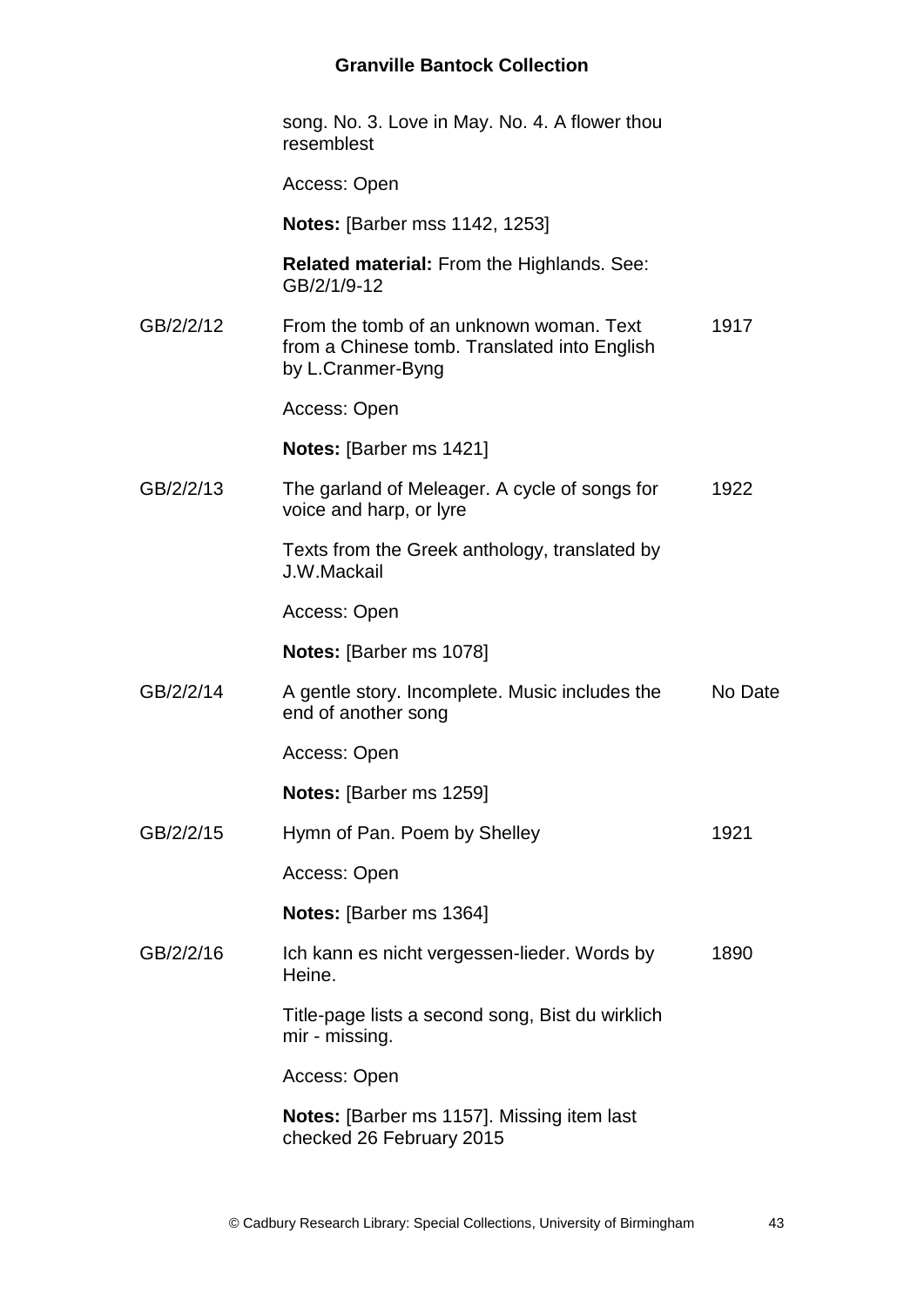|           | Related material: See also: GB/2/2/29-30                                                               |         |
|-----------|--------------------------------------------------------------------------------------------------------|---------|
| GB/2/2/17 | I go to prove my soul. Words from Robert<br><b>Browning's 'Paracelsus'</b>                             | 1922    |
|           | Access: Open                                                                                           |         |
|           | Notes: [Barber ms 1403]                                                                                |         |
| GB/2/2/18 | I love him. Words by Bryan W. Procter                                                                  | 1890    |
|           | Access: Open                                                                                           |         |
|           | Notes: [Barber ms 1233]                                                                                |         |
| GB/2/2/19 | In a myrtle shade. Poem by William Blake                                                               | 1907    |
|           | Access: Open                                                                                           |         |
|           | Notes: [Barber ms 1409]                                                                                |         |
| GB/2/2/20 | In a year. Poem by Robert Browning                                                                     | 1920    |
|           | Access: Open                                                                                           |         |
|           | Notes: [Barber ms 1411]                                                                                |         |
| GB/2/2/21 | In the forest all is growing                                                                           | 1889    |
|           | Access: Open                                                                                           |         |
|           | <b>Notes:</b> [Barber ms 1252]                                                                         |         |
| GB/2/2/22 | Der king of Clubs. Words by H.O. Anderton                                                              | No Date |
|           | Access: Open                                                                                           |         |
|           | <b>Notes:</b> [Barber ms 1231]                                                                         |         |
| GB/2/2/23 | Little Papoose Lake. Sketch                                                                            | No Date |
|           | Access: Open                                                                                           |         |
|           | <b>Related material: Lament of the Bedouin</b><br>slave-girl. See: Six eastern songs. GB/2/2/46-<br>47 |         |
| GB/2/2/24 | Love's secret. Poem by William Blake                                                                   | 1908    |
|           | Access: Open                                                                                           |         |
|           | Notes: [Barber ms 1408]                                                                                |         |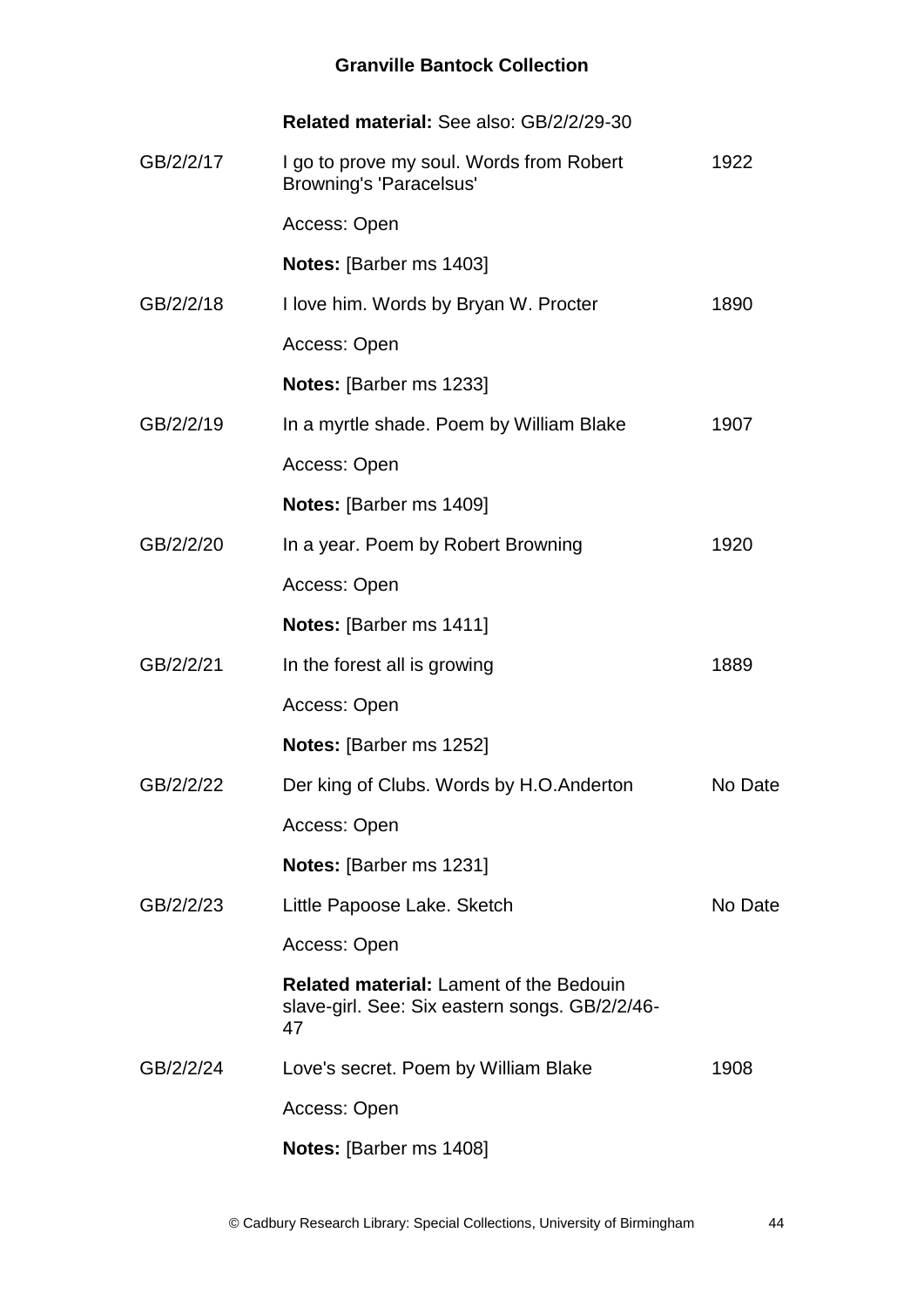| GB/2/2/25 | The love that moves the sun. Words by Sister<br>Miriam                               | 1946    |
|-----------|--------------------------------------------------------------------------------------|---------|
|           | Access: Open                                                                         |         |
|           | <b>Notes: [Barber ms 1213]</b>                                                       |         |
|           | <b>Related material: Luna's lament. See:</b><br>Wolfhelm GB/3/1/13.                  |         |
| GB/2/2/26 | MacCrimmon's lament. Poem by Harold<br>Boulton. Music founded on an old Highland air | 1930    |
|           | Access: Open                                                                         |         |
|           | Notes: [Barber ms 1109]                                                              |         |
| GB/2/2/27 | MacIntosh's lament. Poem by Harold Boulton.<br>Music founded on an old Highland air  | 1930    |
|           | Access: Open                                                                         |         |
|           | <b>Notes:</b> [Barber ms 1110]                                                       |         |
| GB/2/2/28 | Mailied. Words by Goethe                                                             | No Date |
|           | Access: Open                                                                         |         |
| GB/2/2/29 | Ich kann es nicht vergessen - sketch                                                 | No Date |
|           | Access: Open                                                                         |         |
|           | Related material: See also: GB/2/2/16                                                |         |
| GB/2/2/30 | Bist du wirklich mir - sketch                                                        | No Date |
|           | Access: Open                                                                         |         |
| GB/2/2/31 | A message. Words by Heine. English version<br>by Hueffer                             | 1888    |
|           | Access: Open                                                                         |         |
|           | Notes: [Barber ms 1114]                                                              |         |
|           | Related material: See also: GB/2/2/11                                                |         |
|           | My fairy love. See: From the Highlands.<br>GB/2/1/11                                 |         |
| GB/2/2/32 | Never the time and the place. Incomplete                                             | No Date |
|           |                                                                                      |         |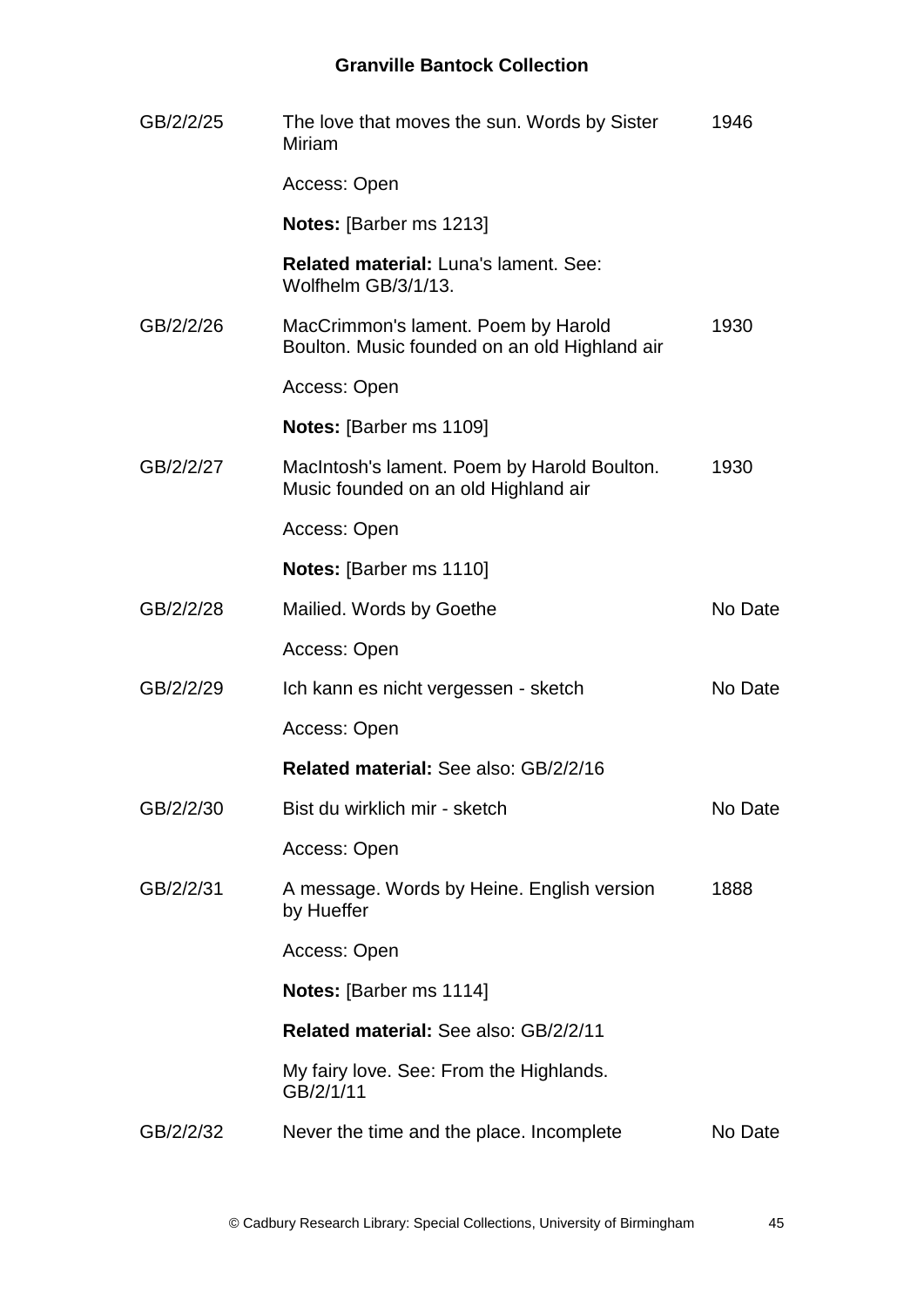|           | Access: Open                                                                             |         |
|-----------|------------------------------------------------------------------------------------------|---------|
| GB/2/2/33 | Night. Also, part of 'Winter'                                                            | 1907    |
|           | Access: Open                                                                             |         |
|           | <b>Notes:</b> [Barber ms 1245]                                                           |         |
|           | <b>Related material: For Winter, see also</b><br>GB/2/2/63                               |         |
|           | The odalisque. See: Six eastern songs.<br>GB/2/2/46-47                                   |         |
| GB/2/2/34 | Ozymandias. Sonnet by Shelley                                                            | No Date |
|           | Access: Open                                                                             |         |
|           | <b>Notes:</b> [Barber ms 1404]                                                           |         |
|           | Related material: Pagan chants. See:<br>GB/2/1/13                                        |         |
| GB/2/2/35 | Paradise lost, by Milton - Satan's monologue<br>'Is this the region'                     | 1889    |
|           | $\overline{2}$                                                                           |         |
|           | Access: Open                                                                             |         |
|           | Notes: [Barber ms 1217]                                                                  |         |
| GB/2/2/36 | Paradise lost - Satan's monologue, Me<br>miserable                                       | No Date |
|           | Access: Open                                                                             |         |
|           | <b>Notes:</b> [Barber ms 1218]                                                           |         |
| GB/2/2/37 | Paradise lost - Satan's invocation, Princes,<br>potentates, warriors!                    | 1889    |
|           | Access: Open                                                                             |         |
|           | <b>Notes:</b> [Barber ms 1125]                                                           |         |
| GB/2/2/38 | Paradise lost - Satan's speech to the legions<br>of Hell, Princes! potentates! warriors! | 1889    |
|           | Access: Open                                                                             |         |
|           | <b>Notes:</b> [Barber ms 1216]                                                           |         |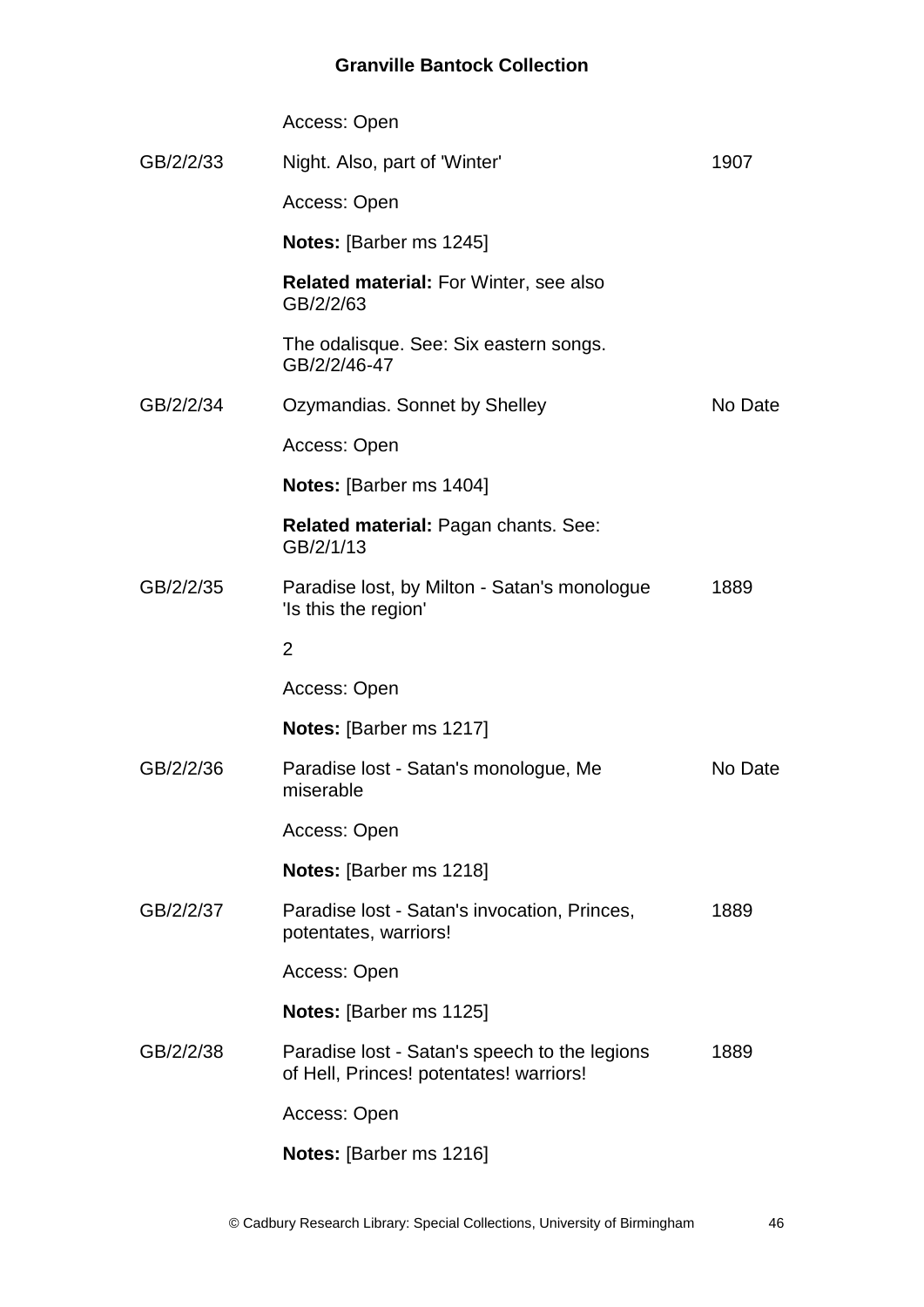| GB/2/2/39 | The parting. Words by Penuel G. Ross                                                                                                       | 1924      |
|-----------|--------------------------------------------------------------------------------------------------------------------------------------------|-----------|
|           | Access: Open                                                                                                                               |           |
|           | Notes: [Barber ms 1358]                                                                                                                    |           |
| GB/2/2/40 | The peewee. Poem by Donald A. Mackenzie                                                                                                    | No Date   |
|           | Access: Open                                                                                                                               |           |
|           | <b>Notes:</b> [Barber ms 1070]                                                                                                             |           |
| GB/2/2/41 | A Persian love-song. Words by Helen<br>Bantock. 2 copies.                                                                                  | 1905-1911 |
|           | Transcribed from an original Persian melody,<br>with an accompaniment by Granville Bantock.<br>1905 & 1911                                 |           |
|           | Access: Open                                                                                                                               |           |
|           | Notes: [Barber mss 1118 and 1449]                                                                                                          |           |
| GB/2/2/42 | The red lotus. Sketch                                                                                                                      | No Date   |
|           | Access: Open                                                                                                                               |           |
| GB/2/2/43 | This number not used                                                                                                                       | No Date   |
|           | Access: Open                                                                                                                               |           |
|           | Related material: Sappho. See: GB/2/1/14-18                                                                                                |           |
|           | Satan's invocation, and Satan's monologue.<br>See: Paradise lost. GB/2/2/35-38.                                                            |           |
| GB/2/2/44 | The sea king's daughter. Poem by Harold<br><b>Boulton</b>                                                                                  | 1932      |
|           | Access: Open                                                                                                                               |           |
|           | <b>Notes:</b> [Barber ms 1133]                                                                                                             |           |
| GB/2/2/45 | A shieling song. Poem by Donald A.<br>Mackenzie                                                                                            | 1925      |
|           | Access: Open                                                                                                                               |           |
|           | <b>Notes:</b> [Barber ms 1068]                                                                                                             |           |
| GB/2/2/46 | Six eastern songs. Words by Helen Bantock.<br>Incomplete set: no. 1. The odalisque. No. 2.<br>Lament of the Bedouin slave-girl, no. 5. The | 1899      |
|           |                                                                                                                                            |           |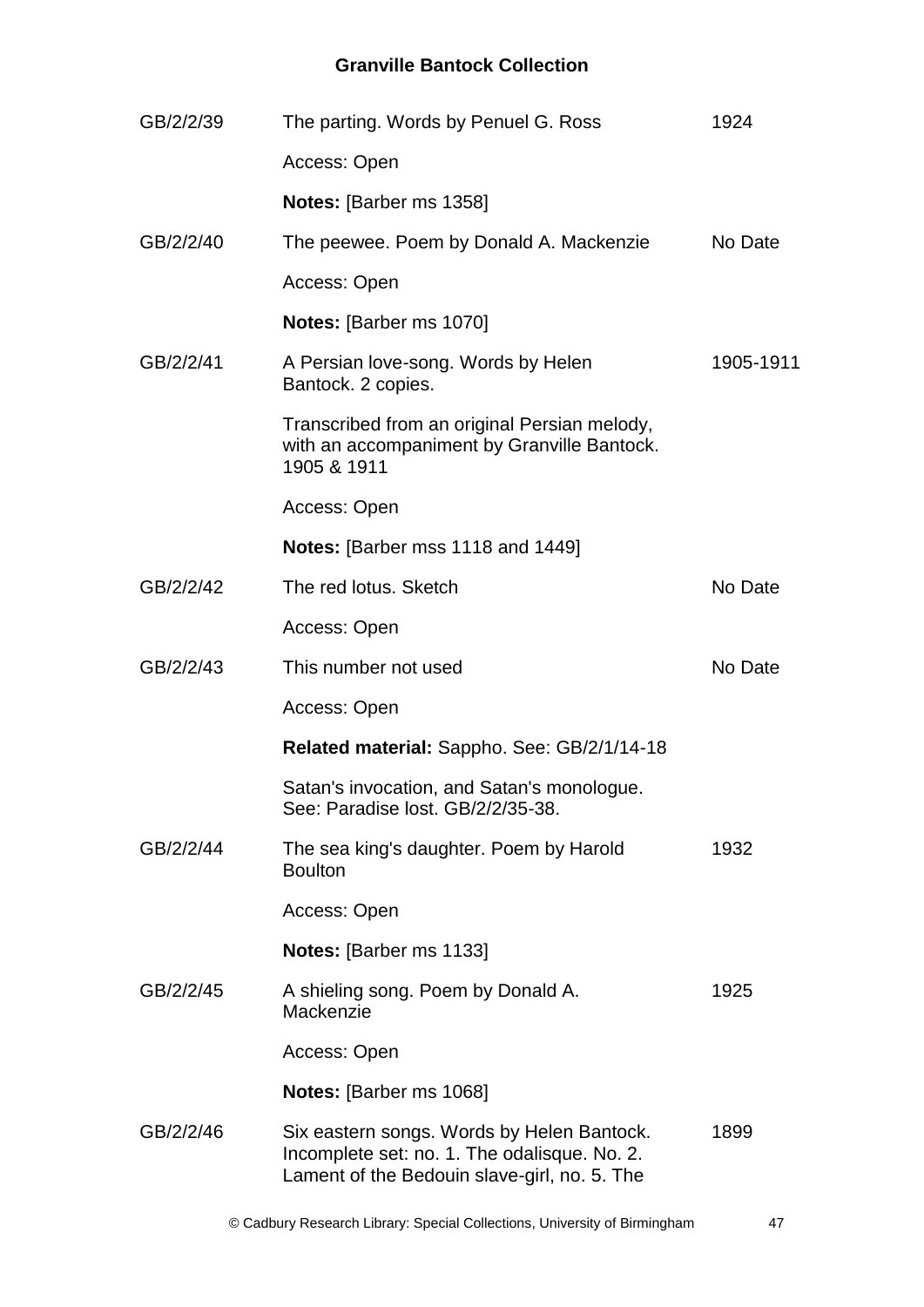|           | demon of Mazinderam, only                                                                                               |         |
|-----------|-------------------------------------------------------------------------------------------------------------------------|---------|
|           | Access: Open                                                                                                            |         |
|           | <b>Notes:</b> [Barber mss 1122, 1121, 1120]                                                                             |         |
| GB/2/2/47 | Six eastern songs. Incomplete set: The<br>odalisque, Lament of the Bedouin slave-girl,<br>The demon of Mazinderam, only | 1911    |
|           | Access: Open                                                                                                            |         |
|           | <b>Notes:</b> [Barber mss 1447, 1448, 1450]                                                                             |         |
| GB/2/2/48 | Six eastern songs - The demon of<br>Mazinderam. Described as no. 4 of Songs of<br>the seraglio                          | No Date |
|           | Scored for voice and orchestra. Incomplete                                                                              |         |
|           | Access: Open                                                                                                            |         |
|           | <b>Notes:</b> [Barber ms 1250]                                                                                          |         |
| GB/2/2/49 | Six jester songs. For baritone. Words by<br><b>Helen Bantock</b>                                                        | 1898    |
|           | Access: Open                                                                                                            |         |
|           | <b>Notes:</b> [Barber ms 1074]                                                                                          |         |
|           | <b>Related material:</b> Song of the genie. See:<br>GB/2/1/19                                                           |         |
|           | Songs of the East. See: GB/2/1/22-28.                                                                                   |         |
|           | Songs of the seraglio. See: Six eastern songs.<br>GB/2/2/48                                                             |         |
| GB/2/2/50 | The sphinx. Song cycle for bass voice, or<br>contralto                                                                  | 1941    |
|           | Poem by Oscar Wilde. Two copies: one large,<br>one outsize.                                                             |         |
|           | Access: Open                                                                                                            |         |
|           | Notes: [Barber ms 1008]                                                                                                 |         |
| GB/2/2/51 | Spring-tide                                                                                                             | 1897    |
|           | Access: Open                                                                                                            |         |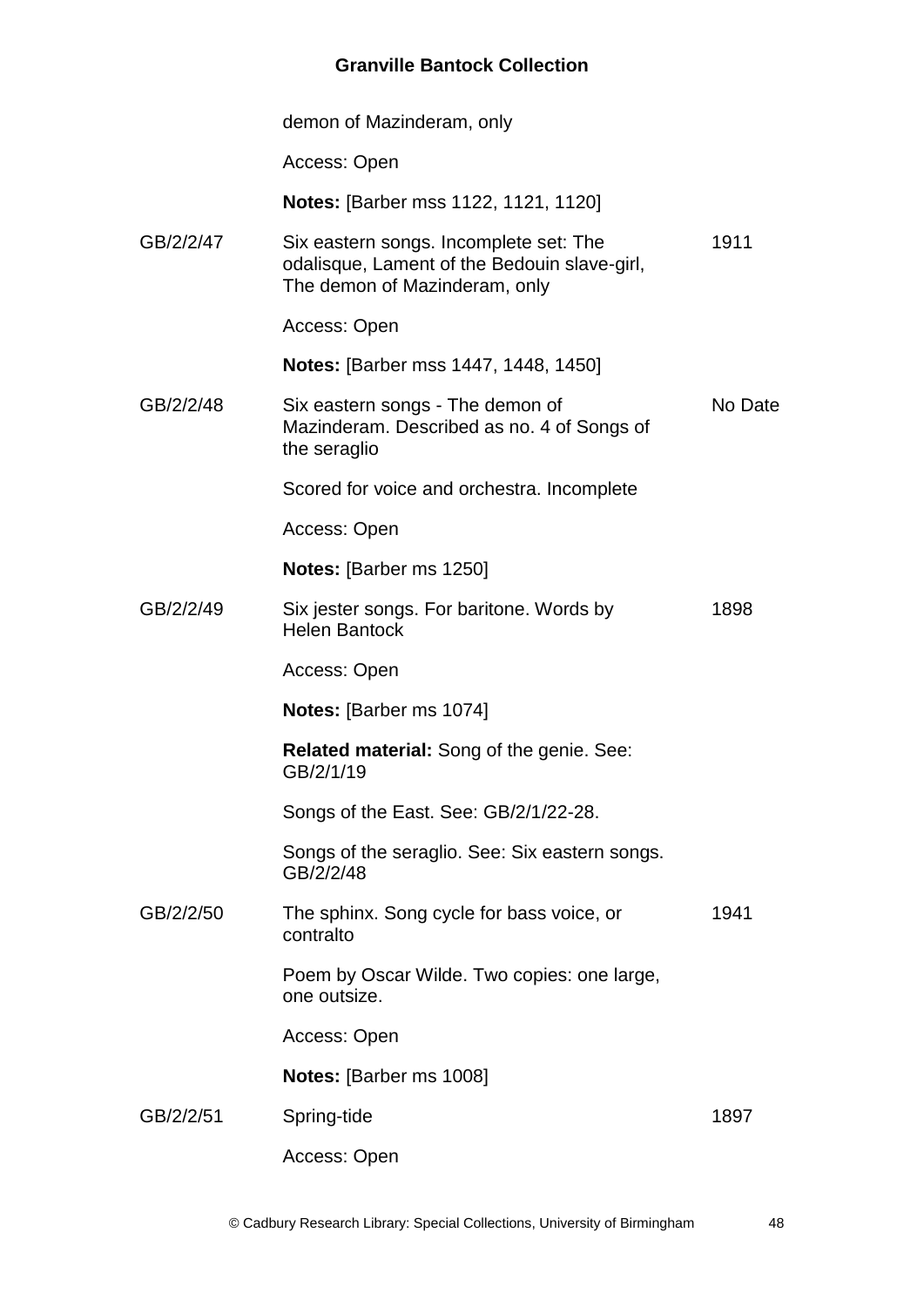|           | Notes: [Barber ms 1248]                                                                                               |      |
|-----------|-----------------------------------------------------------------------------------------------------------------------|------|
| GB/2/2/52 | Sweet maid. Words by J. Young                                                                                         | 1887 |
|           | Access: Open                                                                                                          |      |
|           | <b>Notes: [Barber ms 1254]</b>                                                                                        |      |
| GB/2/2/53 | Sword and blossom poems. Six Japanese<br>songs, with Japanese texts translated into<br>English, and Japanese melodies | 1915 |
|           | Access: Open                                                                                                          |      |
|           | <b>Notes:</b> [Barber ms 1107]                                                                                        |      |
|           | <b>Related material: Thomas the rhymer. See:</b><br>GB/2/1/29-30                                                      |      |
| GB/2/2/54 | A thornless rose. Poem by Sister Miriam                                                                               | 1946 |
|           | Access: Open                                                                                                          |      |
|           | <b>Notes:</b> [Barber ms 1130]                                                                                        |      |
| GB/2/2/55 | A thornless rose. (This version contains a<br>second verse.)                                                          | 1946 |
|           | Access: Open                                                                                                          |      |
|           | Notes: [Barber ms 1214]                                                                                               |      |
| GB/2/2/56 | Three nocturnes. Words by Raymond Bantock                                                                             | 1923 |
|           | Access: Open                                                                                                          |      |
|           | <b>Notes:</b> [Barber ms 1065]                                                                                        |      |
| GB/2/2/57 | Three songs from the Greek lyric poets.<br>Accompaniment for the lyre, or piano                                       | 1923 |
|           | Poems by Terpander, Arion and Bacchylides<br>translated by F. Brooks                                                  |      |
|           | Access: Open                                                                                                          |      |
|           | <b>Notes:</b> [Barber ms 1079]                                                                                        |      |
| GB/2/2/58 | Three songs of Sister Miriam - 1. Woven of<br>the sky, 2. Confession. 3. Give me the sun                              | 1940 |
|           | Access: Open                                                                                                          |      |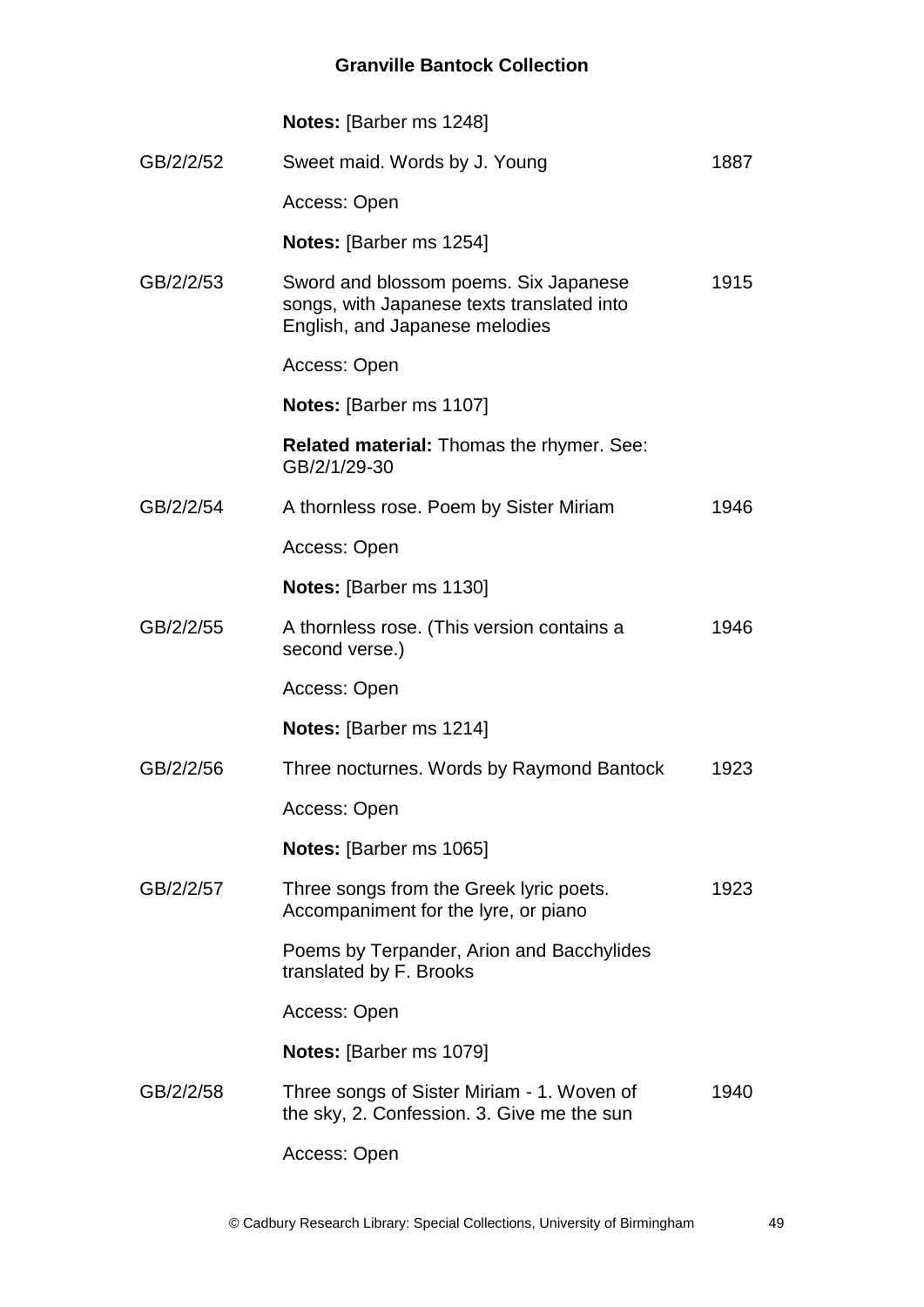|           | Notes: [Barber ms 1131]                                                                                         |      |
|-----------|-----------------------------------------------------------------------------------------------------------------|------|
| GB/2/2/59 | The twilight song. Poem by Donald A.<br>Mackenzie                                                               | 1925 |
|           | Access: Open                                                                                                    |      |
|           | Notes: [Barber ms 1069]                                                                                         |      |
| GB/2/2/60 | The two roses. Words by Myrrha Bantock                                                                          | 1924 |
|           | Access: Open                                                                                                    |      |
|           | <b>Notes:</b> [Barber ms 1400]                                                                                  |      |
|           | <b>Related material:</b> The wee folk. See: From<br>the Highlands. GB/2/1/9 and GB/2/1/10                       |      |
| GB/2/2/61 | When you sang to me. Words by Raymond<br><b>Bantock</b>                                                         | 1920 |
|           | Access: Open                                                                                                    |      |
|           | Notes: [Barber ms 1417]                                                                                         |      |
| GB/2/2/62 | The wild flower's song. Poem by William Blake                                                                   | 1907 |
|           | Access: Open                                                                                                    |      |
|           | <b>Notes:</b> [Barber ms 1407]                                                                                  |      |
| GB/2/2/63 | Winter. Words by May Moul (?)                                                                                   | 1908 |
|           | Access: Open                                                                                                    |      |
|           | <b>Notes:</b> [Barber ms 1406]                                                                                  |      |
|           | <b>Related material:</b> See also: GB/2/2/33, for a<br>fragment of the same song.                               |      |
| GB/2/2/64 | Henry Purcell. - Six songs, edited by Granville<br><b>Bantock</b>                                               | 1924 |
|           | Access: Open                                                                                                    |      |
|           | <b>Notes:</b> [Barber ms 1359]                                                                                  |      |
|           | <b>Related material:</b> A Persian love-song,<br>transcribed from an original Persian melody.<br>See: GB/2/2/41 |      |
| GB/2/2/65 | Salve regina, holy queen of heaven. Edited by                                                                   | 1923 |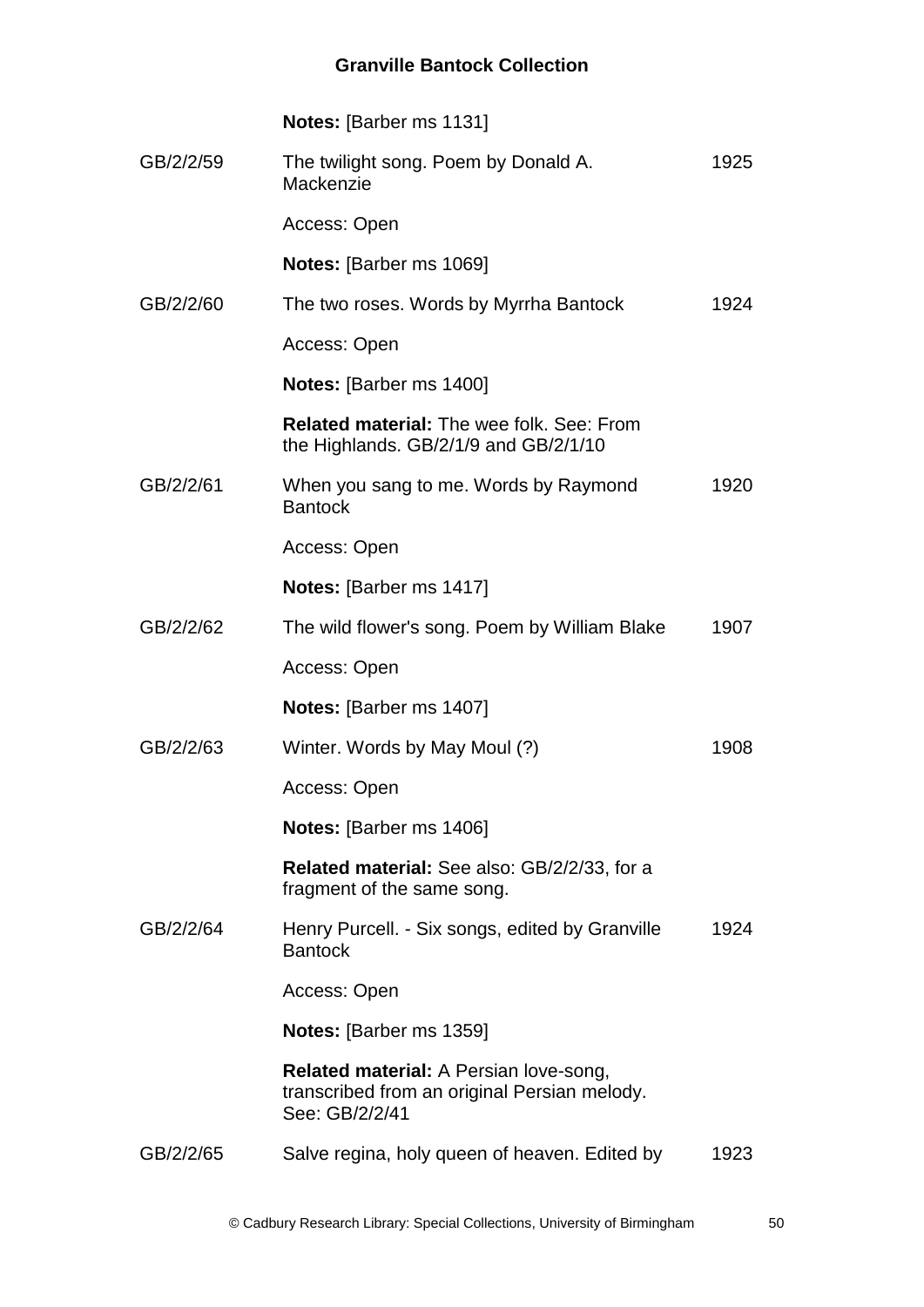|           | <b>Granville Bantock</b>                                                                                                                                          |      |
|-----------|-------------------------------------------------------------------------------------------------------------------------------------------------------------------|------|
|           | Access: Open                                                                                                                                                      |      |
|           | <b>Notes:</b> [Barber ms 1361]                                                                                                                                    |      |
| GB/2/2/66 | Sea sounds - Hebridean rowing boat song,<br>adapted by Granville Bantock for solo baritone                                                                        | 1946 |
|           | Access: Open                                                                                                                                                      |      |
|           | <b>Notes:</b> [Barber ms 1195]                                                                                                                                    |      |
|           | <b>Related material:</b> Sword and blossom poems<br>- six Japanese songs. See: GB/2/2/53                                                                          |      |
| GB/2/2/67 | Two Chinese songs, on original airs. 1. The<br>moo-lee flower. 2. Mistress Wang. Words<br>adapted by Helen Bantock. Music arranged by<br><b>Granville Bantock</b> | 1909 |
|           | Access: Open                                                                                                                                                      |      |
|           | <b>Notes:</b> [Barber ms 1451]                                                                                                                                    |      |
| GB/2/3    | <b>Recitation music</b>                                                                                                                                           |      |
|           | Access: Open                                                                                                                                                      |      |
| GB/2/3/1  | The blessed damozel. Poem by D.G. Rossetti.<br>For voice and piano                                                                                                | 1892 |
|           | Access: Open                                                                                                                                                      |      |
|           | <b>Notes:</b> [Barber ms 1186]                                                                                                                                    |      |
| GB/2/3/2  | Thorvenda's dream - a musical poem by<br><b>Granville Bantock Full orchestral score</b>                                                                           | 1892 |
|           | Access: Open                                                                                                                                                      |      |
|           | <b>Notes:</b> [Barber ms 1035]                                                                                                                                    |      |
| GB/2/3/3  | Thorvenda's dream. Short score                                                                                                                                    | 1891 |
|           | Access: Open                                                                                                                                                      |      |
|           | <b>Notes:</b> [Barber ms 1108]                                                                                                                                    |      |
| GB/3      | <b>Dramatic Music</b>                                                                                                                                             |      |
|           | Access: Open                                                                                                                                                      |      |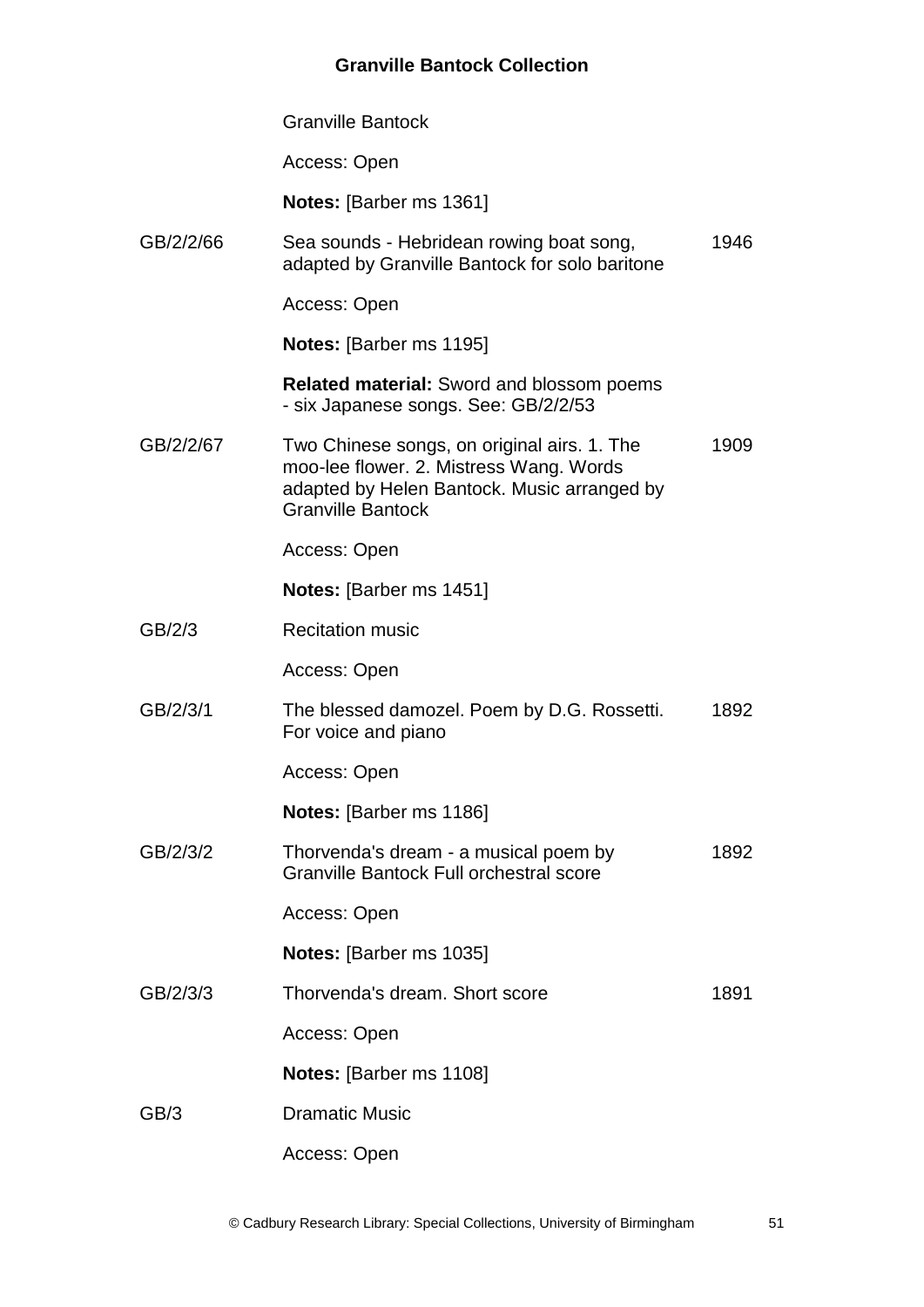| GB/3/1   | Dramatic vocal works and dramatic music:<br>dance                                                                       |         |
|----------|-------------------------------------------------------------------------------------------------------------------------|---------|
|          | Arrangement: GB/3/1/1-16: Dramatic vocal<br>works                                                                       |         |
|          | GB/3/1/17-21: Dramatic music: dance                                                                                     |         |
|          | (For short piano pieces entitled 'Dances' see:<br>GB/413)                                                               |         |
|          | Access: Open                                                                                                            |         |
| GB/3/1/1 | Caedmar - a romantic opera in one act.<br><b>Orchestral score</b>                                                       | 1892    |
|          | Access: Open                                                                                                            |         |
|          | Notes: [Barber ms 1003]                                                                                                 |         |
| GB/3/1/2 | Caedmar. Vocal score                                                                                                    | 1892    |
|          | Access: Open                                                                                                            |         |
|          | <b>Notes:</b> [Barber ms 1004]                                                                                          |         |
| GB/3/1/3 | Caedmar - Dance of the elves, intermezzo.<br><b>Full score</b>                                                          | No Date |
|          | Access: Open                                                                                                            |         |
|          | <b>Notes:</b> [Barber ms 1183]                                                                                          |         |
| GB/3/1/4 | Caedmar - set of orchestral parts for the<br>Dance of the elves                                                         | No Date |
|          | Access: Open                                                                                                            |         |
|          | <b>Notes:</b> [Barber ms 1145]                                                                                          |         |
| GB/3/1/5 | Cedric and Aelfrida. A dramatic symphony for<br>orchestra and 4 solo voices. Vocal score,<br>incomplete                 | No Date |
|          | Access: Open                                                                                                            |         |
|          | <b>Notes:</b> [Barber ms 1140]                                                                                          |         |
| GB/3/1/6 | Eugene Aram - an opera in 4 acts, after Lord<br>Lytton. Lyrics by Helen Schweitzer (afterwards<br>Bantock). Vocal score | No Date |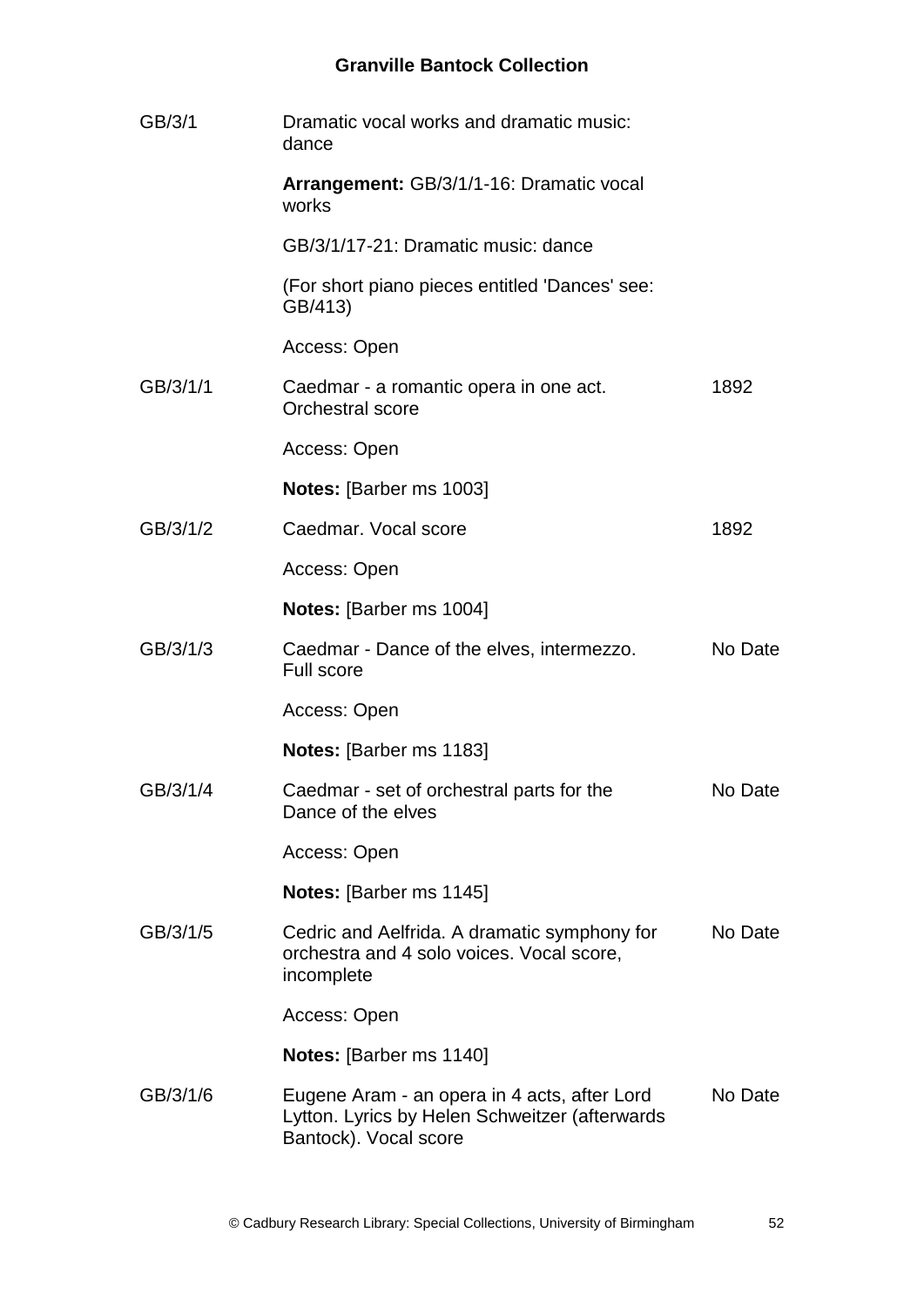|           | Access: Open                                                                                                            |         |
|-----------|-------------------------------------------------------------------------------------------------------------------------|---------|
|           | <b>Notes:</b> [Barber ms 1141]                                                                                          |         |
| GB/3/1/7  | Eugene Aram - Overture. Full score                                                                                      | 1896    |
|           | Access: Open                                                                                                            |         |
|           | <b>Notes:</b> [Barber ms 1029]                                                                                          |         |
| GB/3/1/8  | Eugene Aram - Overture. Short score                                                                                     | 1896    |
|           | Access: Open                                                                                                            |         |
|           | <b>Notes:</b> [Barber ms 1030]                                                                                          |         |
|           | <b>Related material: Paradise lost, by Milton -</b><br>scenes from. See: GB/2/2/35-38                                   |         |
| GB/3/1/9  | The pearl of Iran. An opera in 1 act. Vocal<br>score                                                                    | 1893    |
|           | Access: Open                                                                                                            |         |
|           | <b>Notes:</b> [Barber ms 1199]                                                                                          |         |
| GB/3/1/10 | Prometheus unbound - symphonic prelude for<br>orchestra of brass instruments. Short score                               | 1933    |
|           | Access: Open                                                                                                            |         |
| GB/3/1/11 | Prometheus unbound - in 4 acts. Vocal score                                                                             | 1936    |
|           | Access: Open                                                                                                            |         |
| GB/3/1/12 | The seal-woman. Sketches for the opera                                                                                  | No Date |
|           | Access: Open                                                                                                            |         |
| GB/3/1/13 | Wolfhelm - scene from the last act. Luna's<br>lament. Monologue for mezzo-soprano,<br>arranged with piano accompaniment | 1888    |
|           | Access: Open                                                                                                            |         |
|           | <b>Notes:</b> [Barber ms 1116]                                                                                          |         |
| GB/3/1/14 | Wulstan - a dramatic scene for baritone.<br><b>Orchestral score</b>                                                     | 1892    |
|           | Access: Open                                                                                                            |         |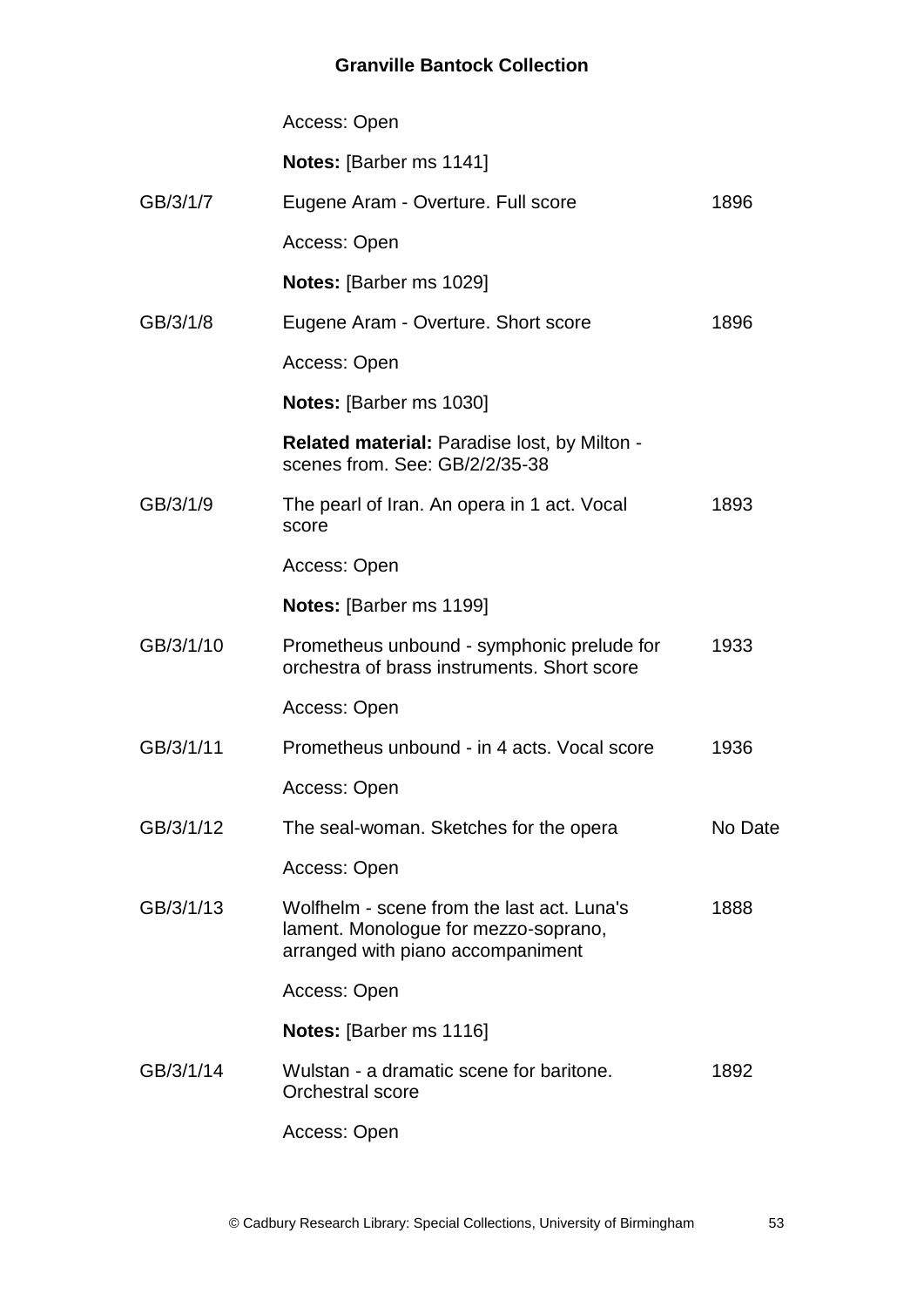|           | Notes: [Barber ms 1027]                                                                |         |
|-----------|----------------------------------------------------------------------------------------|---------|
| GB/3/1/15 | Wulstan, Orchestral score                                                              | 1907    |
|           | Access: Open                                                                           |         |
|           | <b>Notes:</b> [Barber ms 1028]                                                         |         |
| GB/3/1/16 | Wulstan. With piano accompaniment                                                      | 1900    |
|           | Access: Open                                                                           |         |
|           | <b>Notes:</b> [Barber ms 1191]                                                         |         |
| GB/3/1/17 | Aegypt - a dramatic ballet in 3 scenes. Full<br>orchestral score                       | 1899    |
|           | Access: Open                                                                           |         |
|           | <b>Notes:</b> [Barber ms 1198]                                                         |         |
| GB/3/1/18 | Aegypt. Piano arrangement. First 4 pages<br>missing                                    | 1892    |
|           | Access: Open                                                                           |         |
|           | <b>Notes:</b> [Barber ms 1200]                                                         |         |
|           | <b>Related material: Dance of the Elves, from</b><br>Caedmar, See: Caedmar, GB/3/1/3-4 |         |
|           | Dramatic dances, See: GB/4/1/17-23                                                     |         |
| GB/3/1/19 | Rameses II - prelude. Full score                                                       | 1891    |
|           | Access: Open                                                                           |         |
|           | <b>Notes:</b> [Barber ms 1230]                                                         |         |
| GB/3/1/20 | Rameses II - introduction. Orchestral score                                            | No Date |
|           | Access: Open                                                                           |         |
|           | <b>Notes:</b> [Barber ms 1155]                                                         |         |
| GB/3/1/21 | Rameses II - Egyptian suite de ballet.<br>Arranged for piano solo                      | 1891    |
|           |                                                                                        |         |
|           | Access: Open                                                                           |         |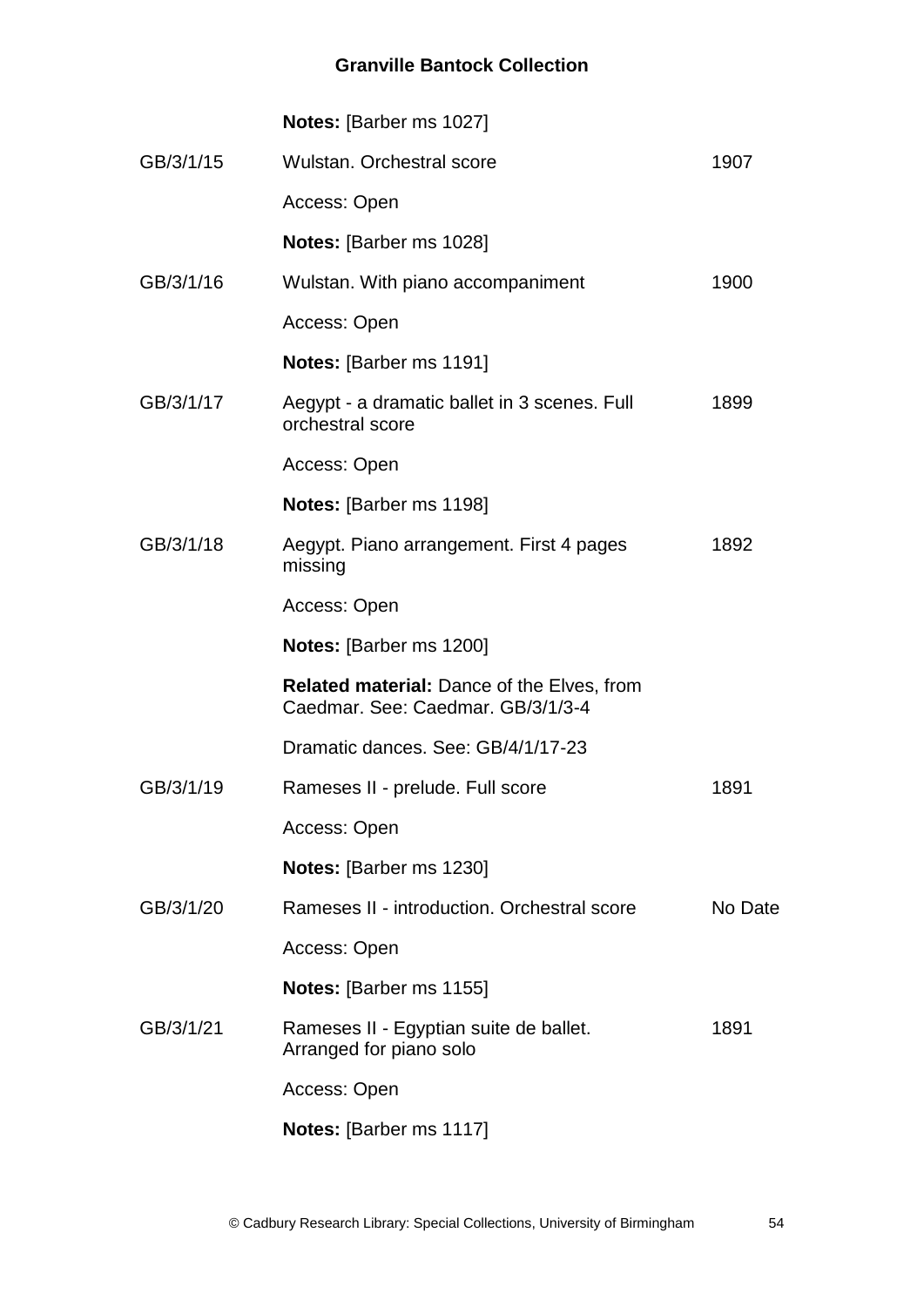| GB/3/2    | Incidental music for plays                                                                                                |         |
|-----------|---------------------------------------------------------------------------------------------------------------------------|---------|
|           | <b>Arrangement:</b> Arranged alphabetically by<br>playwright. Anonymous plays arranged by<br>title, in separate sequence. |         |
|           | Access: Open                                                                                                              |         |
| GB/3/2/1  | Aristophanes - The frogs. Sketch                                                                                          | No Date |
|           | Access: Open                                                                                                              |         |
| GB/3/2/2  | Aristophanes - Thesmophoriazusae, comedy<br>overture to. Sketch                                                           | No Date |
|           | Access: Open                                                                                                              |         |
| GB/3/2/3  | Arnold Bennett - Judith, Incidental music and<br>dances. Orchestral score                                                 | 1921    |
|           | Access: Open                                                                                                              |         |
|           | <b>Notes:</b> [Barber ms 1012]                                                                                            |         |
| GB/3/2/4  | Arnold Bennett - Judith. Short score. Edited by<br>C. Woodhouse                                                           | No Date |
|           | Access: Open                                                                                                              |         |
|           |                                                                                                                           |         |
|           | Notes: [Barber ms 1012]                                                                                                   |         |
| GB/3/2/4a | Bennett - Judith. Incidental music for act 3,<br>scene 2. Title-page only                                                 | No Date |
|           | Access: Open                                                                                                              |         |
| GB/3/2/5  | L.Cranmer Byng-Salma. Orchestral parts                                                                                    | No Date |
|           | Access: Open                                                                                                              |         |
|           | <b>Notes:</b> [Barber ms 1188]                                                                                            |         |
| GB/3/2/6  | Ernest Dowson - The pierrot of the minute,<br>comedy overture to. Orchestral score                                        | 1908    |
|           | Access: Open                                                                                                              |         |
|           | <b>Notes:</b> [Barber ms 1228]                                                                                            |         |
| GB/3/2/7  | Ernest Dowson - The Pierrot of the minute,<br>comedy overture to                                                          | No Date |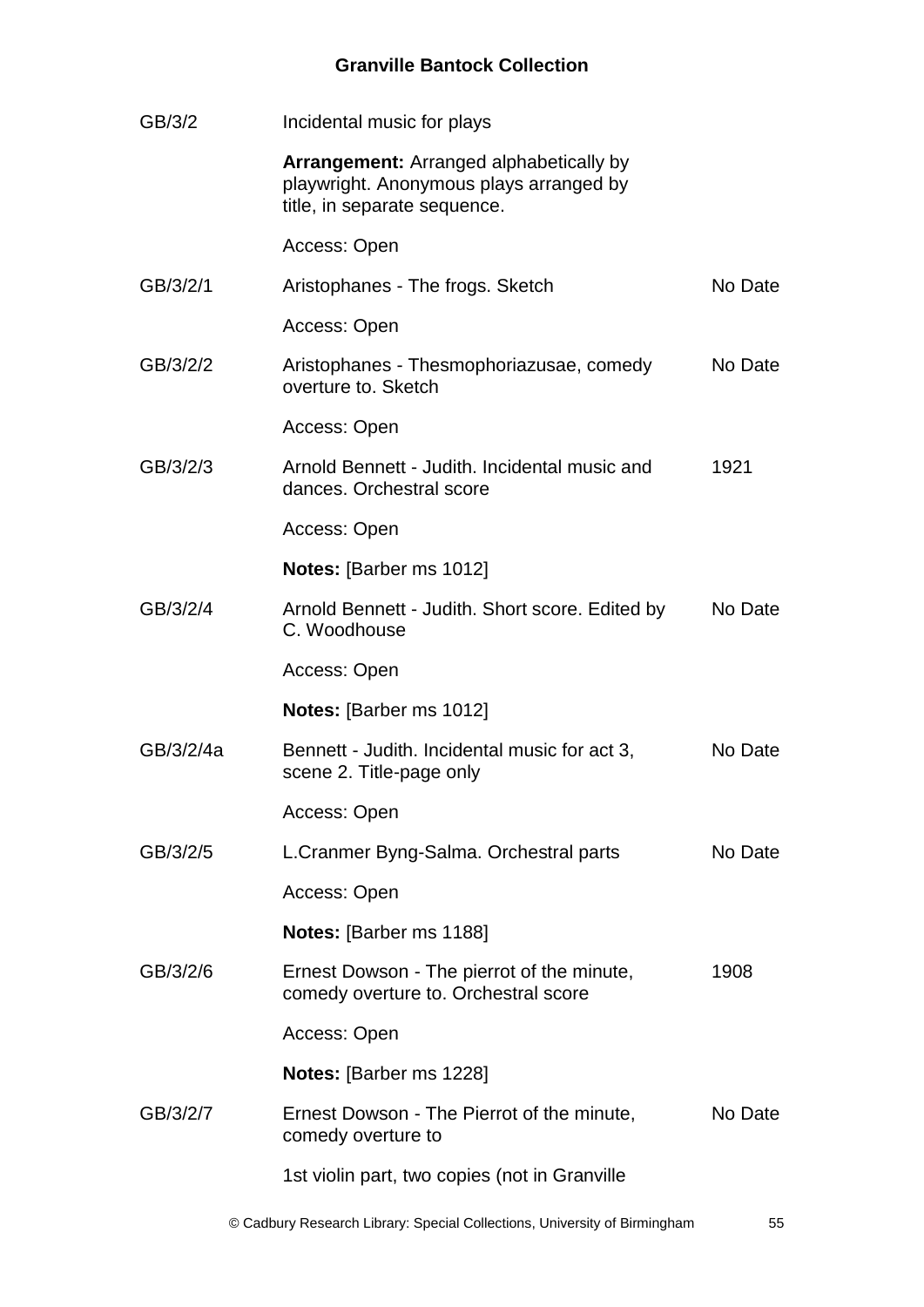|           | Bantocks hand.)                                                                                          |         |
|-----------|----------------------------------------------------------------------------------------------------------|---------|
|           | Access: Open                                                                                             |         |
|           | <b>Notes:</b> [Barber ms 1229]                                                                           |         |
| GB/3/2/8  | Ernest Dowson - The pierrot of the minute.<br>Short score                                                | 1908    |
|           | Access: Open                                                                                             |         |
|           | Notes: [Barber ms 1082]                                                                                  |         |
| GB/3/2/9  | Euripedes - The Bacchae. Choral ode and<br>dance. Rough version                                          | No Date |
|           | With second copy for female voices<br>accompanied.                                                       |         |
|           | Access: Open                                                                                             |         |
|           | <b>Notes:</b> [Barber ms 1163]                                                                           |         |
| GB/3/2/10 | Euripedes - Hippolytus. Prelude and incidental<br>music. Orchestral score, incomplete (?)                | No Date |
|           | Access: Open                                                                                             |         |
|           | <b>Notes:</b> [Barber ms 1041]                                                                           |         |
| GB/3/2/11 | Euripedes - Hippolytus. Prelude and incidental<br>music. Orchestral score, incomplete                    | No Date |
|           | Access: Open                                                                                             |         |
|           | Notes: [Barber ms 1040]                                                                                  |         |
| GB/3/2/12 | Euripides - Hippolytus. Incidental music, vocal<br>score. English verse translation by Gilbert<br>Murray | No Date |
|           | Access: Open                                                                                             |         |
|           | Notes: [Barber ms 1042]                                                                                  |         |
| GB/3/2/13 | Euripedes - Hippolytus. Rough version,<br>incomplete                                                     | No Date |
|           | Access: Open                                                                                             |         |
| GB/3/2/14 | Shakespeare - Macbeth, suite of incidental<br>music. For brass band. Full score, incomplete              | No Date |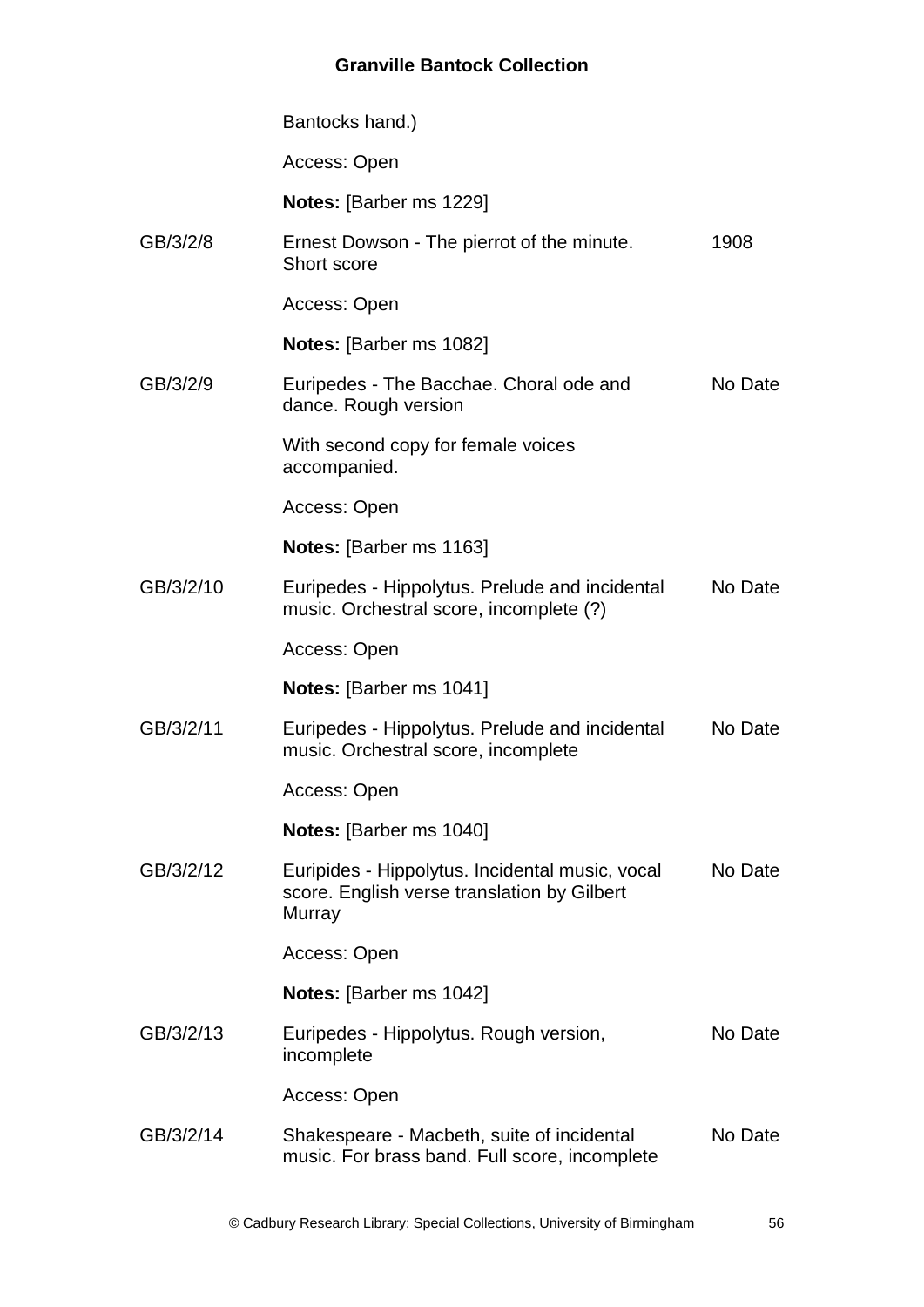|           | Access: Open                                                                    |         |
|-----------|---------------------------------------------------------------------------------|---------|
|           | <b>Notes:</b> [Barber ms 1238]                                                  |         |
| GB/3/2/15 | Shakespeare - Macbeth. Sketches                                                 | No Date |
|           | Access: Open                                                                    |         |
| GB/3/2/16 | Shakespeare - Macbeth. Sketches                                                 | No Date |
|           | Access: Open                                                                    |         |
| GB/3/2/17 | Shakespeare - Macbeth. Fragment of vocal<br>part                                | No Date |
|           | Access: Open                                                                    |         |
| GB/3/2/18 | Harlequinade - overture, songs and incidental<br>music. Full orchestral score   | 1918    |
|           | Access: Open                                                                    |         |
|           | <b>Notes:</b> [Barber ms 1143]                                                  |         |
| GB/3/2/19 | Harlequinade - comedy overture, songs and<br>incidental music                   | 1917    |
|           | Access: Open                                                                    |         |
|           | <b>Notes:</b> [Barber ms 1144]                                                  |         |
| GB/3/2/20 | Harlequinade - title-page only                                                  | No Date |
|           | Access: Open                                                                    |         |
|           | <b>Related material:</b> A marionette show. See:<br>GB/4/1/41.                  |         |
| GB/4      | <b>Instrumental Music</b>                                                       |         |
|           | Access: Open                                                                    |         |
| GB/4/1    | Music for orchestra                                                             |         |
|           | This category includes music for solo<br>instrument and orchestra               |         |
|           | Arrangement: Includes GB/4/1/58-60:<br><b>Arrangements by Granville Bantock</b> |         |
|           | Access: Open                                                                    |         |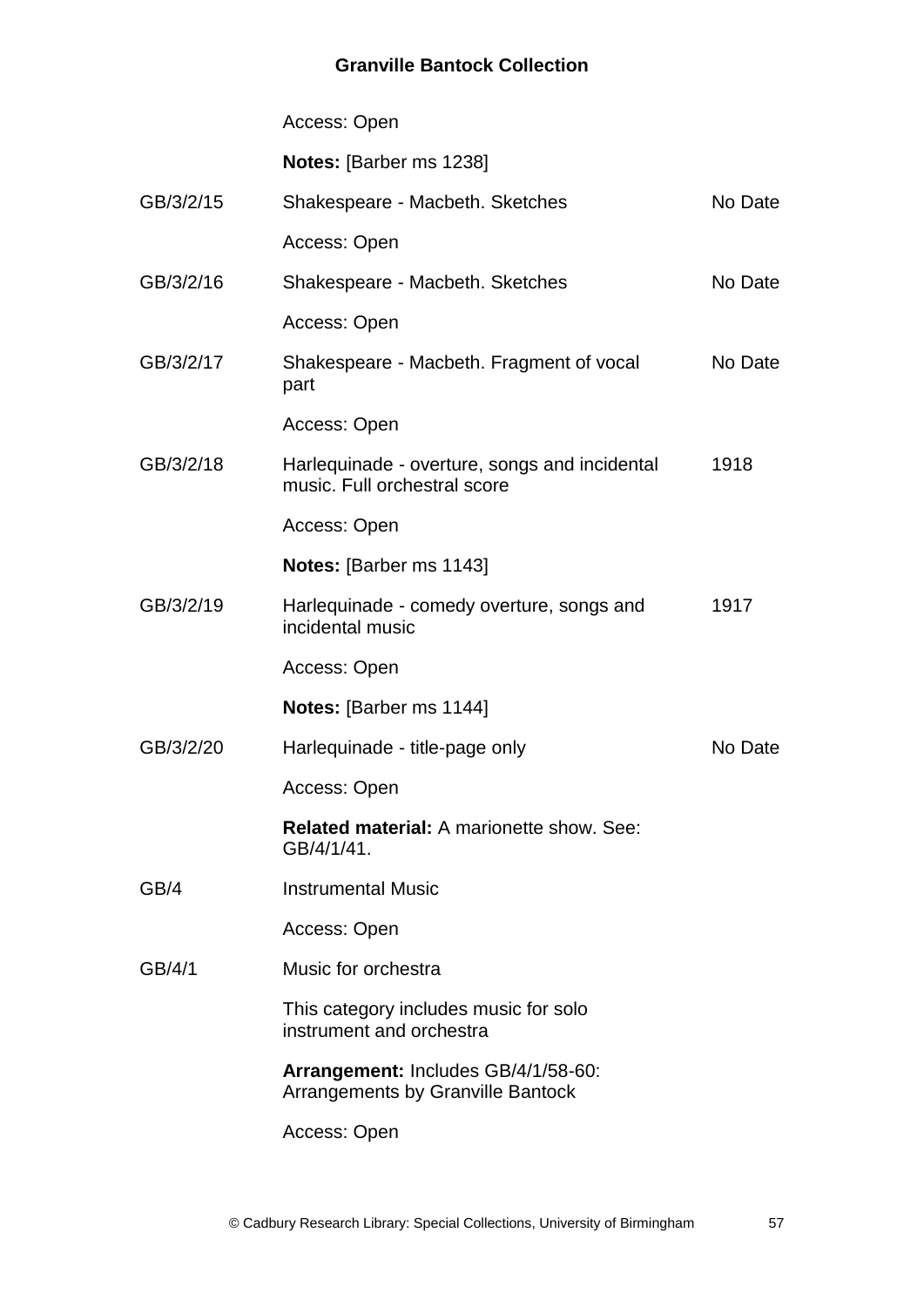|           | Related material: See: GB/3/1/17-18                                                                                                                                                                                          |         |
|-----------|------------------------------------------------------------------------------------------------------------------------------------------------------------------------------------------------------------------------------|---------|
| GB/4/1/1  | Arabian nights - suite for orchestra. In 6 parts.<br><b>Full score</b>                                                                                                                                                       | 1904    |
|           | Access: Open                                                                                                                                                                                                                 |         |
|           | Notes: [Barber ms 1022]                                                                                                                                                                                                      |         |
| GB/4/1/1a | Arabian nights. Part 4. On the way to<br>Damascus. Piano arrangement                                                                                                                                                         | 1920    |
|           | Access: Open                                                                                                                                                                                                                 |         |
|           | <b>Notes:</b> [Barber ms 1443]                                                                                                                                                                                               |         |
| GB/4/1/2  | Arabian nights. Part 5 - A princess of Cathay.<br>Piano arrangement                                                                                                                                                          | 1920    |
|           | Access: Open                                                                                                                                                                                                                 |         |
|           | <b>Notes:</b> [Barber ms 1444]                                                                                                                                                                                               |         |
| GB/4/1/3  | Arabian nights. The magic horse. Piano<br>arrangement                                                                                                                                                                        | 1920    |
|           | Access: Open                                                                                                                                                                                                                 |         |
|           | <b>Notes:</b> [Barber ms 1445]                                                                                                                                                                                               |         |
| GB/4/1/4  | <b>Bonnie Scotland. Sketches</b>                                                                                                                                                                                             | No Date |
|           | Access: Open                                                                                                                                                                                                                 |         |
| GB/4/1/5  | Corn dance. Orchestral score, incomplete                                                                                                                                                                                     | No Date |
|           | Access: Open                                                                                                                                                                                                                 |         |
|           | <b>Notes:</b> [Barber ms 1106]                                                                                                                                                                                               |         |
|           | Related material: Cymbal dance. See:<br>Dramatic dances, GB/4/1/18-20                                                                                                                                                        |         |
| GB/4/1/6  | The Curse of Kehama. Text by Robert<br>Southey.                                                                                                                                                                              | 1896    |
|           | Planned originally as an orchestral drama in<br>24 scenes, entitled 'Kehama'. The curse,<br>scene 2. For 3 solo voices and orchestra. Full<br>orchestral score. Some orchestral parts are<br>placed at the back of this copy |         |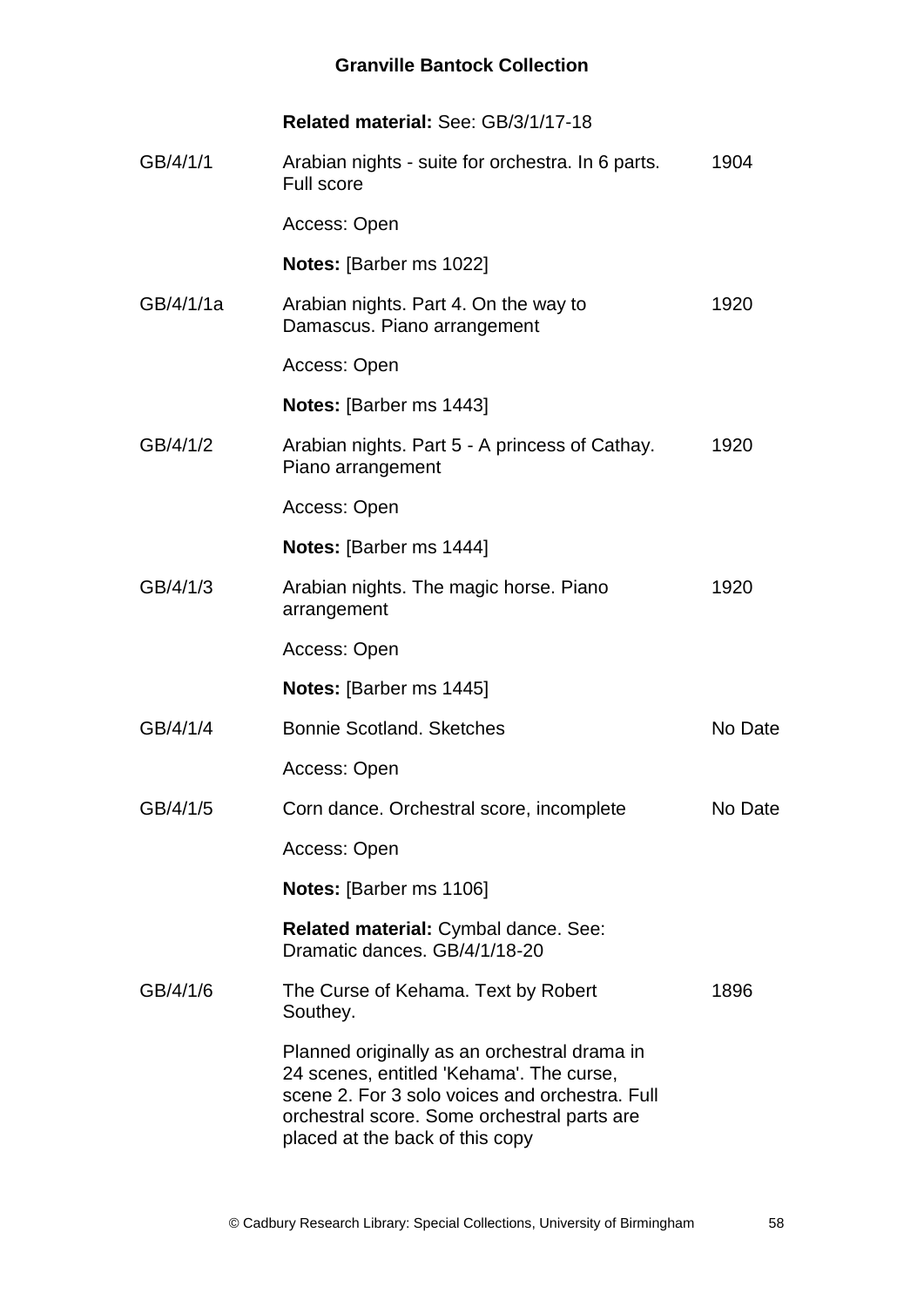|           | Access: Open                                                                                              |      |
|-----------|-----------------------------------------------------------------------------------------------------------|------|
|           | <b>Notes:</b> [Barber ms 1205]                                                                            |      |
|           | <b>Copies: TIFF copy on staff R Drive</b>                                                                 |      |
| GB/4/1/7  | The curse of Kehama. The curse, scene 2.<br>Vocal score                                                   | 1895 |
|           | Access: Open                                                                                              |      |
|           | <b>Notes:</b> [Barber ms 1204]                                                                            |      |
|           | <b>Copies:</b> TIFF copy on staff R Drive                                                                 |      |
| GB/4/1/8  | The curse of Kehama. The departure, scene<br>4. For 2 solo voices and orchestra. Full<br>orchestral score | 1900 |
|           | Access: Open                                                                                              |      |
|           | <b>Notes:</b> [Barber ms 1033]                                                                            |      |
|           | <b>Copies:</b> TIFF copy on staff R Drive                                                                 |      |
| GB/4/1/9  | The curse of Kehama. The separation, scene<br>5. Orchestra only. Full score                               | 1900 |
|           | Access: Open                                                                                              |      |
|           | Notes: [Barber ms 1032]                                                                                   |      |
|           | <b>Copies:</b> TIFF copy on staff R Drive                                                                 |      |
| GB/4/1/10 | The curse of Kehama. The retreat, scene 13.<br>Orchestra only. Full score                                 | 1899 |
|           | Access: Open                                                                                              |      |
|           | <b>Notes:</b> [Barber ms 1206]                                                                            |      |
|           | <b>Copies:</b> TIFF copy on staff R Drive                                                                 |      |
| GB/4/1/11 | The curse of Kehama. Jaga-naut, scene 14.<br>Orchestra only. Full score                                   | 1897 |
|           | Access: Open                                                                                              |      |
|           | <b>Notes:</b> [Barber ms 1031]                                                                            |      |
|           | <b>Copies: TIFF copy on staff R Drive</b>                                                                 |      |
| GB/4/1/12 | The curse of Kehama. Processional, scene 1.                                                               | 1910 |
|           |                                                                                                           |      |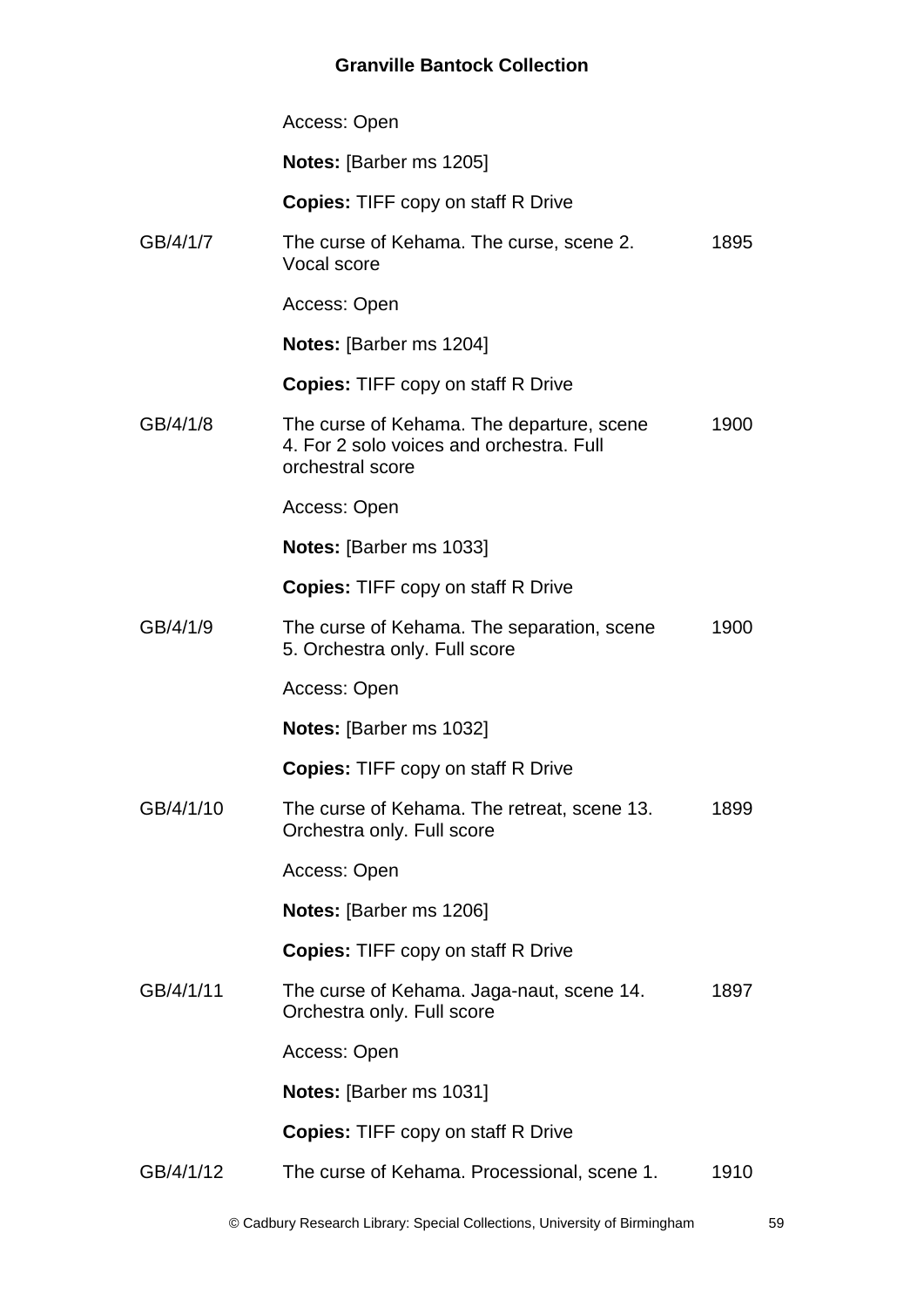|           | Orchestra only. Full score                                                                                              |         |
|-----------|-------------------------------------------------------------------------------------------------------------------------|---------|
|           | Access: Open                                                                                                            |         |
|           | <b>Notes:</b> [Barber ms 1240]                                                                                          |         |
|           | <b>Copies: TIFF copy on staff R Drive</b>                                                                               |         |
| GB/4/1/13 | The curse of Kehama. Jaga-haut, scene 14.<br>Orchestra only. Full score                                                 | 1911    |
|           | Access: Open                                                                                                            |         |
|           | <b>Copies:</b> TIFF copy on staff R Drive                                                                               |         |
| GB/4/1/14 | The curse of Kehama. Jaga-naut, scene 14.<br>This copy is headed 'Two oriental scenes, no.<br>2'. Short score           | 1907    |
|           | Access: Open                                                                                                            |         |
|           | <b>Notes:</b> [Barber ms 1428]                                                                                          |         |
|           | <b>Copies: TIFF copy on staff R Drive</b>                                                                               |         |
| GB/4/1/15 | The curse of Kehama. Sketches for The<br>funeral (part 1), The curse (part 2) and part 5                                | No Date |
|           | Access: Open                                                                                                            |         |
|           | <b>Copies:</b> TIFF copy on staff R Drive                                                                               |         |
| GB/4/1/16 | Dante and Beatrice. Full score                                                                                          | 1910    |
|           | Access: Open                                                                                                            |         |
|           | <b>Notes:</b> [Barber ms 1170]                                                                                          |         |
| GB/4/1/17 | Dramatic dances - Three dramatic dances for<br>orchestra, 1. Snake dance, 2. Veil dance, 3.<br>Dagger dance. Full score | 1910    |
|           | Access: Open                                                                                                            |         |
|           | <b>Notes:</b> [Barber ms 1017]                                                                                          |         |
|           | Related material: See also: GB/4/1/21                                                                                   |         |
| GB/4/1/18 | Dramatic dances - Cymbal dance and Sapphic<br>dance. Full score                                                         | 1910    |
|           | Access: Open                                                                                                            |         |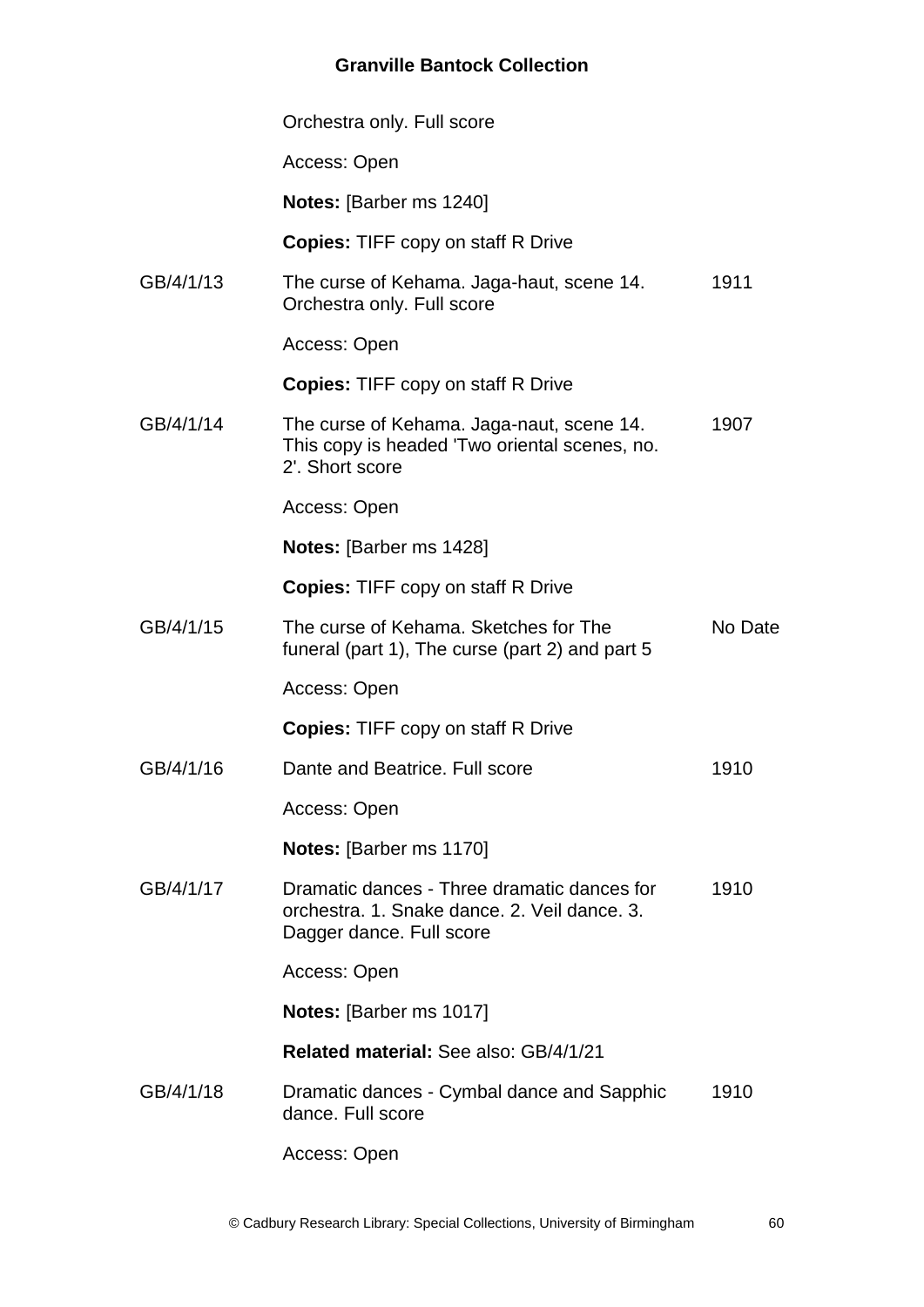|           | <b>Notes:</b> [Barber ms 1154]                                                      |         |
|-----------|-------------------------------------------------------------------------------------|---------|
| GB/4/1/19 | Dramatic dances - Cymbal dance. Short score                                         | 1908    |
|           | Access: Open                                                                        |         |
|           | <b>Notes:</b> [Barber ms 1148]                                                      |         |
| GB/4/1/20 | Dramatic dances - Cymbal dance. Short score                                         | 1908    |
|           | Access: Open                                                                        |         |
|           | <b>Notes:</b> [Barber ms 1149]                                                      |         |
| GB/4/1/21 | Dramatic dances - Veil dance and Dagger<br>dance. Short score                       | No Date |
|           | Access: Open                                                                        |         |
|           | Notes: [Barber ms 1151]                                                             |         |
| GB/4/1/22 | Dramatic dances - Cymbal dance: introduction<br>and opening scene (?) Short score   | No Date |
|           | Access: Open                                                                        |         |
|           | <b>Notes:</b> [Barber ms 1147]                                                      |         |
| GB/4/1/23 | Dramatic dances - Cymbal dance. Sketch                                              | No Date |
|           | Access: Open                                                                        |         |
|           | <b>Related material:</b> Dramatic poem for `cello<br>and orchestra. See: GB/4/2/1-3 |         |
| GB/4/1/24 | Elegiac poem for violoncello and orchestra.<br><b>Full score</b>                    | 1899    |
|           | Access: Open                                                                        |         |
|           | Notes: [Barber ms 1237]                                                             |         |
| GB/4/1/25 | Elegiac poem etc. Arranged for violoncello<br>and piano                             | 1898    |
|           | Access: Open                                                                        |         |
|           | <b>Notes:</b> [Barber ms 1072]                                                      |         |
| GB/4/1/26 | Elegiac poem etc. Violoncello part                                                  | No Date |
|           | Access: Open                                                                        |         |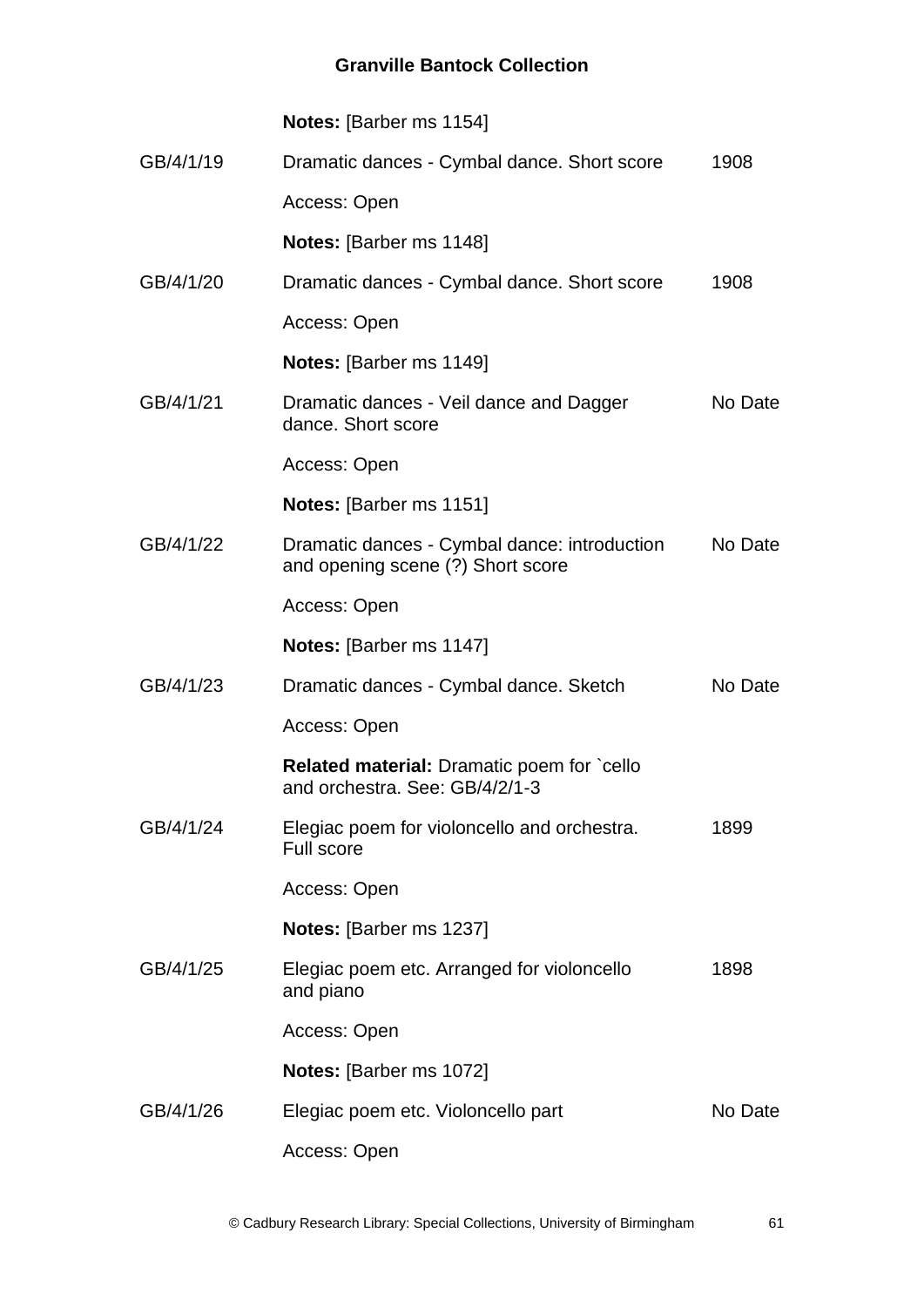|            | Notes: [Barber ms 1182]                                                                        |         |
|------------|------------------------------------------------------------------------------------------------|---------|
| GB/4/1/27  | English scenes (suite no. 2.) Piano<br>arrangement                                             | 1907    |
|            | Access: Open                                                                                   |         |
|            | <b>Notes:</b> [Barber ms 1166]                                                                 |         |
| GB/4/1/28  | Fifine at the fair - after Browning. Orchestral<br>drama, with a prologue. Full score          | 1911    |
|            | Access: Open                                                                                   |         |
|            | <b>Notes:</b> [Barber ms 1457]                                                                 |         |
| GB/4/1/28a | Fifine at the fair - after Browning. Orchestral<br>drama, with a prologue. Full score, printed | 1912    |
|            | Access: Open                                                                                   |         |
| GB/4/1/29  | Hebridean symphony. Full score. Copied by<br>W. Fenney                                         | 1916    |
|            | Access: Open                                                                                   |         |
|            | Notes: [Barber ms 1011]                                                                        |         |
| GB/4/1/29a | Hebridean symphony. Full score.                                                                | 1916    |
|            | Outsize version of GB/4/1/29                                                                   |         |
|            | Access: Open                                                                                   |         |
| GB/4/1/30  | Hebridean symphony. Sketches                                                                   | No Date |
|            | Access: Open                                                                                   |         |
| GB/4/1/31  | Helena - orchestral variations on the theme<br>H.F.B. Short score arranged for piano           | 1899    |
|            | Access: Open                                                                                   |         |
|            | <b>Notes:</b> [Barber ms 1169]                                                                 |         |
| GB/4/1/32  | In the far West - serenade for string orchestra.<br><b>Full score</b>                          | 1912    |
|            | Access: Open                                                                                   |         |
|            | Notes: [Barber ms 1083]                                                                        |         |
|            | Related material: Jaga-naut. See: The curse                                                    |         |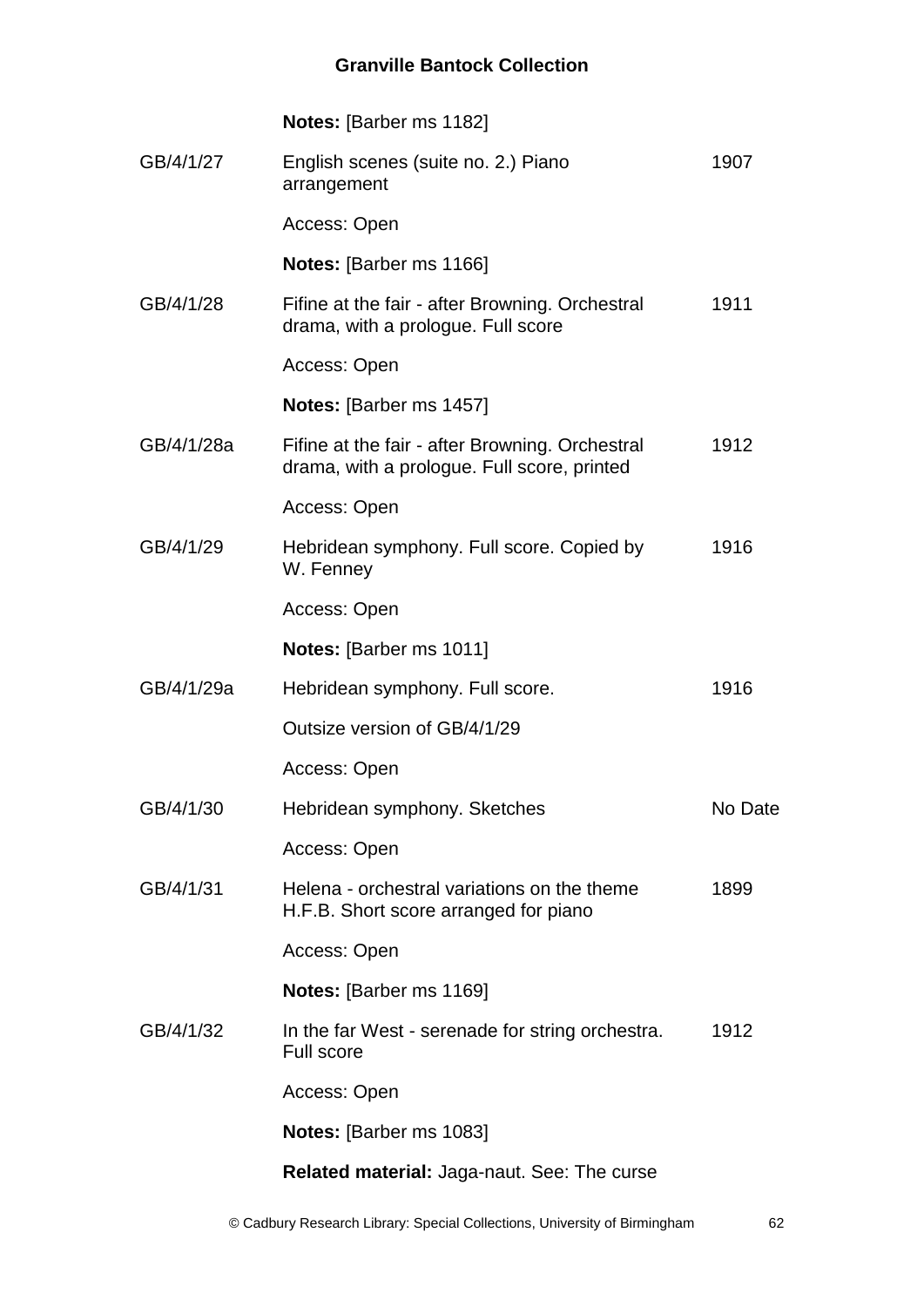|           | of Kehama, GB/4/1/11 and GB/4/1/13-14                                              |         |
|-----------|------------------------------------------------------------------------------------|---------|
| GB/4/1/33 | Lalla Rookh - an orchestral poem. Tales and<br>dances, after Moore                 | 1903    |
|           | With synopsis of tales. Full score, together<br>with some sketches                 |         |
|           | Access: Open                                                                       |         |
|           | <b>Notes:</b> [Barber ms 1201]                                                     |         |
| GB/4/1/34 | Lalla Rookh. With synopsis. Orchestral score                                       | 1942    |
|           | Access: Open                                                                       |         |
|           | <b>Notes:</b> [Barber ms 1023]                                                     |         |
| GB/4/1/35 | Lalla Rookh, Orchestral score                                                      | 1902    |
|           | Access: Open                                                                       |         |
|           | <b>Notes:</b> [Barber ms 1024]                                                     |         |
| GB/4/1/36 | Lalla Rookh (orchestral ballet). Orchestral<br>score, incomplete                   | No Date |
|           | Access: Open                                                                       |         |
|           | Notes: [Barber ms 1209]                                                            |         |
| GB/4/1/37 | Lalla Rookh (orchestral poem no. 6.). Short<br>score                               | 1902    |
|           | Access: Open                                                                       |         |
|           | <b>Notes:</b> [Barber ms 1127]                                                     |         |
| GB/4/1/38 | Lalla Rookh - 5 tales and dances from. Short<br>score, together with some sketches | 1919    |
|           | Access: Open                                                                       |         |
|           | Notes: [Barber ms 1210]                                                            |         |
| GB/4/1/39 | Lalla Rookh - tales and dances from. Short<br>score                                | 1918    |
|           | Access: Open                                                                       |         |
|           | <b>Notes:</b> [Barber ms 1415]                                                     |         |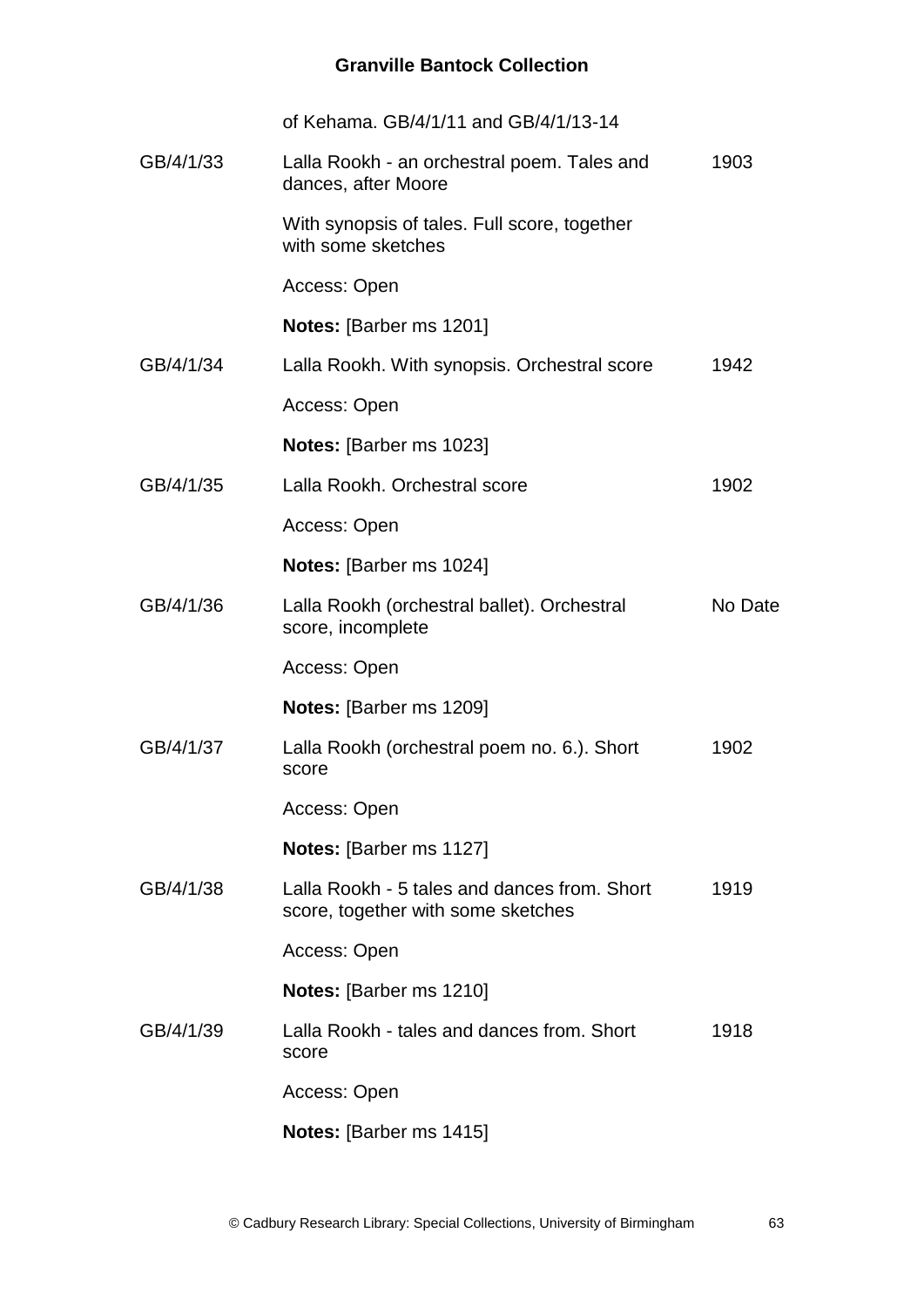| GB/4/1/40 | Lalla Rookh. Short score (?), with synopsis                                 | 1917    |
|-----------|-----------------------------------------------------------------------------|---------|
|           | Access: Open                                                                |         |
|           | <b>Notes:</b> [Barber ms 1211]                                              |         |
| GB/4/1/41 | A marionette show - suite for small orchestra.<br>Bar lines only written in | No Date |
|           | Access: Open                                                                |         |
|           | <b>Notes:</b> [Barber ms 1146]                                              |         |
| GB/4/1/42 | Ossianic symphony. Sketches                                                 |         |
|           | Access: Open                                                                |         |
|           | Notes: [Barber ms 1249]                                                     |         |
|           | <b>Related material: Pagan Symphony. See</b><br>GB/4/1/61                   |         |
|           | The pierrot of the minute. See: Dowson. The<br>pierrot etc. GB/3/2/6-8      |         |
|           | Prometheus unbound - prelude for brass<br>orchestra, See: GB/3/1/10.        |         |
|           | Rameses II, See: GB/3/1/19-21.                                              |         |
| GB/4/1/43 | Romance for violin and orchestra. Orchestral<br>score                       | No Date |
|           | Access: Open                                                                |         |
| GB/4/1/44 | Russian scenes - suite for orchestra, in 5<br>parts. Orchestral score       | 1899    |
|           | Access: Open                                                                |         |
|           | <b>Notes:</b> [Barber ms 1034]                                              |         |
| GB/4/1/45 | Russian scenes (suite no. 1.) Piano<br>arrangement                          | 1898    |
|           | Access: Open                                                                |         |
|           | <b>Notes:</b> [Barber ms 1165]                                              |         |
| GB/4/1/46 | Russian scenes. Title-page only, for piano<br>arrangement. Sapphic dance    | No Date |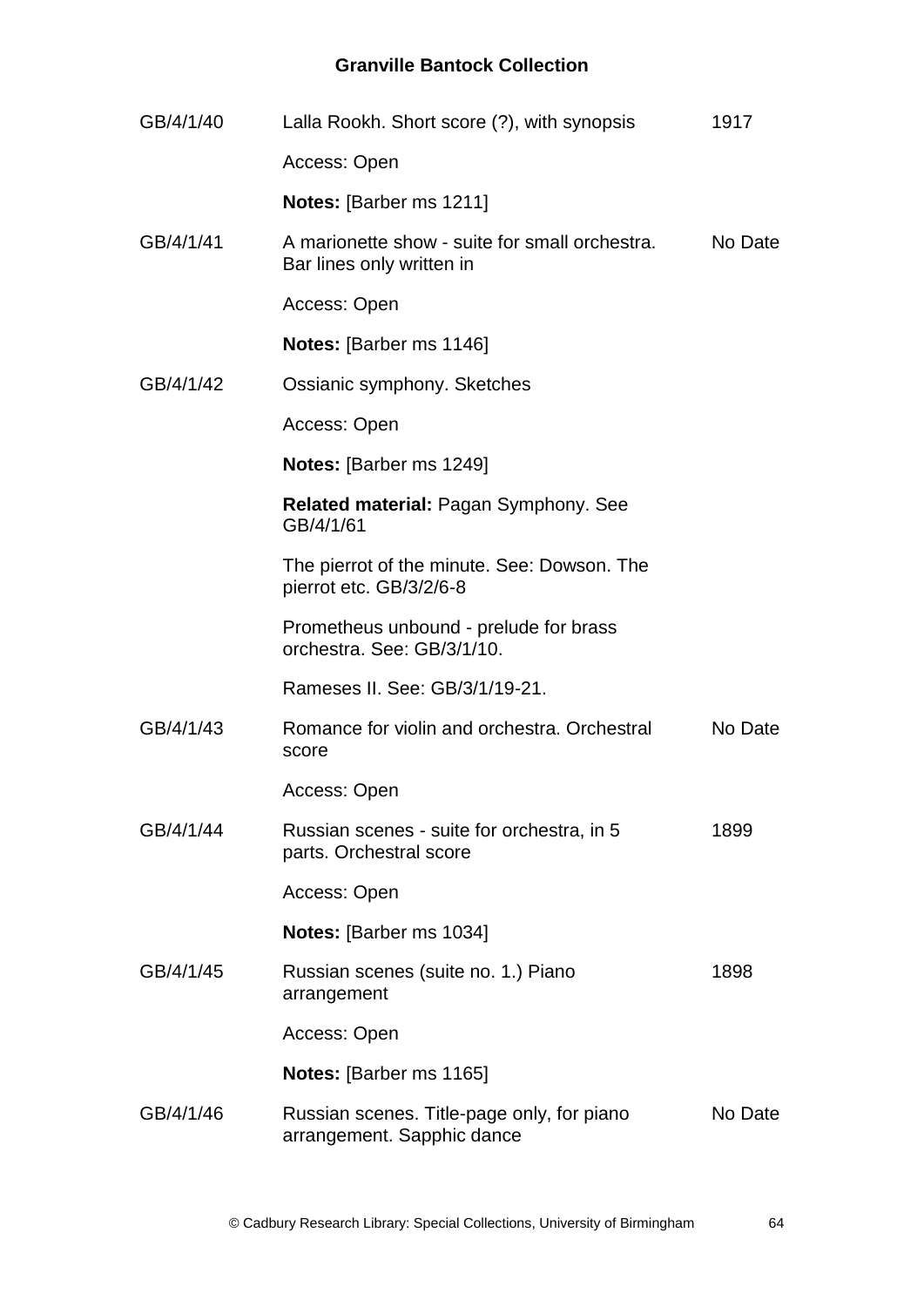|            | Access: Open                                                                                                |         |
|------------|-------------------------------------------------------------------------------------------------------------|---------|
|            | Related material: See: Dramatic dances,<br>GB/4/1/18                                                        |         |
| GB/4/1/47  | Sapphic poem for cello and orchestra.<br>Orchestral part arranged for piano                                 | No Date |
|            | Access: Open                                                                                                |         |
|            | <b>Notes:</b> [Barber ms 1207]                                                                              |         |
| GB/4/1/48  | Satan in Hell - overture. Orchestral score                                                                  | 1898    |
|            | Access: Open                                                                                                |         |
|            | <b>Notes:</b> [Barber ms 1019]                                                                              |         |
| GB/4/1/49  | Scottish rhapsody. Orchestral score                                                                         | 1913    |
|            | Access: Open                                                                                                |         |
|            | Notes: [Barber ms 1010]                                                                                     |         |
| GB/4/1/49a | Scottish rhapsody. Orchestral parts                                                                         | No Date |
|            | Access: Open                                                                                                |         |
| GB/4/1/50  | Soviet songs - fantasia. Cossack song. Sketch                                                               | No Date |
|            | Access: Open                                                                                                |         |
| GB/4/1/51  | Symphony in C. First movement. Full score                                                                   | No Date |
|            | Access: Open                                                                                                |         |
|            | <b>Notes:</b> [Barber ms 1133]                                                                              |         |
| GB/4/1/52  | Symphony in C. Scherzo and trio. Full score                                                                 | No Date |
|            | Access: Open                                                                                                |         |
|            | <b>Notes:</b> [Barber ms 1159]                                                                              |         |
| GB/4/1/53  | Thalaba the destroyer - an orchestral poem<br>(no. 1). Founded on the text by Robert<br>Southey. Full score | 1899    |
|            | Access: Open                                                                                                |         |
|            | <b>Notes:</b> [Barber ms 1002]                                                                              |         |
| GB/4/1/54  | Thalaba the destroyer. Piano or short score                                                                 | 1899    |
|            |                                                                                                             |         |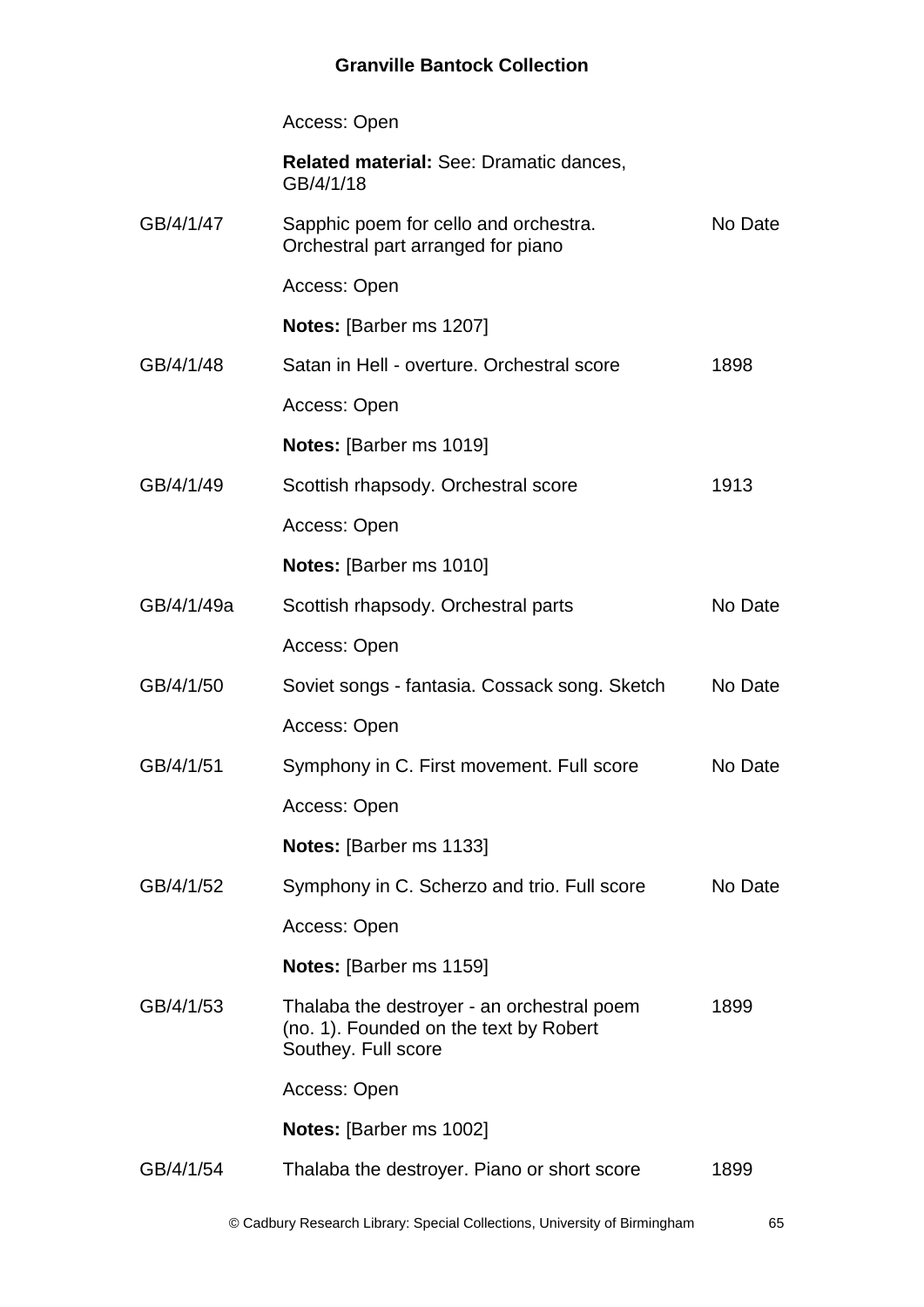|           | arrangement                                                                                |         |
|-----------|--------------------------------------------------------------------------------------------|---------|
|           | Access: Open                                                                               |         |
|           | Notes: [Barber ms 1038]                                                                    |         |
| GB/4/1/55 | Thalaba the destroyer. Sketch                                                              | No Date |
|           | Access: Open                                                                               |         |
|           | <b>Related material: Thorvenda's dream. See:</b><br>GB/2/3/2-3                             |         |
| GB/4/1/56 | The witch of Atlas - an orchestral poem, after<br>Shelley. With synopsis. Orchestral score | 1902    |
|           | Access: Open                                                                               |         |
|           | Notes: [Barber ms 1007]                                                                    |         |
| GB/4/1/57 | The witch of Atlas - tone-poem (no. 5).<br>Orchestral score                                | 1903    |
|           | Access: Open                                                                               |         |
|           | <b>Notes:</b> [Barber ms 1224]                                                             |         |
| GB/4/1/58 | J.S.Bach - Suite from the Orgelbchlein,<br>arranged for string orchestra                   | 1914    |
|           | Access: Open                                                                               |         |
|           | Notes: [Barber ms 1077]                                                                    |         |
| GB/4/1/59 | John Bull - Galliard, arranged for string<br>orchestra                                     | 1908    |
|           | Access: Open                                                                               |         |
|           | Notes: [Barber ms 1081]                                                                    |         |
| GB/4/1/60 | William Byrd - Pavan: The earle of Salisbury,<br>arranged for string orchestra             | 1908    |
|           | Access: Open                                                                               |         |
|           | Notes: [Barber ms 1080]                                                                    |         |
| GB/4/1/61 | Pagan Symphony                                                                             | No Date |
|           | Access: Open                                                                               |         |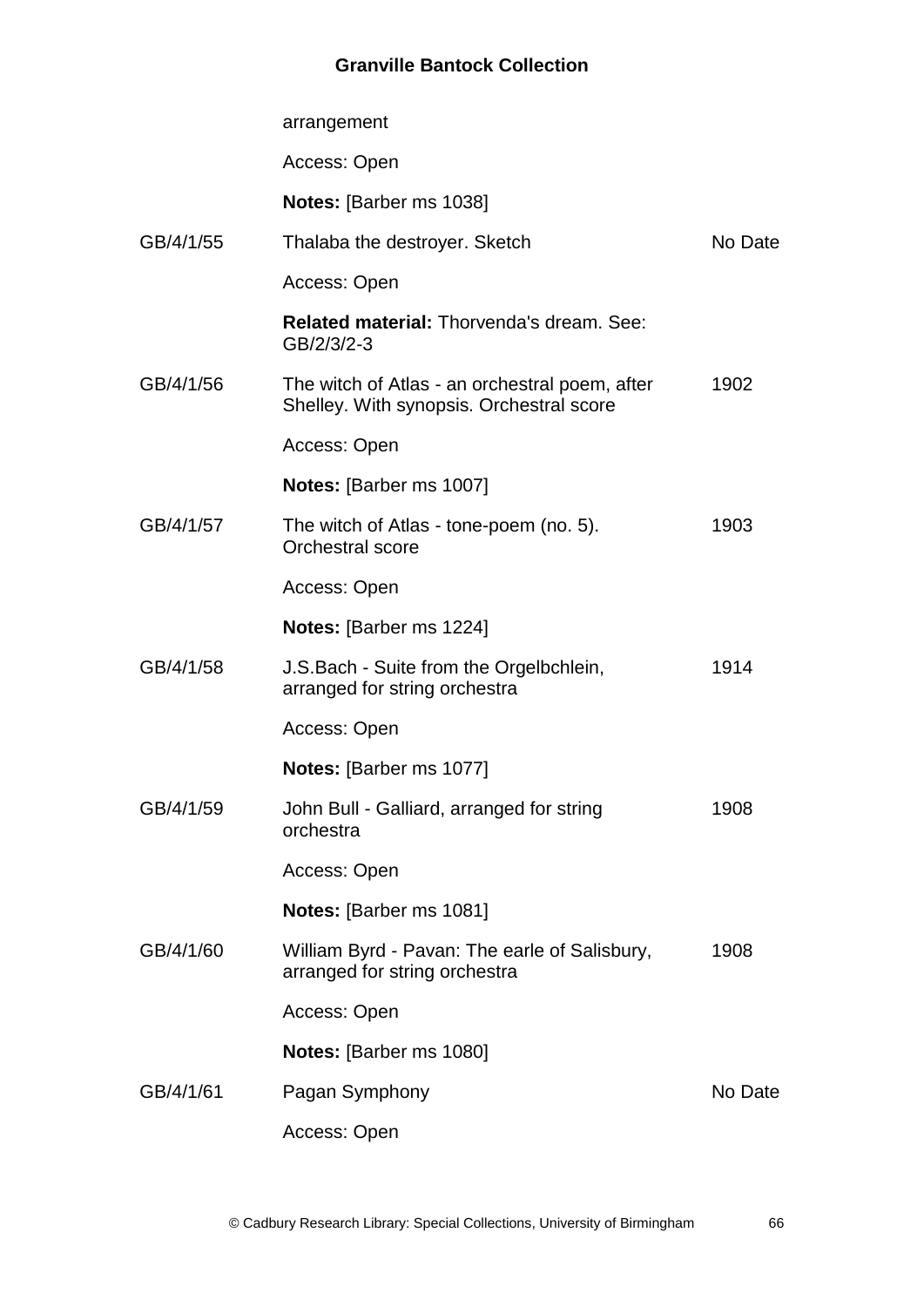| GB/4/2   | Music for small groups of instruments.                                                      |         |
|----------|---------------------------------------------------------------------------------------------|---------|
|          | Access: Open                                                                                |         |
| GB/4/2/1 | Dramatic poem, for violoncello with<br>accompaniment for piano, or orchestra. Full<br>score | 1941    |
|          | Access: Open                                                                                |         |
|          | Notes: [Barber ms 1137]                                                                     |         |
| GB/4/2/2 | Dramatic poem. Violoncello part                                                             | No Date |
|          | Access: Open                                                                                |         |
|          | Notes: [Barber ms 1138]                                                                     |         |
| GB/4/2/3 | Dramatic poem. Sketch                                                                       | No Date |
|          | Access: Open                                                                                |         |
| GB/4/2/4 | Fugue in D minor (no. 1), for strings. Full<br>score                                        | 1890    |
|          | Access: Open                                                                                |         |
|          | <b>Notes:</b> [Barber ms 1162]                                                              |         |
|          | Related material: Elegiac poem. See:<br>GB/4/1/24-26.                                       |         |
| GB/4/2/5 | Hamabdil - Hebrew melody. (Entracte)                                                        | No Date |
|          | Access: Open                                                                                |         |
|          | Notes: [Barber ms 1423]                                                                     |         |
| GB/4/2/6 | An idyll, for wind orchestra. Full score                                                    | 1888    |
|          | Access: Open                                                                                |         |
|          | <b>Notes:</b> [Barber ms 1115]                                                              |         |
| GB/4/2/7 | Meditation for violin and piano, no. 1. Full<br>score                                       | 1889    |
|          | Access: Open                                                                                |         |
|          | <b>Notes:</b> [Barber ms 1104]                                                              |         |
| GB/4/2/8 | Meditation for violin and piano, no. 2. Full                                                | 1889    |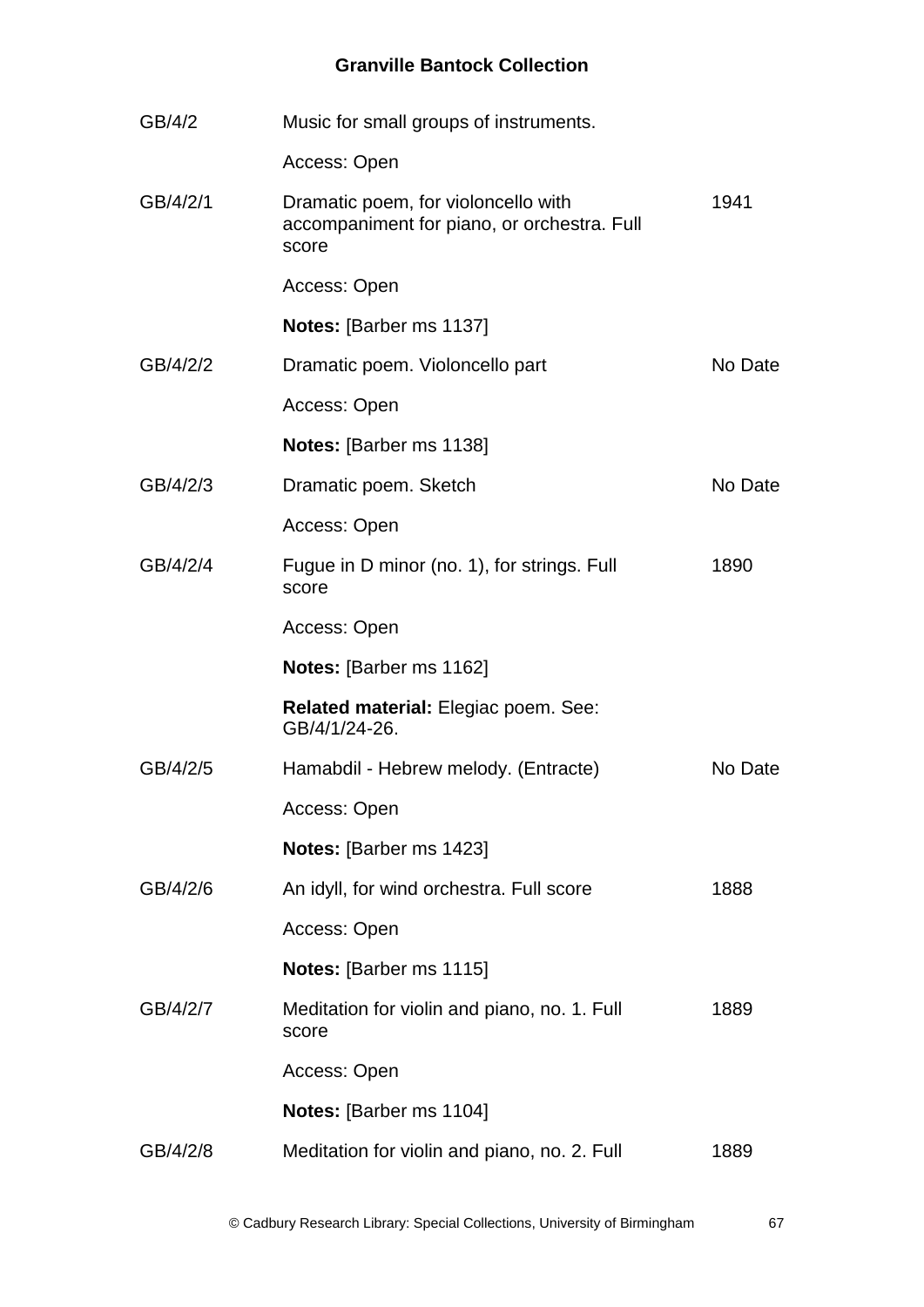|           | score and violin part                                                                     |         |
|-----------|-------------------------------------------------------------------------------------------|---------|
|           | Access: Open                                                                              |         |
|           | Notes: [Barber ms 1105]                                                                   |         |
| GB/4/2/8a | Pibroch - a highland lament, A.D. 1526. For<br>violoncello and harp, or piano. Full score | 1917    |
|           | Access: Open                                                                              |         |
|           | <b>Notes:</b> [Barber ms 1424]                                                            |         |
| GB/4/2/9  | Quartet in A minor. For piano, violin, viola and<br>violoncello. Full score, incomplete   | No Date |
|           | Access: Open                                                                              |         |
|           | <b>Notes:</b> [Barber ms 1236]                                                            |         |
| GB/4/2/10 | Quartet in G minor. For piano, violin, viola and<br>violoncello. Full score               | 1890    |
|           | Access: Open                                                                              |         |
|           | <b>Notes:</b> [Barber ms 1220]                                                            |         |
| GB/4/2/11 | Quartett in C. For 2 violins, viola and<br>violoncello. Full score                        | 1889    |
|           | Access: Open                                                                              |         |
|           | <b>Notes:</b> [Barber ms 1221]                                                            |         |
| GB/4/2/12 | Serenade, for 4 horns. Sketch                                                             | No Date |
|           | Access: Open                                                                              |         |
|           | Related material: Sapphic poem. See:<br>GB/4/1/47                                         |         |
| GB/4/2/13 | Sonata in B minor, for violoncello and piano.<br><b>Full score</b>                        | 1940    |
|           | Access: Open                                                                              |         |
|           | <b>Notes:</b> [Barber ms 1176]                                                            |         |
| GB/4/2/14 | Sonata in B minor. Violoncello part                                                       | No Date |
|           | Access: Open                                                                              |         |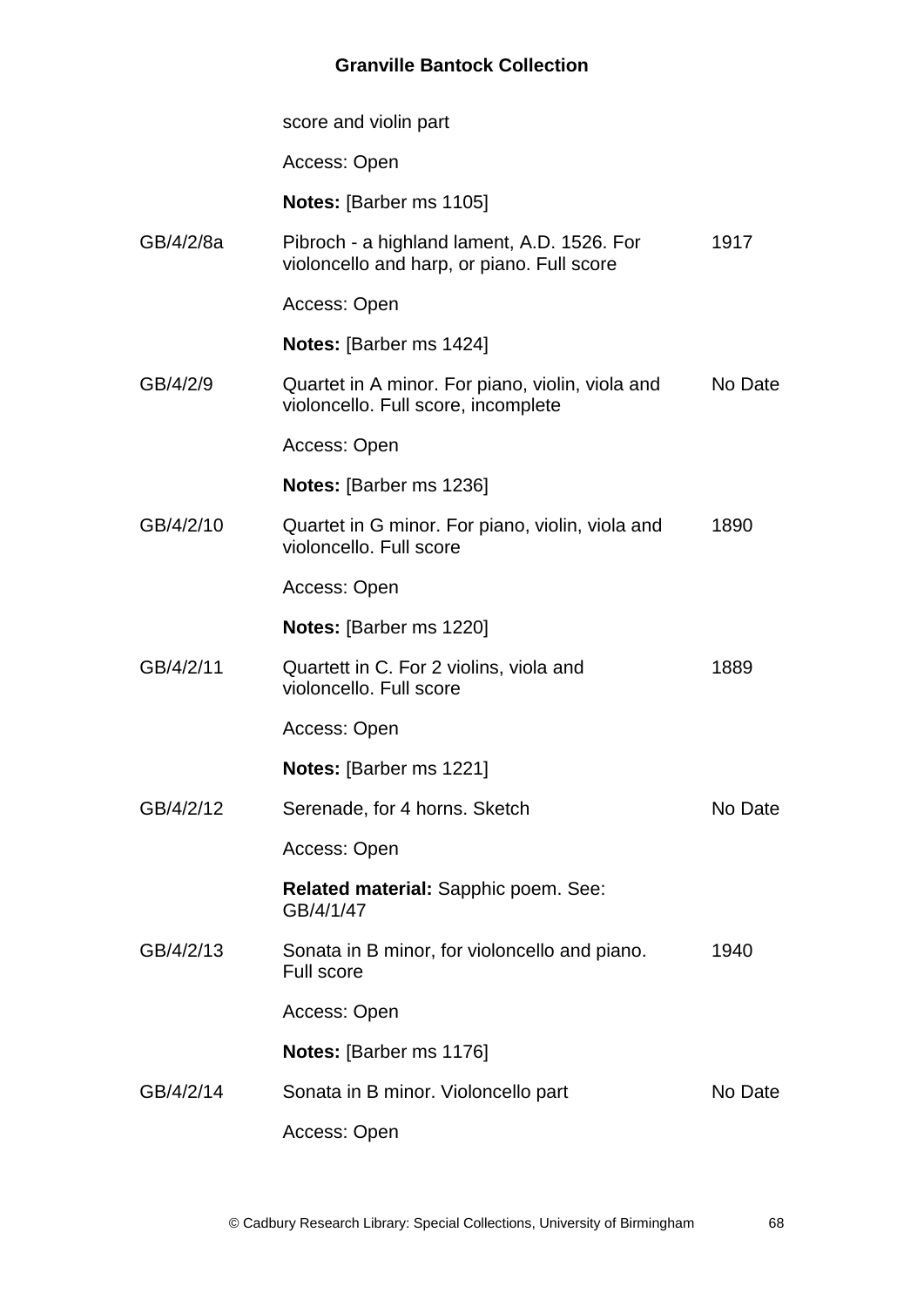|           | <b>Notes:</b> [Barber ms 1177]                                                      |         |
|-----------|-------------------------------------------------------------------------------------|---------|
| GB/4/2/15 | Sonata in B minor. Sketch                                                           | No Date |
|           | Access: Open                                                                        |         |
| GB/4/2/16 | Sonata in D (no. 2). For violin and piano. Full<br>score, incomplete                | No Date |
|           | Access: Open                                                                        |         |
|           | <b>Notes:</b> [Barber ms 1168]                                                      |         |
| GB/4/2/17 | Sonata in F# minor. For violoncello and piano.<br><b>Sketches</b>                   | No Date |
|           | Access: Open                                                                        |         |
|           | <b>Notes:</b> [Barber ms 1219]                                                      |         |
| GB/4/2/18 | Sonata in G. Sketches                                                               | No Date |
|           | Access: Open                                                                        |         |
| GB/4/2/19 | Sonata in F# minor for Violoncello and<br>Pianoforte                                | No date |
|           | Violoncello parts (in two folders)                                                  |         |
|           | Access: Open                                                                        |         |
|           | <b>Physical description: Photocopy</b>                                              |         |
| GB/4/3    | Music for piano solo                                                                |         |
|           | Arrangement: Includes: GB/4/3/36-43:<br>Arrangements etc. by Granville Bantock.     |         |
|           | Access: Open                                                                        |         |
|           | Related material: For piano arrangements of<br>orchestral pieces. See: GB/4/1       |         |
| GB/4/3/1  | Allegro in G minor                                                                  | No Date |
|           | Access: Open                                                                        |         |
|           | <b>Notes:</b> [Barber ms 1129]                                                      |         |
|           | <b>Related material:</b> Arabian nights. For piano<br>arrangements see: GB/4/1/1a-3 |         |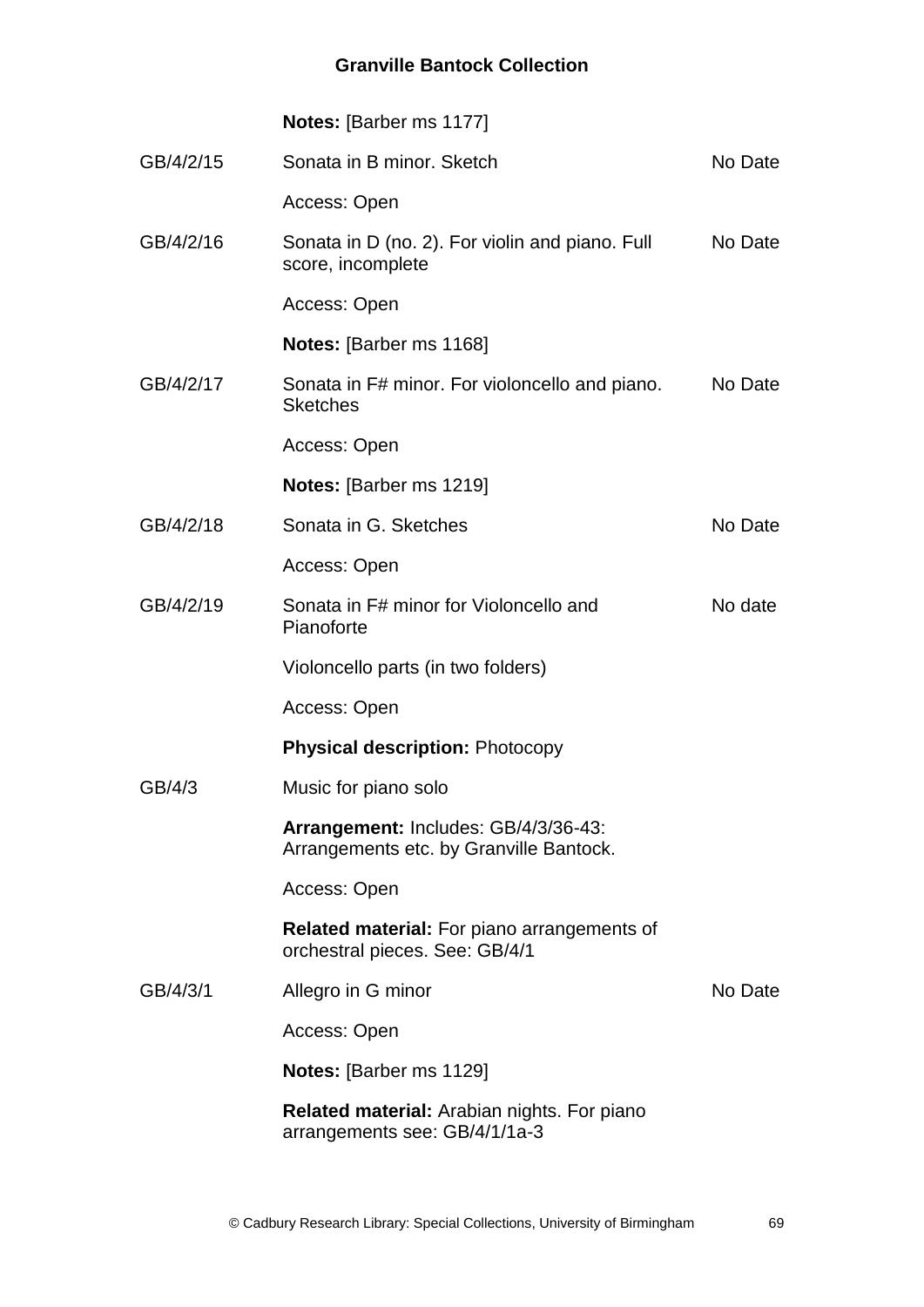| GB/4/3/2 | Caprice                                                                            | 1897    |
|----------|------------------------------------------------------------------------------------|---------|
|          | Access: Open                                                                       |         |
|          | Notes: [Barber ms 1441]                                                            |         |
| GB/4/3/3 | The cloisters at midnight. (New College,<br>Oxford)                                | 1919    |
|          | Access: Open                                                                       |         |
|          | <b>Notes:</b> [Barber ms 1416]                                                     |         |
| GB/4/3/4 | Dance of the seven veils. Incomplete                                               | No Date |
|          | Access: Open                                                                       |         |
|          | <b>Related material: Dramatic dances, See:</b><br>GB/4/1/19-20.                    |         |
| GB/4/3/5 | Egyptian dance                                                                     | No Date |
|          | Access: Open                                                                       |         |
|          | <b>Notes:</b> [Barber ms 1150]                                                     |         |
|          | <b>Related material: English scenes. For piano</b><br>arrangements see: GB/4/1/27. |         |
| GB/4/3/6 | Fan-tan dance - overture leading to                                                | No Date |
|          | Access: Open                                                                       |         |
|          | <b>Notes:</b> [Barber ms 1153]                                                     |         |
| GB/4/3/7 | <b>Flirtation dance</b>                                                            | 1908    |
|          | Access: Open                                                                       |         |
|          | <b>Notes:</b> [Barber ms 1152]                                                     |         |
| GB/4/3/8 | Grand gallop                                                                       | No Date |
|          | Access: Open                                                                       |         |
|          | Notes: [Barber ms 1255]                                                            |         |
| GB/4/3/9 | The hills of Glenorchy - quickstep                                                 | 1917    |
|          | Access: Open                                                                       |         |
|          | Notes: [Barber ms 1446]                                                            |         |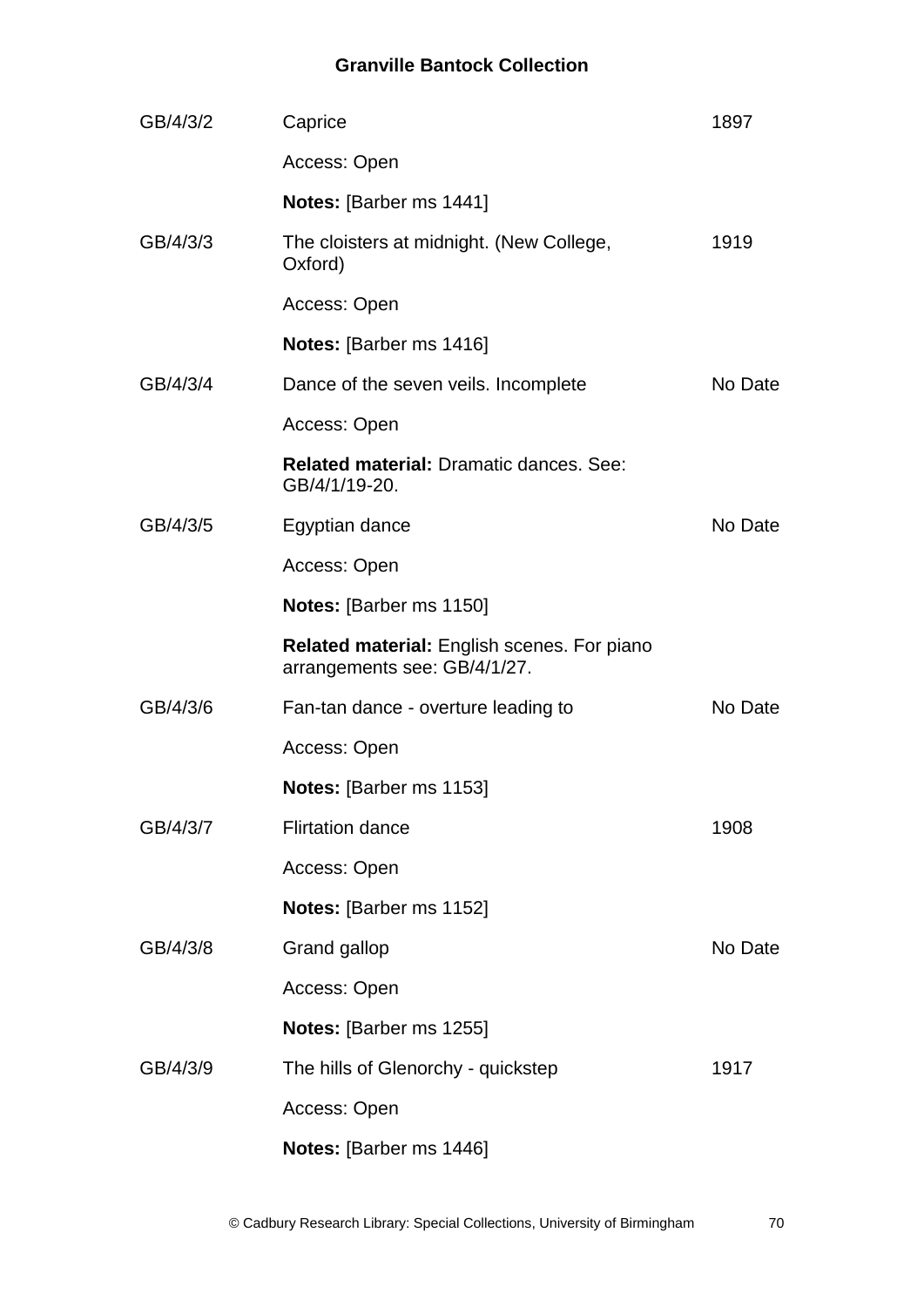| GB/4/3/10 | Interludes - from the Nubat al Sultan (?)<br>Incomplete                                                   | No Date |
|-----------|-----------------------------------------------------------------------------------------------------------|---------|
|           | Access: Open                                                                                              |         |
|           | <b>Notes: [Barber ms 1123]</b>                                                                            |         |
| GB/4/3/11 | Intermezzo                                                                                                | 1893    |
|           | Access: Open                                                                                              |         |
|           | <b>Notes:</b> [Barber ms 1439]                                                                            |         |
|           | Related material: Lalla Rookh. For piano<br>arrangements see: GB/4/1/39-40.                               |         |
| GB/4/3/12 | Legend, in A                                                                                              | 1894    |
|           | Access: Open                                                                                              |         |
|           | <b>Notes:</b> [Barber ms 1436]                                                                            |         |
| GB/4/3/13 | Mazurka                                                                                                   | 1897    |
|           | Access: Open                                                                                              |         |
|           | <b>Notes:</b> [Barber ms 1438]                                                                            |         |
| GB/4/3/14 | Miniatures and silhouettes on a theme with<br>variations, for little players                              | No Date |
|           | Access: Open                                                                                              |         |
|           | <b>Notes:</b> [Barber ms 1179]                                                                            |         |
| GB/4/3/15 | Nocturne                                                                                                  | 1893    |
|           | Access: Open                                                                                              |         |
|           | Notes: [Barber ms 1435]                                                                                   |         |
|           | Related material: Omar Khayyam. For piano<br>arrangements of sections from this work see:<br>GB/1/1/13-15 |         |
| GB/4/3/16 | Pibroch - The gathering of the clan Chattan.<br>Variations                                                | 1917    |
|           | Access: Open                                                                                              |         |
|           | Notes: [Barber ms 1419]                                                                                   |         |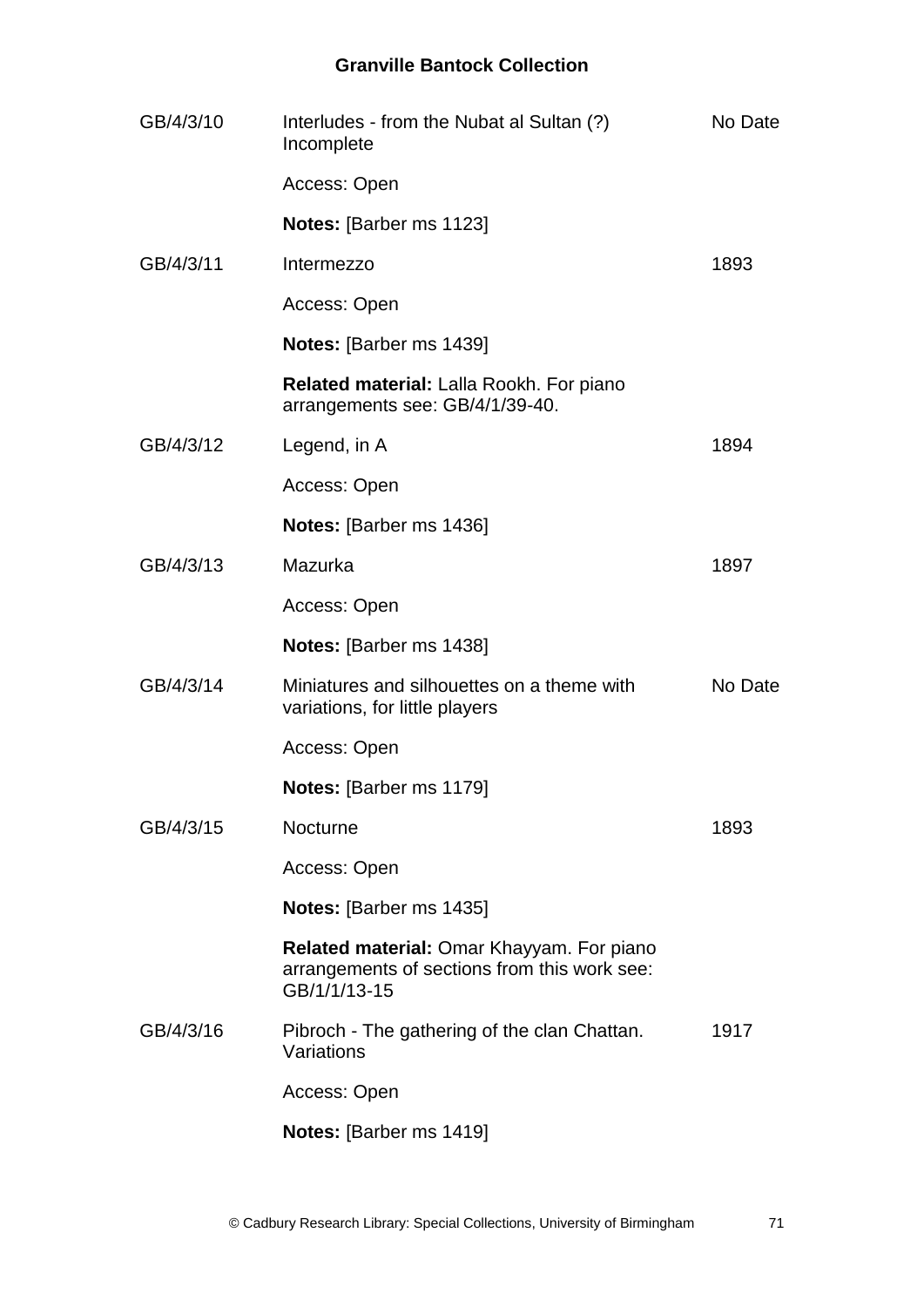| GB/4/3/17 | A polonaise                                                               | No Date |
|-----------|---------------------------------------------------------------------------|---------|
|           | Access: Open                                                              |         |
|           | Notes: [Barber ms 1256]                                                   |         |
| GB/4/3/18 | Preghiera                                                                 | 1893    |
|           | Access: Open                                                              |         |
|           | Notes: [Barber ms 1437]                                                   |         |
| GB/4/3/19 | Prelude, no. 1                                                            | No Date |
|           | Access: Open                                                              |         |
|           | Notes: [Barber ms 1251]                                                   |         |
| GB/4/3/20 | Romance                                                                   | 1897    |
|           | Access: Open                                                              |         |
|           | <b>Notes:</b> [Barber ms 1442]                                            |         |
|           | Related material: Russian scenes. For piano<br>arrangement see: GB/4/1/45 |         |
| GB/4/3/21 | Salome - dance (2nd part)                                                 | 1918    |
|           | Access: Open                                                              |         |
|           | Notes: [Barber ms 1103]                                                   |         |
| GB/4/3/22 | Scenes from the Scottish Highlands. In 5 parts                            | No Date |
|           | Access: Open                                                              |         |
|           | Notes: [Barber ms 1045]                                                   |         |
| GB/4/3/23 | Scherzo                                                                   | 1893    |
|           | Access: Open                                                              |         |
|           | Notes: [Barber ms 1434]                                                   |         |
| GB/4/3/24 | Serenade                                                                  | 1893    |
|           | Access: Open                                                              |         |
|           | Notes: [Barber ms 1440]                                                   |         |
| GB/4/3/25 | Shemo-en-Nahar. Prefaced by a text from                                   | 1920    |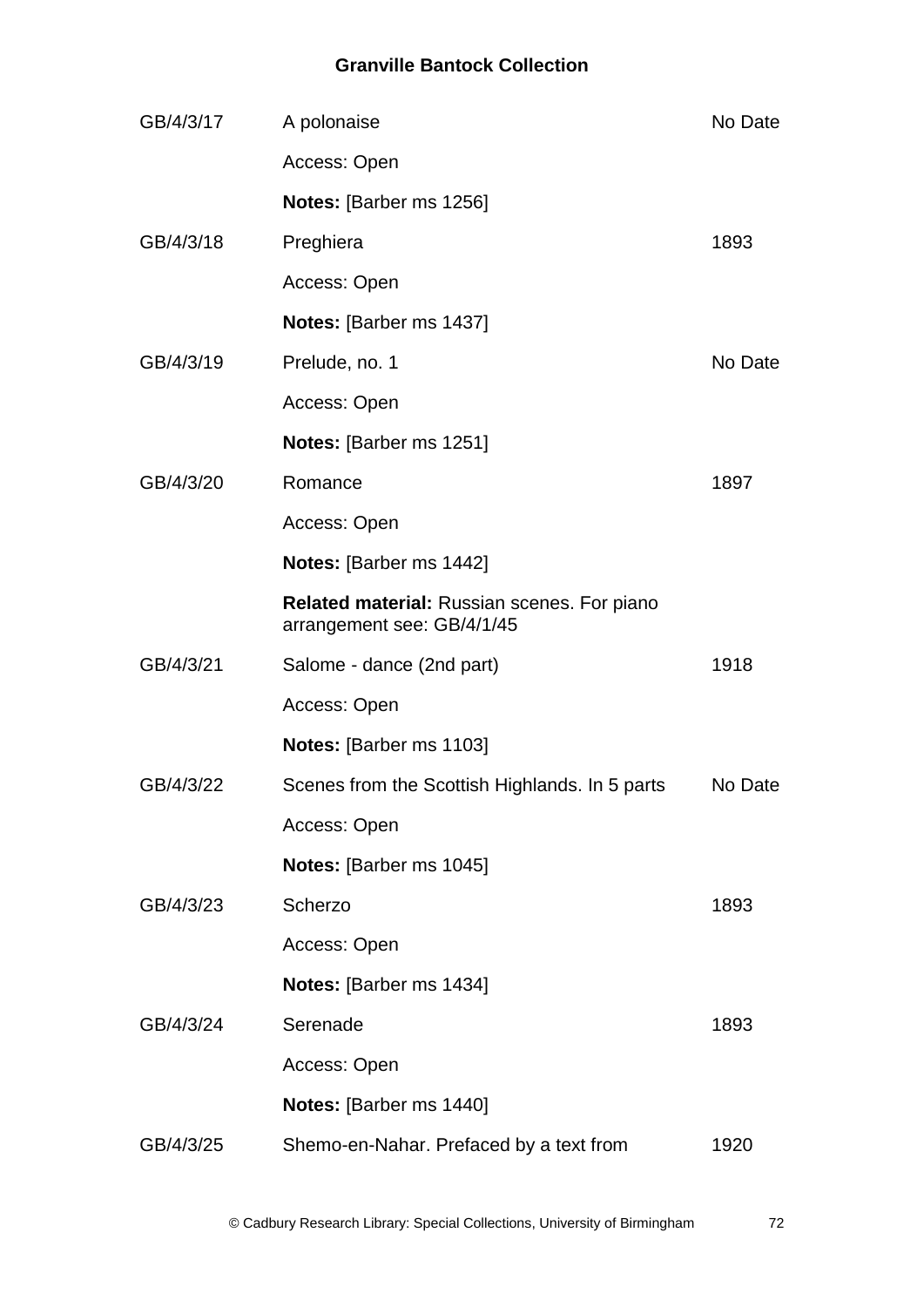|           | Arabian nights                                                                                 |         |
|-----------|------------------------------------------------------------------------------------------------|---------|
|           | Access: Open                                                                                   |         |
|           | <b>Notes:</b> [Barber ms 1139]                                                                 |         |
| GB/4/3/26 | Sir Lancelot of the Lake. Incomplete?                                                          | No Date |
|           | Access: Open                                                                                   |         |
|           | Notes: [Barber ms 1234]                                                                        |         |
| GB/4/3/27 | Storm at sea                                                                                   | 1946    |
|           | Access: Open                                                                                   |         |
|           | Notes: [Barber ms 1193]                                                                        |         |
| GB/4/3/28 | Tales from the Arabian nights. Title-page only                                                 | No Date |
|           | Access: Open                                                                                   |         |
|           | <b>Related material:</b> Thalaba the destroyer. For<br>piano arrangement see: GB/4/1/54        |         |
| GB/4/3/29 | Timour the Tartar - a reel. Sketches                                                           | No Date |
|           | Access: Open                                                                                   |         |
|           | <b>Notes:</b> [Barber ms 1418]                                                                 |         |
| GB/4/3/30 | Tir-nan-Og. For piano? Sketch                                                                  | No Date |
|           | Access: Open                                                                                   |         |
| GB/4/3/31 | Tullochgorum. For piano? Incomplete                                                            | No Date |
|           | Access: Open                                                                                   |         |
|           | <b>Related material:</b> Two dances, 1, Veil, 2.<br>Dagger. See: Dramatic dances. GB/4/1/19-20 |         |
| GB/4/3/32 | Variations on an English theme. Complete?                                                      | No Date |
|           | Access: Open                                                                                   |         |
|           | <b>Notes:</b> [Barber ms 1062]                                                                 |         |
| GB/4/3/33 | Wedding march. For piano? (No. 5.)                                                             | 1898    |
|           | Access: Open                                                                                   |         |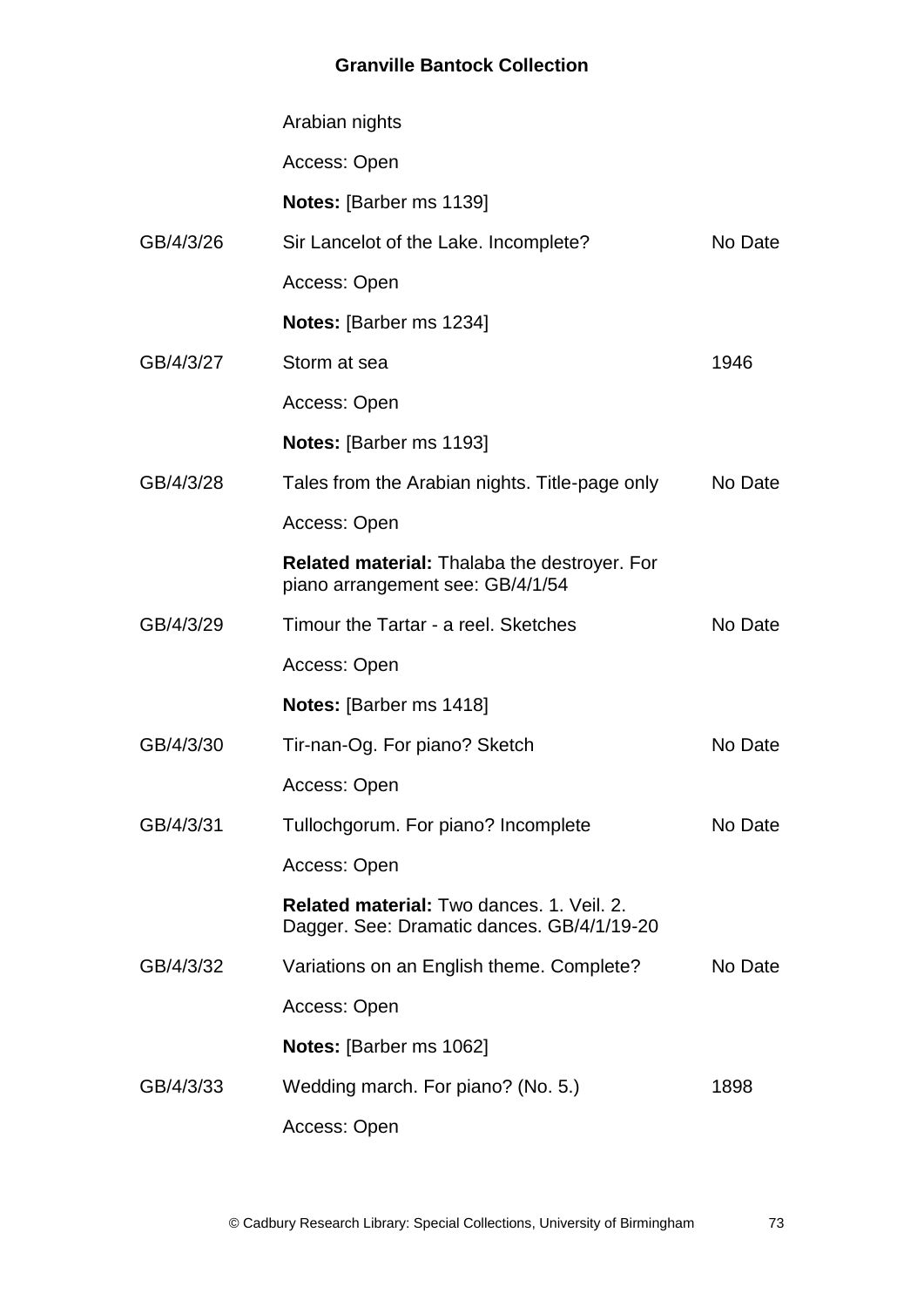|           | <b>Notes: [Barber ms 1232]</b>                                                                                   |         |
|-----------|------------------------------------------------------------------------------------------------------------------|---------|
| GB/4/3/34 | The white unicorn. Incomplete copy, together<br>with a sketch                                                    | No Date |
|           | Access: Open                                                                                                     |         |
|           | <b>Notes:</b> [Barber ms 1239]                                                                                   |         |
| GB/4/3/35 | The witches frolic, or, The three night-hags.<br>For piano? Incomplete                                           | No Date |
|           | Access: Open                                                                                                     |         |
| GB/4/3/36 | J.S. Bach - Choral-prelude, My soul is uplifted.<br>Adapted for piano, for junior players                        | 1932    |
|           | Access: Open                                                                                                     |         |
|           | <b>Notes:</b> [Barber ms 1178]                                                                                   |         |
| GB/4/3/37 | J.S. Bach and 11 others - only the initials of the<br>composers are given                                        | No Date |
|           | Copies or editions of piano pieces                                                                               |         |
|           | Access: Open                                                                                                     |         |
|           | <b>Notes:</b> [Barber ms 1425]                                                                                   |         |
| GB/4/3/38 | William Byrd - Pavana (no. 1). Transcribed<br>from the Fitz-William virginal book by Granville<br><b>Bantock</b> | No Date |
|           | Access: Open                                                                                                     |         |
|           | <b>Notes:</b> [Barber ms 1261]                                                                                   |         |
| GB/4/3/39 | William Byrd - Galiarda (no. 2). Transcribed<br>from the Fitz-William virginal book                              | No Date |
|           | Access: Open                                                                                                     |         |
|           | Notes: [Barber ms 1262]                                                                                          |         |
| GB/4/3/40 | William Byrd - La Volta (no. 3). Transcribed<br>etc                                                              | No Date |
|           | Access: Open                                                                                                     |         |
|           | <b>Notes:</b> [Barber ms 1262A]                                                                                  |         |
| GB/4/3/41 | William Byrd - Wolsey's Wilde. From the Fitz-                                                                    | No Date |
|           |                                                                                                                  |         |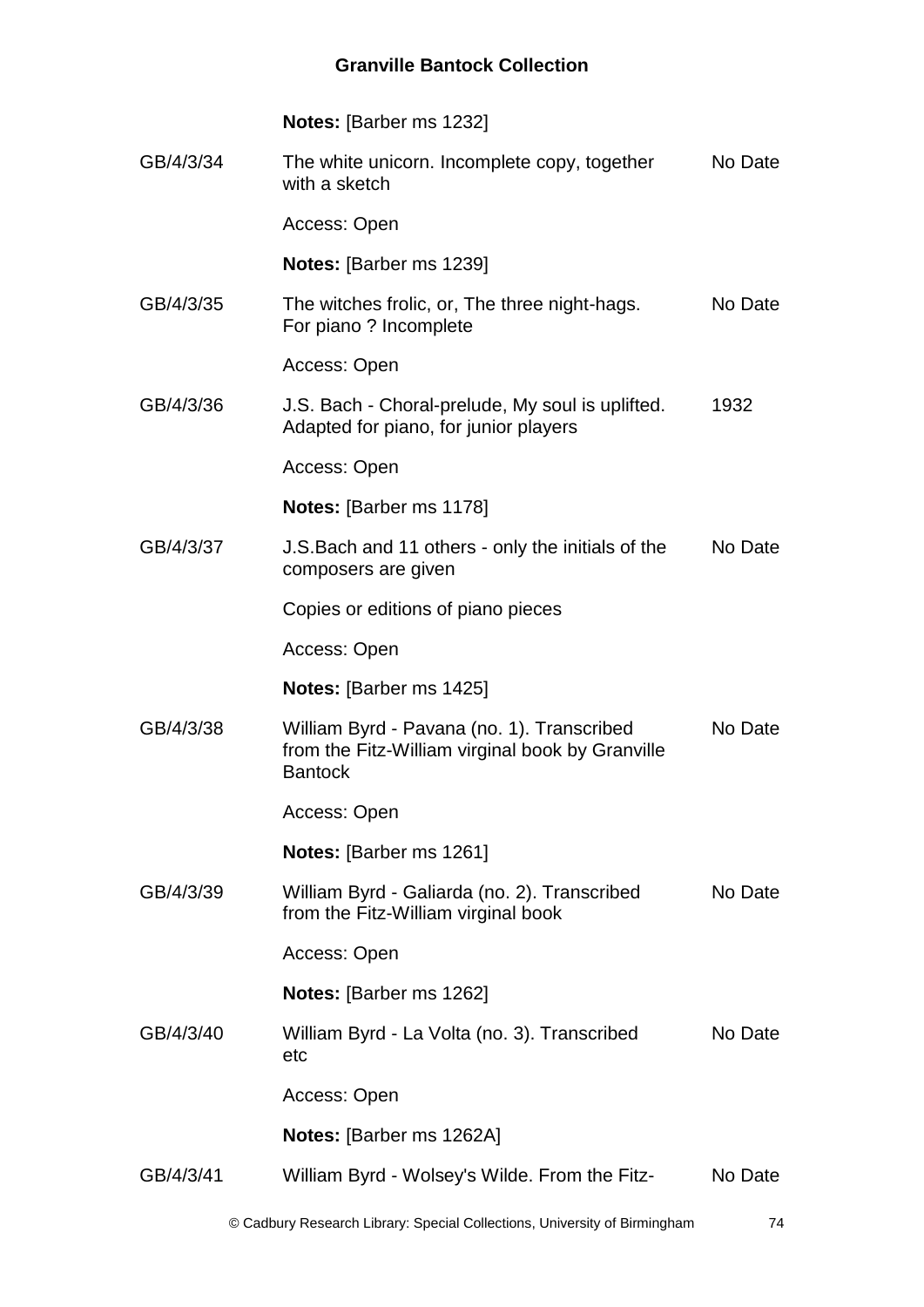William virginal book. Incomplete

Access: Open

| GB/4/3/42 | Giles Farnaby - Album of 12 selected pieces,<br>transcribed from the Fitz-William virginal book<br>and arranged for piano by Granville Bantock | No Date |
|-----------|------------------------------------------------------------------------------------------------------------------------------------------------|---------|
|           | Access: Open                                                                                                                                   |         |
|           | <b>Notes:</b> [Barber ms 1429]                                                                                                                 |         |
| GB/4/3/43 | Anton Rubinstein - Symphony no. 2, opus 42,<br>The ocean. Arranged for piano by Granville<br><b>Bantock</b>                                    | 1943    |
|           | Access: Open                                                                                                                                   |         |
|           | <b>Notes:</b> [Barber ms 1189]                                                                                                                 |         |
| GB/4/4    | Music for solo instruments other than piano                                                                                                    |         |
|           | Access: Open                                                                                                                                   |         |
| GB/4/4/1  | Festival march, for organ. Written for the<br>conference of the Independent Labour Party                                                       | 1914    |
|           | Access: Open                                                                                                                                   |         |
|           | <b>Notes:</b> [Barber ms 1057]                                                                                                                 |         |
| GB/4/4/2  | The little slave-boy. For bassoon                                                                                                              | No Date |
|           | Access: Open                                                                                                                                   |         |
|           | Notes: [Barber ms 1431]                                                                                                                        |         |
|           | <b>Related material: March to Calvary. For</b><br>organ. See: Christus. GB/1/1/2                                                               |         |
| GB/4/4/3  | The nightingale. For flute                                                                                                                     | No Date |
|           | Access: Open                                                                                                                                   |         |
|           | Notes: [Barber ms 1433]                                                                                                                        |         |
| GB/4/4/4  | The pearl. For clarinet                                                                                                                        | No Date |
|           | Access: Open                                                                                                                                   |         |
|           | <b>Notes:</b> [Barber ms 1432]                                                                                                                 |         |
|           | <b>Related material: Processional. Arranged for</b>                                                                                            |         |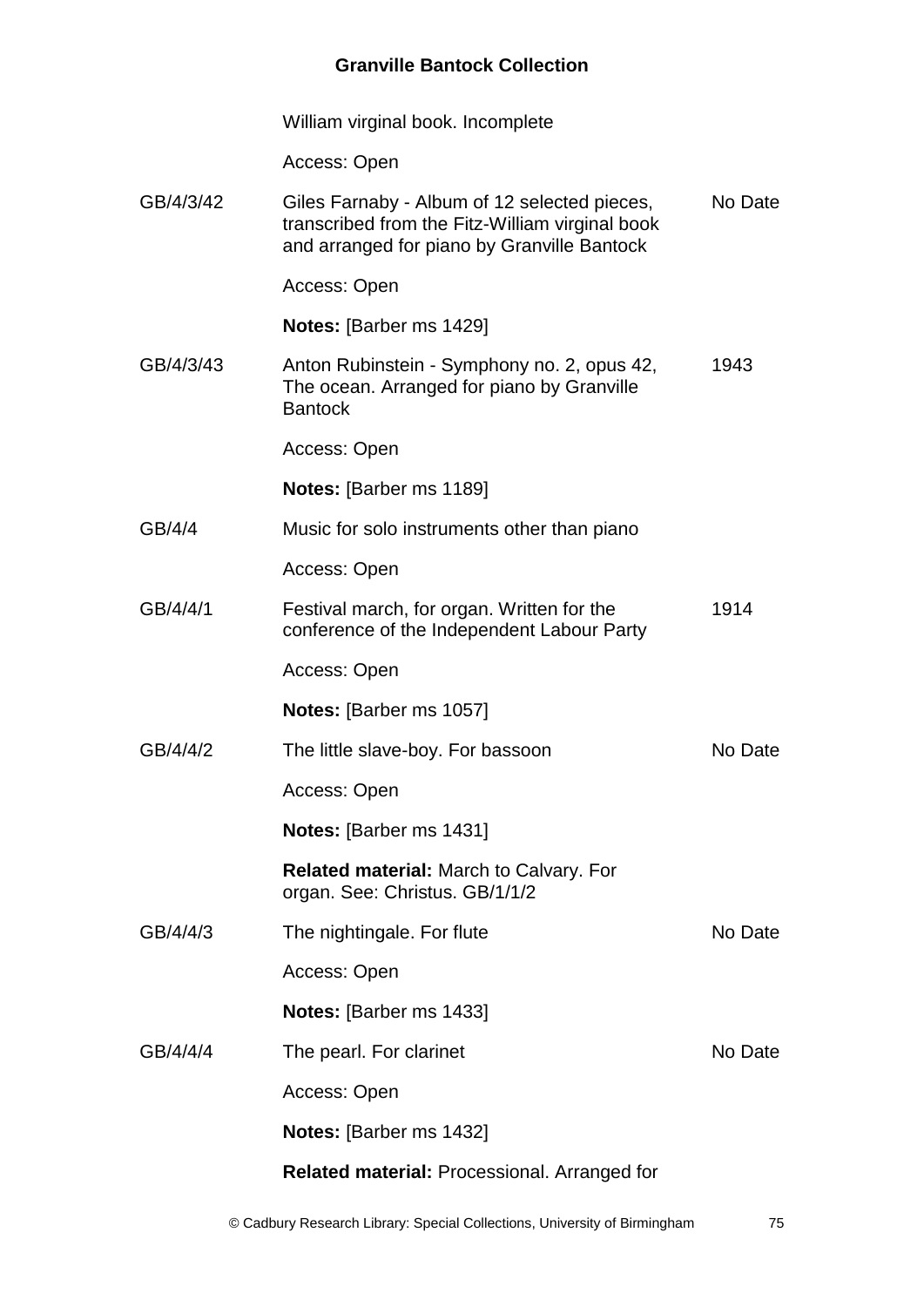|          | organ. See: The song of songs. GB/1/1/21                                              |         |
|----------|---------------------------------------------------------------------------------------|---------|
| GB/4/4/5 | The rose. For oboe                                                                    | No Date |
|          | Access: Open                                                                          |         |
|          | <b>Notes:</b> [Barber ms 1430]                                                        |         |
| GB/4/4/6 | Sonata in G minor, for violoncello solo                                               | 1924    |
|          | Access: Open                                                                          |         |
|          | Notes: [Barber ms 1360]                                                               |         |
|          | <b>Related material: Wedding march. For piano</b><br>or organ? See: GB/4/3/33.        |         |
| GB/5     | <b>Miscellaneous</b>                                                                  |         |
|          | Access: Open                                                                          |         |
| GB/5/1   | 56 sketch-books. A few of these are Raymond<br>Bantock's                              | No Date |
|          | <b>Arrangement:</b> These have not yet been<br>catalogued.                            |         |
|          | Access: Open                                                                          |         |
| GB/5/2   | Unidentified pieces of music and sketches,<br>and fragments of works and sketches     | No Date |
|          | Access: Open                                                                          |         |
| GB/5/3   | Miscellany                                                                            |         |
|          | Access: Open                                                                          |         |
| GB/5/3/1 | Persian music - examples, copied from A. de<br>Lasalle and A. Chodsko                 | No Date |
|          | Access: Open                                                                          |         |
| GB/5/3/2 | Haydn - Representation of chaos. A copy of<br>the full score?                         | 1888    |
|          | Access: Open                                                                          |         |
|          | <b>Notes:</b> [Barber ms 1187]                                                        |         |
| GB/5/3/3 | List of the works of Granville Bantock,<br>presented originally to the music library, | No Date |
|          |                                                                                       |         |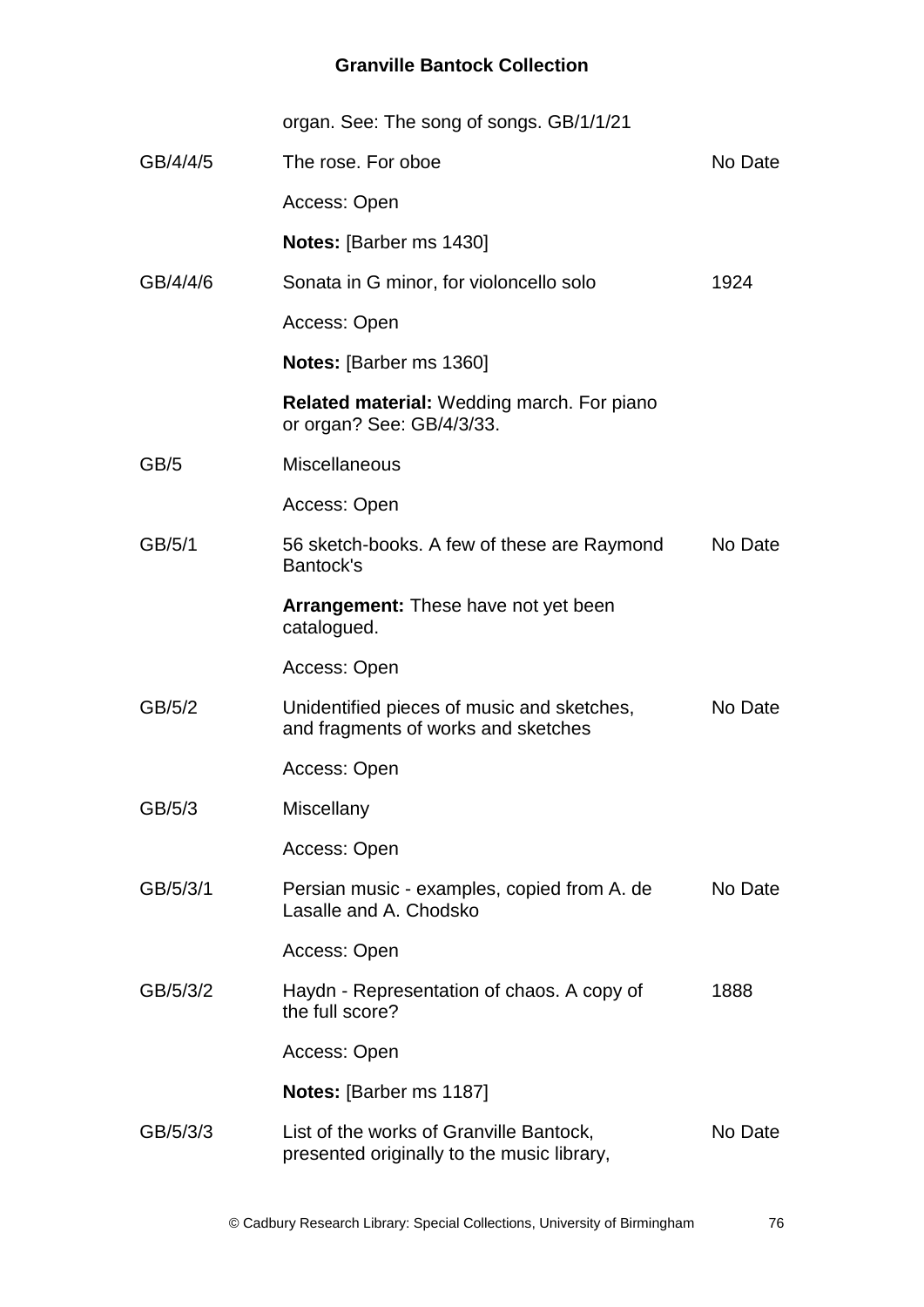|           | Barber Institute, by Raymond Bantock                                                                                                                                                                                                                                                                                                                       |         |
|-----------|------------------------------------------------------------------------------------------------------------------------------------------------------------------------------------------------------------------------------------------------------------------------------------------------------------------------------------------------------------|---------|
|           | This list includes printed and manuscript<br>works                                                                                                                                                                                                                                                                                                         |         |
|           | Access: Open                                                                                                                                                                                                                                                                                                                                               |         |
| GB/5/3/4  | Addendum to GB/5/3/3?                                                                                                                                                                                                                                                                                                                                      | No Date |
|           | Access: Open                                                                                                                                                                                                                                                                                                                                               |         |
| GB/5/3/4a | List of Bantock ms                                                                                                                                                                                                                                                                                                                                         | No Date |
|           | Access: Open                                                                                                                                                                                                                                                                                                                                               |         |
| GB/5/3/5  | The script of 'Sir Gareth'                                                                                                                                                                                                                                                                                                                                 | No Date |
|           | Access: Open                                                                                                                                                                                                                                                                                                                                               |         |
|           | <b>Notes:</b> [Barber ms 1043]                                                                                                                                                                                                                                                                                                                             |         |
| GB/5/3/6  | Xerox copy of the programme of<br>performances of Sophocles' 'Electra', with<br>music specially composed by Bantock, at the<br><b>Royal Court Theatre</b>                                                                                                                                                                                                  | No Date |
|           | Access: Open                                                                                                                                                                                                                                                                                                                                               |         |
| GB/5/3/7  | Programme of a concert held in the Free<br>Trade Hall, Manchester in January 1912.                                                                                                                                                                                                                                                                         | 1912    |
|           | The works performed included Granville<br>Bantock's Atalanta in Calydon.                                                                                                                                                                                                                                                                                   |         |
|           | Access: Open                                                                                                                                                                                                                                                                                                                                               |         |
| GB/6      | <b>Printed Works</b>                                                                                                                                                                                                                                                                                                                                       |         |
|           | This section consists almost entirely of large<br>numbers of short printed pieces, bound<br>together in volumes for Granville Bantock. It<br>has not been possible to list and index all<br>these items individually. Except in the case of<br>longer works, they have been catalogued<br>according to the titles written on the spines of<br>the volumes. |         |
|           | [Researcher Greg McKernon produced a<br>document in 2007 listing section GB/6 in more<br>detail. This document can be viewed as a PDF<br>through the online archive catalogue, attached                                                                                                                                                                    |         |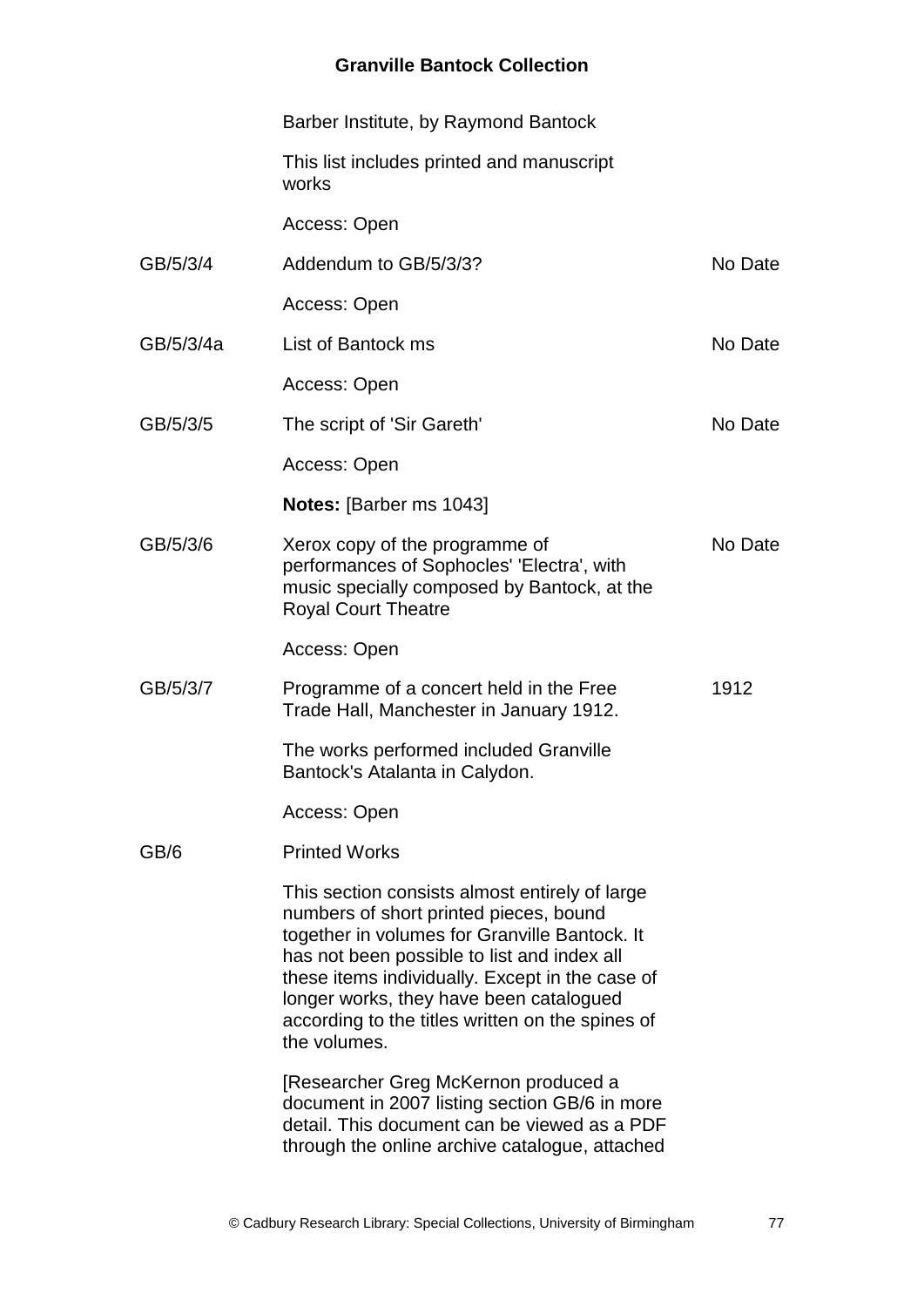|        | to the entry for the GB/6 section].                                                             |         |
|--------|-------------------------------------------------------------------------------------------------|---------|
|        | Arrangement: GB/1 - GB/6/4: Works for<br>soloists, chorus and orchestra                         |         |
|        | GB/5 - GB6/19: Choral works                                                                     |         |
|        | GB/6/20 - GB/6/32: Songs for solo voice.<br>Vocal scores.                                       |         |
|        | GB/6/33 - GB6/38: Music for piano. This<br>includes piano arrangements of orchestral<br>pieces. |         |
|        | GB/6/39 - 6/41: Other instrumental music                                                        |         |
|        | Access: Open                                                                                    |         |
| GB/6/1 | The great god Pan. A choral ballet                                                              | No Date |
|        | Access: Open                                                                                    |         |
| GB/6/2 | Omar Khayyam. 3 parts                                                                           | No Date |
|        | Access: Open                                                                                    |         |
| GB/6/3 | The pearl of Iran. An opera                                                                     | No Date |
|        | Access: Open                                                                                    |         |
| GB/6/4 | The Song of Songs. 5 parts                                                                      | No Date |
|        | Access: Open                                                                                    |         |
| GB/6/5 | Music for female voices - Elfin music, etc                                                      | No Date |
|        | Access: Open                                                                                    |         |
| GB/6/6 | Music for female and mixed voices - Five<br>choral songs, etc                                   | No Date |
|        | Access: Open                                                                                    |         |
| GB/6/7 | Male choruses - I. Marching along, etc                                                          | No Date |
|        | Access: Open                                                                                    |         |
| GB/6/8 | Male choruses - II. A war song, etc                                                             | No Date |
|        | Access: Open                                                                                    |         |
| GB/6/9 | Male choruses - III. War song of the Saracens,                                                  | No Date |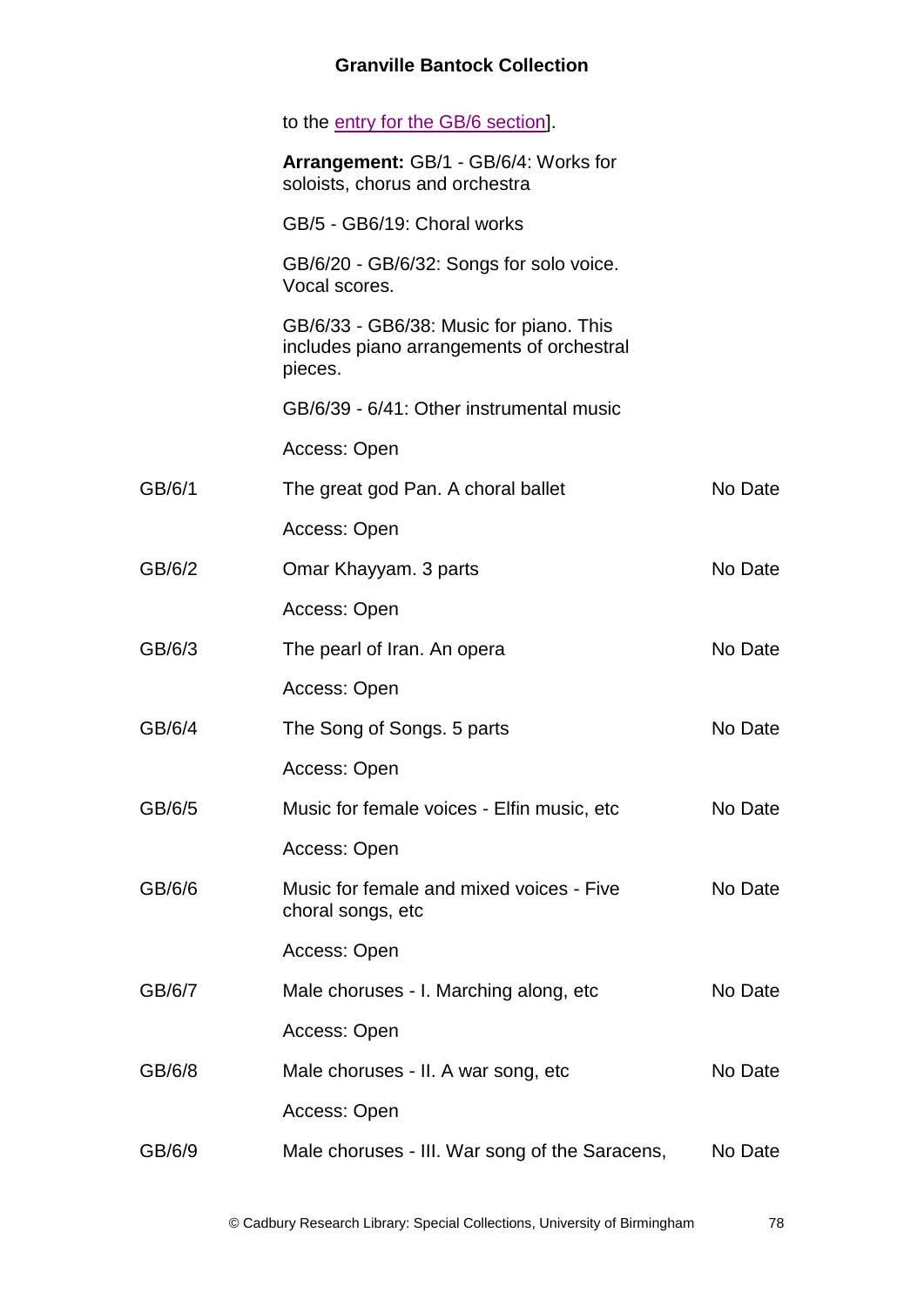Access: Open

| GB/6/10 | Male voice choruses - Three sea songs, etc                  | No Date  |
|---------|-------------------------------------------------------------|----------|
|         | Access: Open                                                |          |
| GB/6/11 | Music for male voices - A war song, etc                     | No Date  |
|         | Access: Open                                                |          |
| GB/6/12 | Part-song for male and mixed voices - Isaiah,<br>etc        | No Date  |
|         | Access: Open                                                |          |
| GB/6/13 | Music for mixed voices - The tyger, etc.                    | No Date  |
|         | Access: Open                                                |          |
| GB/6/14 | Music for mixed voices: arrangements. Ca' the<br>yowes, etc | No Date  |
|         | Access: Open                                                |          |
| GB/6/15 | Music for mixed voices: original. Awake,<br>awake! etc      | No Date  |
|         | Access: Open                                                |          |
| GB/6/16 | Recent choral music - Whither away? etc                     | [c 1927] |
|         | Access: Open                                                |          |
| GB/6/17 | School songs: unison and 2-part. The fairy<br>queen, etc    | No Date  |
|         | Access: Open                                                |          |
|         | Notes: Missing - last checked 26 February<br>2015           |          |
| GB/6/18 | Ten spirituals. Go down, Moses, etc                         | No Date  |
|         | Access: Open                                                |          |
| GB/6/19 | Unison and two-part songs. Flowers o' the<br>forest, etc    | No Date  |
|         | Access: Open                                                |          |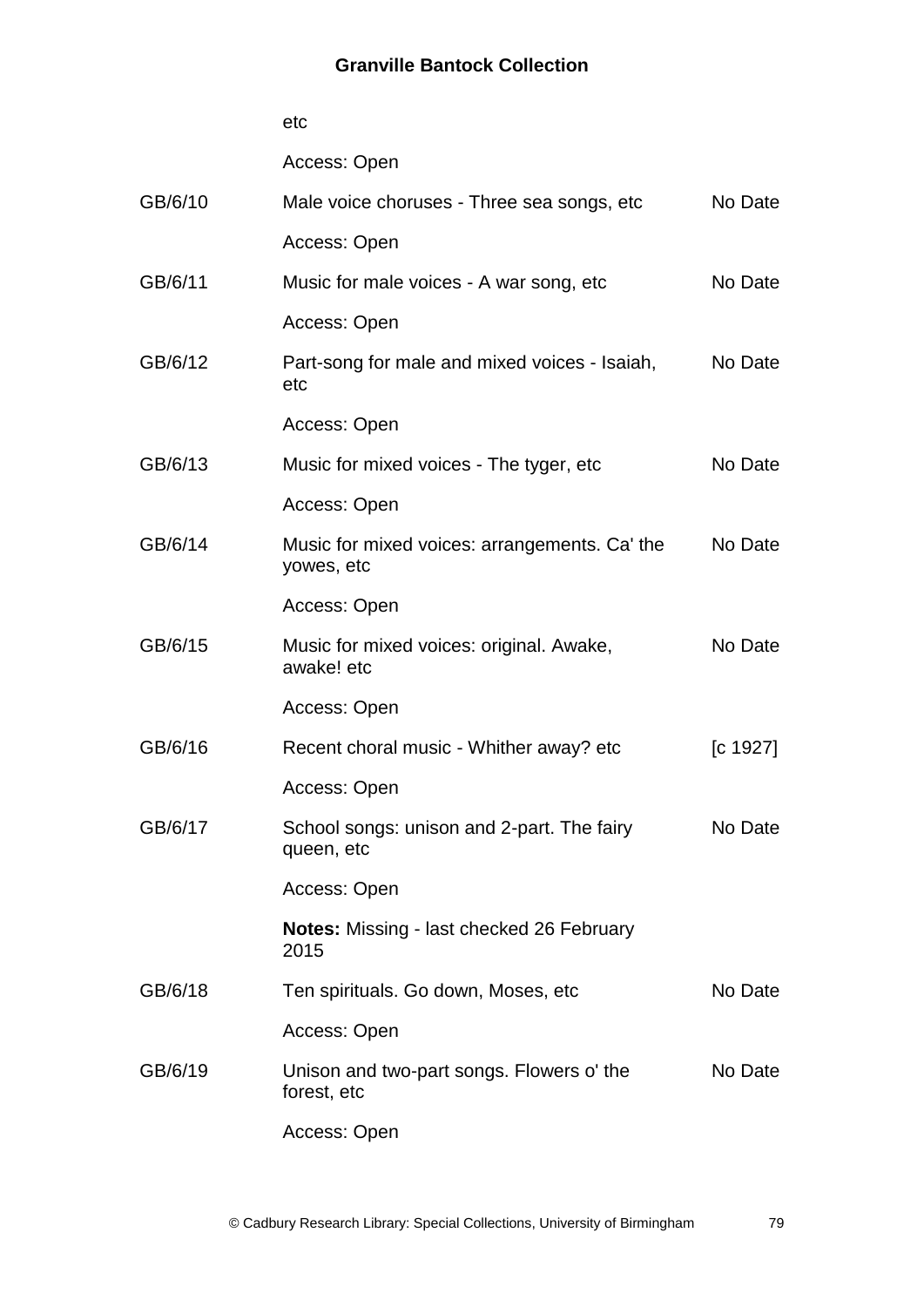| GB/6/20  | The blue men of the Minch. Unbound                                                             | No Date |
|----------|------------------------------------------------------------------------------------------------|---------|
|          | Access: Open                                                                                   |         |
| GB/6/21  | Dramatic lyrics (Browning). Songs set to texts<br>from this work - in a year, etc              | No Date |
|          | Access: Open                                                                                   |         |
| GB/6/22  | My fairy lover. Unbound                                                                        | No Date |
|          | Access: Open                                                                                   |         |
| GB/6/23  | Pagan chants. In 4 parts. Text by W. Thorley                                                   | No Date |
|          | Access: Open                                                                                   |         |
| GB/6/24  | Sacred songs. Settings of psalms                                                               | No Date |
|          | Access: Open                                                                                   |         |
| GB/6/25  | 1. Sappho. 2. Lyrics from Ferishtah's fancies.<br>3. Five ghazals of Hafiz                     | No Date |
|          | Access: Open                                                                                   |         |
| GB/6/25a | Shelley, Blake, Hayes etc. Songs set to texts<br>by these poets - Hymn of Pan, etc             | No Date |
|          | Access: Open                                                                                   |         |
| GB/6/26  | Songs: Celtic etc. Vocalise-tude, The<br>enchanted wood, etc                                   | No Date |
|          | Access: Open                                                                                   |         |
| GB/6/27  | Songs: Various - Song of the genie, The fire<br>fly, etc                                       | No Date |
|          | Access: Open                                                                                   |         |
| GB/6/28  | Songs for children - Songs of childhood, etc                                                   | No Date |
|          | Access: Open                                                                                   |         |
|          | <b>Notes:</b> Missing - last checked 26 February<br>2015                                       |         |
| GB/6/29  | Songs from the Chinese poets - The old<br>fisherman of the mists, etc. Arranged in 6<br>series | No Date |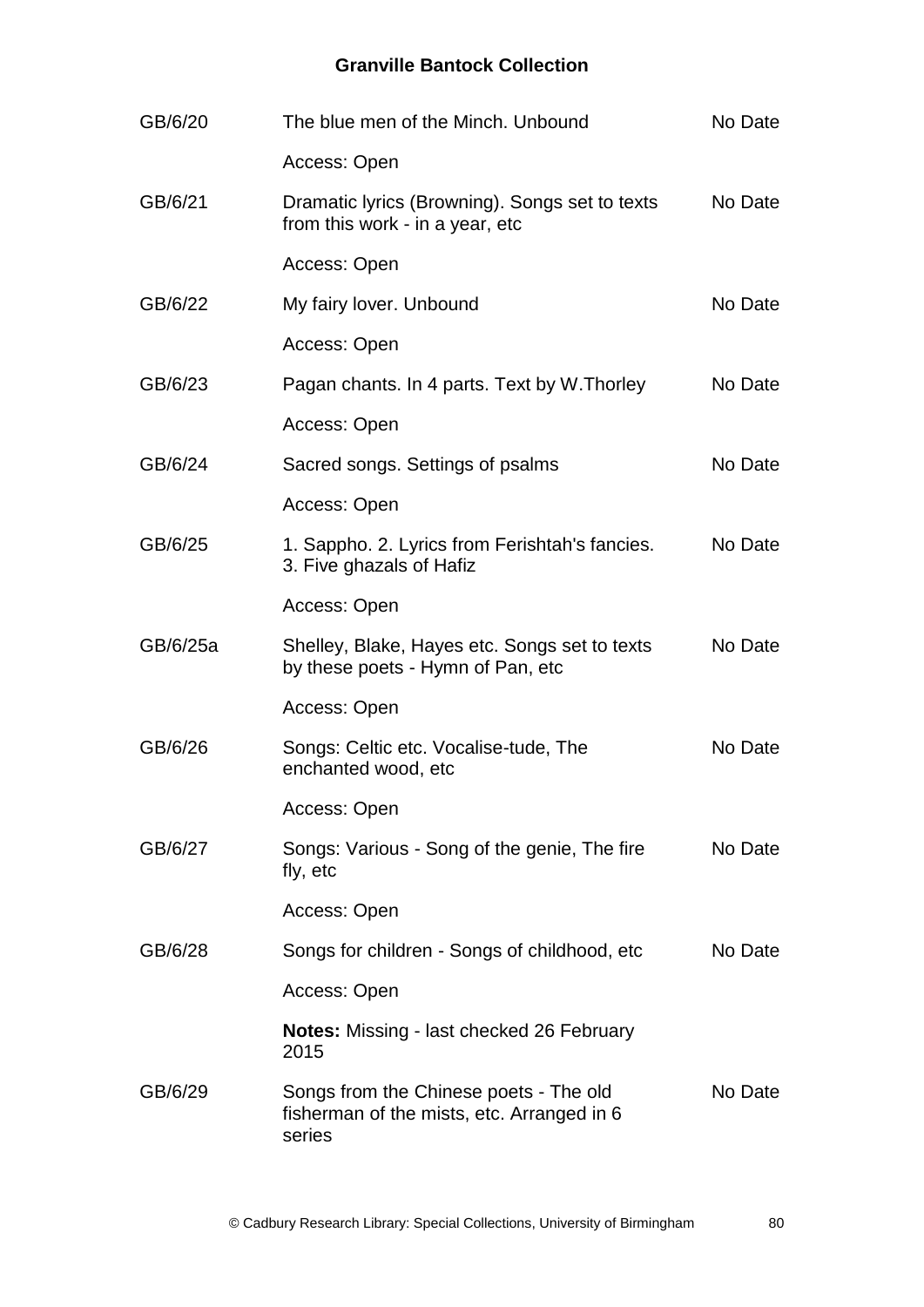|         | Access: Open                                                                                                                                                              |         |
|---------|---------------------------------------------------------------------------------------------------------------------------------------------------------------------------|---------|
| GB/6/30 | Songs from the Chinese poets - The moo-lee<br>flower, etc                                                                                                                 | No Date |
|         | Access: Open                                                                                                                                                              |         |
| GB/6/31 | Songs of the East. 6 volumes (in 1). Songs of<br>Arabia, etc                                                                                                              | No Date |
|         | Access: Open                                                                                                                                                              |         |
| GB/6/32 | The wee folk. Unbound                                                                                                                                                     | No Date |
|         | Access: Open                                                                                                                                                              |         |
|         | <b>Notes:</b> Missing - last checked 26 February<br>2015                                                                                                                  |         |
| GB/6/33 | 1. Arabian nights. 2. Judith. 3. Lalla Rookh                                                                                                                              | No Date |
|         | Access: Open                                                                                                                                                              |         |
| GB/6/34 | Dramatic poems, etc. (after Browning). In a<br>gondola, etc                                                                                                               | No Date |
|         | Access: Open                                                                                                                                                              |         |
| GB/6/35 | Dramatic poems, etc. (after Browning). In a<br>gondola, etc                                                                                                               | No Date |
|         | Access: Open                                                                                                                                                              |         |
| GB/6/36 | Music for pianoforte. Bacarolle, etc.                                                                                                                                     | No Date |
|         | Access: Open                                                                                                                                                              |         |
| GB/6/37 | 1. The pierrot of the minute. 2. Dramatic<br>dances, 3. Scenes from the Scottish<br>Highlands. 4. Miniatures. 5. Silhouettes. 6.<br>The witch of Atlas, 7, Festival march | No Date |
|         | Access: Open                                                                                                                                                              |         |
| GB/6/38 | 1. Three Scottish scenes, 2, A marionette<br>show. 3. The Song of Songs - prelude                                                                                         | No Date |
|         | Access: Open                                                                                                                                                              |         |
| GB/6/39 | Brass band: Prometheus unbound-symphonic<br>prelude. Unbound                                                                                                              | No Date |